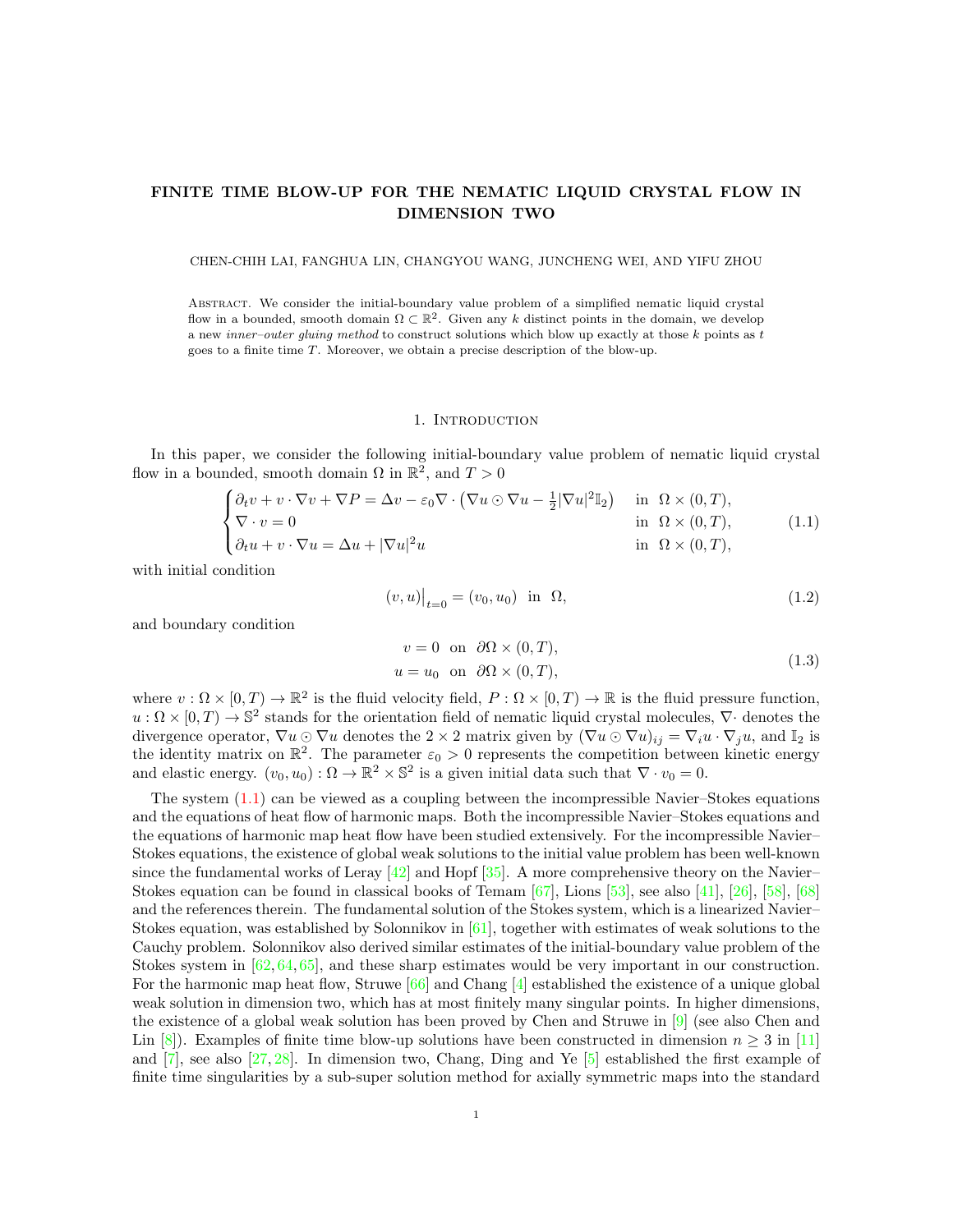sphere. Angenent, Hulshof and Matano [\[2\]](#page-46-6) analyzed a 1-corotational blow-up solution in a disk with profile

$$
u(x,t) = W\left(\frac{x}{\lambda(t)}\right) + O(1),
$$

where  $W$  is the least energy harmonic map (of degree one)

$$
W(y) = \frac{1}{1+|y|^2} \begin{bmatrix} 2y \\ |y|^2 - 1 \end{bmatrix}, \ y \in \mathbb{R}^2,
$$

 $O(1)$  denotes a term that is bounded in  $H^1$ -norm, and  $0 < \lambda(t) \to 0$  as  $t \to T$ . They obtained an estimation of the blow-up rate as  $\lambda(t) = o(T - t)$ . Using matched asymptotics formal analysis, van den Berg, Hulshof and King [\[69\]](#page-48-9) showed that this rate should be given by

$$
\lambda(t) \sim \kappa \frac{T - t}{|\log(T - t)|^2}
$$

for some  $\kappa > 0$ . Raphaël and Schweyer succeeded in constructing an entire 1-corotational solution with this blow-up rate rigorously [\[57\]](#page-48-10). Recently, Davila, del Pino and Wei [\[15\]](#page-46-7) constructed a non-symmetric solution that exhibits finite time blow-up at multiple points and studied its stability by using the *inner– outer gluing method.* More precisely, for any given finite set of points in  $\Omega$ , they constructed solution blowing up exactly at those points simultaneously under suitable initial and boundary conditions. In another aspect, for higher-degree corotational harmonic map heat flow, global existence and blow-up have been investigated in a series of works  $[29-32]$  $[29-32]$  and the references therein. For the general analysis of the bubbling phenomena and regularity results of the harmonic map heat flow, we refer the readers to the book [\[49\]](#page-48-11).

The model equations for the nematic liquid crystal flow  $(1.1)$  that will be studied in this article are proposed in [\[45\]](#page-47-8), and it is a simplified version of the Ericksen–Leslie system for the hydrodynamics flow of nematic liquid crystal material established by Ericksen [\[25\]](#page-47-9) and Leslie [\[43\]](#page-47-10). The existence and uniqueness of solutions to  $(1.1)$  has attracted a lot of interests in recent years. In an earlier work [\[46\]](#page-47-11), Lin and Liu considered the Ericksen-Leslie system with variable degree of orientations, and established a global existence of weak and classical solutions in dimensions three and two. There is also a partial regularity theorem for suitable weak solutions of approximate systems for  $(1.1)$ , see [\[47\]](#page-47-12), similar to those for the Navier–Stokes equation established by Caffarelli–Kohn–Nirenberg in [\[3\]](#page-46-8). Later in [\[48\]](#page-48-12), a global existence of Leray–Hopf–Struwe type weak solutions of [\(1.1\)](#page-0-0) in two dimensions is proved (see also [\[33\]](#page-47-13), [\[34\]](#page-47-14), [\[71\]](#page-48-13), [\[36\]](#page-47-15), [\[40\]](#page-47-16) and [\[70\]](#page-48-14)). More importantly, the uniqueness of such weak solution in dimension two can also be shown  $[50]$ . For the case of dimension three, much less is known. Lin and Wang [\[52\]](#page-48-16) proved a global existence of (suitable) weak solutions satisfying the global energy inequality under a restrictive assumption that the initial orientation field  $u_0(\Omega) \subset \mathbb{S}^2_+$ . There are also blow up criteria for finite time singularities for local strong solutions of  $(1.1)$  in both dimensions two and three, for instance, Huang and Wang [\[38\]](#page-47-17). We should also point out a recent interesting work by Chen and Yu [\[6\]](#page-46-9). They constructed global m-equivariant solutions in  $\mathbb{R}^2$  where the orientation field blows up logarithmically as  $t \to +\infty$ . For a survey of some recent important developments of mathematical analysis of nematic liquid crystals we refer to [\[51\]](#page-48-17).

The main concern of this paper is the existence of classical solutions to the nematic liquid crystal flow  $(1.1)$ , that develop finite time singularities. In dimension three, the work  $[37]$  has provided two examples of finite time singularity of [\(1.1\)](#page-0-0). The first example is an axisymmetric finite time blow-up solution constructed in a cylindrical domain (as remarked in  $[37]$  Remark 1.2(c), this blow-up example does not satisfy the no-slip boundary condition). The second example is constructed in a ball for any generic initial data  $(v_0, u_0)$  that has small enough energy, and  $u_0$  has a non-zero Hopf-degree.

In this paper, we consider the two-dimensional nematic liquid crystal flow  $(1.1)$ , where the velocity field satisfies no-slip boundary condition, i.e.,  $v = 0$  on  $\partial\Omega$ . We wish to point out that if  $v \equiv 0$  in  $(1.1)$ , then u is not only a solution of the harmonic map heat flow, it also satisfies the compatibility condition  $\nabla \cdot (\nabla u \odot \nabla u - \frac{1}{2} |\nabla u|^2 \mathbb{I}_2) = \nabla P$  for a scalar function P. In fact, one can check that for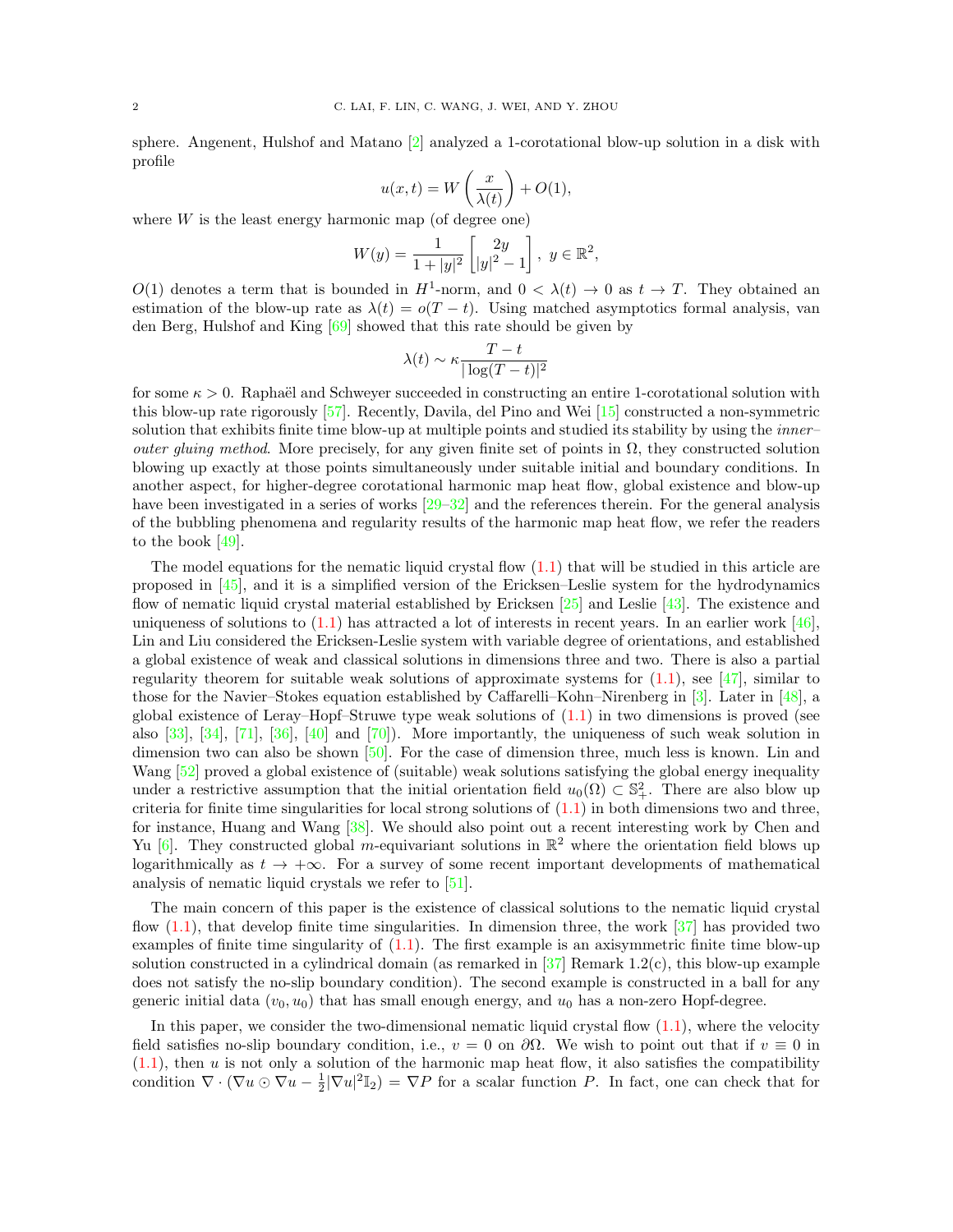the blow-up solution u to the harmonic map heat flow constructed by  $[5]$ , as it is axisymmetric,  $(u, 0)$ is also a blow-up solution to  $(1.1)$ . On the other hand, the blow-up solutions u to the harmonic map heat flow in [\[15\]](#page-46-7) can not satisfy [\(1.1\)](#page-0-0) with  $v \equiv 0$ , whenever the number of blow up points  $k > 1$ .

Using the *inner-outer gluing method* for both u and v, we construct a solution  $(v, u)$  to problem  $(1.1)$  exhibiting finite time singularity when the parameter  $\varepsilon_0$  is sufficiently small. More precisely, we have

<span id="page-2-0"></span>**Theorem 1.1.** There exists a sufficiently small  $\varepsilon_0 > 0$  such that given k distinct points  $q_1, \dots, q_k \in \Omega$ , if  $T > 0$  is sufficiently small, then there exists a smooth initial data  $(v_0, u_0)$  such that the short time smooth solution  $(v, u)$  to the system [\(1.1\)](#page-0-0) blows up exactly at those k points as  $t \to T$ . More precisely, there exist numbers  $\kappa_j^* > 0$ ,  $\omega_j^*$  and  $u_* \in H^1(\Omega) \cap C(\overline{\Omega})$  such that

$$
u(x,t) - u_*(x) - \sum_{j=1}^k Q_{\omega_j}^1 Q_{\alpha_j}^2 Q_{\beta_j}^3 \left[ W\left(\frac{x - q_j}{\lambda_j(t)}\right) - W(\infty) \right] \to 0 \text{ as } t \to T,
$$

in  $H^1(\Omega) \cap L^{\infty}(\Omega)$ , where the blow-up rate and angles satisfy

$$
\lambda_j(t) = \kappa_j^* \frac{T - t}{|\log(T - t)|^2} (1 + o(1)) \quad \text{as} \quad t \to T,
$$
  

$$
\omega_j \to \omega_j^*, \quad \alpha_j \to 0, \quad \beta_j \to 0, \quad \text{as} \quad t \to T,
$$

and  $Q^1_\omega, Q^2_\alpha$  and  $Q^3_\beta$  are rotation matrices defined in [\(2.2\)](#page-6-0). In particular, it holds that

$$
|\nabla u(\cdot,t)|^2 dx \rightharpoonup |\nabla u_*|^2 dx + 8\pi \sum_{j=1}^k \delta_{q_j} \quad as \quad t \to T,
$$

as convergence of Radon measures. Furthermore, the velocity field satisfies

$$
|v(x,t)|\leq c\sum_{j=1}^k\frac{\lambda_j^{\nu_j-1}(t)}{1+\left|\frac{x-q_j}{\lambda_j(t)}\right|},\ 0
$$

for some  $c > 0$  and  $0 < \nu_j < 1$ ,  $j = 1, \dots, k$ .

Concerning Theorem [1.1,](#page-2-0) we would like to make two remarks.

## Remark 1.1.

• At each blow-up point  $q_j \in \Omega$ ,  $1 \leq j \leq k$ , the behavior of the velocity field v is precisely

$$
|v(x,t)| \le c\lambda_j^{\nu_j - 1}(t) + o(1) \text{ for } \nu_j \in (0,1).
$$

Theorem [1.1](#page-2-0) suggests that v might also blow up in finite time. In fact we conjecture that  $||v(\cdot, t)||_{L^{\infty}} \sim |\log(T - t)|$  as  $t \to T$ . The singularity formation of the velocity field is driven by the Ericksen stress tensor  $\nabla \cdot (\nabla u \odot \nabla u - \frac{1}{2} |\nabla u|^2 \mathbb{I}_2)$ , which is induced by the liquid crystal orientation field  $u(x, t)$ . Namely,  $u(x, t)$  plays a role on generating the singular forcing in the incompressible Navier–Stokes equation. For results of the Navier–Stokes equation with singular forcing in dimension two, we refer to  $[10]$ .

- It is well-known that the pressure P can be recovered from the velocity field v and the forcing. See for instance  $\lceil 26 \rceil$  and  $\lceil 68 \rceil$ .
- The proof of Theorem [1.1](#page-2-0) actually yields, on one hand, that the small constant  $\varepsilon_0$  can be chosen to be a universal constant, that is independent of the domain  $\Omega$ , blow-up points  $q_1, \dots, q_k$ , and time T. On the other hand, no matter how small  $\varepsilon_0$  would be, the two systems are fully coupled, because of the following scaling invariance:

$$
(v_{\lambda}(x,t), P_{\lambda}(x,t), u_{\lambda}(x,t)) = (\lambda v(\lambda x, \lambda^{2}t), \lambda^{2} P(\lambda x, \lambda^{2}t), u(\lambda x, \lambda^{2}t)).
$$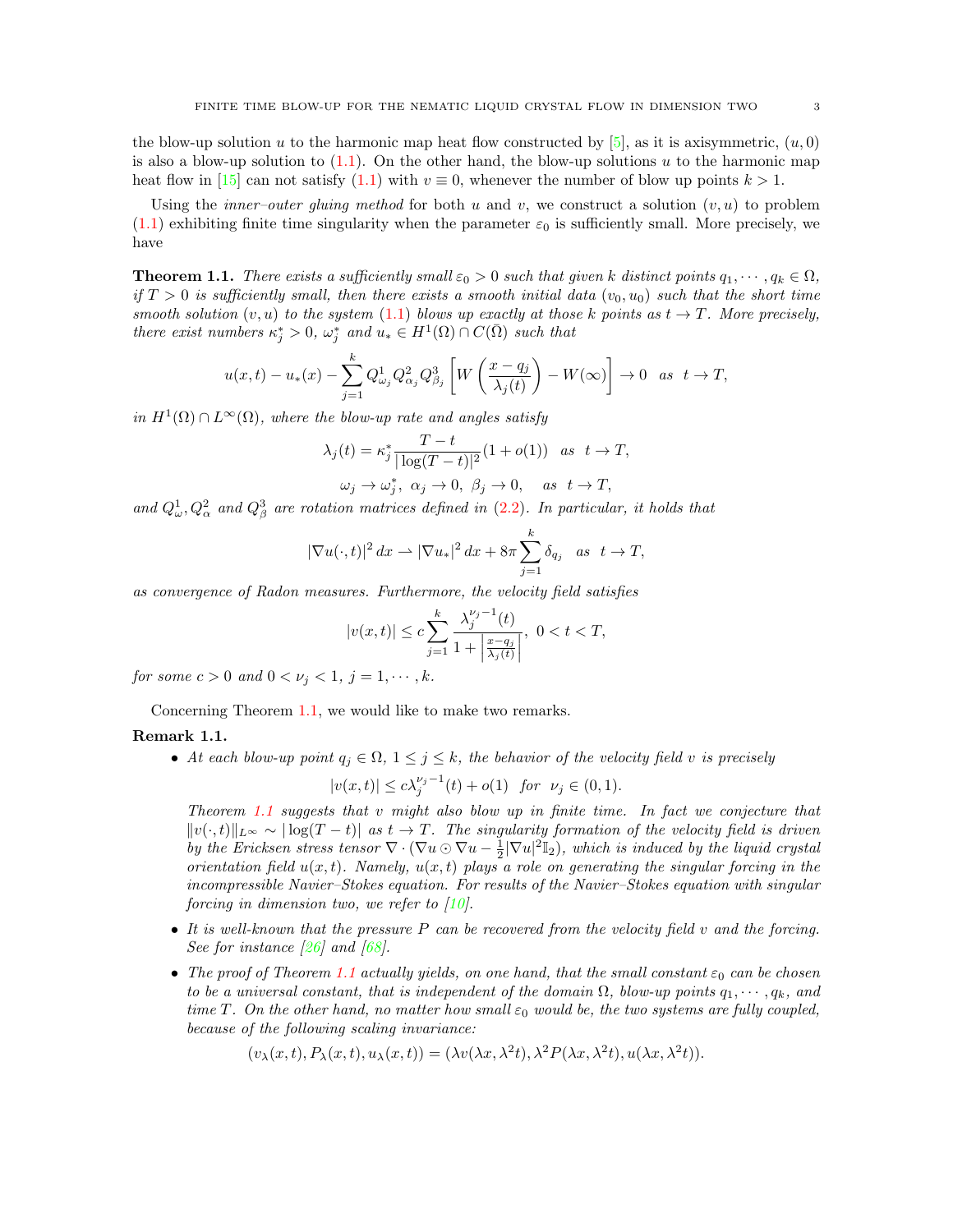In addition, this nonlinear coupling property is also preserved in the linearized inner problem:

$$
\begin{cases}\nv_{\tau} + \nabla P = \Delta v - \varepsilon_0 \nabla \cdot (\nabla W \odot \nabla \phi), \\
\nabla \cdot v = 0, \\
\phi_{\tau} + v \cdot \nabla \phi = \Delta \phi + |\nabla W|^2 \phi + 2(\nabla W \cdot \nabla \phi)W.\n\end{cases}
$$

Remark 1.2. While, in order to carry out fixed point argument in the inner-outer gluing procedure, we need to assume  $\varepsilon_0 > 0$  in [\(1.1\)](#page-0-0) to be sufficiently small, Theorem [1.1](#page-2-0) does cover the relevant physical cases of the hydrodynamics of nematic liquid crystals where the fluid tends to have a large viscous effect. More precisely, instead of  $(1.1)$ , if we consider

$$
\begin{cases} \partial_t v + v \cdot \nabla v + \nabla P = \mu \Delta v - \tilde{\lambda} \nabla \cdot (\nabla u \odot \nabla u - \frac{1}{2} |\nabla u|^2 \mathbb{I}_2) & \text{in } \Omega \times (0, T), \\ \nabla \cdot v = 0 & \text{in } \Omega \times (0, T), \\ \partial_t u + v \cdot \nabla u = \tilde{\gamma} (\Delta u + |\nabla u|^2 u) & \text{in } \Omega \times (0, T), \end{cases}
$$
(1.4)

where  $\mu > 0$ ,  $\tilde{\lambda} > 0$ , and  $\tilde{\gamma} > 0$  represents the fluid viscosity, the competition parameter between the kinetic energy of fluid and the elastic energy of the liquid crystal orientation field, and the macroscopic relaxation time parameter respectively. Assume that  $\frac{\mu}{\lambda} \gg 1$  and  $\frac{\tilde{\gamma}}{\lambda} \approx 1$ . If we set  $(\tilde{v}, \tilde{u}, \tilde{P})(x, t) =$  $\left(\frac{1}{\mu}v, u, \frac{1}{\mu^2}P\right)(x, \frac{t}{\mu})$ , then it follows from direct calculations that  $(\widetilde{v}, \widetilde{u}, \widetilde{P})$  solves  $(1.1)$  with the parameter  $\varepsilon_0 = \frac{\tilde{\lambda}}{\mu} \ll 1.$ 

The proof of Theorem [1.1](#page-2-0) is based on the *inner-outer gluing method*, which has been a very powerful tool in constructing solutions in many elliptic problems, see for instance  $[16,18-20]$  $[16,18-20]$  $[16,18-20]$  and the references therein. Also, this method has been successfully applied to various parabolic flows recently, such as the infinite time and finite time blow-ups in energy critical heat equations  $[12,21-24]$  $[12,21-24]$ , singularity formation for the 2-dimensional harmonic map heat flow  $[15]$ , vortex dynamics in Euler flows  $[14]$ , and others arising from geometry and fractional context [\[13,](#page-46-13)[55,](#page-48-18)[59,](#page-48-19)[60\]](#page-48-20). We refer the interested readers to a survey by del Pino [\[17\]](#page-47-24) for more results in parabolic settings.

The nematic liquid crystal flow  $(1.1)$  is a strongly coupled system of the incompressible Navier– Stokes equation and the transported harmonic map heat flow. In this paper, the construction of the finite time blow-up solution is close in spirit to the singularity formation of the standard two dimensional harmonic map heat flow

<span id="page-3-0"></span>
$$
\begin{cases}\n\partial_t u = \Delta u + |\nabla u|^2 u, & \text{in } \Omega \times (0, T), \\
u = u_0, & \text{on } \partial \Omega \times (0, T), \\
u(\cdot, 0) = u_0, & \text{in } \Omega.\n\end{cases}
$$
\n(1.5)

In [\[15\]](#page-46-7), by the *inner–outer gluing method*, Davila, del Pino and Wei successfully constructed type II finite time blow-up for the harmonic map heat flow  $(1.5)$ . More precisely, the solution constructed in [\[15\]](#page-46-7) takes the bubbling form

$$
|\nabla u(\cdot,t)|^2 \rightharpoonup |\nabla u_*|^2 + 8\pi \sum_{j=1}^k \delta_{q_j}, \ \ \text{as} \ \ t\to T,
$$

where  $u_* \in H^1(\Omega) \cap C(\overline{\Omega})$ ,  $(q_1, \ldots, q_k) \in \Omega^k$  are given k points, and  $\delta_{q_i}$  denotes the unit Dirac mass at  $q_j$  for  $j = 1, \dots, k$ . The construction in [\[15\]](#page-46-7) consists of finding a good approximate solution based on the 1-corotational harmonic maps and then looking for the inner and outer profiles of the small perturbations. Basically, the inner problem is the linearization around the harmonic map which captures the heart of the singularity formation, while the outer problem is a heat equation coupled with the inner problem.

Our construction of a finite time blow-up solution to the nematic liquid crystal flow  $(1.1)$ – $(1.3)$  relies crucially on the delicate analysis carried out in [\[15\]](#page-46-7). However, because of the strong coupling between the Navier–Stokes equation with forcing for  $v$  and the transported harmonic map heat flow equation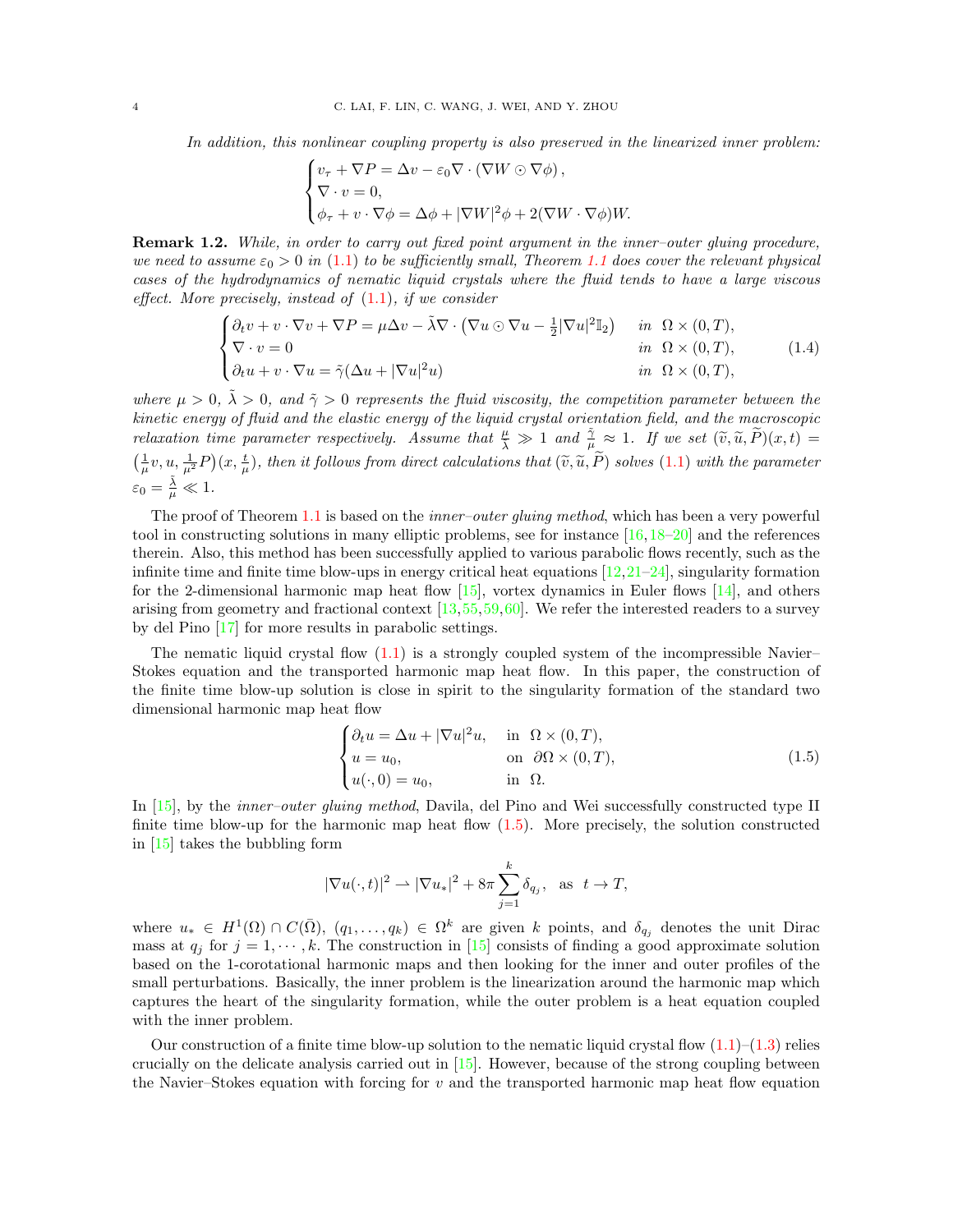for u, we have to develop several new ingredients in our inner–outer gluing procedure for the system  $(1.1)–(1.3):$  $(1.1)–(1.3):$  $(1.1)–(1.3):$  $(1.1)–(1.3):$ 

• Although the advection term  $v \cdot \nabla v$  can be realized as a small perturbation in the Stokes system with forcing, the transported term  $v \cdot \nabla u$  in the equation for the orientation field u can only be realized as a small perturbation of the outer problem for  $u$ , but not of the inner problem for u where the singularity occurs. In fact, since the system  $(1.1)$  is invariant under the following parabolic scalings:

$$
(v_{\lambda}(x,t), P_{\lambda}(x,t), u_{\lambda}(x,t)) = (\lambda v(\lambda x, \lambda^{2}t), \lambda^{2} P(\lambda x, \lambda^{2}t), u(\lambda x, \lambda^{2}t)), \forall \lambda > 0,
$$

in the self-similar variable  $(y, \tau)$  near a singular point  $(q, T)$ , roughly speaking, the order of  $v[\phi] \cdot \nabla U$  is the same as that of h in the inner-linearized equation:

$$
\partial_{\tau}\phi + v[\phi] \cdot \nabla_y W = L_W[\phi] + h,
$$

where  $L_W$  is the linearization of harmonic map equation around W given by [\(2.3\)](#page-6-1). See Section [4](#page-36-0) for more details.

- In [\[15\]](#page-46-7), the parameter functions  $\lambda(t)$ ,  $\xi(t)$ ,  $\omega(t)$ , which correspond to the dilation, translation in the domain, and rotation about z-axis in the target space, respectively, were introduced to adjust certain orthogonality conditions to guarantee the existence of desired solutions to the harmonic map heat flow. However, to find the desired solution of the nematic liquid crystal flow [\(1.1\)](#page-0-0) as stated in Theorem [1.1,](#page-2-0) we need to introduce two new parameter functions  $\alpha(t)$ and  $\beta(t)$  associated to the rotations about x and y axes in the target space, respectively. The reasons behind this are:
	- i) Heuristically, in the inner problem of  $u$ , the velocity  $v$  may exhibit a logarithmic singularity induced by the off-diagonal effect of the Oseen-kernel  $S_{ij}$  (see [\(3.8\)](#page-29-0)). The addition of these new parameter functions  $\alpha(t)$  and  $\beta(t)$  can balance such a logarithmic singularity off.
	- ii) We need to solve the inner linearized problem of u to get a solution with space and time decay rates faster than that by [\[15\]](#page-46-7), since we need to control the stress-tensor  $\nabla \cdot (\nabla u \odot$  $\nabla u - \frac{1}{2} |\nabla u|^2 \mathbb{I}_2$  appearing in the equation for velocity field v of [\(1.1\)](#page-0-0). For this purpose, we introduce two new parameter functions  $\alpha(t)$  and  $\beta(t)$  associated to the rotations about x and y axes in the target space, respectively, to adjust the orthogonality conditions at mode −1. See Section [2](#page-5-0) for details.
	- iii) After the adjustment by suitable  $\alpha(t)$  and  $\beta(t)$ , the smallness of parameter  $\varepsilon_0$  can reduce  $v \cdot \nabla u$  into a truly small perturbation in the inner problem of u.
- We also need to develop a new linear theory for the Stokes system with some novel weighted  $L^{\infty}$  estimates, which shall have its own interest. The construction of desired velocity field  $v$  shall be carried out by another new inner-outer gluing procedure, since the forcing term  $\nabla \cdot (\nabla u \odot \nabla u - \frac{1}{2} |\nabla u|^2 \mathbb{I}_2)$  in  $(1.1)_1$  is concentrated near the blow-up points. See Section [3](#page-27-0) for details.

The following picture roughly describes the above process.

Forcing in 
$$
(1.1)_1
$$
:  $-\varepsilon_0 \nabla \cdot (\nabla u \odot \nabla u - \frac{1}{2} |\nabla u|^2 \mathbb{I}_2)$   $\xrightarrow{(1)}$   $v$  in  $(1.1)_3$   
\n(4)  $\Bigg[$   
\nMode *k* in the inner problem of *u*:  $\phi_k$   $\xrightarrow{(3)}$  Transport term:  $v \cdot \nabla u$  in  $(1.1)_3$ 

(1) Solve the incompressible Navier–Stokes equation with forcing coupled from the orientation  $u$ .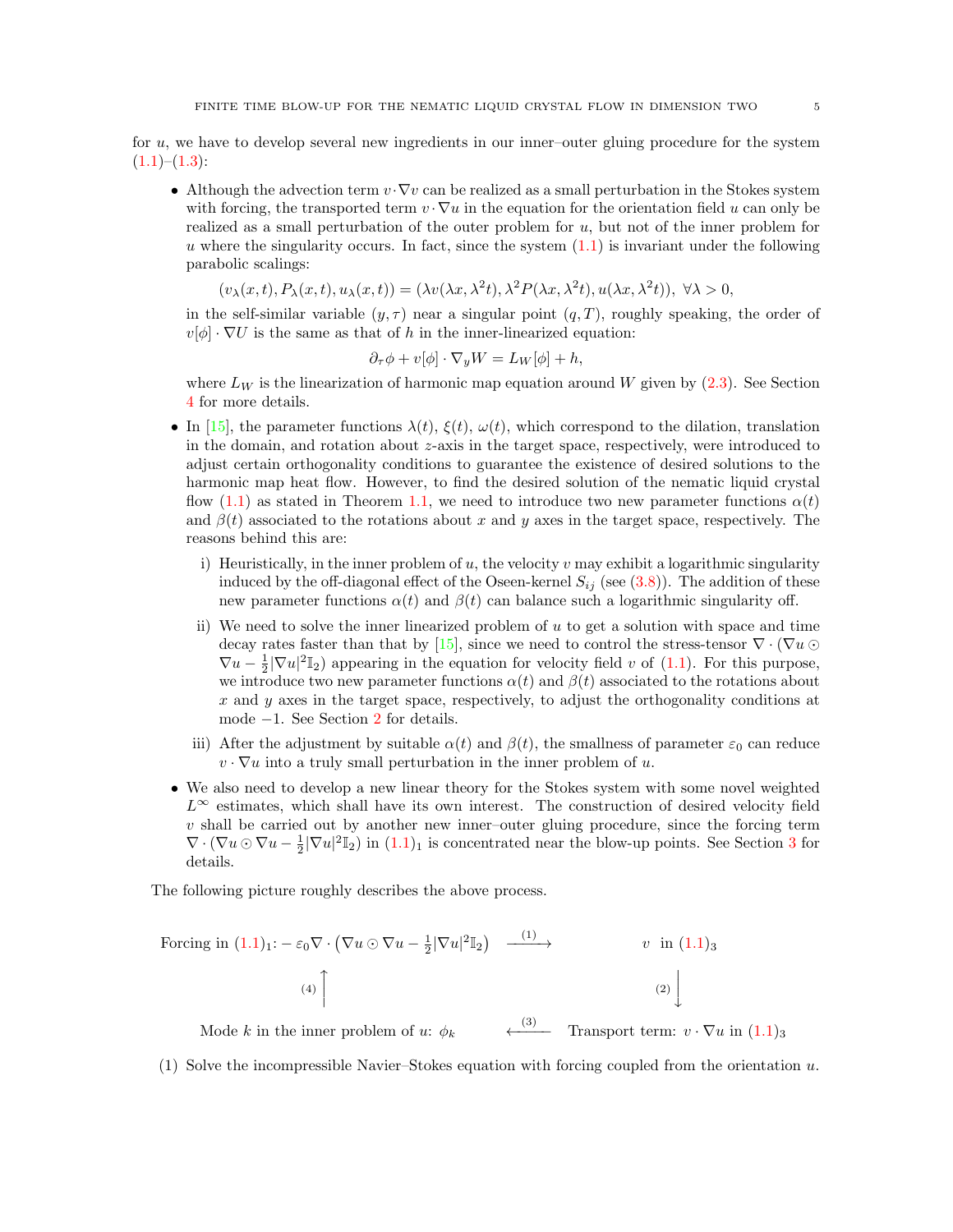- (2) The velocity  $v$  provides transported effect in the harmonic map heat flow.
- (3) The transported term  $v \cdot \nabla u$  is coupled in a nontrivial way through the inner problem at mode k since the velocity  $v = v[\phi_k]$  carries the information of  $\phi_k$  in step (1).
- (4) Faster spatial and time decay of  $\phi_k$  yields better forcing term in  $(1.1)_1$ , ensuring the implementation of the whole loop.

The paper is organized as follows. In Section [2,](#page-5-0) we will develop a new inner–outer gluing method for the harmonic map heat flow in order to handle the difficulties arising from the coupling effects of [\(1.1\)](#page-0-0). In Section [3,](#page-27-0) we develop the linear theory for the Stokes system. In Section [4,](#page-36-0) using the newly developed *inner-outer gluing method*, we construct a finite time blow-up solution to the nematic liquid crystal flow by the fixed point argument.

**Notation.** Throughout the paper, we shall use the symbol "  $\leq$  " to denote "  $\leq C$ " for a positive constant  $C$  independent of  $t$  and  $T$ . Here  $C$  might be different from line to line.

### 2. Singularity formation for the harmonic map heat flow in dimension two

<span id="page-5-0"></span>Closely related to the harmonic map heat flow in dimension two, the equation for the orientation field  $u$  can be regarded as a transported version with drift term. In this Section, we consider the two dimensional harmonic map heat flow  $u : \Omega \times [0, T) \to \mathbb{S}^2$ :

$$
\begin{cases} \partial_t u = \Delta u + |\nabla u|^2 u, & \text{in } \Omega \times (0, T), \\ u = u_0, & \text{on } \partial \Omega \times (0, T), \\ u(\cdot, 0) = u_0, & \text{in } \Omega. \end{cases}
$$

While following closely the general strategy of the construction developed by [\[15\]](#page-46-7), we will establish several new estimates that are needed for the system  $(1.1)$ . More precisely,

- A new linear theory at mode −1: This procedure consists of the following steps
	- Step 1: New corrections are added at mode −1 to cancel out the leading order of slow decaying error corresponding to the rotations around  $x$  and  $y$  axes in the target space (see Section [2.2\)](#page-7-0).
	- Step 2: New orthogonality conditions are imposed at mode −1 which determine the dynamics of the new parameters  $\alpha(t)$  and  $\beta(t)$  (see Section [2.4\)](#page-13-0).
	- Step 3: Under the orthogonality conditions at mode −1, the new linear theory at mode −1 is developed (see Section [2.5.2\)](#page-21-0).
- Higher order estimates for inner and outer solutions are obtained in order to handle the forcing  $-\varepsilon_0 \nabla \cdot (\nabla u \odot \nabla u - \frac{1}{2} |\nabla u|^2 \mathbb{I}_2)$  in the equation for velocity  $(1.1)_1$  (see Sections [2.5–](#page-17-0)[2.6\)](#page-24-0).

We first introduce some notations and preliminaries.

2.1. Stationary problem: the equation of harmonic maps and its linearization. The equation of harmonic maps for  $U:\mathbb{R}^2 \to \mathbb{S}^2$  is the quasilinear elliptic system

<span id="page-5-1"></span>
$$
\Delta U + |\nabla U|^2 U = 0 \quad \text{in} \quad \mathbb{R}^2. \tag{2.1}
$$

For  $\lambda > 0$ ,  $\xi \in \mathbb{R}^2$ ,  $\omega, \alpha, \beta \in \mathbb{R}$ , we consider the family of solutions to  $(2.1)$  given by the following 1-corotational harmonic maps

$$
U_{\lambda,\xi,\omega,\alpha,\beta}(x) = Q_{\omega}^{1} Q_{\alpha}^{2} Q_{\beta}^{3} W\left(\frac{x-\xi}{\lambda}\right), \ x \in \mathbb{R}^{2},
$$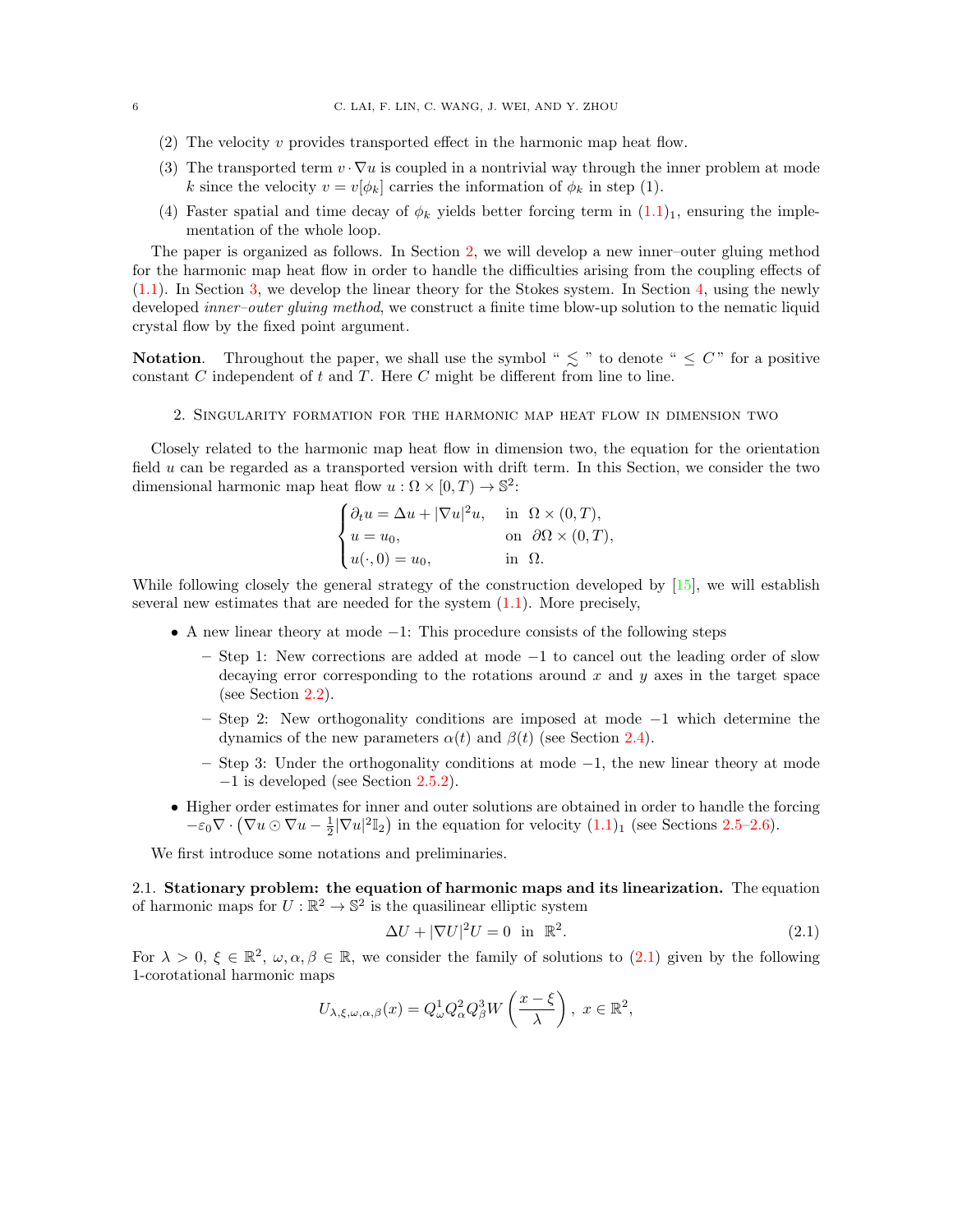where

<span id="page-6-0"></span>
$$
Q_{\omega}^{1} := \begin{bmatrix} \cos \omega & -\sin \omega & 0 \\ \sin \omega & \cos \omega & 0 \\ 0 & 0 & 1 \end{bmatrix}, \ Q_{\alpha}^{2} := \begin{bmatrix} 1 & 0 & 0 \\ 0 & \cos \alpha & -\sin \alpha \\ 0 & \sin \alpha & \cos \alpha \end{bmatrix}, \ Q_{\beta}^{3} := \begin{bmatrix} \cos \beta & 0 & \sin \beta \\ 0 & 1 & 0 \\ -\sin \beta & 0 & \cos \beta \end{bmatrix}
$$
(2.2)

are the rotation matrices about  $z$ ,  $x$  and  $y$  axes in the target space, respectively, and  $W$  is the least energy harmonic map

$$
W(y) = \frac{1}{1+|y|^2} \begin{bmatrix} 2y \\ |y|^2 - 1 \end{bmatrix}, \ y \in \mathbb{R}^2.
$$

In the polar coordinates  $y = \rho e^{i\theta}$ ,  $W(y)$  can be represented as

$$
W(y) = \begin{bmatrix} e^{i\theta} \sin w(\rho) \\ \cos w(\rho) \end{bmatrix}, \ w(\rho) = \pi - 2 \arctan(\rho),
$$

and we have

$$
w_{\rho} = -\frac{2}{\rho^2 + 1}
$$
,  $\sin w = -\rho w_{\rho} = \frac{2\rho}{\rho^2 + 1}$ ,  $\cos w = \frac{\rho^2 - 1}{\rho^2 + 1}$ .

For simplicity, we write

$$
Q_{\omega,\alpha,\beta}:=Q^1_{\omega}Q^2_{\alpha}Q^3_{\beta}.
$$

The linearization of the harmonic map operator around  $W$  is the elliptic operator

<span id="page-6-1"></span>
$$
L_W[\phi] = \Delta_y \phi + |\nabla W(y)|^2 \phi + 2(\nabla W(y) \cdot \nabla \phi) W(y), \tag{2.3}
$$

whose kernel functions are given by

<span id="page-6-3"></span>
$$
\begin{cases}\nZ_{0,1}(y) = \rho w_{\rho}(\rho) E_1(y), \\
Z_{0,2}(y) = \rho w_{\rho}(\rho) E_2(y), \\
Z_{1,1}(y) = w_{\rho}(\rho) [\cos \theta E_1(y) + \sin \theta E_2(y)], \\
Z_{1,2}(y) = w_{\rho}(\rho) [\sin \theta E_1(y) - \cos \theta E_2(y)], \\
Z_{-1,1}(y) = \rho^2 w_{\rho}(\rho) [\cos \theta E_1(y) - \sin \theta E_2(y)], \\
Z_{-1,2}(y) = \rho^2 w_{\rho}(\rho) [\sin \theta E_1(y) + \cos \theta E_2(y)],\n\end{cases}
$$
\n(2.4)

where the vectors

$$
E_1(y) = \begin{bmatrix} e^{i\theta} \cos w(\rho) \\ -\sin w(\rho) \end{bmatrix}, E_2(y) = \begin{bmatrix} ie^{i\theta} \\ 0 \end{bmatrix}
$$

form an orthonormal basis of the tangent space  $T_{W(y)}\mathbb{S}^2$ . We see that

$$
L_W[Z_{i,j}] = 0 \text{ for } i = \pm 1, 0, j = 1, 2.
$$

Note that

$$
L_U[\varphi]=\lambda^{-2}Q_{\omega,\alpha,\beta}L_W[\phi],\ \varphi(x)=\phi(y),\ y=\frac{x-\xi}{\lambda}.
$$

In the sequel, it is of significance to compute the action of  $L_U$  on functions whose value is orthogonal to  ${\cal U}$  pointwisely. Define

$$
\Pi_{U^{\perp}}\varphi:=\varphi-(\varphi\cdot U)U.
$$

We invoke several useful formulas proved in  $[15, Section 3]$ :

$$
L_U[\Pi_{U^\perp} \Phi] = \Pi_{U^\perp} \Delta \Phi + \tilde{L}_U[\Phi],
$$

where

with

<span id="page-6-2"></span>
$$
\tilde{L}_U[\Phi] := |\nabla U|^2 \Pi_{U^\perp} \Phi - 2\nabla (\Phi \cdot U) \nabla U,
$$
\n
$$
\nabla (\Phi \cdot U) \nabla U = \partial_{x_j} (\Phi \cdot U) \partial_{x_j} U.
$$
\n(2.5)

In the polar coordinates

$$
\Phi(x) = \Phi(r, \theta), \ x = \xi + re^{i\theta},
$$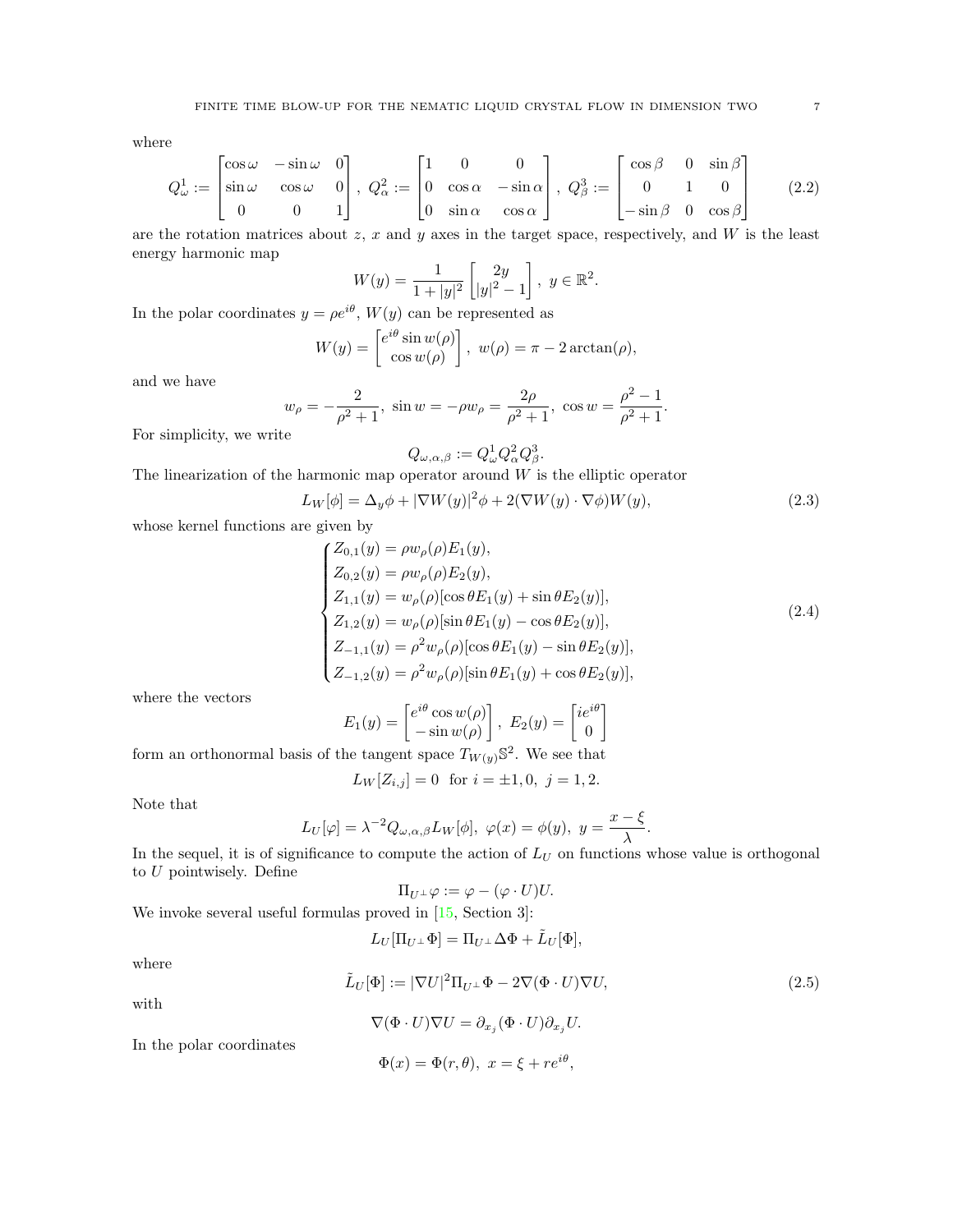$(2.5)$  can be expressed as (see [\[15,](#page-46-7) Section 3])

$$
\tilde{L}_U[\Phi] = -\frac{2}{\lambda} w_\rho(\rho) \left[ (\Phi_r \cdot U) Q_{\omega,\alpha,\beta} E_1 - \frac{1}{r} (\Phi_\theta \cdot U) Q_{\omega,\alpha,\beta} E_2 \right], \ r = \lambda \rho.
$$

Assume that  $\Phi(x): \Omega \to \mathbb{C} \times \mathbb{R}$  is a  $C^1$  function in the form

<span id="page-7-4"></span>
$$
\Phi(x) = \begin{bmatrix} \varphi_1(x) + i\varphi_2(x) \\ \varphi_3(x) \end{bmatrix} .
$$
\n(2.6)

If we write

$$
\varphi = \varphi_1 + i\varphi_2, \ \bar{\varphi} = \varphi_1 - i\varphi_2
$$

and

div $\varphi = \partial_{x_1} \varphi_1 + \partial_{x_2} \varphi_2$ , curl $\varphi = \partial_{x_1} \varphi_2 - \partial_{x_2} \varphi_1$ ,

<span id="page-7-2"></span>then we have the following formula (see [\[15,](#page-46-7) Section 3])

$$
\tilde{L}_U[\Phi] = [\tilde{L}_U]_0[\Phi] + [\tilde{L}_U]_1[\Phi] + [\tilde{L}_U]_2[\Phi],\tag{2.7}
$$

where

<span id="page-7-3"></span>
$$
\begin{cases}\n[\tilde{L}_U]_0[\Phi] = \lambda^{-1} \rho w_\rho^2[\text{div}(e^{-i\omega}\varphi)Q_{\omega,\alpha,\beta}E_1 + \text{curl}(e^{-i\omega}\varphi)Q_{\omega,\alpha,\beta}E_2],\n[\tilde{L}_U]_1[\Phi] = -2\lambda^{-1}w_\rho\cos w[(\partial_{x_1}\varphi_3)\cos\theta + (\partial_{x_2}\varphi_3)\sin\theta]Q_{\omega,\alpha,\beta}E_1\n-2\lambda^{-1}w_\rho\cos w[(\partial_{x_1}\varphi_3)\sin\theta - (\partial_{x_2}\varphi_3)\cos\theta]Q_{\omega,\alpha,\beta}E_2,\n[\tilde{L}_U]_2[\Phi] = \lambda^{-1} \rho w_\rho^2[\text{div}(e^{i\omega}\bar{\varphi})\cos2\theta - \text{curl}(e^{i\omega}\bar{\varphi})\sin2\theta]Q_{\omega,\alpha,\beta}E_1\n+ \lambda^{-1} \rho w_\rho^2[\text{div}(e^{i\omega}\bar{\varphi})\sin2\theta + \text{curl}(e^{i\omega}\bar{\varphi})\cos2\theta]Q_{\omega,\alpha,\beta}E_2.\n\end{cases}
$$
\n(2.8)

If we assume

$$
\Phi(x) = \begin{bmatrix} \phi(r)e^{i\theta} \\ 0 \end{bmatrix}, \ x = \xi + re^{i\theta}, \ r = \lambda \rho,
$$

where  $\phi(r)$  is complex-valued, then we have the following formula

$$
\tilde{L}_U[\Phi] = \frac{2}{\lambda} w_\rho^2(\rho) \left[ \text{Re}(e^{-i\omega} \partial_r \phi(r)) Q_{\omega,\alpha,\beta} E_1 + \frac{1}{r} \text{Im}(e^{-i\omega} \phi(r)) Q_{\omega,\alpha,\beta} E_2 \right].
$$

If  $\Phi$  is of the form

$$
\Phi(x) = \varphi_1(\rho, \theta) Q_{\omega, \alpha, \beta} E_1 + \varphi_2(\rho, \theta) Q_{\omega, \alpha, \beta} E_2, \ x = \xi + \lambda \rho e^{i\theta}
$$

in the polar coordinates, then the linearized operator  $L_U$  acting on  $\Phi$  can be expressed as (see [\[15,](#page-46-7) Section 3])

$$
L_U[\Phi] = \lambda^{-2} \left( \partial_{\rho\rho}\varphi_1 + \frac{\partial_{\rho}\varphi_1}{\rho} + \frac{\partial_{\theta\theta}\varphi_1}{\rho^2} + (2w_{\rho}^2 - \frac{1}{\rho^2})\varphi_1 - \frac{2}{\rho^2} \partial_{\theta}\varphi_2 \cos w \right) Q_{\omega,\alpha,\beta} E_1
$$
  
+  $\lambda^{-2} \left( \partial_{\rho\rho}\varphi_2 + \frac{\partial_{\rho}\varphi_2}{\rho} + \frac{\partial_{\theta\theta}\varphi_2}{\rho^2} + (2w_{\rho}^2 - \frac{1}{\rho^2})\varphi_2 + \frac{2}{\rho^2} \partial_{\theta}\varphi_1 \cos w \right) Q_{\omega,\alpha,\beta} E_2.$ 

In next section, we shall find proper approximate solutions to the harmonic map heat flow based on the 1-corotational harmonic maps, and evaluate the error.

## <span id="page-7-0"></span>2.2. Approximate solution and error estimates. We now consider the harmonic map heat flow

<span id="page-7-1"></span>
$$
\begin{cases} \partial_t u = \Delta u + |\nabla u|^2 u, & \text{in } \Omega \times (0, T), \\ u = u_0, & \text{on } \partial \Omega \times (0, T), \\ u(\cdot, 0) = u_0, & \text{in } \Omega, \end{cases}
$$
 (2.9)

where  $u : \overline{\Omega} \times (0,T) \to \mathbb{S}^2$ , and  $u_0 : \overline{\Omega} \to \mathbb{S}^2$  is a given smooth map. For notational simplicity, we shall only carry out the construction in the single bubble case  $k = 1$  and mention the minor changes for the general case when needed. We define the error operator

$$
S[u] = -\partial_t u + \Delta u + |\nabla u|^2 u.
$$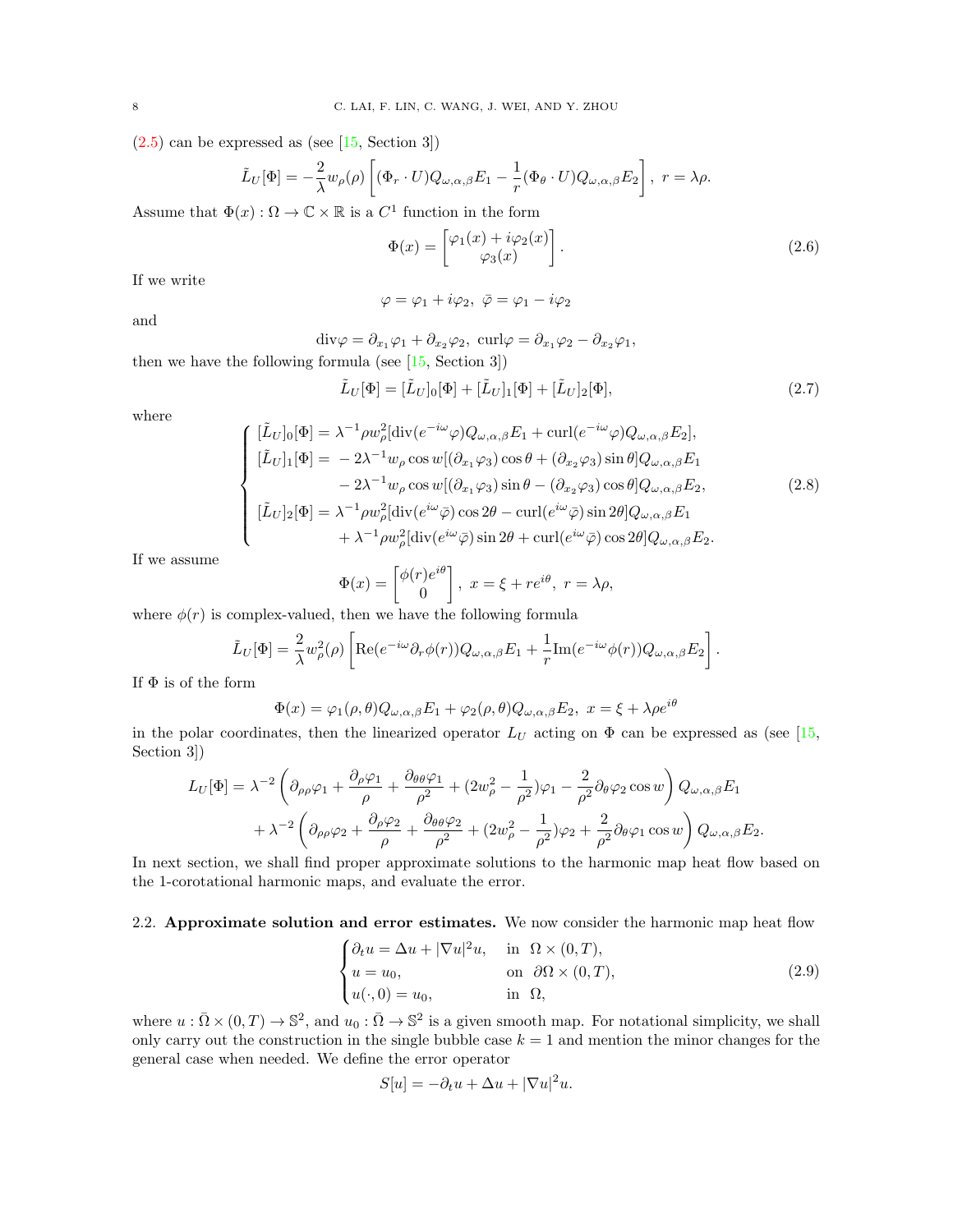We shall look for solution  $u(x, t)$  to problem [\(2.9\)](#page-7-1) which at leading order takes the form

<span id="page-8-4"></span>
$$
U(x,t) := U_{\lambda(t),\xi(t),\omega(t),\alpha(t),\beta(t)} = Q_{\omega(t),\alpha(t),\beta(t)} W\left(\frac{x-\xi(t)}{\lambda(t)}\right).
$$
\n(2.10)

Here  $\lambda(t)$ ,  $\xi(t)$ ,  $\omega(t)$ ,  $\alpha(t)$  and  $\beta(t)$  are parameter functions of class  $C^1((0,T))$  to be determined later. To get a desired blow-up solution, we assume

$$
\lambda(t) \to 0, \ \xi(t) \to q \ \text{ as } t \to T,
$$

where q is a given point in  $\Omega$ .

A useful observation is that as long as the constraint  $|u| = 1$  is kept for all  $t \in (0, T)$  and  $u = U + \tilde{w}$ where the perturbation  $\tilde{w}$  is uniformly small, say,  $|\tilde{w}| \leq \frac{1}{2}$ , then for u to solve  $(2.9)$ , it suffices that

<span id="page-8-0"></span>
$$
S(U + \tilde{w}) = b(x, t)U
$$
\n(2.11)

for some scalar function b. Indeed, since  $|u|=1$ , we get

$$
b(U \cdot u) = S(u) \cdot u = -\frac{1}{2} \frac{d}{dt} |u|^2 + \frac{1}{2} \Delta |u|^2 = 0.
$$

Thus  $b \equiv 0$  follows from  $U \cdot u \ge \frac{1}{2}$ .

We look for the small perturbation  $\tilde{w}(x, t)$  with  $|U + \tilde{w}| = 1$  in the form

$$
\tilde{w} = \Pi_{U^{\perp}} \varphi + a(\Pi_{U^{\perp}} \varphi) U,
$$

where  $\varphi$  is an arbitrarily small perturbation with values in  $\mathbb{R}^3$ , and

$$
\Pi_{U^{\perp}}\varphi := \varphi - (\varphi \cdot U)U, \quad a(\zeta) = \sqrt{1 - |\zeta|^2} - 1.
$$

By  $\Delta U + |\nabla U|^2 U = 0$ , we compute

$$
S(U + \Pi_{U^{\perp}} \varphi + aU) = -U_t - \partial_t \Pi_{U^{\perp}} \varphi + L_U(\Pi_{U^{\perp}} \varphi) + N_U(\Pi_{U^{\perp}} \varphi) + c(\Pi_{U^{\perp}} \varphi)U,
$$

where for  $\zeta = \prod_{U} \varphi$ ,  $a = a(\zeta)$ ,

$$
L_U(\zeta) = \Delta \zeta + |\nabla U|^2 \zeta + 2(\nabla U \cdot \nabla \zeta) U,
$$
  
\n
$$
N_U(\zeta) = [2\nabla (aU) \cdot \nabla (U + \zeta) + 2\nabla U \cdot \nabla \zeta + |\nabla \zeta|^2 + |\nabla (aU)|^2] \zeta - aU_t + 2\nabla a \cdot \nabla U,
$$
  
\n
$$
c(\zeta) = \Delta a - a_t + (|\nabla (U + \zeta + aU)|^2 - |\nabla U|^2)(1 + a) - 2\nabla U \cdot \nabla \zeta.
$$

Since we just need to have an equation in the form  $(2.11)$  satisfied, we obtain that

<span id="page-8-1"></span>
$$
u = U + \Pi_{U^{\perp}}\varphi + a(\Pi_{U^{\perp}}\varphi)U\tag{2.12}
$$

solves  $(2.9)$  if  $\varphi$  satisfies

<span id="page-8-2"></span>
$$
-U_t - \partial_t \Pi_{U^\perp} \varphi + L_U(\Pi_{U^\perp} \varphi) + N_U(\Pi_{U^\perp} \varphi) + b(x, t)U = 0 \tag{2.13}
$$

for some scalar function  $b(x, t)$ . The strategy for constructing  $\varphi$  is based on the *inner–outer gluing method.* We decompose  $\varphi$  in [\(2.12\)](#page-8-1) into inner and outer profiles

$$
\varphi = \varphi_{in} + \varphi_{out},
$$

where  $\varphi_{in}$ ,  $\varphi_{out}$  solve the inner and outer problems we shall describe below. In terms of  $\varphi_{in}$  and  $\varphi_{out}$ , equation [\(2.13\)](#page-8-2) is reduced to

<span id="page-8-3"></span>
$$
-\partial_t \varphi_{in} + L_U[\varphi_{in}] + \tilde{L}_U[\varphi_{out}] - \Pi_{U^\perp}[\partial_t \varphi_{out} - \Delta \varphi_{out} + U_t] + N_U(\varphi_{in} + \Pi_{U^\perp} \varphi_{out}) + (\varphi_{out} \cdot U)U_t + bU = 0.
$$
\n(2.14)

The inner solution  $\varphi_{in}$  will be assumed to be supported only near  $x = \xi(t)$  and better expressed in the scaled variable  $y = \frac{x-\xi(t)}{\lambda(t)}$  with zero initial condition and  $\varphi_{in} \cdot U = 0$  so that  $\Pi_{U^{\perp}} \varphi_{in} = \varphi_{in}$ , while the outer solution  $\varphi_{out}$  will consist of several parts whose role is essentially to satisfy  $(2.14)$  in the region away from the concentration point  $x = \xi(t)$ .

For the outer problem, since we want the size of the error to be small, we shall add three corrections  $\Phi^0$ ,  $\Phi^\alpha$  and  $\Phi^\beta$  which depend on the parameter functions  $\lambda(t)$ ,  $\xi(t)$ ,  $\omega(t)$ ,  $\alpha(t)$ ,  $\beta(t)$  such that

$$
\Pi_{U^{\perp}}[\partial_t(\Phi^0 + \Phi^{\alpha} + \Phi^{\beta}) - \Delta(\Phi^0 + \Phi^{\alpha} + \Phi^{\beta}) + U_t]
$$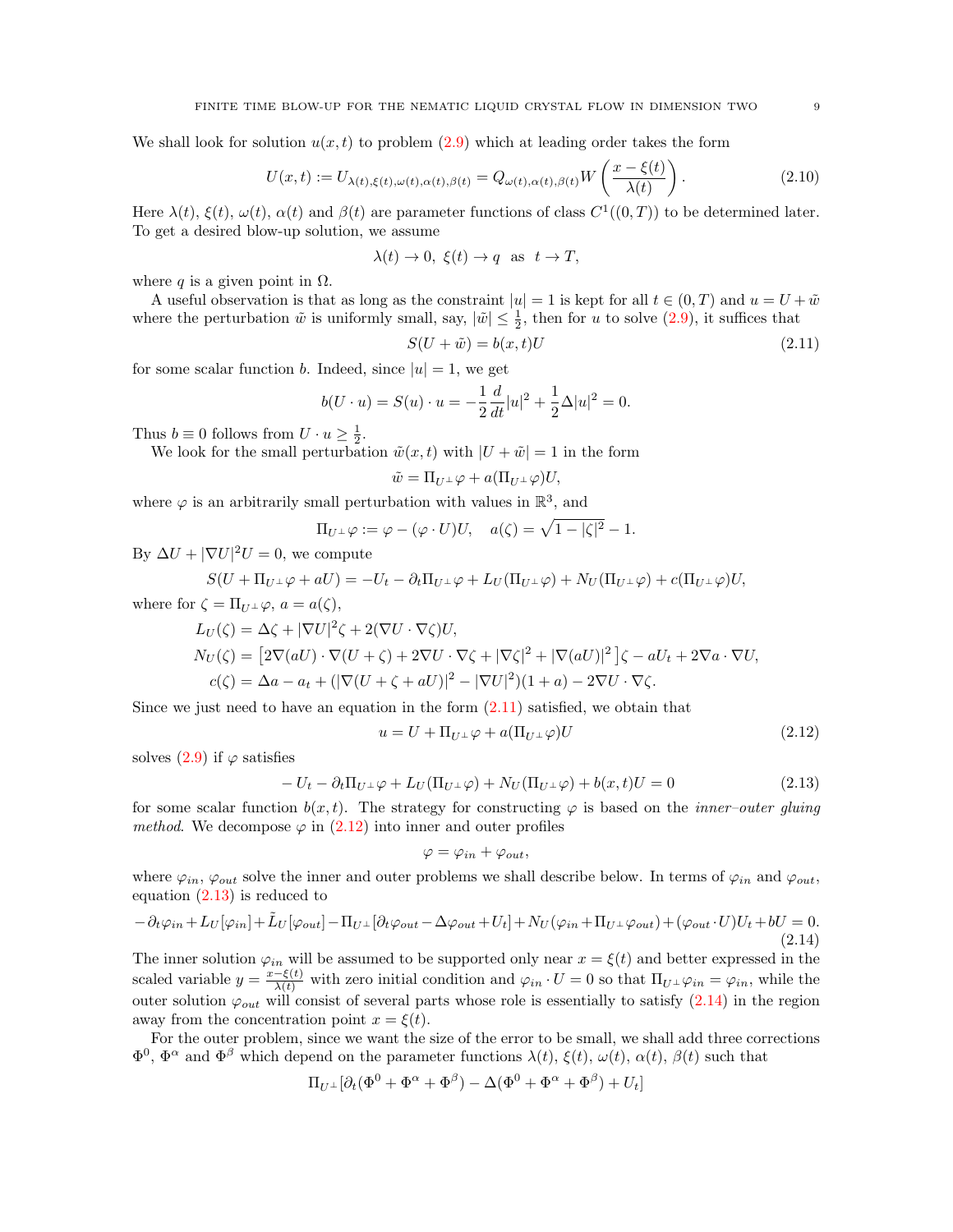gets concentrated near  $x = \xi(t)$  by eliminating the leading orders in the first error  $U_t$  associated to the dilation and rotations about  $x, y$  and  $z$  axes. We write

$$
\varphi_{out}(x,t) = \Psi^*(x,t) + \Phi^0(x,t) + \Phi^\alpha(x,t) + \Phi^\beta(x,t),
$$

where

$$
\Psi^* = \psi + Z^*
$$

with  $Z^* : \Omega \times (0, \infty) \to \mathbb{R}^3$  satisfying

$$
\begin{cases} \partial_t Z^* = \Delta Z^*, & \text{in } \Omega \times (0, \infty), \\ Z^*(\cdot, t) = 0, & \text{on } \partial \Omega \times (0, \infty), \\ Z^*(\cdot, 0) = Z_0^*, & \text{in } \Omega. \end{cases}
$$

For the inner problem, we define

<span id="page-9-0"></span>
$$
\varphi_{in}(x,t) = \eta_R Q_{\omega,\alpha,\beta} \phi(y,t)
$$

with

$$
\eta_R(x,t) = \eta\left(\frac{|x-\xi(t)|}{\lambda(t)R(t)}\right), \ y = \frac{x-\xi(t)}{\lambda(t)}, \ \eta(s) = \begin{cases} 1, & \text{for } s < 1, \\ 0, & \text{for } s > 2, \end{cases}
$$

where  $\phi(y, t)$  satisfies  $\phi(\cdot, 0) = 0$  and  $\phi(\cdot, t) \cdot W = 0$ , and  $R(t) > 0$  is determined later. Then equation [\(2.13\)](#page-8-2) becomes

$$
0 = \lambda^{-2} \eta_R Q_{\omega,\alpha,\beta} [-\lambda^2 \phi_t + L_W[\phi] + \lambda^2 Q_{\omega,\alpha,\beta}^{-1} \tilde{L}_U[\Psi^*]]
$$
\n
$$
+ \eta_R Q_{\omega,\alpha,\beta} (\lambda^{-1} \dot{\lambda} y \cdot \nabla_y \phi + \lambda^{-1} \dot{\xi} \cdot \nabla_y \phi - (Q_{\omega,\alpha,\beta}^{-1} \frac{d}{dt} Q_{\omega,\alpha,\beta}) \phi)
$$
\n
$$
+ \tilde{L}_U[\Phi^0 + \Phi^\alpha + \Phi^\beta] - \Pi_{U^\perp} [\partial_t (\Phi^0 + \Phi^\alpha + \Phi^\beta) - \Delta_x (\Phi^0 + \Phi^\alpha + \Phi^\beta) + U_t]
$$
\n
$$
- \partial_t \Psi^* + \Delta \Psi^* + (1 - \eta_R) \tilde{L}_U[\Psi^*] + Q_{\omega,\alpha,\beta} [(\Delta_x \eta_R) \phi + 2 \nabla_x \eta_R \nabla_x \phi - (\partial_t \eta_R) \phi]
$$
\n
$$
+ N_U (\eta_R Q_{\omega,\alpha,\beta} \phi + \Pi_{U^\perp} (\Phi^0 + \Phi^\alpha + \Phi^\beta + \Psi^*)) + ((\Psi^* + \Phi^0 + \Phi^\alpha + \Phi^\beta) \cdot U) U_t + bU.
$$
\n(2.15)

We now give the precise definitions of  $\Phi^0$ ,  $\Phi^{\alpha}$ ,  $\Phi^{\beta}$ , and estimate the error

$$
\tilde{L}_U[\Phi^0 + \Phi^\alpha + \Phi^\beta] - \Pi_{U^\perp}[\partial_t(\Phi^0 + \Phi^\alpha + \Phi^\beta) - \Delta_x(\Phi^0 + \Phi^\alpha + \Phi^\beta) + U_t].
$$

We shall choose  $\Phi^0$ ,  $\Phi^{\alpha}$ ,  $\Phi^{\beta}$  in a way such that

$$
\partial_t(\Phi^0 + \Phi^\alpha + \Phi^\beta) - \Delta_x(\Phi^0 + \Phi^\alpha + \Phi^\beta) + U_t \approx 0
$$
 for  $|x - \xi| \gg \lambda$ 

so that the error in the outer problem is of smaller order.

The error of the approximate solution defined in  $(2.10)$  is

$$
\mathcal{S}[U] = -\partial_t U = -\Big[\underbrace{\dot{\lambda}\partial_{\lambda}U + \dot{\omega}\partial_{\omega}U}_{:=\mathcal{E}_0} + \underbrace{\dot{\xi}\cdot\partial_{\xi}U}_{:=\mathcal{E}_1} + \underbrace{\dot{\alpha}\partial_{\alpha}U + \dot{\beta}\partial_{\beta}U}_{:=\mathcal{E}_{-1}}\Big]
$$

where

$$
\begin{cases}\n\partial_{\lambda}U(x) = \lambda^{-1}Q_{\omega,\alpha,\beta}Z_{0,1}(y) \\
\partial_{\omega}U(x) = Q_{\omega,\alpha,\beta}Z_{0,2}(y) + Q_{\omega,\alpha,\beta}(A_{\alpha,\beta} - J_1)W(y) \\
\partial_{\xi_1}U(x) = \lambda^{-1}Q_{\omega,\alpha,\beta}Z_{1,1}(y) \\
\partial_{\xi_2}U(x) = \lambda^{-1}Q_{\omega,\alpha,\beta}Z_{1,2}(y) \\
\partial_{\alpha}U(x) = \frac{1}{2}Q_{\omega,\alpha,\beta}[Z_{-1,2}(y) + Z_{1,2}(y)] + Q_{\omega,\alpha,\beta}(A_{\beta} - J_2)W(y) \\
\partial_{\beta}U(x) = -\frac{1}{2}Q_{\omega,\alpha,\beta}[Z_{-1,1}(y) + Z_{1,1}(y)] \\
\text{in (2.4) for } i = 0, +1, i = 1, 2\n\end{cases}
$$

with  $Z_{i,j}$  defined in [\(2.4\)](#page-6-3) for  $i = 0, \pm 1, j = 1, 2,$ 

$$
A_{\alpha,\beta} = \begin{bmatrix} 0 & -\cos\alpha\cos\beta & \sin\alpha \\ \cos\alpha\cos\beta & 0 & \cos\alpha\sin\beta \\ -\sin\alpha & -\cos\alpha\sin\beta & 0 \end{bmatrix}, J_1 = \begin{bmatrix} 0 & -1 & 0 \\ 1 & 0 & 0 \\ 0 & 0 & 0 \end{bmatrix},
$$
(2.16)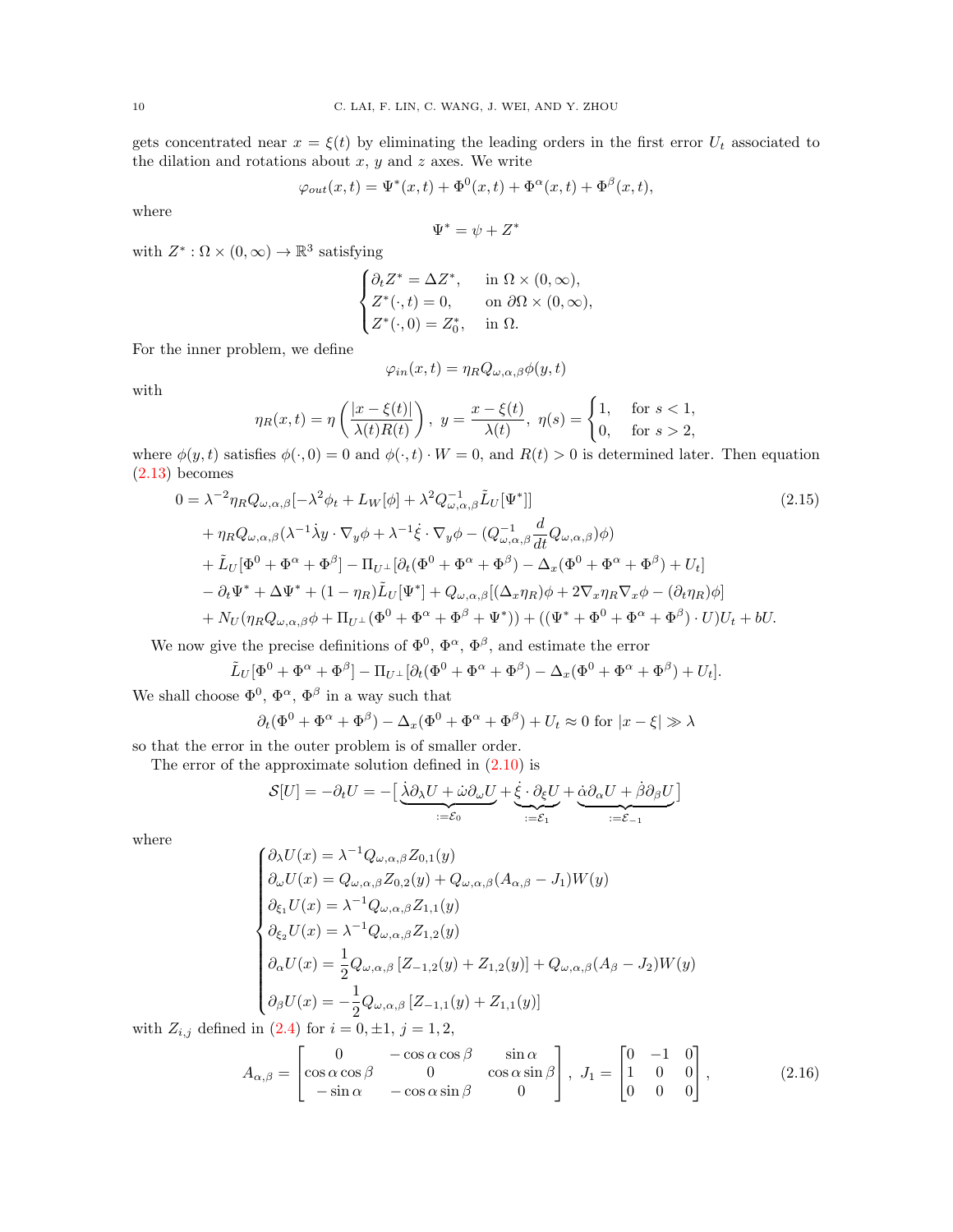and

$$
A_{\beta} = \begin{bmatrix} 0 & -\sin \beta & 0 \\ \sin \beta & 0 & -\cos \beta \\ 0 & \cos \beta & 0 \end{bmatrix}, J_2 = \begin{bmatrix} 0 & 0 & 0 \\ 0 & 0 & -1 \\ 0 & 1 & 0 \end{bmatrix}.
$$

It is worth mentioning that  $A_{\alpha,\beta} - J_1 = o(1)$  and  $A_{\beta} - J_2 = o(1)$  as  $\alpha, \beta \ll 1$ . Writing  $y = \frac{x-\xi}{\lambda} = \rho e^{i\theta}$ , we have

$$
\mathcal{E}_0(x,t) = -Q_{\omega,\alpha,\beta}\left[\lambda\lambda^{-1}\rho w_\rho(\rho)E_1(y) + \dot{\omega}\rho w_\rho(\rho)E_2(y)\right],
$$
  

$$
\mathcal{E}_1(x,t) = -\dot{\xi}_1\lambda^{-1}w_\rho(\rho)Q_{\omega,\alpha,\beta}\left[\cos\theta E_1(y) + \sin\theta E_2(y)\right]
$$
  

$$
-\dot{\xi}_2\lambda^{-1}w_\rho(\rho)Q_{\omega,\alpha,\beta}\left[\sin\theta E_1(y) - \cos\theta E_2(y)\right].
$$

Notice that the slow decaying part of the error  $\mathcal{S}[U]$  consists of

$$
\mathcal{E}_0(x,t) = -\frac{2r}{r^2 + \lambda^2} \left( \lambda Q_{\omega,\alpha,\beta} E_1 + \lambda \dot{\omega} Q_{\omega,\alpha,\beta} E_2 \right) \approx -\frac{2r}{r^2 + \lambda^2} \left[ \begin{pmatrix} \dot{\lambda} + i \lambda \dot{\omega} \right] e^{i(\theta + \omega)} \\ 0 \end{pmatrix}
$$

and

$$
\mathcal{E}_{-1}(x,t) = Q_{\omega,\alpha,\beta} \left[ \frac{\dot{\alpha}}{2} [Z_{-1,2}(y) + Z_{1,2}(y)] + \dot{\alpha}(A_{\beta} - J_2)W - \frac{\dot{\beta}}{2} [Z_{-1,1}(y) + Z_{1,1}(y)] \right]
$$
  
 :=  $\mathcal{E}_{-1,2} + \mathcal{E}_{-1,1}$ ,

where

$$
\mathcal{E}_{-1,2} = Q_{\omega,\alpha,\beta} \frac{\dot{\alpha}}{1+\rho^2} \left[ 2\rho \sin \beta \cos \theta - (\rho^2 - 1) \cos \beta \right]
$$
  
 
$$
2\rho \cos \beta \sin \theta
$$

and

$$
\mathcal{E}_{-1,1} = Q_{\omega,\alpha,\beta} \frac{\dot{\beta}}{1+\rho^2} \begin{bmatrix} \rho^2 - 1 \\ 0 \\ -2\rho\cos\theta \end{bmatrix}.
$$

In the sequel, we write

$$
p(t) = \lambda(t)e^{i\omega(t)}
$$

Then

$$
-\frac{2r}{r^2+\lambda^2}\begin{bmatrix}(\lambda+i\lambda\dot{\omega})e^{i(\theta+\omega)}\\0\end{bmatrix}=-\frac{2r}{r^2+\lambda^2}\begin{bmatrix}\dot{p}(t)e^{i\theta}\\0\end{bmatrix}:=\tilde{\mathcal{E}}_0(x,t).
$$

To reduce the size of  $\mathcal{S}[U]$ , we add corrections

<span id="page-10-0"></span>
$$
\Phi^{0}[p,\xi] := \begin{bmatrix} \varphi^{0}(r,t)e^{i\theta} \\ 0 \end{bmatrix}, \ \Phi^{\alpha} = Q_{\omega,\alpha,\beta} \begin{bmatrix} 0 \\ \alpha(t) \\ 0 \end{bmatrix}, \ \Phi^{\beta} = Q_{\omega,\alpha,\beta} \begin{bmatrix} -\beta(t) \\ 0 \\ 1 \end{bmatrix}, \tag{2.17}
$$

.

where

$$
\varphi^{0}(r,t) = -\int_{-T}^{t} r\dot{p}(s)k(z(r), t - s)ds
$$

with

$$
z(r) = \sqrt{r^2 + \lambda^2}, \ k(z, t) = 2 \frac{1 - e^{-\frac{z^2}{4t}}}{z^2}.
$$

By direct computations, the new error produced by  $\Phi^0$  is

$$
\Phi_t^0 - \Delta_x \Phi^0 + \tilde{\mathcal{E}}_0 = \tilde{\mathcal{R}}_0 + \tilde{\mathcal{R}}_1, \quad \tilde{\mathcal{R}}_0 = \begin{bmatrix} \mathcal{R}_0 \\ 0 \end{bmatrix}, \quad \tilde{\mathcal{R}}_1 = \begin{bmatrix} \mathcal{R}_1 \\ 0 \end{bmatrix}
$$

where

$$
\mathcal{R}_0 := -re^{i\theta} \frac{\lambda^2}{z^4} \int_{-T}^t \dot{p}(s)(z k_z - z^2 k_{zz})(z(r), t - s) ds
$$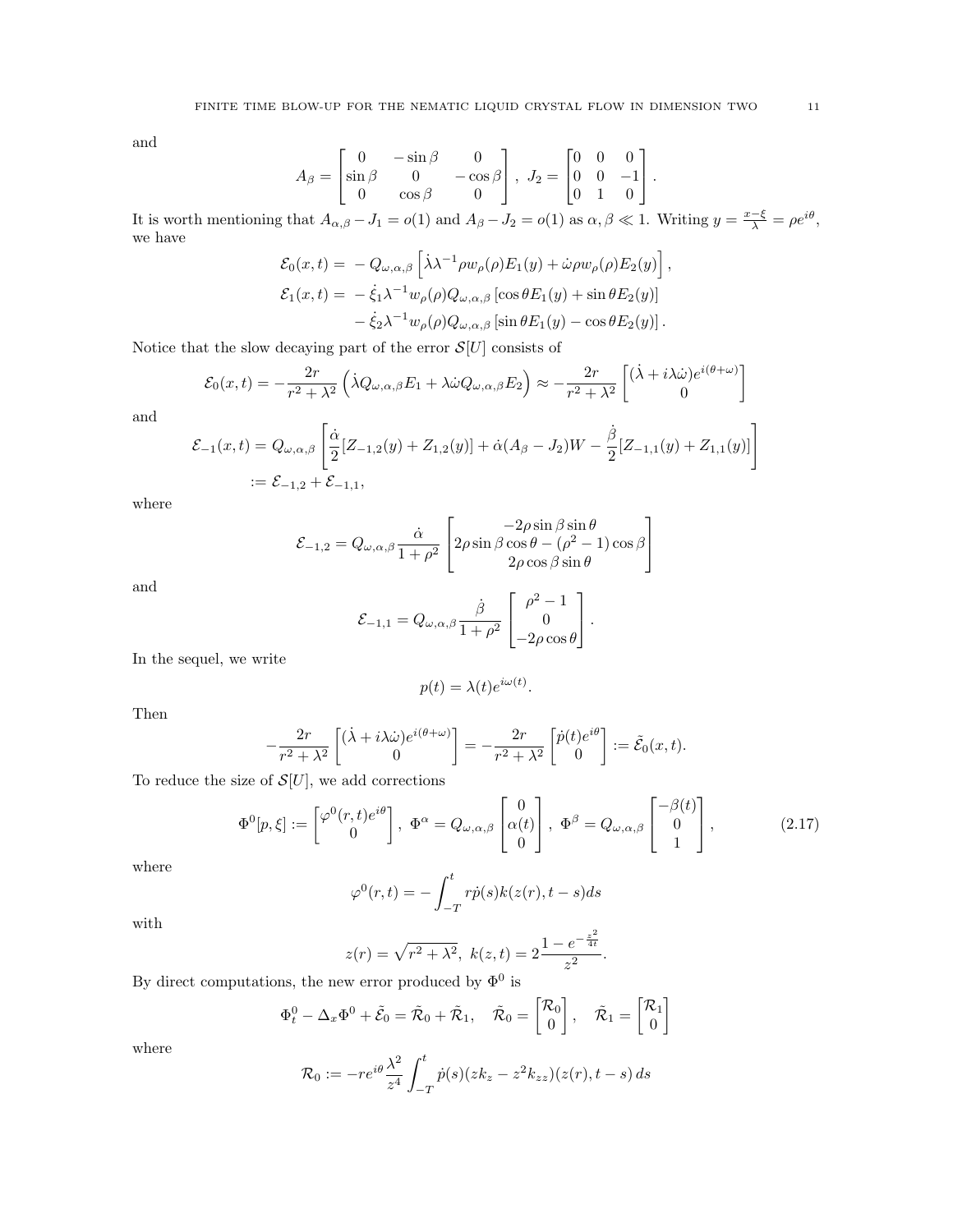and

$$
\mathcal{R}_1 := -e^{i\theta} \text{Re} \left( e^{-i\theta} \dot{\xi}(t) \right) \int_{-T}^t \dot{p}(s) \, k(z(r), t - s) \, ds
$$

$$
+ \frac{r}{z^2} e^{i\theta} \left( \lambda \dot{\lambda}(t) - \text{Re} \left( r e^{i\theta} \dot{\xi}(t) \right) \right) \int_{-T}^t \dot{p}(s) \, z k_z(z(r), t - s) \, ds.
$$

Observe that  $\mathcal{R}_1$  is of smaller order. Moreover, we can evaluate

$$
\tilde{L}_U[\Phi^0] + \Pi_{U^\perp}[-U_t + \Delta \Phi^0 - \Phi_t^0] \n= \tilde{L}_U[\Phi^0] - \mathcal{E}_1 + \Pi_{U^\perp}[\tilde{\mathcal{E}}_0] - \mathcal{E}_0 - \Pi_{U^\perp}[\tilde{\mathcal{R}}_0] - \Pi_{U^\perp}[\tilde{\mathcal{R}}_1] - \mathcal{E}_{-1} \n= \mathcal{K}_0[p, \xi] + \mathcal{K}_1[p, \xi] - \Pi_{U^\perp}[\tilde{\mathcal{R}}_1] - \mathcal{E}_{-1}
$$

where

<span id="page-11-2"></span><span id="page-11-1"></span><span id="page-11-0"></span>
$$
\mathcal{K}_0[p,\xi]=\mathcal{K}_{01}[p,\xi]+\mathcal{K}_{02}[p,\xi]
$$

with

$$
\mathcal{K}_{01}[p,\xi] := -\frac{2}{\lambda}\rho w_{\rho}^{2} \int_{-T}^{t} \left[ \text{Re}\left(\dot{p}(s)e^{-i\omega(t)}\right)Q_{\omega,\alpha,\beta}E_{1} + \text{Im}\left(\dot{p}(s)e^{-i\omega(t)}\right)Q_{\omega,\alpha,\beta}E_{2} \right] \cdot k(z,t-s) \, ds \tag{2.18}
$$
\n
$$
\mathcal{K}_{02}[p,\xi] := \frac{1}{\lambda}\rho w_{\rho}^{2} \left[ \dot{\lambda} - \int_{-T}^{t} \text{Re}\left(\dot{p}(s)e^{-i\omega(t)}\right)rk_{z}(z,t-s)z_{r} \, ds \right] Q_{\omega,\alpha,\beta}E_{1}
$$
\n
$$
- \frac{1}{4\lambda}\rho w_{\rho}^{2} \cos w \left[ \int_{-T}^{t} \text{Re}\left(\dot{p}(s)e^{-i\omega(t)}\right) (zk_{z} - z^{2}k_{zz})(z,t-s) \, ds \right] Q_{\omega,\alpha,\beta}E_{1}
$$
\n
$$
- \frac{1}{4\lambda}\rho w_{\rho}^{2} \left[ \int_{-T}^{t} \text{Im}\left(\dot{p}(s)e^{-i\omega(t)}\right) (zk_{z} - z^{2}k_{zz})(z,t-s) \, ds \right] Q_{\omega,\alpha,\beta}E_{2}, \tag{2.19}
$$

$$
\mathcal{K}_1[p,\xi] := \frac{1}{\lambda} w_\rho \left[ \text{Re} \left( (\dot{\xi}_1 - i\dot{\xi}_2) e^{i\theta} \right) Q_{\omega,\alpha,\beta} E_1 + \text{Im} \left( (\dot{\xi}_1 - i\dot{\xi}_2) e^{i\theta} \right) Q_{\omega,\alpha,\beta} E_2 \right]. \tag{2.20}
$$

Next we consider the new error estimates produced by  $\Phi^{\alpha}$  and  $\Phi^{\beta}$ . It is obvious that  $\tilde{L}_U[\Phi^{\alpha}] = 0$ and  $\tilde{L}_U[\Phi^{\beta}] = 0$ . Direct computations show that

$$
Q_{\omega,\alpha,\beta}^{-1}\left(\frac{d}{dt}Q_{\omega,\alpha,\beta}\right)\begin{bmatrix}0\\ \alpha\\ 0\end{bmatrix} = \begin{bmatrix} -\dot{\omega}\alpha\cos\alpha\cos\beta - \alpha\dot{\alpha}\sin\beta\\ 0\\ \dot{\alpha}\alpha\cos\beta - \dot{\omega}\alpha\cos\alpha\sin\beta \end{bmatrix},
$$
  

$$
Q_{\omega,\alpha,\beta}^{-1}\left(\frac{d}{dt}Q_{\omega,\alpha,\beta}\right)\begin{bmatrix} -\beta\\ 0\\ 1\end{bmatrix} = \begin{bmatrix} \dot{\omega}\sin\alpha + \dot{\beta} \\ \dot{\omega}(\cos\alpha\sin\beta - \beta\cos\alpha\cos\beta) - \dot{\alpha}(\beta\sin\beta + \cos\beta) \\ \dot{\omega}\beta\sin\alpha + \dot{\beta}\beta \end{bmatrix},
$$

<span id="page-11-4"></span>and thus

$$
-\partial_t \Phi^{\alpha} + \Delta \Phi^{\alpha} - \mathcal{E}_{-1,2} = Q_{\omega,\alpha,\beta} \begin{bmatrix} \dot{\omega} \alpha \cos \alpha \cos \beta + \dot{\alpha} \sin \beta \left( \alpha + \frac{2\rho}{1+\rho^2} \sin \theta \right) \\ -\dot{\alpha} \left( 1 - \frac{\rho^2 - 1}{1+\rho^2} \cos \beta + \frac{2\rho}{1+\rho^2} \sin \beta \cos \theta \right) \\ \dot{\omega} \alpha \cos \alpha \sin \beta - \dot{\alpha} \cos \beta \left( \alpha + \frac{2\rho}{1+\rho^2} \sin \theta \right) \end{bmatrix}
$$
(2.21)  
 :=  $\mathcal{R}_{-1,2}[\alpha, \beta]$ 

and

<span id="page-11-3"></span>
$$
-\partial_t \Phi^{\beta} + \Delta \Phi^{\beta} - \mathcal{E}_{-1,1} = Q_{\omega,\alpha,\beta} \begin{bmatrix} \frac{2}{1+\rho^2} \dot{\beta} - \dot{\omega} \sin \alpha - \dot{\beta} \\ -\dot{\omega} (\cos \alpha \sin \beta - \beta \cos \alpha \cos \beta) + \dot{\alpha} (\beta \sin \beta + \cos \beta) \\ -\dot{\omega} \beta \sin \alpha - \dot{\beta} \left( \beta - \frac{2\rho}{1+\rho^2} \cos \theta \right) \end{bmatrix}
$$
(2.22)  
:=  $\mathcal{R}_{-1,1}[\alpha, \beta].$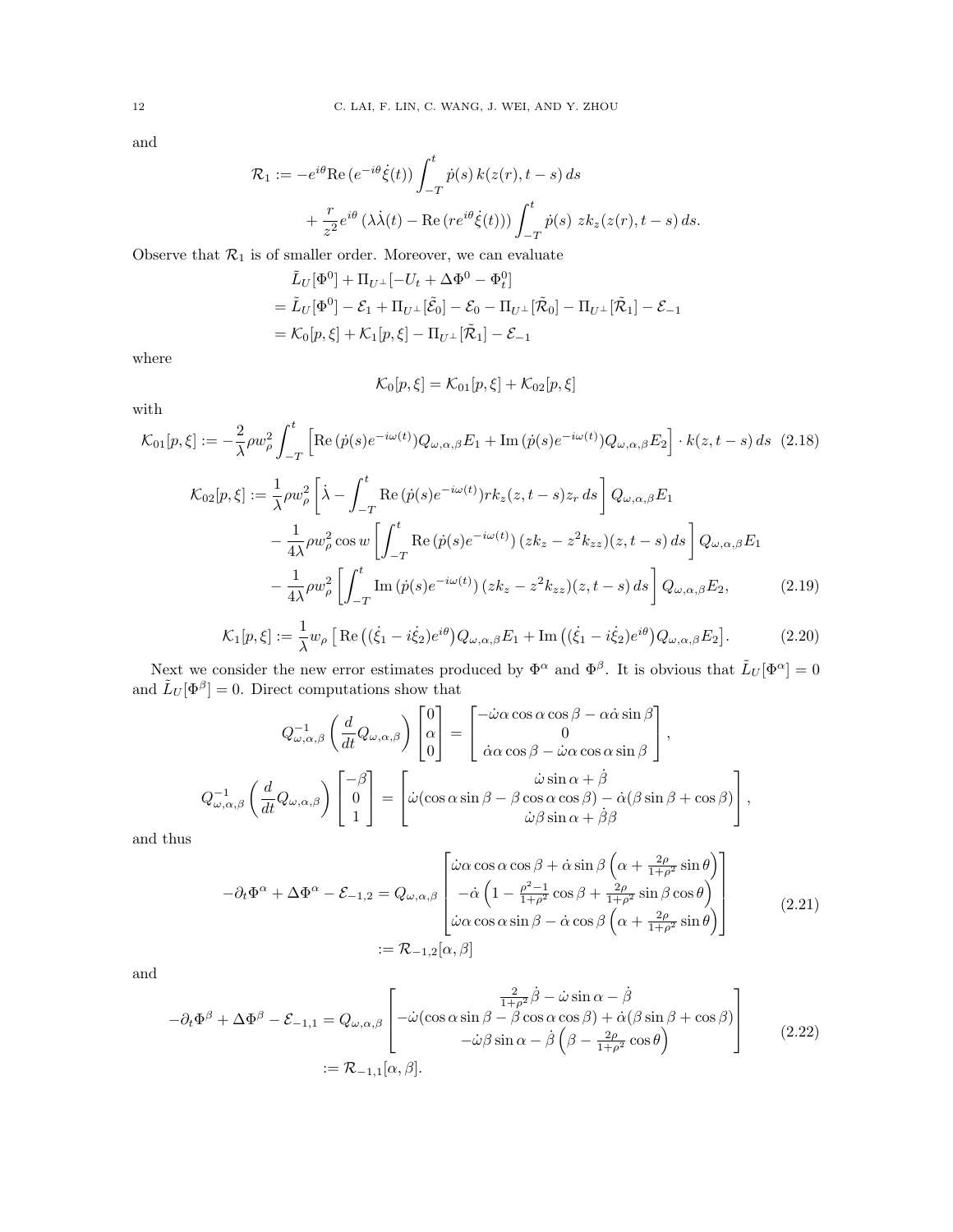Consequently, we obtain

$$
-\partial_t(\Phi^{\alpha} + \Phi^{\beta}) + \Delta(\Phi^{\alpha} + \Phi^{\beta}) - \mathcal{E}_{-1} = \mathcal{R}_{-1}[\alpha, \beta],
$$

<span id="page-12-2"></span>where

$$
\mathcal{R}_{-1}[\alpha,\beta] := \mathcal{R}_{-1,1}[\alpha,\beta] + \mathcal{R}_{-1,2}[\alpha,\beta]. \tag{2.23}
$$

2.3. Inner–outer gluing system. Collecting the error estimates in the previous section, we will get a solution solving  $(2.15)$  if the pair  $(\phi, \Psi^*)$  solves the *inner-outer gluing system* 

<span id="page-12-0"></span>
$$
\begin{cases}\n\lambda^2 \partial_t \phi = L_W[\phi] + \lambda^2 Q_{\omega,\alpha,\beta}^{-1} \left[ \tilde{L}_U[\Psi^*] + \mathcal{K}_0[p,\xi] + \mathcal{K}_1[p,\xi] + \Pi_{U^\perp}[\mathcal{R}_{-1}[\alpha,\beta]] \right], & \text{in } \mathcal{D}_{2R} \\
\phi(\cdot,0) = 0, & \text{in } B_{2R(0)} \\
\phi \cdot W = 0, & \text{in } \mathcal{D}_{2R}\n\end{cases}
$$
\n(2.24)

<span id="page-12-1"></span>
$$
\partial_t \Psi^* = \Delta_x \Psi^* + \mathcal{G}[p, \xi, \Psi^*, \alpha, \beta, \phi] \quad \text{in} \quad \Omega \times (0, T), \tag{2.25}
$$

where

$$
\mathcal{G}[p,\xi,\Psi^*,\alpha,\beta,\phi] := (1 - \eta_R)\tilde{L}_U[\Psi^*] + (\Psi^* \cdot U)U_t + Q_{\omega,\alpha,\beta}(\phi\Delta_x\eta_R + 2\nabla_x\eta_R\cdot\nabla_x\phi - \phi\partial_t\eta_R)
$$
  
+ 
$$
\eta_RQ_{\omega,\alpha,\beta}(-(Q_{\omega,\alpha,\beta}^{-1}\frac{d}{dt}Q_{\omega,\alpha,\beta})\phi + \lambda^{-1}\dot{\lambda}y\cdot\nabla_y\phi + \lambda^{-1}\dot{\xi}\cdot\nabla_y\phi)
$$
  
+ 
$$
(1 - \eta_R)(\mathcal{K}_0[p,\xi] + \mathcal{K}_1[p,\xi] + \Pi_{U^\perp}[\mathcal{R}_{-1}[\alpha,\beta]]) - \Pi_{U^\perp}[\tilde{\mathcal{R}}_1]
$$
  
+ 
$$
N_U[\eta_RQ_{\omega,\alpha,\beta}\phi + \Pi_{U^\perp}(\Phi^0 + \Phi^\alpha + \Phi^\beta + \Psi^*)]
$$
  
+ 
$$
((\Phi^0 + \Phi^\alpha + \Phi^\beta) \cdot U)U_t,
$$

the linearization  $L_W[\phi]$  is defined in [\(2.3\)](#page-6-1), and

$$
\mathcal{D}_{2R} := \{(y, t) : y \in B_{2R(t)}, t \in (0, T)\}
$$

with the radius

<span id="page-12-3"></span>
$$
R = R(t) = \lambda_*(t)^{-\gamma_*}, \text{ with } \lambda_*(t) = \frac{|\log T|(T - t)}{|\log(T - t)|^2} \text{ and } \gamma_* \in (0, 1/2). \tag{2.26}
$$

The reason for choosing such  $R(t)$  and  $\lambda_*(t)$  will be made clear later on. If the pair  $(\phi, \Psi^*)$  solves the inner–outer gluing system  $(2.24)$ – $(2.25)$ , then we get a desired solution

$$
u(x,t) = U + \Pi_{U^{\perp}}[\eta_R Q_{\omega,\alpha,\beta}\phi + \Psi^* + \Phi^0 + \Phi^{\alpha} + \Phi^{\beta}] + a(\Pi_{U^{\perp}}[\eta_R Q_{\omega,\alpha,\beta}\phi + \Psi^* + \Phi^0 + \Phi^{\alpha} + \Phi^{\beta}])U
$$
  
[0]

which solves problem [\(2.9\)](#page-7-1). We take the boundary condition  $u|_{\partial\Omega} = \mathbf{e_3} :=$  $\overline{1}$ 0 1 , which amounts to

$$
\Pi_{U^{\perp}}[\Psi^* + \Phi^0 + \Phi^{\alpha} + \Phi^{\beta}] + a(\Pi_{U^{\perp}}[U + \Psi^* + \Phi^0 + \Phi^{\alpha} + \Phi^{\beta}])U = \mathbf{e}_3 - U \text{ on } \partial\Omega \times (0, T).
$$

So it suffices to take the boundary condition for the outer problem [\(2.25\)](#page-12-1) as

$$
\Psi^*|_{\partial\Omega} = \mathbf{e_3} - U - \Phi^0 - \Phi^\alpha - \Phi^\beta.
$$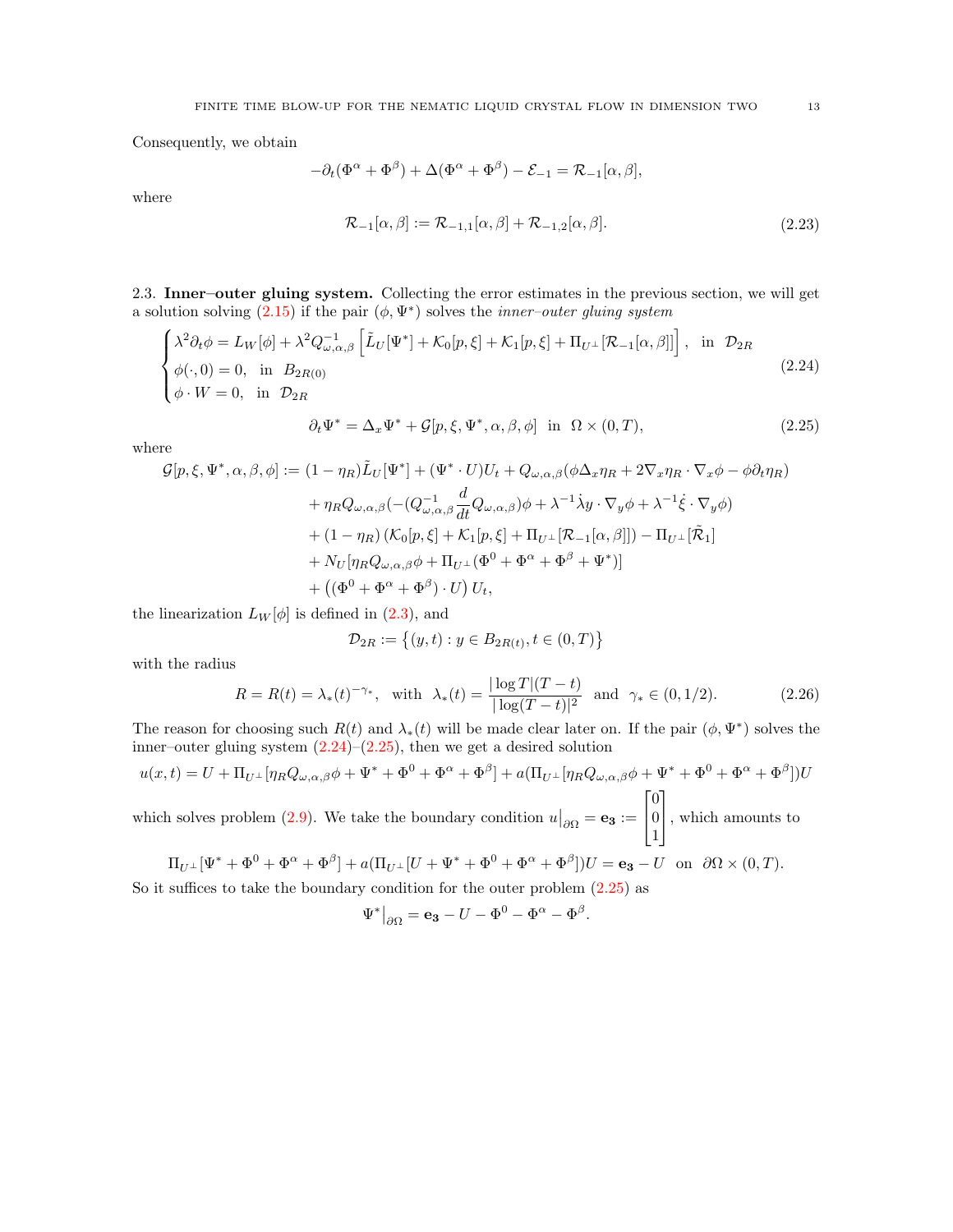<span id="page-13-0"></span>2.4. Reduced equations for parameter functions. In this section, we will derive the parameter functions  $\lambda(t)$ ,  $\xi(t)$ ,  $\omega(t)$ ,  $\alpha(t)$  and  $\beta(t)$  at leading order as  $t \to T$ .

The inner problem [\(2.24\)](#page-12-0) has the form

<span id="page-13-1"></span>
$$
\begin{cases}\n\lambda^2 \phi_t = L_W[\phi] + h[p, \xi, \alpha, \beta, \Psi^*](y, t) & \text{in } \mathcal{D}_{2R}, \\
\phi \cdot W = 0 & \text{in } \mathcal{D}_{2R}, \\
\phi(\cdot, 0) = 0 & \text{in } B_{2R(0)}.\n\end{cases}
$$
\n(2.27)

Here we recall that we write  $p(t) = \lambda(t)e^{i\omega(t)}$ . For convenience, we assume that  $h(y, t)$  is defined for all  $y \in \mathbb{R}^2$  extending outside  $\mathcal{D}_{2R}$  as

$$
h[p,\xi,\alpha,\beta,\Psi^*] = \lambda^2 Q_{\omega,\alpha,\beta}^{-1} \chi_{\mathcal{D}_{2R}} \left[ \tilde{L}_U[\Psi^*] + \mathcal{K}_0[p,\xi] + \mathcal{K}_1[p,\xi] + \Pi_{U^{\perp}}[\mathcal{R}_{-1}[\alpha,\beta]] \right],
$$

where  $\chi_A$  denotes the characteristic function of a set A,  $\mathcal{K}_0$  is defined in [\(2.18\)](#page-11-0), [\(2.19\)](#page-11-1),  $\mathcal{K}_1$  in [\(2.20\)](#page-11-2) and  $\mathcal{R}_{-1}$  in [\(2.23\)](#page-12-2). If  $\lambda(t)$  has a relatively smooth vanishing as  $t \to T$ , it is then natural that the term  $\lambda^2 \phi_t$  is of smaller order and the equation [\(2.27\)](#page-13-1) is approximated by the elliptic problem

<span id="page-13-2"></span>
$$
L_W[\phi] + h[p, \xi, \alpha, \beta, \Psi^*] = 0, \quad \phi \cdot W = 0 \quad \text{in } B_{2R}.
$$
 (2.28)

We consider the kernel functions  $Z_{l,j}(y)$  defined in [\(2.4\)](#page-6-3), which satisfy  $L_W[Z_{l,j}] = 0$  for  $l = 0, \pm 1$ ,  $j = 1, 2$ . If there is a solution  $\phi(y, t)$  to  $(2.28)$  with sufficient decay, then necessarily

<span id="page-13-3"></span>
$$
\int_{B_{2R}} h[p,\xi,\alpha,\beta,\Psi^*](y,t) \cdot Z_{l,j}(y) \, dy = 0 \quad \text{ for all } t \in (0,T), \tag{2.29}
$$

for  $l = 0, \pm 1, j = 1, 2$ . These orthogonality conditions [\(2.29\)](#page-13-3) amount to an integro-differential system of equations for  $p(t)$ ,  $\xi(t)$ ,  $\alpha(t)$ ,  $\beta(t)$ , which, as a matter of fact, *determine* the correct values of the parameter functions so that the solution pair  $(\phi, \Psi^*)$  with appropriate asymptotics exists.

For the reduced equations of  $p(t)$  and  $\xi(t)$  which correspond to mode  $l = 0$  and mode  $l = 1$ , respectively, we invoke some useful expressions and results in [\[15,](#page-46-7) Section 5]. Let

$$
\mathcal{B}_{0j}[p](t) := \frac{\lambda}{2\pi} \int_{\mathbb{R}^2} Q_{\omega,\alpha,\beta}^{-1} [\mathcal{K}_0[p,\xi] + \mathcal{K}_1[p,\xi] + \Pi_{U^\perp} [\mathcal{R}_{-1}[\alpha,\beta]]] \cdot Z_{0,j}(y) dy, \ j = 1, 2.
$$

<span id="page-13-4"></span>From  $(2.23)$ ,  $(2.22)$  and  $(2.21)$ , direct computations yield

$$
\int_{B_{2R}} Q_{\omega,\alpha,\beta}^{-1} \Pi_{U^{\perp}} [\mathcal{R}_{-1}[\alpha,\beta]] \cdot Z_{0,1}(y) dy
$$
\n
$$
= \pi \left( -\frac{16R^2}{4R^2 + 1} + 4\log(4R^2 + 1) \right) (\dot{\omega}\alpha\cos\alpha\sin\beta - \alpha\dot{\alpha}\cos\beta - \dot{\omega}\beta\sin\alpha - \beta\dot{\beta}), \tag{2.30}
$$

<span id="page-13-5"></span>and

$$
\int_{B_{2R}} Q_{\omega,\alpha,\beta}^{-1} \Pi_{U^{\perp}} [\mathcal{R}_{-1}[\alpha,\beta]] \cdot Z_{0,2}(y) \, dy = \pi \left( -\frac{16R^2}{4R^2 + 1} + 4\log(4R^2 + 1) \right) \dot{\alpha} \sin \beta. \tag{2.31}
$$

Combining  $(2.18)$ ,  $(2.19)$  with  $(2.30)$  and  $(2.31)$ , the following expressions for  $\mathcal{B}_{01}$ ,  $\mathcal{B}_{02}$  are readily obtained by similar computations as in [\[15,](#page-46-7) Section 5]

$$
\mathcal{B}_{01}[p](t) = \int_{-T}^{t} \text{Re}(\dot{p}(s)e^{-i\omega(t)}) \Gamma_1\left(\frac{\lambda(t)^2}{t-s}\right) \frac{ds}{t-s} - 2\dot{\lambda}(t) + o(1)
$$

$$
\mathcal{B}_{02}[p](t) = \int_{-T}^{t} \text{Im}(\dot{p}(s)e^{-i\omega(t)}) \Gamma_2\left(\frac{\lambda(t)^2}{t-s}\right) \frac{ds}{t-s},
$$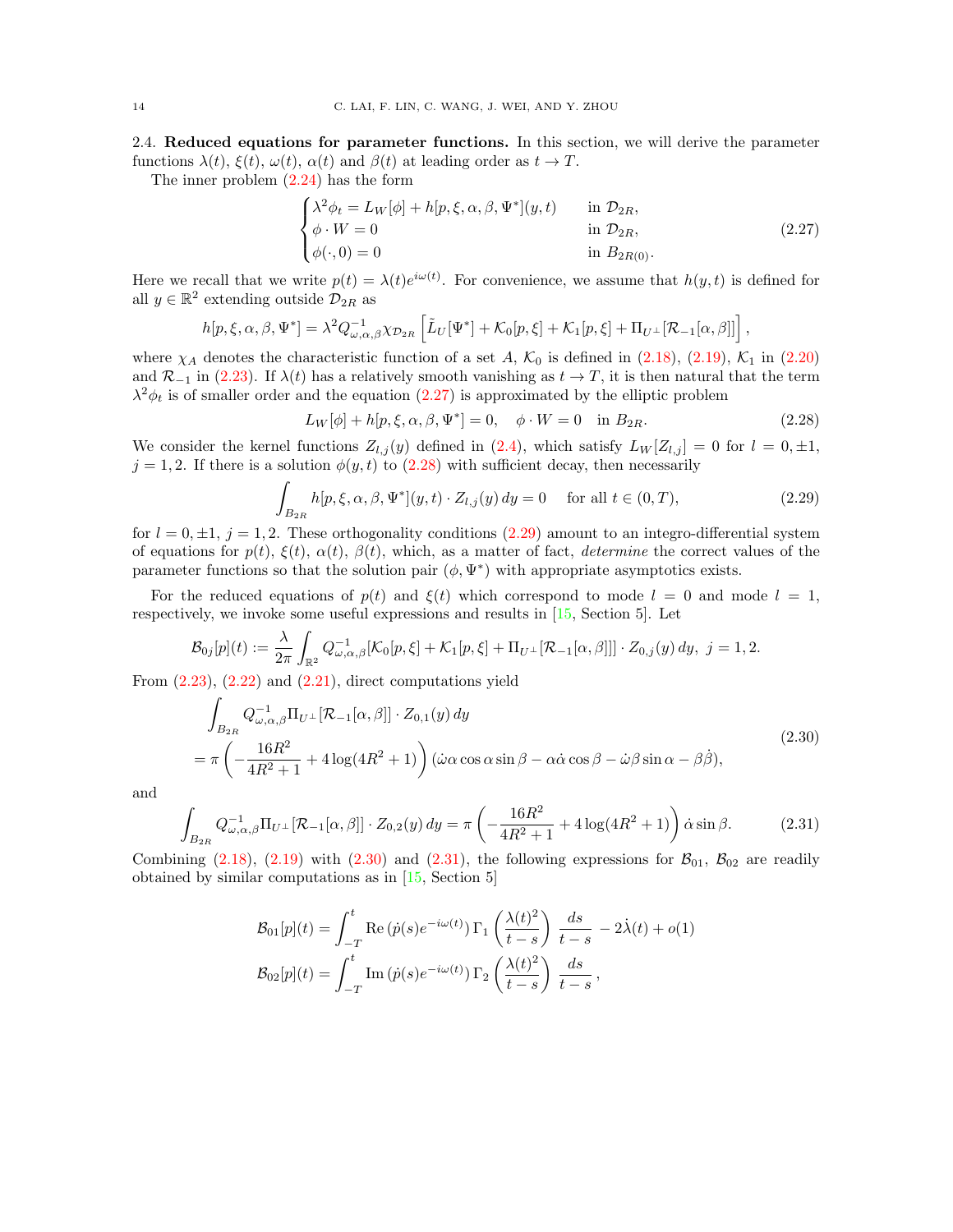where  $o(1) \to 0$  as  $t \to T$ , and  $\Gamma_j(\tau)$  are smooth functions defined as

$$
\Gamma_1(\tau) = -\int_0^\infty \rho^3 w_\rho^3 \left[ K(\zeta) + 2\zeta K_\zeta(\zeta) \frac{\rho^2}{1+\rho^2} - 4\cos(w)\zeta^2 K_{\zeta\zeta}(\zeta) \right]_{\zeta = \tau(1+\rho^2)} d\rho,
$$
  

$$
\Gamma_2(\tau) = -\int_0^\infty \rho^3 w_\rho^3 \left[ K(\zeta) - \zeta^2 K_{\zeta\zeta}(\zeta) \right]_{\zeta = \tau(1+\rho^2)} d\rho,
$$

where

$$
K(\zeta) = 2\frac{1 - e^{-\frac{\zeta}{4}}}{\zeta}.
$$

Using the expressions of  $\Gamma_j(\tau)$ , we get

<span id="page-14-2"></span>
$$
\begin{cases} |\Gamma_j(\tau)-1| \leq C\tau(1+|\log \tau|) & \text{for } \tau < 1, \\ \qquad |\Gamma_j(\tau)| \leq \frac{C}{\tau} & \text{for } \tau > 1. \end{cases}
$$

Define

$$
\mathcal{B}_0[p] := \frac{1}{2} e^{i\omega(t)} \left( \mathcal{B}_{01}[p] + i \mathcal{B}_{02}[p] \right) \tag{2.32}
$$

and

$$
a_{0j}[p,\xi,\alpha,\beta,\Psi^*] := -\frac{\lambda}{2\pi} \int_{B_{2R}} Q_{\omega,\alpha,\beta}^{-1} \tilde{L}_U[\Psi^*] \cdot Z_{0,j}(y) dy, \ j = 1,2,
$$
  

$$
a_0[p,\xi,\alpha,\beta,\Psi^*] := \frac{1}{2} e^{i\omega(t)} (a_{01}[p,\xi,\alpha,\beta,\Psi^*] + i a_{02}[p,\xi,\alpha,\beta,\Psi^*]).
$$

Similarly, we let

$$
\mathcal{B}_{1j}[\xi](t) := \frac{\lambda}{2\pi} \int_{\mathbb{R}^2} Q_{\omega,\alpha,\beta}^{-1} [\mathcal{K}_0[p,\xi] + \mathcal{K}_1[p,\xi] + \mathcal{R}_{-1}[\alpha,\beta]] \cdot Z_{1,j}(y) \, dy, \ j = 1,2,
$$
  

$$
\mathcal{B}_1[\xi](t) := \mathcal{B}_{11}[\xi](t) + i\mathcal{B}_{12}[\xi](t).
$$

Directly using the expressions  $(2.23)$ ,  $(2.22)$  and  $(2.21)$ , we have

$$
\int_{B_{2R}} Q_{\omega,\alpha,\beta}^{-1} \Pi_{U^{\perp}} [\mathcal{R}_{-1}[\alpha,\beta]] \cdot Z_{1,1}(y) \, dy = \frac{8\pi R^2}{4R^2 + 1} (\dot{\omega}\alpha\cos\alpha\cos\beta + \dot{\alpha}\alpha\sin\beta - \dot{\omega}\sin\alpha + \dot{\beta}),
$$

and

$$
\int_{B_{2R}} Q_{\omega,\alpha,\beta}^{-1} \Pi_{U^{\perp}} [\mathcal{R}_{-1}[\alpha,\beta]] \cdot Z_{1,2}(y) \, dy = -\frac{8\pi R^2}{4R^2 + 1} (\dot{\alpha} - \dot{\omega}\beta\cos\alpha\cos\beta - \dot{\alpha}\beta\sin\beta + \dot{\omega}\cos\alpha\sin\beta).
$$

Therefore, by [\(2.20\)](#page-11-2), [\(2.4\)](#page-6-3) and the fact that  $\int_0^\infty \rho w_\rho^2 d\rho = 2$ , we obtain

$$
\mathcal{B}_1[\xi](t) = 2[\dot{\xi}_1(t) + i\dot{\xi}_2(t) + o(1)] \text{ as } t \to T.
$$

At last, we let

$$
a_{1j}[p,\xi,\alpha,\beta,\Psi^*] := \frac{\lambda}{2\pi} \int_{B_{2R}} Q_{\omega,\alpha,\beta}^{-1} \tilde{L}_U[\Psi^*] \cdot Z_{1,j}(y) dy, \ j = 1,2,
$$
  

$$
a_1[p,\xi,\alpha,\beta,\Psi^*] := -e^{i\omega(t)} (a_{11}[p,\xi,\alpha,\beta,\Psi^*] + ia_{12}[p,\xi,\alpha,\beta,\Psi^*]).
$$

We thus obtain that the four conditions  $(2.29)$  for  $l = 0, 1$  are reduced to the system of two complex equations

<span id="page-14-0"></span>
$$
\mathcal{B}_0[p] = a_0[p, \xi, \alpha, \beta, \Psi^*],\tag{2.33}
$$

<span id="page-14-1"></span>
$$
\mathcal{B}_1[\xi] = a_1[p, \xi, \alpha, \beta, \Psi^*].
$$
\n(2.34)

We observe that

$$
\mathcal{B}_0[p] = \int_{-T}^{t - \lambda^2} \frac{\dot{p}(s)}{t - s} ds + O(|\|\dot{p}\|_{\infty}) + o(1) \text{ as } t \to T.
$$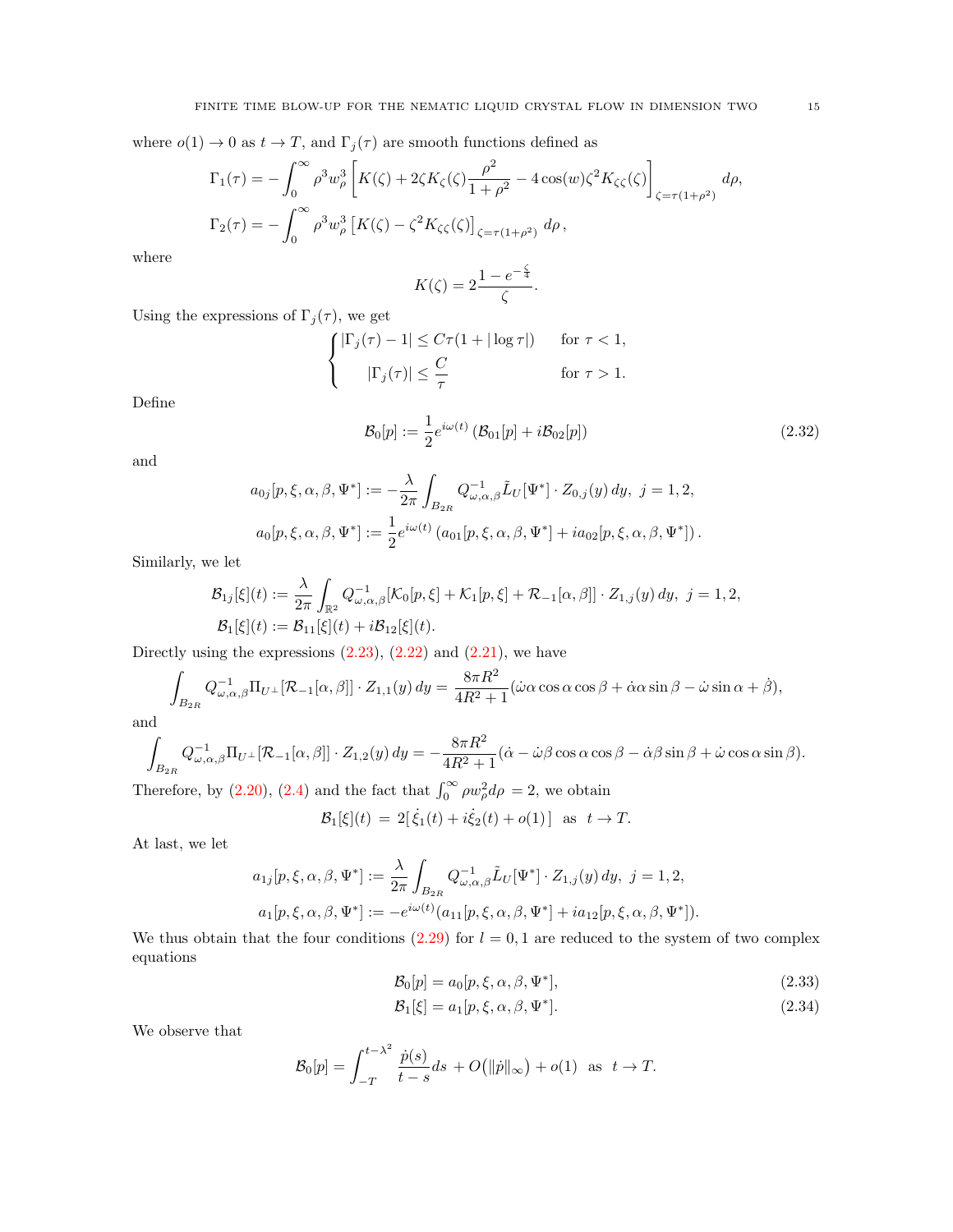To get an approximation for  $a_0$ , we need to analyze the operator  $\tilde{L}_U$  in  $a_0$ . To this end, we write

$$
\Psi^* = \begin{bmatrix} \psi^* \\ \psi_3^* \end{bmatrix}, \quad \psi^* = \psi_1^* + i \psi_2^*.
$$

From  $(2.7)$  and  $(2.8)$ , we have

$$
\tilde{L}_U[\Psi^*](y,t) = [\tilde{L}_U]_0[\Psi^*] + [\tilde{L}_U]_1[\Psi^*] + [\tilde{L}_U]_2[\Psi^*],
$$

where

$$
\begin{cases}\n[\tilde{L}_U]_0[\Psi^*] = \lambda^{-1} Q_{\omega,\alpha,\beta} \rho w_\rho^2[\text{div}(e^{-i\omega}\psi^*)E_1 + \text{curl}(e^{-i\omega}\psi^*)E_2],\\ \n[\tilde{L}_U]_1[\Psi^*] = -2\lambda^{-1} Q_{\omega,\alpha,\beta} w_\rho \cos w[(\partial_{x_1}\psi_3^*) \cos \theta + (\partial_{x_2}\psi_3^*) \sin \theta] E_1\\ \n-2\lambda^{-1} Q_{\omega,\alpha,\beta} w_\rho \cos w[(\partial_{x_1}\psi_3^*) \sin \theta - (\partial_{x_2}\psi_3^*) \cos \theta] E_2,\\ \n[\tilde{L}_U]_2[\Psi^*] = \lambda^{-1} Q_{\omega,\alpha,\beta} \rho w_\rho^2[\text{div}(e^{i\omega}\bar{\psi}^*) \cos 2\theta - \text{curl}(e^{i\omega}\bar{\psi}^*) \sin 2\theta] E_1\\ \n+ \lambda^{-1} Q_{\omega,\alpha,\beta} \rho w_\rho^2[\text{div}(e^{i\omega}\bar{\psi}^*) \sin 2\theta + \text{curl}(e^{i\omega}\bar{\psi}^*) \cos 2\theta] E_2,\n\end{cases}
$$

and the differential operators in  $\Psi^*$  on the right hand sides are evaluated at  $(x, t)$  with  $x = \xi(t) + \lambda(t)y$ ,  $y = \rho e^{i\theta}$  while  $E_j = E_j(y)$  for  $j = 1, 2$ . From the above decomposition, assuming that  $\Psi^*$  is of class  $C<sup>1</sup>$  in the space variable, we then get

$$
a_0[p,\xi,\alpha,\beta,\Psi^*] = [\operatorname{div} \psi^* + i \operatorname{curl} \psi^*](\xi,t) + o(1) \text{ as } t \to T.
$$

Similarly, since  $\int_0^\infty w_\rho^2 \cos w\rho \, d\rho = 0$ , we get

$$
a_1[p, \xi, \alpha, \beta, \Psi^*] = 2(\partial_{x_1}\psi_3^* + i \partial_{x_2}\psi_3^*)(\xi, t) \int_0^\infty \cos w \, w_\rho^2 \rho \, d\rho + o(1) = o(1) \text{ as } t \to T.
$$

We now simplify the system  $(2.33)$ – $(2.34)$  in the form

$$
\int_{-T}^{t - \lambda^2} \frac{\dot{p}(s)}{t - s} ds = [\text{div} \ \psi^* + i \ \text{curl} \ \psi^*](\xi(t), t) + o(1) + O(\|\dot{p}\|_{\infty})
$$
  

$$
\dot{\xi}(t) = o(1) \quad \text{as} \quad t \to T.
$$
 (2.35)

For the moment, we assume that the function  $\Psi^*(x,t)$  is fixed and sufficiently regular, and we regard T as a parameter that will always be taken smaller if necessary. We recall that we need  $\xi(T) = q$ where  $q \in \Omega$  is given, and  $\lambda(T) = 0$ . Equation [\(2.35\)](#page-15-0) immediately suggests us to take  $\xi(t) \equiv q$  as the first approximation. Neglecting lower order terms,  $p(t) = \lambda(t)e^{i\omega(t)}$  satisfies the following integrodifferential system

$$
\int_{-T}^{t - \lambda^2(t)} \frac{\dot{p}(s)}{t - s} ds = \text{div}\,\psi^*(q, 0) + i \, \text{curl}\,\psi^*(q, 0) =: a_0^*.
$$
 (2.36)

At this point, we make the following assumption

<span id="page-15-1"></span><span id="page-15-0"></span>
$$
\operatorname{div}\psi^*(q,0) < 0,\tag{2.37}
$$

which implies that  $a_0^* = -|a_0^*|e^{i\omega_0}$  for a unique  $\omega_0 \in \left(-\frac{\pi}{2}, \frac{\pi}{2}\right)$ . Let us take

<span id="page-15-3"></span>
$$
\omega(t)\equiv\omega_0.
$$

Equation [\(2.36\)](#page-15-1) then becomes

<span id="page-15-2"></span>
$$
\int_{-T}^{t - \lambda^2(t)} \frac{\dot{\lambda}(s)}{t - s} ds = -|a_0^*|.
$$
\n(2.38)

We claim that a good approximate solution to  $(2.38)$  as  $t \to T$  is given by

$$
\dot{\lambda}(t) = -\frac{\kappa}{\log^2(T - t)}
$$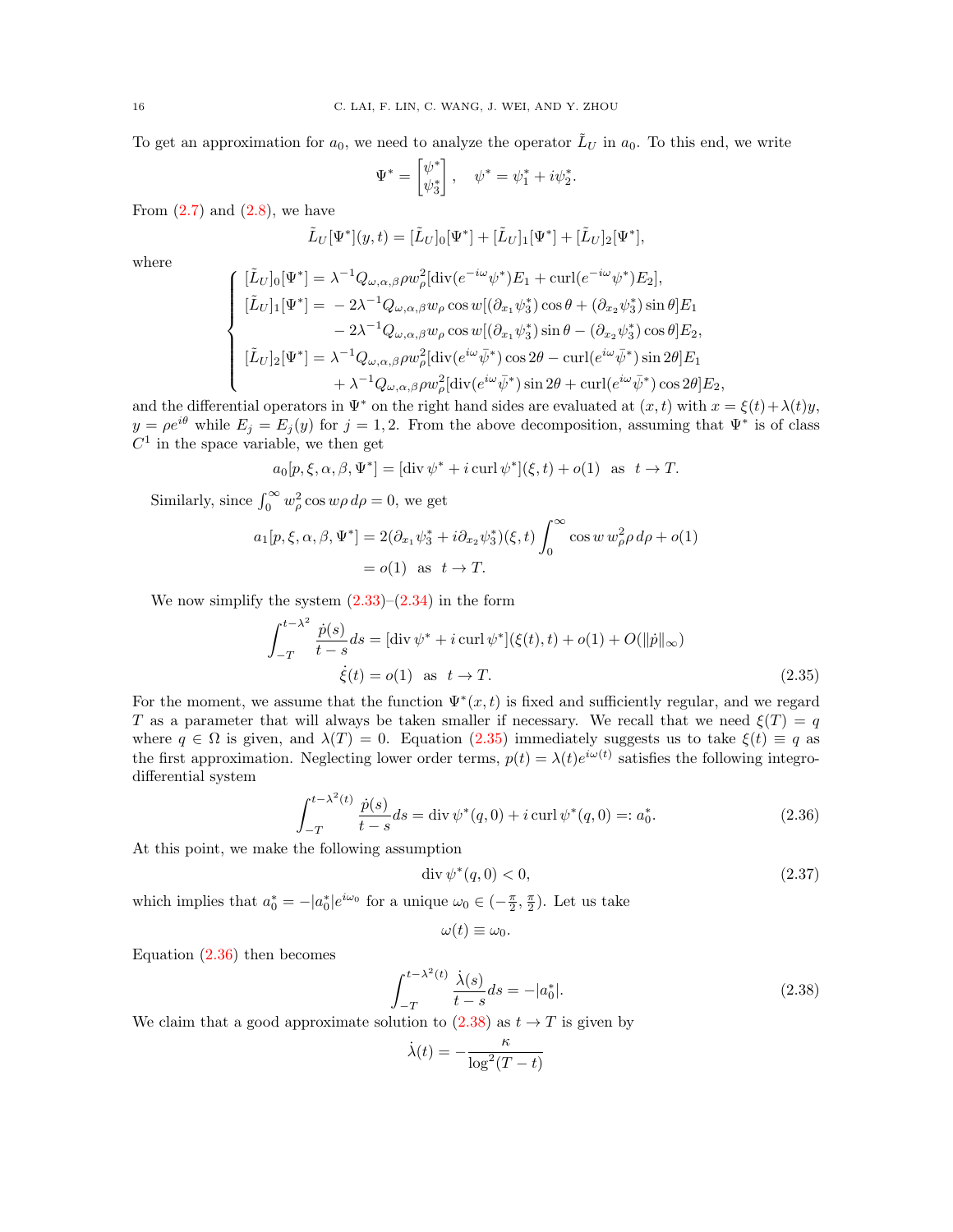for a suitable  $\kappa > 0$ . Indeed, we have

$$
\int_{-T}^{t-\lambda^2(t)} \frac{\dot{\lambda}(s)}{t-s} ds = \int_{-T}^{t-(T-t)} \frac{\dot{\lambda}(s)}{t-s} ds + \dot{\lambda}(t) \left[ \log(T-t) - 2 \log(\lambda(t)) \right]
$$

$$
+ \int_{t-(T-t)}^{t-\lambda^2(t)} \frac{\dot{\lambda}(s) - \dot{\lambda}(t)}{t-s} ds
$$

$$
\approx \int_{-T}^{t} \frac{\dot{\lambda}(s)}{T-s} ds - \dot{\lambda}(t) \log(T-t) := \Upsilon(t)
$$

as  $t \to T$ . We see that

$$
\log(T - t) \frac{d\Upsilon(t)}{dt} = \frac{d}{dt} (\log^2(T - t) \dot{\lambda}(t)) = 0
$$

from the explicit form of  $\lambda(t)$ . Thus  $\Upsilon(t)$  is a constant. As a consequence, equation [\(2.38\)](#page-15-2) is approximately satisfied if  $\kappa$  is such that

$$
\kappa \int_{-T}^{T} \frac{\dot{\lambda}(s)}{T-s} ds = -|a_0^*|,
$$

which finally gives us the approximate expression

$$
\dot{\lambda}(t)=-|\operatorname{div}\psi^*(q,0)+i\operatorname{curl}\psi^*(q,0)|\,\dot{\lambda}_*(t),
$$

where

$$
\dot{\lambda}_*(t) = -\frac{|\log T|}{\log^2(T-t)}.
$$

Naturally, imposing  $\lambda_*(T) = 0$ , we then have

<span id="page-16-0"></span>
$$
\lambda_*(t) = \frac{|\log T|}{\log^2(T - t)} (T - t) (1 + o(1)) \text{ as } t \to T. \tag{2.39}
$$

Next, we consider [\(2.29\)](#page-13-3) for the case of mode  $l = -1$ , which gives the reduced equations of  $\alpha(t)$  and  $\beta(t)$ . By [\(2.23\)](#page-12-2), [\(2.22\)](#page-11-3) and [\(2.21\)](#page-11-4), we evaluate

$$
\int_{B_{2R}} Q_{\omega,\alpha,\beta}^{-1} \Pi_{U^{\perp}} [\mathcal{R}_{-1}[\alpha,\beta]] \cdot Z_{-1,1}(y) dy
$$
\n
$$
= 4\pi \left( -\frac{4R^2 (2R^2 + 1)}{4R^2 + 1} + \log(4R^2 + 1) \right) (-\dot{\beta} - \dot{\omega} \sin \alpha + \dot{\omega} \alpha \cos \alpha \cos \beta + \dot{\alpha} \alpha \sin \beta)
$$
\n
$$
= 8\pi \left[ (R^2 - \log R)\dot{\beta}(1 + o(1)) \right],
$$

and

$$
\int_{B_{2R}} Q_{\omega,\alpha,\beta}^{-1} \Pi_{U^{\perp}} [\mathcal{R}_{-1}[\alpha,\beta]] \cdot Z_{-1,2}(y) dy
$$
\n
$$
= 4\pi \left( \frac{4R^2(2R^2 + 1)}{4R^2 + 1} - \log(4R^2 + 1) \right) (\dot{\alpha}(1 - \beta \sin \beta - 2 \cos \beta) + \dot{\omega} \cos \alpha (\sin \beta - \beta \cos \beta))
$$
\n
$$
= 8\pi \left[ (-R^2 + \log R) \dot{\alpha}(1 + o(1)) \right],
$$

where we recall that  $\omega(t) \equiv \omega_0$ . Since

$$
\int_{B_{2R}} \lambda^2 Q_{\omega,\alpha,\beta}^{-1} \left[ \tilde{L}_U[\Psi^*] + \mathcal{K}_0 + \mathcal{K}_1 \right] \cdot Z_{-1,j}(y) \, dy = c_j \lambda
$$

for some  $c_j \in \mathbb{R}$ , for  $j = 1, 2$ , the orthogonality condition  $(2.29)$  with  $l = -1$  gives

$$
8\pi\lambda^2(-R^2 + \log R)\dot{\beta}(1 + o(1)) = c_1\lambda,
$$
  

$$
8\pi\lambda^2(R^2 - \log R)\dot{\alpha}(1 + o(1)) = c_2\lambda.
$$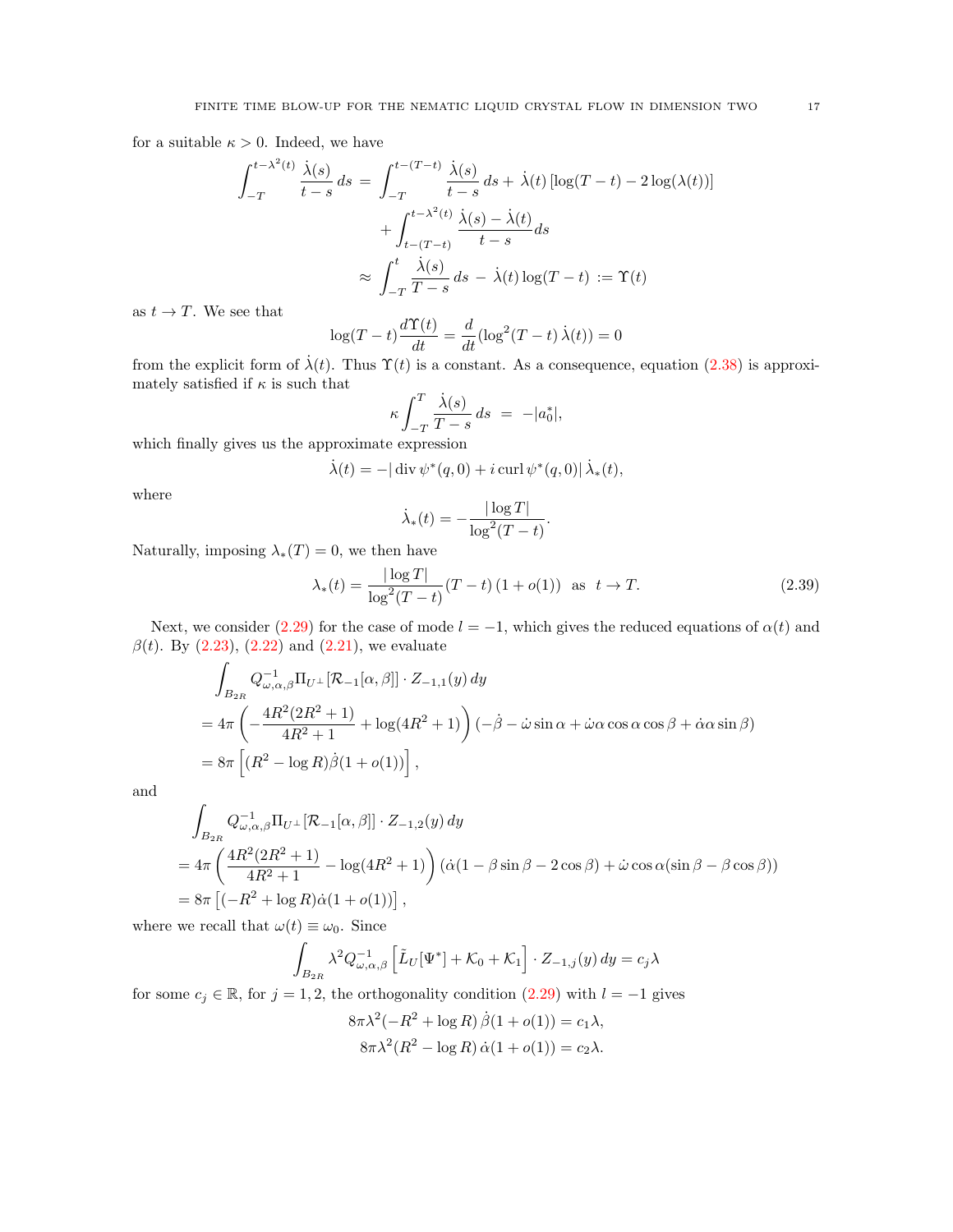Thus, by [\(2.39\)](#page-16-0) and the definition of  $R = R(t)$  in [\(2.26\)](#page-12-3), good choices for  $\alpha(t)$  and  $\beta(t)$  at leading orders are

$$
\alpha(t) = c_{\alpha}(T-t)^{\delta_1}(1+o(1)), \ \beta(t) = c_{\beta}(T-t)^{\delta_2}(1+o(1)), \text{ as } t \to T
$$
  
for some  $\delta_1$ ,  $\delta_2 > 0$  and  $c_{\alpha}$ ,  $c_{\beta} \in \mathbb{R}$ .

<span id="page-17-0"></span>2.5. Linear theory for the inner problem. To capture the heart of the singularity formation, a linear theory of the inner problem  $(2.24)$  is required. In contrast with that by  $[15]$ , it turns out that we will have to establish a decay estimate of second order derivative of  $\phi$  in order to handle the coupling effects between the inner–outer problem of  $u$  and that of  $v$  below. We consider

<span id="page-17-1"></span>
$$
\begin{cases}\n\lambda^2 \partial_t \phi = L_W[\phi] + h(y, t), & \text{in } \mathcal{D}_{2R}, \\
\phi(\cdot, 0) = 0, & \text{in } \mathcal{B}_{2R(0)}, \\
\phi \cdot W = 0, & \text{in } \mathcal{D}_{2R},\n\end{cases}
$$
\n(2.40)

where we recall from  $(2.26)$  that

$$
R = R(t) = \lambda_*(t)^{-\gamma_*}, \text{ with } \lambda_*(t) = \frac{|\log T|(T-t)}{|\log(T-t)|^2} \text{ and } \gamma_* \in (0,1/2).
$$

We regard  $h(y, t)$  as a function defined in  $\mathbb{R}^2 \times (0, T)$  with compact support, and assume that  $h(y, t)$ has the space-time decay of the following type

$$
|h(y,t)| \lesssim \frac{\lambda_*^{\nu}(t)}{1+|y|^a}, \quad h \cdot W = 0,
$$

where  $\nu > 0$  and  $a \in (2,3)$ . Define the norm

$$
\|h\|_{\nu,a}:=\sup_{(y,t)\in\mathbb{R}^2\times(0,T)}\lambda_*^{-\nu}(t)(1+|y|^a)|h(y,t)|.
$$

In the polar coordinates,  $h(y, t)$  can be written as

$$
h(y, t) = h^{1}(\rho, \theta, t)E_{1}(y) + h^{2}(\rho, \theta, t)E_{2}(y), y = \rho e^{i\theta}
$$

since  $h \cdot W = 0$ . Expanding in the Fourier series, we write

<span id="page-17-3"></span>
$$
\tilde{h}(\rho, \theta, t) := h^1 + ih^2 = \sum_{k=-\infty}^{\infty} \tilde{h}_k(\rho, t) e^{ik\theta}, \quad \tilde{h}_k = \tilde{h}_{k1} + i\tilde{h}_{k2}
$$
\n(2.41)

such that

$$
h(y,t) = \sum_{k=-\infty}^{\infty} h_k(y,t) := h_0(y,t) + h_1(y,t) + h_{-1}(y,t) + h_{\perp}(y,t)
$$
\n(2.42)

with

<span id="page-17-4"></span>
$$
h_k(y,t) = \text{Re}(\tilde{h}_k(\rho, t)e^{ik\theta})E_1 + \text{Im}(\tilde{h}_k(\rho, t)e^{ik\theta})E_2, \ k \in \mathbb{Z}.
$$
\n(2.43)

We consider the kernel functions  $Z_{k,j}$  defined in  $(2.4)$ , and define

<span id="page-17-2"></span>
$$
\bar{h}_k(y,t) := \sum_{j=1}^2 \frac{\chi Z_{k,j}(y)}{\int_{\mathbb{R}^2} \chi |Z_{k,j}|^2} \int_{\mathbb{R}^2} h(z,t) \cdot Z_{k,j}(z) \, dz, \ k = 0, \pm 1, \ j = 1, 2,
$$
\n(2.44)

where

$$
\chi(y, t) = \begin{cases} w_{\rho}^{2}(|y|) & \text{if } |y| < 2R(t), \\ 0 & \text{if } |y| \ge 2R(t). \end{cases}
$$

The main result of this section is stated as follows.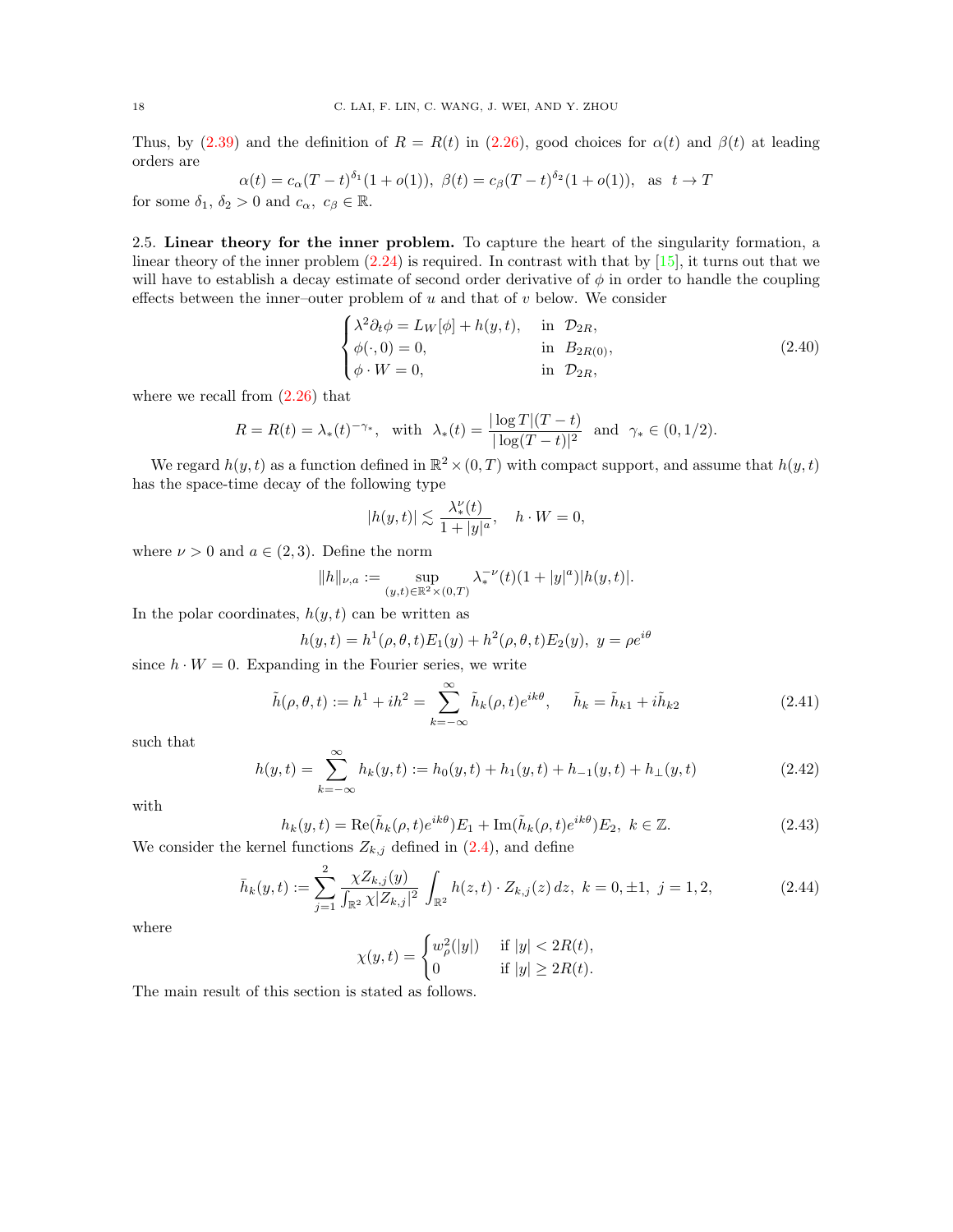<span id="page-18-3"></span>**Proposition 2.1.** Assume that  $a \in (2,3)$ ,  $\nu > 0$ ,  $\delta \in (0,1)$  and  $||h||_{\nu,a} < +\infty$ . Let us write

$$
h = h_0 + h_1 + h_{-1} + h_{\perp} \quad with \quad h_{\perp} = \sum_{k \neq 0, \pm 1} h_k.
$$

Then there exists a solution  $\phi[h]$  of problem [\(2.40\)](#page-17-1), which defines a linear operator of h, and satisfies the following estimate in  $\mathcal{D}_{2R}$ 

$$
|\phi(y,t)| + (1+|y|) |\nabla_y \phi(y,t)| + (1+|y|)^2 |\nabla_y^2 \phi(y,t)|
$$
  
\n
$$
\lesssim \lambda_*^{\nu}(t) \min \left\{ \frac{R^{\delta(5-a)}(t)}{1+|y|^3}, \frac{1}{1+|y|^{a-2}} \right\} ||h_0 - \bar{h}_0||_{\nu,a} + \frac{\lambda_*^{\nu}(t)R^2(t)}{1+|y|} ||\bar{h}_0||_{\nu,a} + \frac{\lambda_*^{\nu}(t)}{1+|y|^{a-2}} ||h_1 - \bar{h}_1||_{\nu,a} + \frac{\lambda_*^{\nu}(t)R^4(t)}{1+|y|^2} ||\bar{h}_1||_{\nu,a} + \lambda_*^{\nu}(t) ||h_{-1} - \bar{h}_{-1}||_{\nu,a} + \lambda_*^{\nu}(t) \log R(t) ||\bar{h}_{-1}||_{\nu,a} + \frac{\lambda_*^{\nu}(t)}{1+|y|^{a-2}} ||h_{\perp}||_{\nu,a} .
$$

The construction of the solution  $\phi$  to problem [\(2.40\)](#page-17-1) will be carried out in each Fourier mode. Write

$$
\phi = \sum_{k=-\infty}^{\infty} \phi_k, \quad \phi_k(y,t) = \text{Re}(\varphi_k(\rho,t)e^{ik\theta})E_1 + \text{Im}(\varphi_k(\rho,t)e^{ik\theta})E_2.
$$

In each mode k, the pair  $(\phi_k, h_k)$  satisfies

 $\sim$ 

<span id="page-18-0"></span>
$$
\begin{cases}\n\lambda^2 \partial_t \phi_k = L_W[\phi_k] + h_k(y, t), & \text{in } \mathcal{D}_{4R}, \\
\phi_k(y, 0) = 0, & \text{in } B_{4R(0)},\n\end{cases}
$$
\n(2.45)

which is equivalent to the following problem

$$
\begin{cases} \lambda^2 \partial_t \varphi_k = \mathcal{L}_k[\varphi_k] + \tilde{h}_k(\rho, t), & \text{in } \tilde{\mathcal{D}}_{4R}, \\ \varphi_k(\rho, 0) = 0, & \text{in } (0, 4R(0)), \end{cases}
$$

where  $\tilde{\mathcal{D}}_{4R} = \{(\rho, t): t \in (0, T), \rho \in (0, 4R(t))\},\$ and

$$
\mathcal{L}_k[\varphi_k] := \partial_{\rho\rho}\varphi_k + \frac{\partial_{\rho}\varphi_k}{\rho} - (k^2 + 2k\cos w + \cos(2w))\frac{\varphi_k}{\rho^2}.
$$

It is direct to see that the kernel functions for  $\mathcal{L}_k$  such that  $\mathcal{L}_k[Z_k] = 0$  at modes  $k = 0, \pm 1$  are given by

<span id="page-18-2"></span>
$$
Z_0(\rho) = \frac{\rho}{1 + \rho^2}, \ Z_1(\rho) = \frac{1}{1 + \rho^2}, \ Z_{-1}(\rho) = \frac{2\rho^2}{1 + \rho^2}.
$$
 (2.46)

We have the following lemma proved in  $[15, Section 7]$ .

<span id="page-18-1"></span>**Lemma 2.1** ( [\[15\]](#page-46-7)). Suppose  $\nu > 0$ ,  $0 < a < 3$ ,  $a \neq 1, 2$  and

$$
||h_k(y,t)||_{\nu,a} < +\infty.
$$

Then problem  $(2.45)$  has a unique solution which takes the form

$$
\phi_k(y,t) = \text{Re}(\varphi_k(\rho,t)e^{ik\theta})E_1 + \text{Im}(\varphi_k(\rho,t)e^{ik\theta})E_2
$$

and satisfies the boundary condition

$$
\phi_k(y,t) = 0, \ y \in \partial B_{4R(t)}(0), \ \forall \ t \in (0,T).
$$

Moreover, the following estimates hold

$$
|\phi_k(y,t)|\lesssim \lambda_*^{\nu}k^{-2}\|h\|_{\nu,a}\begin{cases} R^{2-a},&\text{for}\;\;a<2\\ (1+\rho)^{2-a},&\text{for}\;\;a>2 \end{cases}\;\text{for}\;k\geq 2,
$$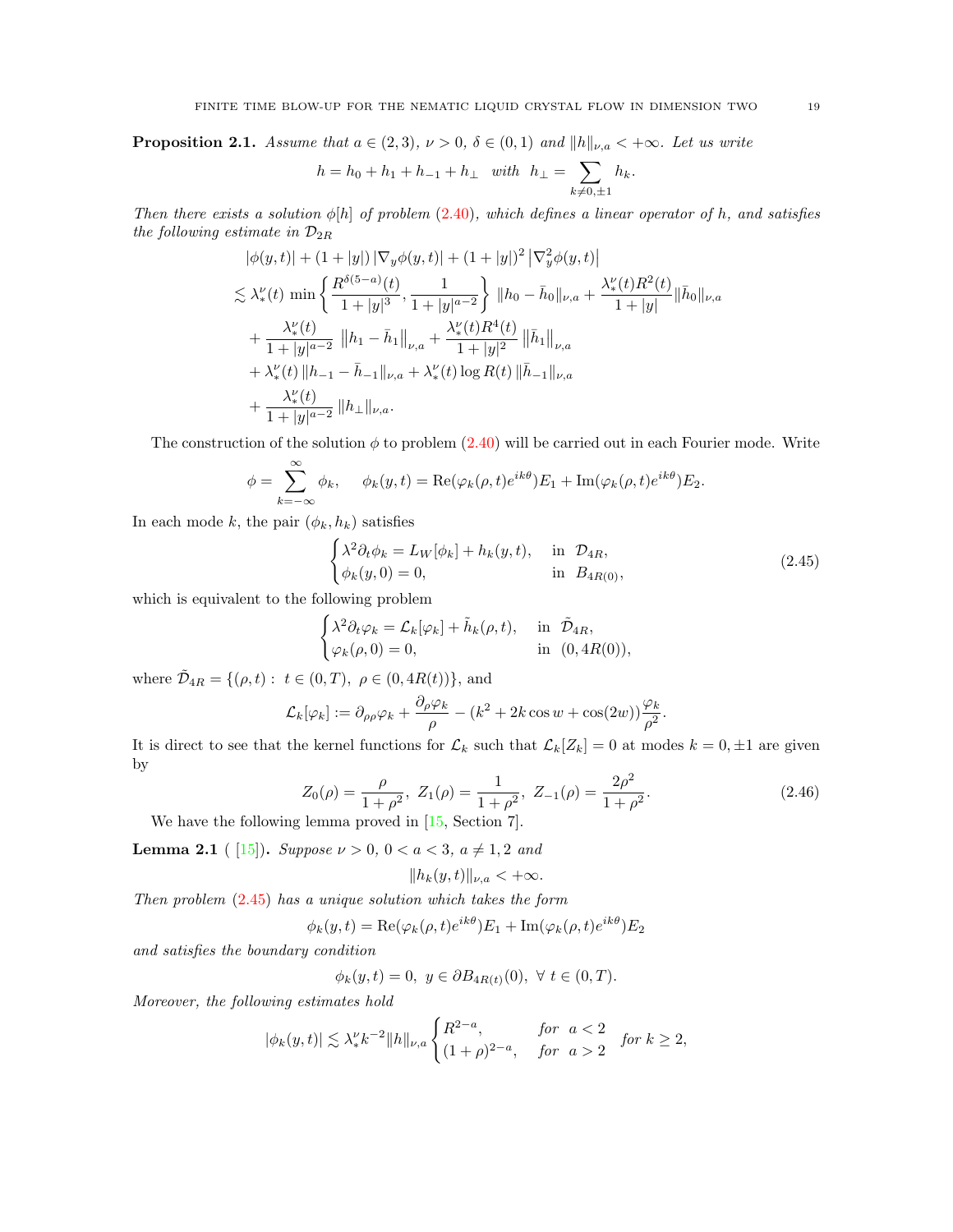$$
|\phi_{-1}(y,t)| \lesssim \lambda_*^{\nu} ||h||_{\nu,a} \begin{cases} R^{2-a}, & \text{for } a < 2 \\ \log R, & \text{for } a > 2, \end{cases}
$$

$$
|\phi_0(y,t)| \lesssim \frac{\lambda_*^{\nu} ||h||_{\nu,a}}{1+\rho} \begin{cases} R^{3-a}, & \text{for } a < 1 \\ R^2, & \text{for } a > 1, \end{cases}
$$

$$
|\phi_1(y,t)| \lesssim \frac{\lambda_*^{\nu} R^4 ||h||_{\nu,a}}{(1+\rho)^2}.
$$

The higher regularity estimates for solutions constructed in Lemma [2.1](#page-18-1) are given by the following lemma. Before we state the lemma, we first introduce the Hölder semi-norm, which is better expressed in the  $(y, \tau)$ -variable. Define

<span id="page-19-1"></span>
$$
\tau(t) = \int_0^t \frac{ds}{\lambda^2(s)}\tag{2.47}
$$

so that

$$
\begin{cases} \partial_{\tau} \phi = L_W[\phi] + h(y, \tau) & \text{in } \mathcal{D}_{4\gamma R}, \\ \phi(\cdot, 0) = 0 & \text{in } B_{4\gamma R(0)}. \end{cases}
$$

We denote the parabolic ball

$$
\mathcal{B}_{\ell}(y,\tau) = \{ (y',\tau') : |y-y'|^2 + |\tau - \tau'| < \ell^2 \},\
$$

and also introduce the Hölder semi-norm

$$
[g]_{\alpha,A}:=\sup_{(y,\tau),(y',\tau')\in A}\frac{|g(y,\tau)-g(y',\tau')|}{|y-y'|^{\alpha}+|\tau-\tau'|^{\alpha/2}}
$$

for  $\alpha \in (0,1)$  and a set A. We denote  $C^{\alpha,\alpha/2}(A)$  by the set of functions on A such that  $[g]_{\alpha,A} < +\infty$ , endowed with the norm

$$
||g||_{C^{\alpha,\alpha/2}(A)} = ||g||_{L^{\infty}(A)} + [g]_{\alpha,A}.
$$

<span id="page-19-4"></span>**Lemma 2.2.** Let  $\phi$  be a solution to

<span id="page-19-2"></span>
$$
\begin{cases}\n\lambda^2 \partial_t \phi = L_W[\phi] + h(y, t), & \text{in } \mathcal{D}_{4\gamma R}, \\
\phi(\cdot, 0) = 0, & \text{in } B_{4\gamma R(0)},\n\end{cases}
$$
\n(2.48)

where  $h(y,t) \in C^{\alpha,\alpha/2}(\mathcal{B}_{\ell}(y,\tau) \cap \mathcal{D}_{4\gamma R})$  for some  $\alpha > 0$  and  $\ell = \frac{|y|}{4} + 1$ . If for some  $a, b, \gamma, M > 0$  we have

<span id="page-19-3"></span>
$$
|\phi(y,t)| + (1+|y|)^2 |h(y,t)| + (1+|y|)^{2+\alpha} [h(y,t)]_{\alpha,\mathcal{B}_{\ell}(y,\tau)\cap\mathcal{D}_{4\gamma R}} \le M \frac{\lambda_*^b(t)}{(1+|y|)^a} \quad \text{in} \quad \mathcal{D}_{4\gamma R}, \tag{2.49}
$$

then there exists a constant C such that

<span id="page-19-0"></span>
$$
(1+|y|)|\nabla_y \phi(y,t)| + (1+|y|)^2 |\nabla_y^2 \phi(y,t)| \le CM \frac{\lambda_*^b(t)}{(1+|y|)^a} \quad \text{in} \quad \mathcal{D}_{3\gamma R}.\tag{2.50}
$$

Here

 $\mathcal{D}_{\gamma R} = \{(y, t) : |y| < \gamma R(t), \ t \in (0, T)\}.$ 

Moreover, if  $\phi$  satisfies the Dirichlet boundary condition  $\phi(\cdot,t)=0$  on  $\partial B_{4\gamma R(t)}$  for all  $t \in (0,T)$ , then the estimate [\(2.50\)](#page-19-0) is valid in the entire region  $\mathcal{D}_{4\gamma R}$ .

*Proof.* In the  $(y, \tau)$ -variable with  $\tau$  given by  $(2.47)$ , problem  $(2.48)$  reads as

$$
\begin{cases} \partial_{\tau} \phi = L_W[\phi] + h(y, \tau) & \text{in } \mathcal{D}_{4\gamma R}, \\ \phi(\cdot, 0) = 0 & \text{in } B_{4\gamma R(0)}. \end{cases}
$$

Let  $\tau_1 > 0$  and  $y_1 \in B_{3\gamma R(\tau_1)}(0)$ . Let  $\rho = \frac{|y_1|}{4} + 1$  so that  $B_{\rho}(y_1) \subset B_{4\gamma R(\tau_1)(0)}$ . We prove  $(2.50)$  by the scaling argument. Define

$$
\tilde{\phi}(z,s) = \phi(y_1 + \rho z, \tau_1 + \rho^2 s), \ z \in B_1(0), \ s > -\frac{\tau_1}{\rho^2}.
$$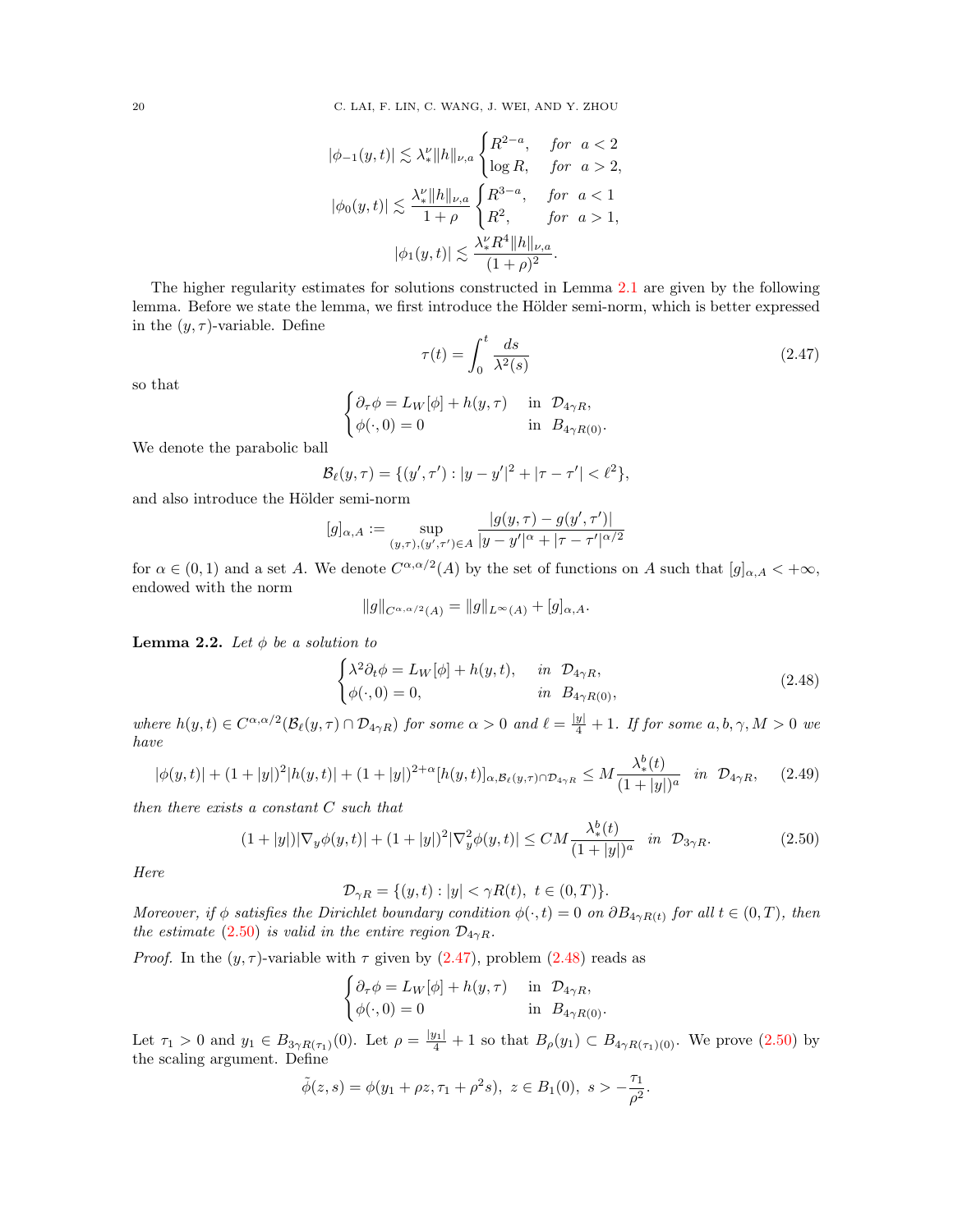For the case  $\tau_1 < \rho^2$ ,  $\tilde{\phi}(z, s)$  satisfies the following equation

$$
\partial_s \tilde{\phi} = \Delta_z \tilde{\phi} + A(z, s) \cdot \nabla_z \tilde{\phi} + B(z, s) \tilde{\phi} + \tilde{h}(z, s) \text{ in } B_1(0) \times (-1, 0],
$$

where the coefficients  $A(z, s)$  and  $B(z, s)$  are uniformly bounded by  $O((1 + \rho)^{-2})$  in  $B_1(0) \times (-1, 0]$ and

$$
\tilde{h}(z, s) = \rho^2 h(y_1 + \rho z, \tau_1 + \rho^2 s).
$$

Let  $b' > 0$  such that  $\tau^{-b'} \sim \lambda_*^b(t)$  from [\(2.47\)](#page-19-1). By the facts  $\rho \leq CR(\tau_1)$  and  $R^2(\tau_1) \ll \tau_1$  for  $\tau_1$  large, we have  $\overline{a}$ 

$$
C_1 \tau_1^{-b'} \le (\tau_1 + \rho^2 s)^{-b'} \le C_2 \tau_1^{-b}
$$

for some positive constants  $C_1$ ,  $C_2$  independent of  $\tau_1$ . Then standard interior gradient estimates together with the assumption [\(2.49\)](#page-19-3) imply

$$
\|\nabla_z \tilde{\phi}\|_{L^{\infty}(B_{1/4}(0)\times(1,2))} \lesssim \|\tilde{\phi}\|_{L^{\infty}(B_{1/2}(0)\times(0,2))} + \|\tilde{h}\|_{L^{\infty}(B_{1/2}(0)\times(0,2))}
$$
  

$$
\lesssim \tau_1^{-b'} \rho^{2-a},
$$

which in particular gives

$$
\rho |\nabla_y \phi(y_1, \tau_1)| = |\nabla_z \tilde{\phi}(0, 1)| \lesssim \tau_1^{-b'} \rho^{2-a}.
$$

On the other hand, from interior parabolic Schauder estimates and [\(2.49\)](#page-19-3), we have

$$
\|\nabla_z^2 \tilde{\phi}\|_{L^{\infty}(B_{1/4}(0)\times(1,2))} \lesssim \|\tilde{\phi}\|_{L^{\infty}(B_{1/2}(0)\times(0,2))} + \|\tilde{h}\|_{C^{\alpha,\alpha/2}(B_{1/2}(0)\times(0,2))}
$$
  

$$
\lesssim \tau_1^{-b'} \rho^{2-a},
$$

and in particular

$$
\rho^2 |\nabla_y^2 \phi(y_1, \tau_1)| = |\nabla_z^2 \tilde{\phi}(0, 1)| \lesssim \tau_1^{-b'} \rho^{2-a}.
$$

For the case  $\tau_1 \ge \rho^2$  the argument is similar. In this case  $\tilde{\phi}$  satisfies the equation in  $B_1(0) \times (-\frac{\tau_1}{\rho^2}, 0]$ and it has initial condition 0 at  $s = -\frac{\tau_1}{\rho^2}$ . Then similarly by the standard boundary estimate, we get the desired bound. Finally, translating the above bounds into  $(y, t)$ -variable, we conclude the validity of  $(2.50)$ .

As we can see from Lemma [2.1,](#page-18-1) the estimates at modes  $k = 0, \pm 1$  are worse than high modes  $k \geq 2$ . In fact, if certain orthogonality conditions are imposed on  $h(y, t)$ , better estimates of  $\phi$  can be obtained at modes  $k = 0, \pm 1$ . In the sequel, we omit the subscript for each mode if there is no confusion.

2.5.1. *Mode* 
$$
k = 0
$$
. We consider

<span id="page-20-0"></span>

| $\int \lambda^2 \partial_t \varphi = L_W[\varphi] + h(y, t) + \sum_{j=1,2} \tilde{c}_{0j} Z_{0,j} w_\rho^2 \quad \text{in} \quad \mathcal{D}_{2R}$ |                                   |        |
|----------------------------------------------------------------------------------------------------------------------------------------------------|-----------------------------------|--------|
|                                                                                                                                                    | in $\mathcal{D}_{2R}$             |        |
| $\begin{cases} \varphi \cdot W = 0 \\ \varphi = 0 \end{cases}$                                                                                     | on $\partial B_{2R} \times (0,T)$ | (2.51) |
| $\phi(\cdot,0)=0$                                                                                                                                  | in $B_{2R(0)}$                    |        |

at mode 0. By carrying out another inner–gluing scheme for mode 0, the following Lemma was proved in [\[15,](#page-46-7) Proposition 7.2].

<span id="page-20-1"></span>**Lemma 2.3** ( [\[15\]](#page-46-7)). Let  $\delta \in (0,1)$ ,  $\nu > 0$  and  $a \in (2,3)$ . Assume  $||h||_{\nu,a} < +\infty$ . Then there exists a solution  $(\phi, \tilde{c}_{0j})$  of problem  $(2.51)$  which defines a linear operator in  $h(y, t)$  such that

$$
|\varphi(y,t)| + (1+|y|) |\nabla_y \varphi(y,t)| \lesssim \lambda_*^{\nu}(t) \|h\|_{\nu,a} \begin{cases} \frac{R^{\delta(5-a)}}{(1+|y|)^3}, & \text{for } |y| \le 2R^{\delta} \\ \frac{1}{(1+|y|)^{a-2}}, & \text{for } 2R^{\delta} \le |y| \le 2R \end{cases}
$$

and

$$
\tilde{c}_{0j} = -\frac{\int_{\mathbb{R}^2} hZ_{0,j}}{\int_{\mathbb{R}^2} w_\rho^2 |Z_{0,j}|^2} - G[h],
$$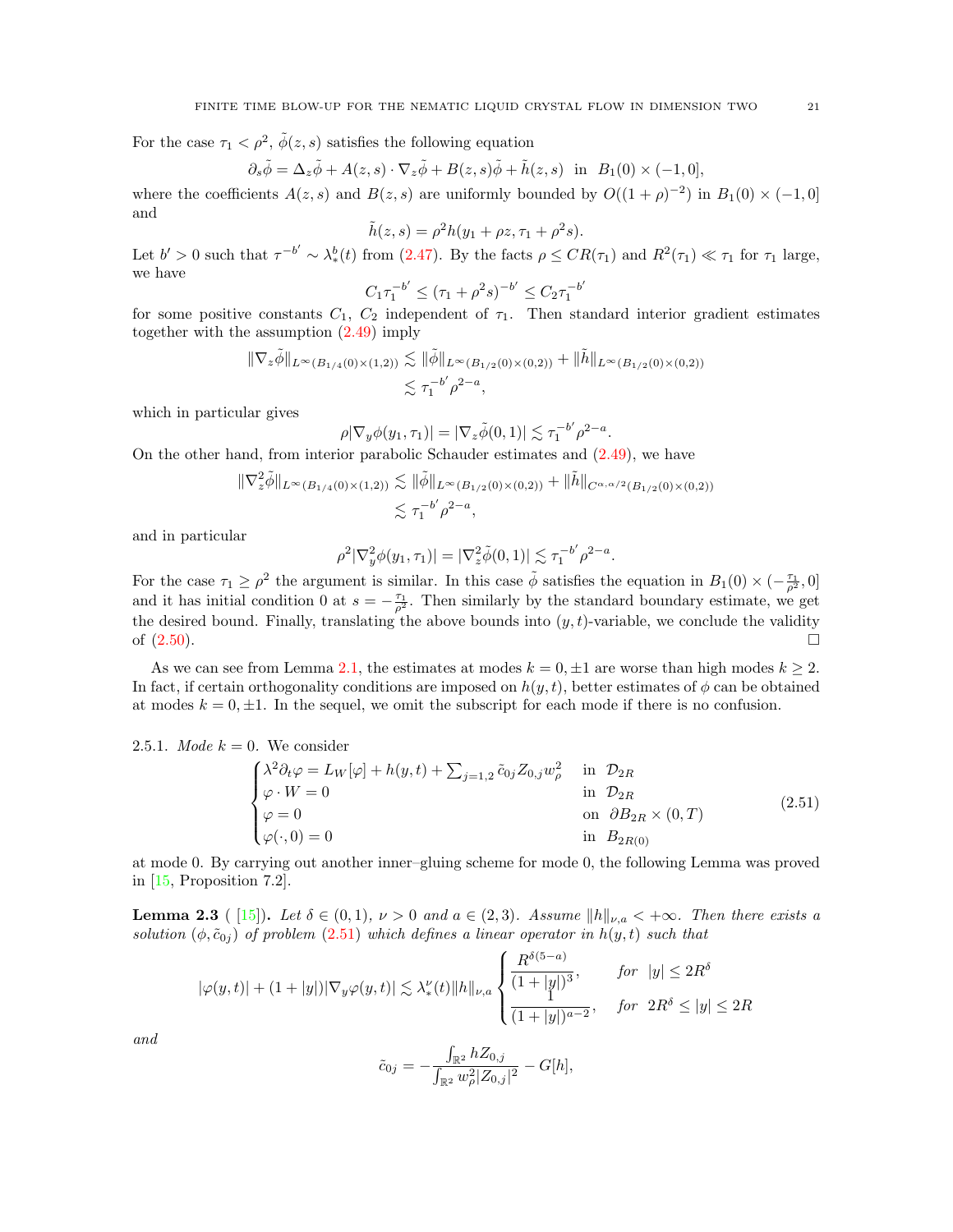where  $G$  is linear in h satisfying

$$
|G[h]| \lesssim \lambda_*^{\nu}(t) R^{-\delta \sigma'} \|h\|_{\nu,a}
$$

for  $\sigma' \in (0, a-2)$ .

<span id="page-21-0"></span>2.5.2. Mode  $k = -1$ . We consider problem [\(2.45\)](#page-18-0) for  $k = -1$  and the kernel functions defined in [\(2.4\)](#page-6-3). We first state a result proved in [\[15,](#page-46-7) Lemma 7.5].

<span id="page-21-1"></span>Lemma 2.4 ( [\[15\]](#page-46-7)). Let  $a \in (2,3)$ ,  $\nu > 0$  and  $k = -1$ . If  $h_{-1}$  in [\(2.45\)](#page-18-0) satisfies  $||h_{-1}||_{\nu,a} < \infty$  and

$$
\int_{\mathbb{R}^2} h_{-1}(y,t)Z_{-1,j}(y)dy = 0 \text{ for } j = 1,2, \forall t \in (0,T),
$$

then there exists a solution  $\phi_{-1}$  to problem [\(2.45\)](#page-18-0) at mode -1 which defines a linear operator of  $h_{-1}$ , and  $\phi_{-1}$  satisfies

$$
|\phi_{-1}(y,t)| \lesssim \lambda_*^{\nu}(t) \|h_{-1}\|_{\nu,a} \min\left\{\log R, \frac{R^{4-a}}{1+|y|^2}\right\}.
$$

Since the incompressible Navier–Stokes equation is essentially coupled with the transported harmonic map heat flow through the inner problem, the linear theory required for mode  $k = -1$  should be very refined, and Lemma [2.4](#page-21-1) cannot be applied to gain contraction when we finally show the existence of desired blow-up solution. Instead, we shall develop a new linear theory at mode −1. The main result for mode −1 is stated as follows.

<span id="page-21-5"></span>**Lemma 2.5.** Let  $a \in (2,3)$ ,  $\nu > 0$  and  $k = -1$ . If  $h_{-1}$  in [\(2.45\)](#page-18-0) satisfies  $||h_{-1}||_{\nu,a} < ∞$  and

$$
\int_{\mathbb{R}^2} h_{-1}(y,t)Z_{-1,j}(y)dy = 0 \text{ for } j = 1,2, \forall t \in (0,T),
$$

then there exists a solution  $\phi_{-1}$  to problem [\(2.45\)](#page-18-0) at mode -1 which defines a linear operator of  $h_{-1}$ , and  $\phi_{-1}$  satisfies

$$
|\phi_{-1}(y,t)|\lesssim \lambda_*^\nu(t)\|h_{-1}\|_{\nu,a}.
$$

Proof. For convenience, we change variable [\(2.47\)](#page-19-1) and consider

$$
\partial_{\tau}\varphi_{-1}=\mathcal{L}_{-1}[\varphi_{-1}]+\tilde{h}_{-1}.
$$

By letting  $\varphi_{-1}(\rho, \tau) = Z_{-1}(\rho) f_{-1}(\rho, \tau)$  and using  $\mathcal{L}_{-1}[Z_{-1}] = 0$ , we obtain

<span id="page-21-3"></span>
$$
\partial_{\tau} f_{-1} = \frac{1}{Z_{-1}^2} \text{div}(Z_{-1}^2 \nabla f_{-1}) + \frac{\tilde{h}_{-1}}{Z_{-1}},\tag{2.52}
$$

where  $Z_{-1}(\rho)$  is defined in [\(2.46\)](#page-18-2). We first solve

<span id="page-21-2"></span>
$$
\operatorname{div}(Z_{-1}^2 \nabla f_0) = \tilde{h}_{-1} Z_{-1}.
$$
\n(2.53)

By the orthogonality condition  $\int_{\mathbb{R}^2} h_{-1}(y, t) Z_{-1,j}(y) dy = 0$ , we get

<span id="page-21-4"></span>
$$
|\nabla f_0| \lesssim \frac{\tau^{-\nu'}}{1+|y|^{a-1}} \|h_{-1}\|_{\nu,a},\tag{2.54}
$$

where  $\nu' > 0$  is the number such that  $\lambda_*^{\nu} \sim \tau^{-\nu'}$  under the change of variable [\(2.47\)](#page-19-1). Thus, by [\(2.53\)](#page-21-2), the problem  $(2.52)$  becomes

$$
\partial_{\tau} f_{-1} = \frac{1}{Z_{-1}^2} \operatorname{div} (Z_{-1}^2 \nabla f_{-1}) + \frac{1}{Z_{-1}^2} \operatorname{div} (Z_{-1}^2 \nabla f_0).
$$

In order to estimate  $f_{-1}$ , we need to estimate the fundamental solution S to the problem

$$
\begin{cases} \partial_{\tau} S = \frac{1}{Z_{-1}^2} \text{div}(Z_{-1}^2 \nabla S), \\ S\big|_{\tau=0} = \delta_0, \end{cases}
$$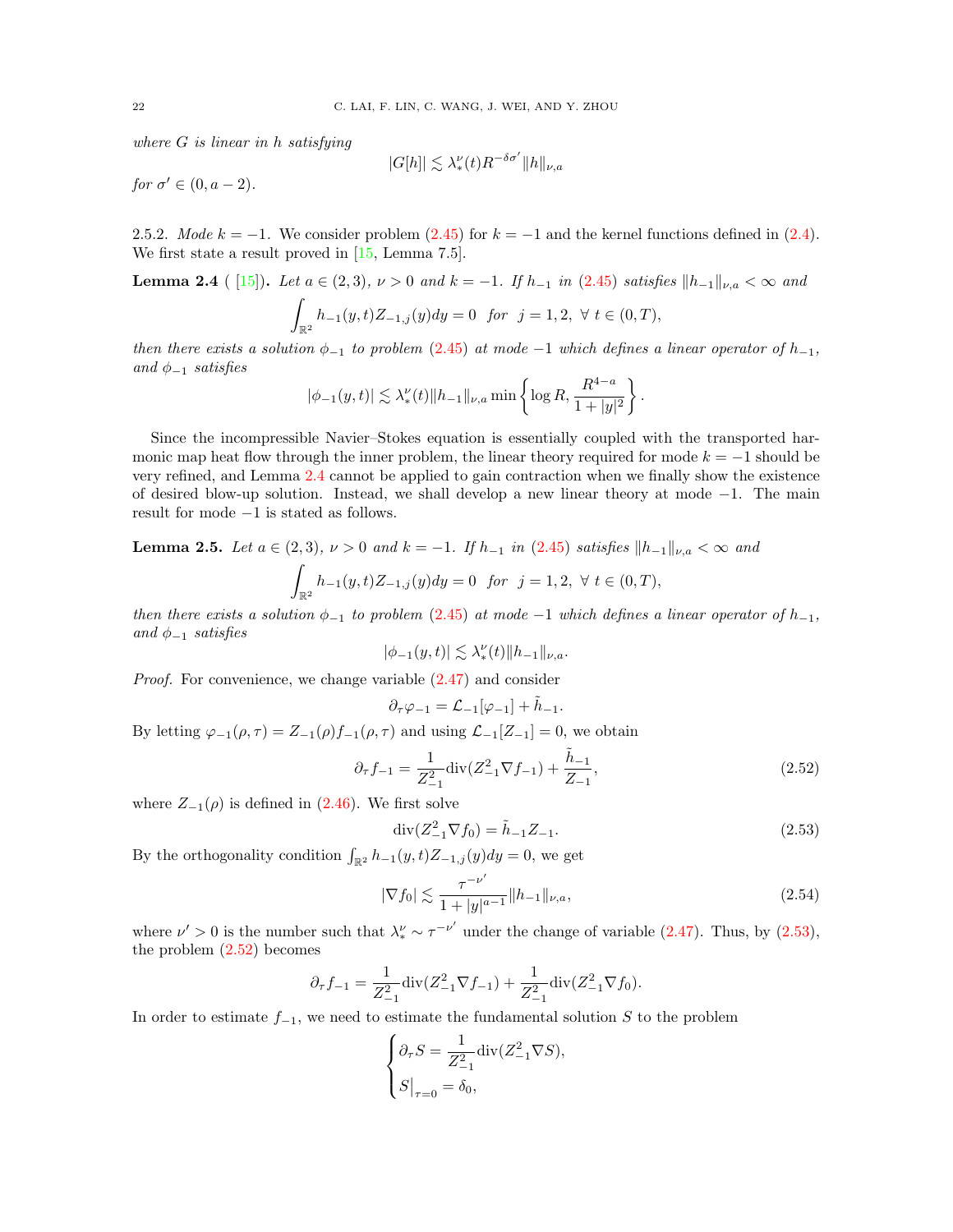where  $\delta_0$  is the Dirac delta function at the origin. We consider

$$
\begin{cases} \partial_{\tau} S^{\epsilon} = \frac{1}{Z_{-1}^2} \text{div}(Z_{-1}^2 \nabla S^{\epsilon}), \\ S^{\epsilon}|_{\tau=0} = \frac{1}{2\pi \epsilon^2} e^{-\frac{|x|^2}{2\epsilon^2}}. \end{cases}
$$

We note that as  $\epsilon \to 0$ ,  $S^{\epsilon}|_{\tau=0} dx \to \delta_0$ . Let  $V^{\epsilon} = S^{\epsilon}_{\rho}$ . Then differentiating the above equation with respect to  $\rho$ , we obtain

<span id="page-22-0"></span>
$$
\begin{cases} \partial_{\tau} V^{\epsilon} = \frac{1}{Z_{-1}^{2}} \text{div}(Z_{-1}^{2} \nabla V^{\epsilon}) + \partial_{\rho \rho} (\log Z_{-1}^{2}) V^{\epsilon}, \\ V^{\epsilon}|_{\tau=0} = -\frac{|x|}{2\pi \epsilon^{4}} e^{-\frac{|x|^{2}}{2\epsilon^{2}}} . \end{cases}
$$
(2.55)

We claim that  $V^{\epsilon} < 0$ . Indeed, we can easily check that  $\partial_{\rho\rho}(\log Z_{-1}^2) < 0$ . Therefore, by  $V^{\epsilon}|_{\tau=0} =$  $-\frac{|x|}{2\pi\epsilon^4}e^{-\frac{|x|^2}{2\epsilon^2}} < 0$  and the maximum principle, we have  $V^{\epsilon} < 0$ . Then we can write

$$
\int_0^\infty |S_\rho^\epsilon(s,\rho)|ds = -\int_0^\infty V^\epsilon(s,\rho)ds := -M^\epsilon(\rho).
$$

Integrating equation [\(2.55\)](#page-22-0) over  $\tau$  from 0 to  $\infty$ , we get

$$
\frac{1}{Z_{-1}^2} \operatorname{div} (Z_{-1}^2 \nabla M^{\epsilon}) + \partial_{\rho \rho} (\log Z_{-1}^2) M^{\epsilon} = -\frac{|x|}{2\pi \epsilon^4} e^{-\frac{|x|^2}{2\epsilon^2}}.
$$

Let  $M^{\epsilon} = \partial_{\rho} G^{\epsilon}$ , where  $G^{\epsilon}$  satisfies

<span id="page-22-1"></span>
$$
\frac{1}{Z_{-1}^2} \operatorname{div} (Z_{-1}^2 \nabla G^{\epsilon}) = \frac{1}{2\pi \epsilon^2} e^{-\frac{|x|^2}{2\epsilon^2}}.
$$
 (2.56)

By 
$$
Z_{-1}(\rho) = \frac{2\rho^2}{\rho^2 + 1}
$$
, we write  
\n
$$
\frac{1}{Z_{-1}^2} \text{div}(Z_{-1}^2 \nabla G^{\epsilon}) = \frac{1}{Z_{-1}^2(\rho)\rho} \partial_{\rho} (Z_{-1}^2(\rho)\rho \partial_{\rho} G^{\epsilon})
$$
\n
$$
= \partial_{\rho\rho} G^{\epsilon} + \frac{\rho^2 + 5}{\rho(\rho^2 + 1)} \partial_{\rho} G^{\epsilon}.
$$
\n(2.57)

From  $(2.56)$  and  $(2.57)$ , we obtain

<span id="page-22-2"></span>
$$
\int_0^{\infty} |S^{\epsilon}_{\rho}(s,\rho)| ds = -M^{\epsilon}(\rho) = -\partial_{\rho}G^{\epsilon}(\rho)
$$
  
=  $\frac{1}{2\pi\epsilon^2} \frac{(1+\rho^2)^2}{\rho^5} \int_{\rho}^{\infty} \frac{r^5}{(1+r^2)^2} e^{-\frac{r^2}{2\epsilon^2}} dr$   
 $\leq \frac{1}{2\pi\epsilon^2} \frac{(1+\rho^2)^2}{\rho^5} \int_{\rho}^{\infty} r e^{-\frac{r^2}{2\epsilon^2}} dr$   
 $\leq \frac{1}{2\pi} \frac{1+\rho^4}{\rho^5}.$ 

Therefore, by letting  $\epsilon \to 0$ , we obtain

<span id="page-22-3"></span>
$$
\int_0^\infty |S_\rho(s,\rho)|ds \lesssim \frac{1+\rho^4}{\rho^5}.\tag{2.58}
$$

Duhamel's formula gives

$$
f_{-1}(0,\tau) = \int_{\tau}^{\infty} \int_{0}^{\infty} S_{\rho}(s-\tau,\rho) \nabla f_0 Z_{-1}^2(\rho) \rho d\rho ds
$$
  

$$
\lesssim \int_{0}^{\infty} \left( \int_{\tau}^{\infty} |S_{\rho}(s-\tau,\rho)| ds \right) |\nabla f_0| Z_{-1}^2(\rho) \rho d\rho.
$$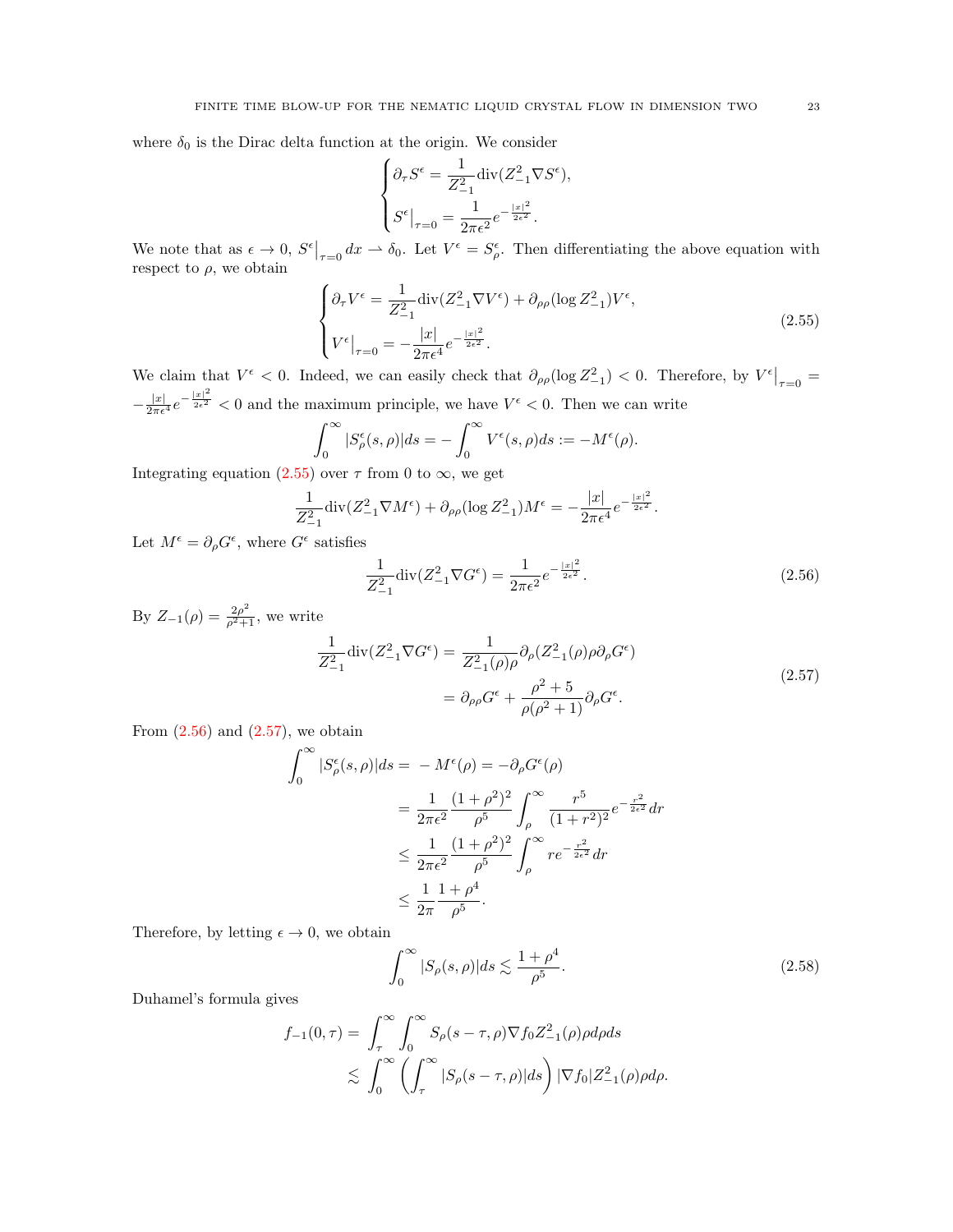By  $(2.54)$  and  $(2.58)$ , we conclude

$$
|f_{-1}(0,\tau)| \lesssim \tau^{-\nu_1}.
$$

In the original time variable  $t$ , we get

$$
|f_{-1}(0,t)| \lesssim \lambda_*^{\nu}(t),
$$

and parabolic regularity theory readily yields

 $|f_{-1}(\rho, t)| \lesssim \lambda_*^{\nu}(t).$ 

Therefore, we obtain

$$
|\phi_{-1}(y,t)|\lesssim \lambda_*^\nu(t)\|h_{-1}\|_{\nu,a}
$$

as desired.  $\Box$ 

2.5.3. Mode  $k = 1$ . We assume that  $h_1(y, t)$  is defined in the entire space  $\mathbb{R}^2 \times (0, T)$  such that

<span id="page-23-0"></span>
$$
h_1(y,t) = \text{div}_y G(y,t) \tag{2.59}
$$

with

<span id="page-23-1"></span>
$$
|G(y,t)| \lesssim \frac{\lambda_*^{\nu}(t)}{1+|y|^{a-1}}, \ (y,t) \in \mathbb{R}^2 \times (0,T)
$$
 (2.60)

for  $\nu > 0$  and  $a \in (2,3)$ . By the blow-up argument, the following lemma was proved in [\[15,](#page-46-7) Lemma 7.6].

<span id="page-23-2"></span>**Lemma 2.6** ([15]). Assume that  $\nu > 0$ ,  $a \in (2, 3)$  and  $h_1$  takes the form [\(2.59\)](#page-23-0) such that [\(2.60\)](#page-23-1) holds and

$$
\int_{\mathbb{R}^2} h_1(y, t) Z_{1,j}(y) dy = 0 \quad \text{for all} \quad t \in (0, T)
$$

for  $j = 1, 2$ . Then there exists a solution  $\phi_1(y, t)$  to problem [\(2.45\)](#page-18-0) for  $k = 1$  which defines a linear operator of  $h_1(y, t)$ , and  $\phi_1(y, t)$  satisfies

$$
|\phi_1(y,t)| \lesssim \frac{\lambda_*^{\nu}(t) \|h_1\|_{\nu,a}}{1+|y|^{a-2}}
$$
 in  $\mathcal{D}_{3R}$ .

A direct consequence of Lemma [2.6](#page-23-2) is the following

**Lemma 2.7** ( [\[15\]](#page-46-7)). Assume  $\nu > 0$ ,  $a \in (2,3)$  and

$$
\int_{B_{2R}} h_1(y, t) Z_{1,j}(y) dy = 0 \text{ for all } t \in (0, T)
$$

for  $j = 1, 2$ . Then there exists a solution  $\phi_1(y, t)$  to problem [\(2.45\)](#page-18-0) with  $k = 1$  which defines a linear operator of  $h_1(y, t)$ , and  $\phi_1(y, t)$  satisfies

$$
|\phi_1(y,t)| \lesssim \frac{\lambda_*^{\nu}(t) \|h_1\|_{\nu,a}}{1+|y|^{a-2}}.
$$

By the construction in each mode, now we prove Proposition [2.1.](#page-18-3)

*Proof of Proposition [2.1.](#page-18-3)* Let h be defined in  $\mathcal{D}_{2R}$  with  $||h||_{\nu,a} < +\infty$ . We consider

$$
\begin{cases} \lambda^2 \partial_t \phi = L_W[\phi] + h & \text{in } \mathcal{D}_{4R}, \\ \phi(\cdot, 0) = 0 & \text{in } B_{4R(0)}. \end{cases}
$$

Let  $\phi_k$  be the solution estimated in Lemma [2.1](#page-18-1) to

$$
\begin{cases} \lambda^2 \partial_t \phi_k = L_W[\phi_k] + h_k & \text{in } \mathcal{D}_{4R}, \\ \phi_k(\cdot, t) = 0 & \text{on } \partial B_{4R} \times (0, T), \\ \phi_k(\cdot, 0) = 0 & \text{in } B_{4R(0)}. \end{cases}
$$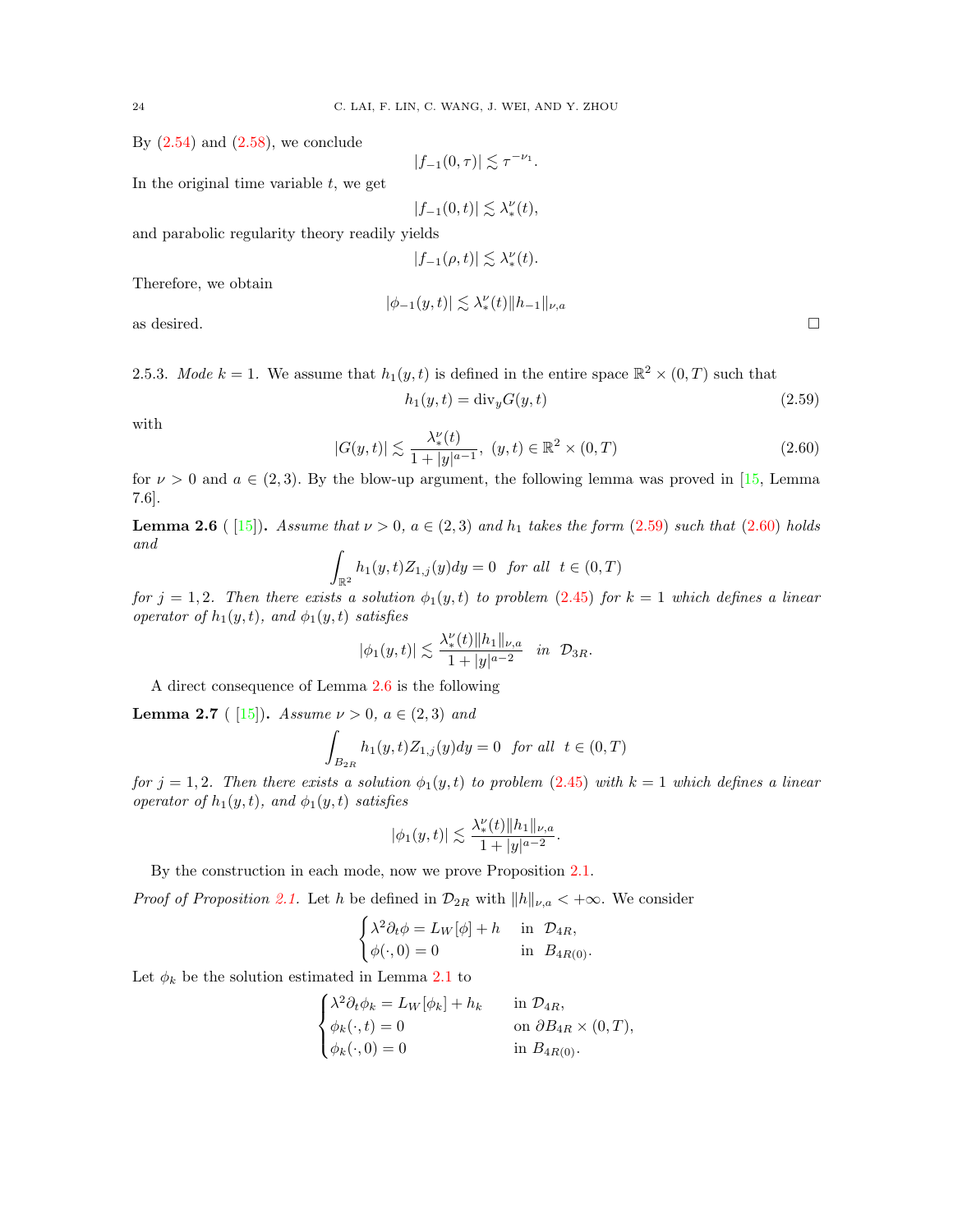In addition, we let  $\phi_{0,1}, \phi_{1,1}, \phi_{-1,1}$  solve

$$
\begin{cases} \lambda^2 \partial_t \phi_{k,1} = L_W[\phi_{k,1}] + \bar{h}_k & \text{in } \mathcal{D}_{4R}, \\ \phi_{k,1}(\cdot, t) = 0 & \text{on } \partial B_{4R} \times (0, T), \\ \phi_{k,1}(\cdot, 0) = 0 & \text{in } B_{4R(0)}, \end{cases}
$$

for  $k = 0, \pm 1$ , where  $\bar{h}_k$  is defined in [\(2.44\)](#page-17-2). Consider the functions  $\phi_{0,2}$  constructed in Lemma [2.3,](#page-20-1)  $\phi_{-1,2}$  constructed in Lemma [2.5,](#page-21-5) and  $\phi_{1,2}$  constructed in Lemma [2.6,](#page-23-2) that solve for  $k = 0, \pm 1$ 

$$
\begin{cases} \lambda^2 \partial_t \phi_{k,2} = L_W[\phi_{k,2}] + h_k - \bar{h}_k & \text{in } \mathcal{D}_{3R}, \\ \phi_{k,2}(\cdot,0) = 0 & \text{in } B_{3R(0)}. \end{cases}
$$

Define

$$
\phi := \sum_{k=0,\pm 1} (\phi_{k,1} + \phi_{k,2}) + \sum_{k \neq 0,\pm 1} \phi_k
$$

which is a bounded solution to the following equation

$$
\lambda^2 \partial_t \phi = L_W[\phi] + h(y, t) \quad \text{in } \mathcal{D}_{3R}.
$$

Moreover, it defines a linear operator of  $h$ . Applying the estimates for the components in Lemmas [2.1,](#page-18-1) [2.3,](#page-20-1) [2.5,](#page-21-5) and [2.6,](#page-23-2) we obtain

$$
\begin{split} |\phi(y,t)| &\lesssim \lambda_*^\nu(t) \, \min\left\{ \frac{R^{\delta(5-a)}(t)}{1+|y|^3}, \frac{1}{1+|y|^{a-2}} \right\} \, \|h_0 - \bar{h}_0\|_{\nu,a} + \frac{\lambda_*^\nu(t) R^2(t)}{1+|y|} \|\bar{h}_0\|_{\nu,a} \\ &\quad + \frac{\lambda_*^\nu(t)}{1+|y|^{a-2}} \, \left\|h_1 - \bar{h}_1\right\|_{\nu,a} + \frac{\lambda_*^\nu(t) R^4(t)}{1+|y|^2} \left\|\bar{h}_1\right\|_{\nu,a} \\ &\quad + \lambda_*^\nu(t) \, \|h_{-1} - \bar{h}_{-1}\|_{\nu,a} + \lambda_*^\nu(t) \log R(t) \, \|\bar{h}_{-1}\|_{\nu,a} \\ &\quad + \frac{\lambda_*^\nu(t)}{1+|y|^{a-2}} \, \|h_\perp\|_{\nu,a}. \end{split}
$$

in  $\mathcal{D}_{3R}$ . Finally, Lemma [2.2](#page-19-4) yields that the same bound holds for  $(1+|y|)|\nabla_y\phi|$  and  $(1+|y|)^2|\nabla_y^2\phi|$ in  $\mathcal{D}_{2R}$ . The function  $\phi|_{\mathcal{D}_{2R}}$  solves equation [\(2.40\)](#page-17-1), and it defines a linear operator of h satisfying the desired estimates. The proof is complete.

<span id="page-24-0"></span>2.6. Linear theory for the outer problem. In order to solve the outer problem [\(2.25\)](#page-12-1), we need to develop a linear theory to the associated linear problem of [\(2.25\)](#page-12-1), which is basically a heat equation. However, we will have to establish a decay estimate of second order derivative of  $\psi$  in order to handle the coupling effects between the inner–outer problem of  $u$  and that of  $v$  below.

For  $q \in \Omega$  and  $T > 0$  sufficiently small, we consider the problem

$$
\begin{cases}\n\psi_t = \Delta_x \psi + f(x, t) & \text{in } \Omega \times (0, T), \\
\psi = 0 & \text{on } \partial \Omega \times (0, T), \\
\psi(x, 0) = 0 & \text{in } \Omega.\n\end{cases}
$$
\n(2.61)

The right hand side of [\(2.61\)](#page-24-1) is assumed to be bounded with respect to some weights that appear in the outer problem  $(2.25)$ . Thus we define the weights

<span id="page-24-2"></span><span id="page-24-1"></span>
$$
\begin{cases}\n\varrho_1 := \lambda_*^{\Theta} (\lambda_* R)^{-1} \chi_{\{r \le 3\lambda_* R\}}, \\
\varrho_2 := T^{-\sigma_0} \frac{\lambda_*^{1-\sigma_0}}{r^2} \chi_{\{r \ge \lambda_* R\}}, \\
\varrho_3 := T^{-\sigma_0},\n\end{cases}
$$
\n(2.62)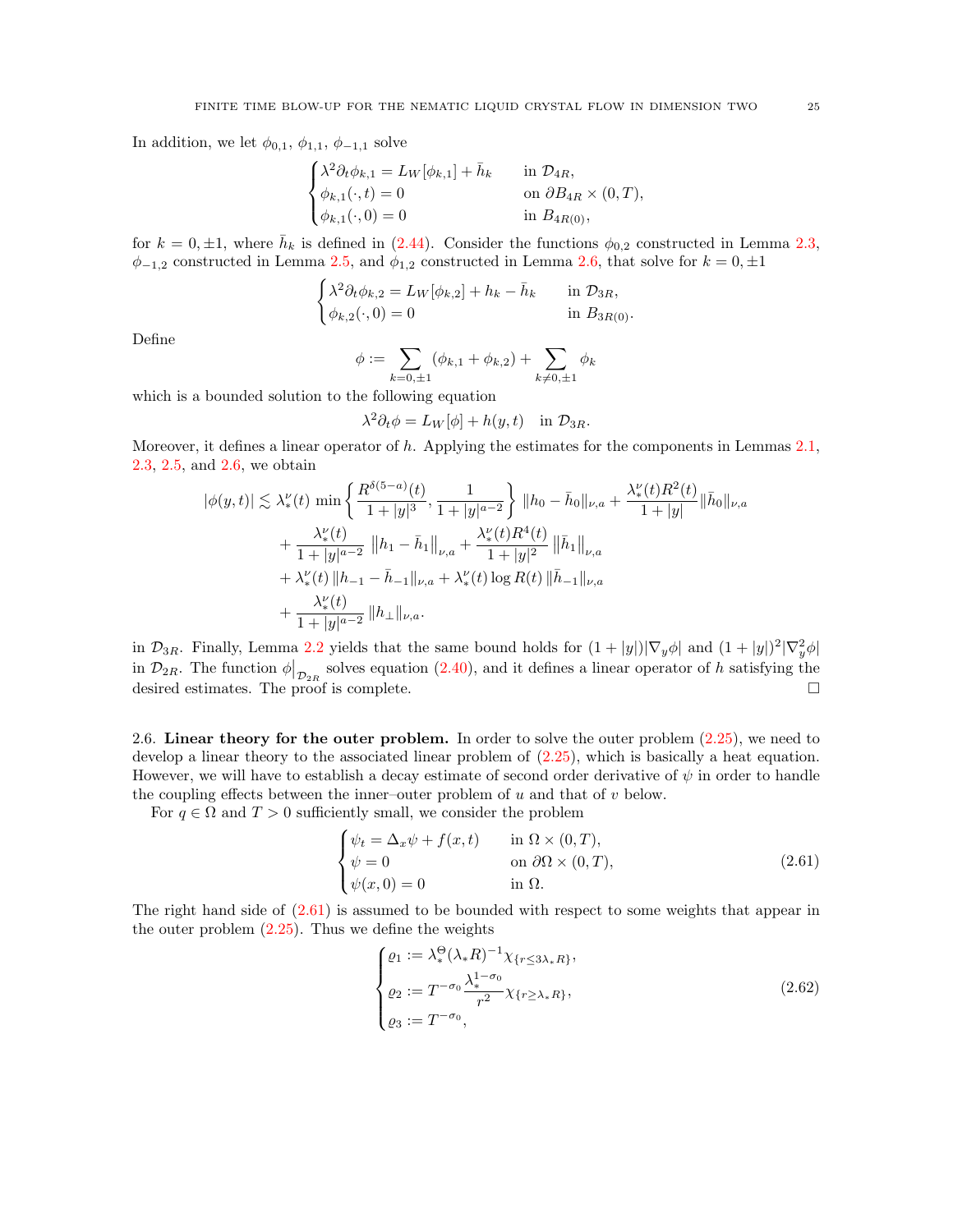where  $r = |x - q|$ ,  $\Theta > 0$  and  $\sigma_0 > 0$  is small. For a function  $f(x, t)$  we define the  $L^{\infty}$ -weighted norm

<span id="page-25-5"></span>
$$
||f||_{**} := \sup_{\Omega \times (0,T)} \left( 1 + \sum_{i=1}^{3} \varrho_i(x,t) \right)^{-1} |f(x,t)|. \tag{2.63}
$$

The factor  $T^{\sigma_0}$  in front of  $\rho_2$  and  $\rho_3$  is a simple way to have parts of the error small in the outer problem. Also, we define the  $L^{\infty}$ -weighted norm for  $\psi$ 

$$
\|\psi\|_{\sharp,\Theta,\gamma} := \lambda_*^{-\Theta}(0) \frac{1}{|\log T|\lambda_*(0)R(0)} \|\psi\|_{L^{\infty}(\Omega \times (0,T))} + \lambda_*^{-\Theta}(0) \|\nabla_x \psi\|_{L^{\infty}(\Omega \times (0,T))} \n+ \sup_{\Omega \times (0,T)} \lambda_*^{-\Theta-1}(t) R^{-1}(t) \frac{1}{|\log(T-t)|} |\psi(x,t) - \psi(x,T)| \n+ \sup_{\Omega \times (0,T)} \lambda_*^{-\Theta}(t) |\nabla_x \psi(x,t) - \nabla_x \psi(x,T)| + \|\nabla_x^2 \psi\|_{L^{\infty}(\Omega \times (0,T))} \n+ \sup_{\star} \lambda_*^{-\Theta}(t) (\lambda_*(t)R(t))^{2\gamma} \frac{|\nabla_x \psi(x,t) - \nabla_x \psi(x',t')|}{(|x-x'|^2 + |t-t'|)^{\gamma}},
$$
\n(2.64)

where  $\Theta > 0$ ,  $\gamma \in (0, \frac{1}{2})$ , and the last supremum is taken in the region

$$
x, x' \in \Omega
$$
,  $t, t' \in (0, T)$ ,  $|x - x'| \le 2\lambda_*(t)R(t)$ ,  $|t - t'| < \frac{1}{4}(T - t)$ .

We shall measure the solution  $\psi$  to the problem [\(2.61\)](#page-24-1) in the norm  $\| \ \|_{\sharp,\Theta,\gamma}$  defined in [\(2.64\)](#page-25-0) where  $\gamma \in (0, \frac{1}{2})$ , and we require that  $\Theta$  and  $\gamma_*$  (recall that  $R = \lambda_*^{-\gamma_*}$  in [\(2.26\)](#page-12-3)) satisfy

<span id="page-25-2"></span><span id="page-25-0"></span>
$$
\gamma_* \in \left(0, \frac{1}{2}\right), \quad \Theta \in (0, \gamma_*). \tag{2.65}
$$

The condition  $\gamma_* \in (0, \frac{1}{2})$  is a basic assumption to have the singularity appear inside the self-similar region. The condition  $\Theta > 0$  is needed for Lemma [2.8.](#page-25-1) The assumption  $\Theta < \gamma_*$  is made so that the estimates provided by Lemma [2.9](#page-26-0) are stronger than that of Lemma [2.8.](#page-25-1)

We invoke some useful estimates proved in [\[15,](#page-46-7) Appendix A] as follows.

<span id="page-25-3"></span>**Proposition 2.2** (15). Assume [\(2.65\)](#page-25-2) holds. For  $T > 0$  sufficiently small, there is a linear operator that maps a function  $f : \Omega \times (0,T) \to \mathbb{R}^3$  with  $||f||_{**} < \infty$  into  $\psi$  which solves problem [\(2.61\)](#page-24-1). Moreover, the following estimate holds

<span id="page-25-4"></span>
$$
\|\psi\|_{\sharp,\Theta,\gamma} \le C \|f\|_{**},
$$

where  $\gamma \in (0, \frac{1}{2})$ .

The proof of Proposition [2.2](#page-25-3) was achieved in [\[15\]](#page-46-7) by considering

$$
\begin{cases}\n\psi_t = \Delta \psi + f \quad \text{in } \Omega \times (0, T), \\
\psi(x, 0) = 0, \quad x \in \Omega, \\
\psi(x, t) = 0, \quad x \in \partial\Omega \times (0, T),\n\end{cases}
$$
\n(2.66)

and decomposing the equation into three parts corresponding to the weights of the right hand side defined in  $(2.62)$ .

<span id="page-25-1"></span>**Lemma 2.8** ( [\[15\]](#page-46-7)). Assume  $\gamma_* \in (0, \frac{1}{2})$  and  $\Theta > 0$ . Let  $\psi$  solve [\(2.66\)](#page-25-4) with f satisfying  $|f(x,t)| \leq \lambda_*^{\Theta}(t) (\lambda_*(t)R(t))^{-1} \chi_{\{|x-q| \leq 3\lambda_*(t)R(t)\}}.$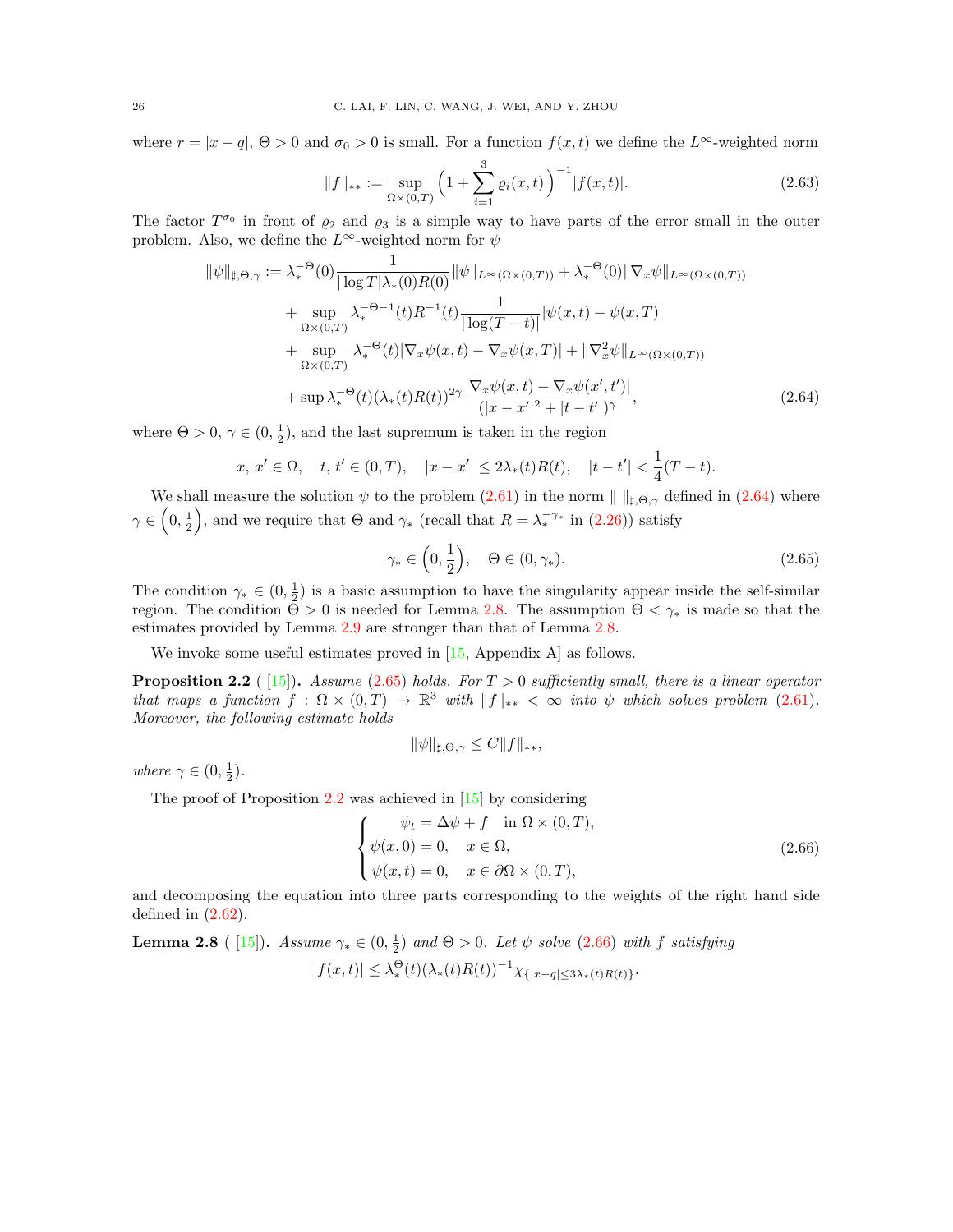Then the following estimates hold

$$
|\psi(x,t)| \le C\lambda_*^{\Theta}(0)\lambda_*(0)R(0)|\log T|,
$$
  
\n
$$
|\psi(x,t) - \psi(x,T)| \le C\lambda_*^{\Theta}(t)\lambda_*(t)R(t)|\log(T-t)|,
$$
  
\n
$$
|\nabla \psi(x,t)| \le C\lambda_*^{\Theta}(0),
$$
  
\n
$$
|\nabla \psi(x,t) - \psi(x,T)| \le C\lambda_*^{\Theta}(t),
$$
  
\n
$$
|\nabla_x^2 \psi(x,t)| \le C,
$$

and for any  $\gamma \in (0, \frac{1}{2}),$ 

$$
\frac{|\nabla \psi(x,t) - \nabla \psi(x,t')|}{|t - t'|^{\gamma}} \leq C \frac{\lambda_*^{\Theta}(t)}{(\lambda_*(t)R(t))^{2\gamma}}
$$

for any x, and  $0 \le t' \le t \le T$  such that  $t - t' \le \frac{1}{10}(T - t)$ ,

$$
\frac{|\nabla \psi(x,t) - \nabla \psi(x',t')|}{|x - x'|^{2\gamma}} \le C \frac{\lambda_*^{\Theta}(t)}{(\lambda_* (t) R(t))^{2\gamma}}
$$

for any  $|x - x'| \leq 2\lambda_*(t)R(t)$  and  $0 \leq t \leq T$ .

<span id="page-26-0"></span>**Lemma 2.9** ( [\[15\]](#page-46-7)). Assume  $\gamma_* \in (0, \frac{1}{2})$  and  $m \in (\frac{1}{2}, 1)$ . Let  $\psi$  solve [\(2.66\)](#page-25-4) with f satisfying

$$
|f(x,t)| \leq \frac{\lambda_*^m(t)}{|z-q|^2} \chi_{\{|x-q|\geq \lambda_*(t)R(t)\}}.
$$

Then the following estimates hold

$$
|\psi(x,t)| \leq C T^m |\log T|^{2-m},
$$
  
\n
$$
|\psi(x,t) - \psi(x,T)| \leq C |\log T|^m (T-t)^m |\log (T-t)|^{2-2m},
$$
  
\n
$$
|\nabla \psi(x,t)| \leq C \frac{T^{m-1} |\log T|^{2-m}}{R(T)},
$$
  
\n
$$
|\nabla \psi(x,t) - \nabla \psi(x,T)| \leq C \frac{\lambda_*^{m-1}(t) |\log (T-t)|}{R(t)},
$$
  
\n
$$
|\nabla_x^2 \psi(x,t)| \leq C,
$$

and for any  $\gamma \in (0, \frac{1}{2}),$ 

<span id="page-26-1"></span>
$$
\frac{|\nabla\psi(x,t) - \nabla\psi(x',t')|}{(|x - x'|^2 + |t - t'|)^\gamma} \le C \frac{1}{(\lambda_*(t)R(t))^{2\gamma}} \frac{\lambda_*^{m-1}(t)|\log(T - t)|}{R(t)}
$$
  
for any  $|x - x'| \le 2\lambda_*(t)R(t)$  and  $0 \le t' \le t \le T$  such that  $t - t' \le \frac{1}{10}(T - t)$ .  
**Lemma 2.10** ([15]). Let  $\psi$  solve (2.66) with f such that  
 $|f(x,t)| \le 1$ ,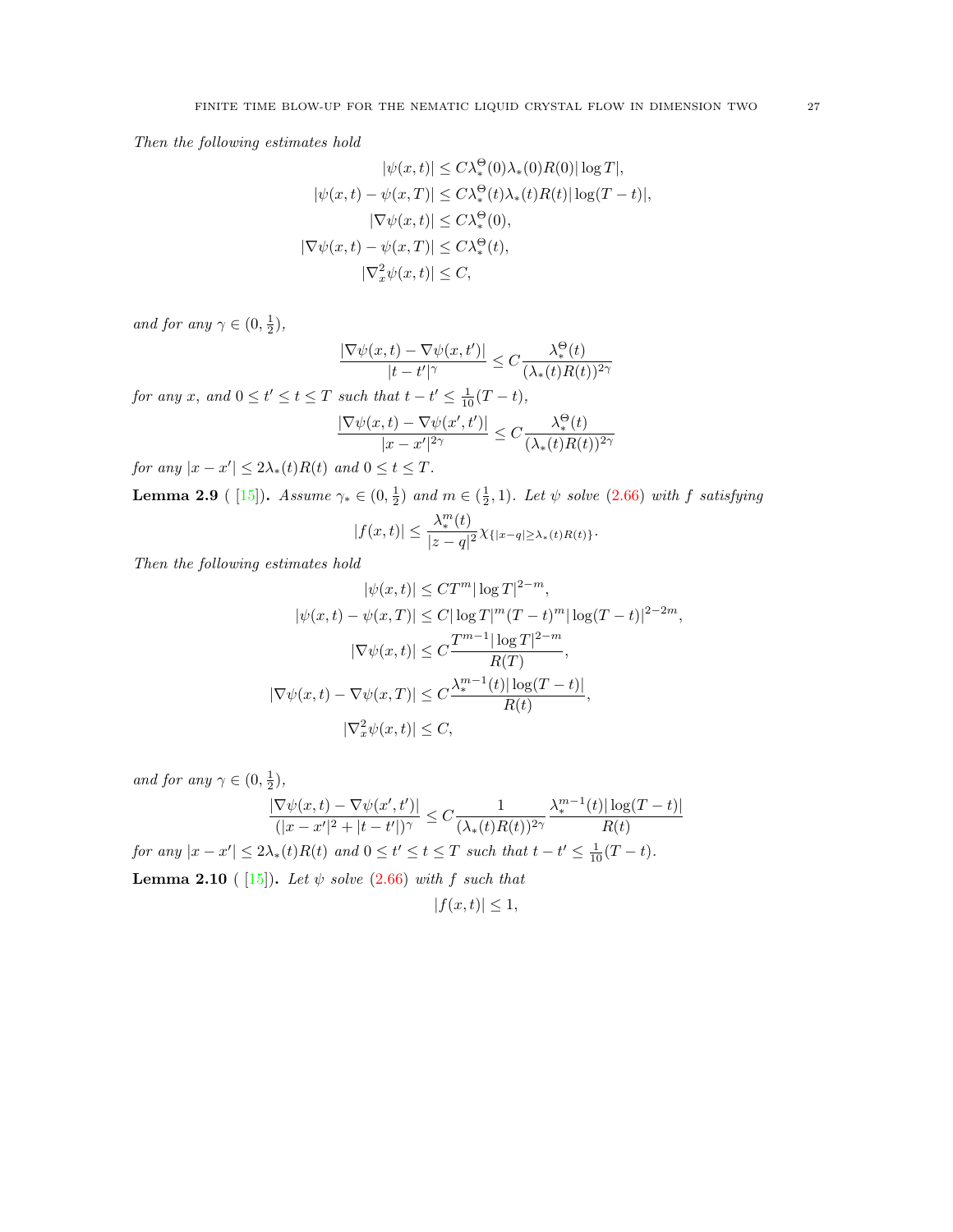Then the following estimates hold

$$
|\psi(x,t)| \le Ct,
$$
  
\n
$$
|\psi(x,t) - \psi(x,T)| \le C(T-t) |\log(T-t)|,
$$
  
\n
$$
|\nabla \psi(x,t)| \le CT^{1/2},
$$
  
\n
$$
|\nabla \psi(x,t) - \nabla \psi(x,T)| \le C(T-t)^{1/2},
$$
  
\n
$$
|\nabla_x^2 \psi(x,t)| \le C,
$$
  
\n
$$
|\nabla \psi(x,t_2) - \nabla \psi(x,t_1)| \le C|t_2 - t_1|^{1/2},
$$
  
\n
$$
|\nabla \psi(x_1,t) - \nabla \psi(x_2,t)| \le C|x_1 - x_2| |\log(|x_1 - x_2|)|.
$$

**Remark 2.1.** We note that the estimates for  $|\nabla_x^2 \psi(x,t)|$  in Lemmas [2.8–](#page-25-1)[2.10](#page-26-1) are achieved by writing the original equation [\(2.66\)](#page-25-4) in the self-similar variables  $(y, \tau)$ :

$$
\psi(x,t) = \tilde{\psi}\left(\frac{x-\xi}{\lambda}, \tau(t)\right),\,
$$

where  $y = \frac{x-\xi}{\lambda}$  and  $\tau$  is defined in [\(2.47\)](#page-19-1). Then  $\tilde{\psi}(y, \tau)$  satisfies the equation

$$
\partial_{\tau}\tilde{\psi} = \Delta_y \tilde{\psi} + (\lambda \dot{\xi} + \dot{\lambda} \lambda y) \cdot \nabla_y \tilde{\psi} + \lambda^2 f(\lambda y + \xi, t(\tau)).
$$

By similar argument as in the proof of Lemma [2.2,](#page-19-4) we can show the boundedness of  $|\nabla_x^2 \psi(x,t)|$  by the scaling argument and parabolic regularity estimates, which is sufficient for the final gluing procedure in Section [4](#page-36-0) to work.

### 3. Model problem: Stokes system

<span id="page-27-0"></span>In order to solve the incompressible Navier–Stokes equation in [\(1.1\)](#page-0-0), a linear theory of certain linearized problem is required. In this section, we consider the Stokes system

<span id="page-27-1"></span>
$$
\begin{cases}\n\partial_t v + \nabla P = \Delta v + \nabla \cdot F, & \text{in } \Omega \times (0, T), \\
\nabla \cdot v = 0, & \text{in } \Omega \times (0, T), \\
v = 0, & \text{on } \partial \Omega \times (0, T), \\
v(\cdot, 0) = v_0, & \text{in } \Omega,\n\end{cases}
$$
\n(3.1)

which is the linearized problem of the incompressible Navier–Stokes equation in [\(1.1\)](#page-0-0). The idea is the following. Apriori we assume that the nonlinearity  $v \cdot \nabla v$  is a perturbation under certain topology. Then we develop a linear theory for the Stokes system under which we shall see that  $v \cdot \nabla v$  is indeed a smaller perturbation under some assumptions in Section [4.](#page-36-0)

Our aim is to find a velocity field v solving  $(3.1)$  with proper decay ensuring the inner–outer gluing scheme to be carried out. Suppose that  $F(x, t)$  in [\(3.1\)](#page-27-1) has the space-time decay of the type

$$
|F(x,t)| \le C \frac{\lambda_*^{\nu-2}(t)}{1 + \left|\frac{x-q}{\lambda_*(t)}\right|^{a+1}}, \ |\nabla_x F(x,t)| \le C \frac{\lambda_*^{\nu-3}(t)}{1 + \left|\frac{x-q}{\lambda_*(t)}\right|^{a+2}} \tag{3.2}
$$

for  $\nu > 0$  and  $a > 1$ . Here  $q \in \Omega$  is the singular point for the orientation field  $u(x, t)$  and

$$
\lambda_*(t) = \frac{|\log T|(T-t)}{|\log(T-t)|^2}.
$$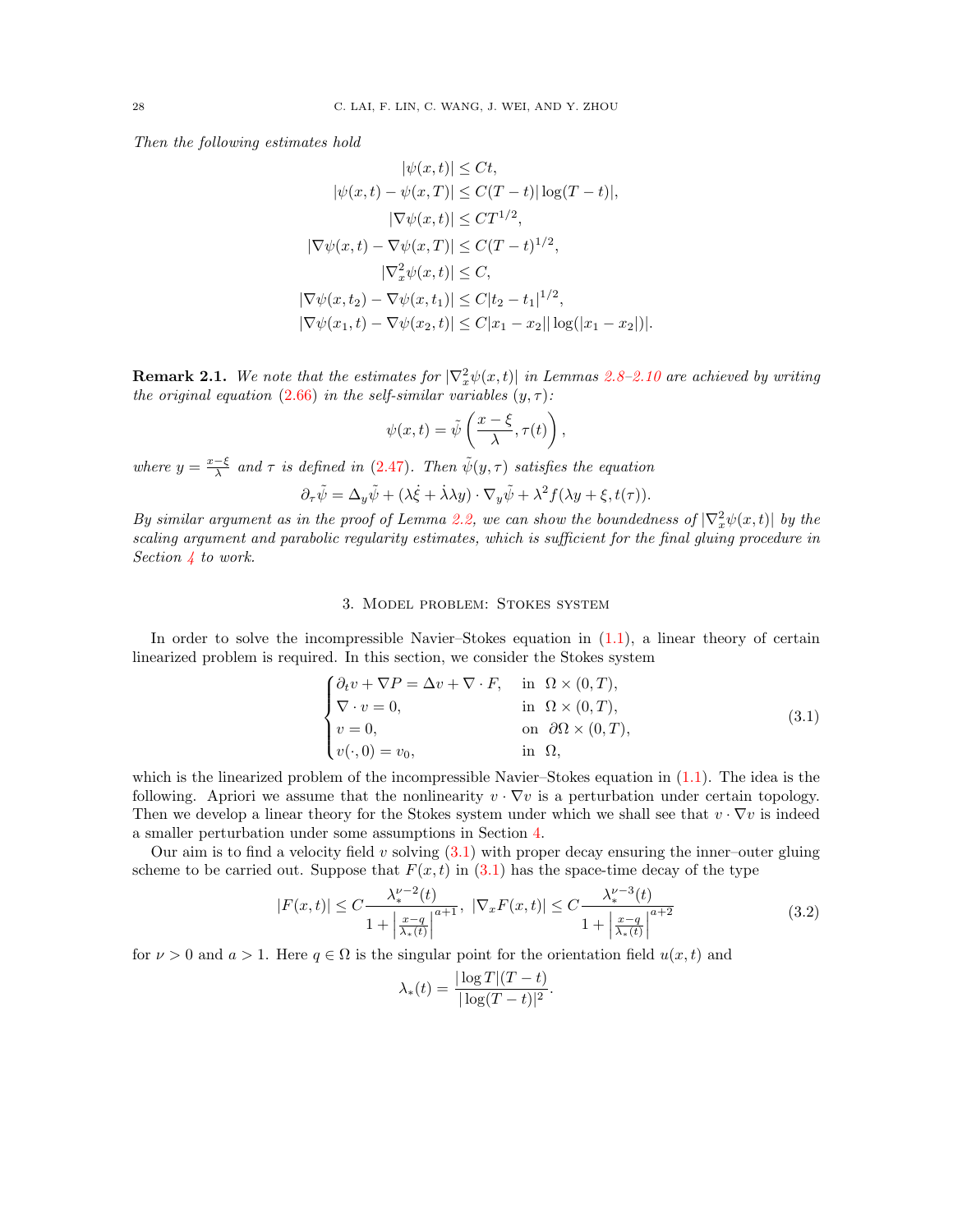We define the norm

<span id="page-28-3"></span>
$$
||F||_{S,\nu-2,a+1} := \sup_{(x,t)\in\Omega\times(0,T)} \lambda_*^{2-\nu}(t) \left(1 + \left|\frac{x-q}{\lambda_*(t)}\right|^{a+1}\right) |F(x,t)| + \sup_{(x,t)\in\Omega\times(0,T)} \lambda_*^{3-\nu}(t) \left(1 + \left|\frac{x-q}{\lambda_*(t)}\right|^{a+2}\right) |\nabla_x F(x,t)|.
$$
\n(3.3)

The main result of this section is stated as follows.

<span id="page-28-0"></span>**Proposition 3.1.** Assume that  $||F||_{S,\nu-2,a+1} < +\infty$  with  $\nu > 0$ ,  $a > 1$ , and  $||v_0||_{B^{2-2/p}_{p,p}} < +\infty$ , where the Besov norm  $\lVert \cdot \rVert_{B^{2-2/p}_{p,p}}$  is defined by [\(3.38\)](#page-36-1). Then there exists a solution  $(v, P)$  to the Stokes system [\(3.1\)](#page-27-1) satisfying

• in the region near q:  $B_{2\delta}(q) = \{x \in \Omega : |x - q| < 2\delta\}$  for  $\delta > 0$  fixed and small,

$$
|v(x,t)| \lesssim ||F||_{S,\nu-2,a+1} \frac{\lambda_*^{\nu-1}(t)}{1 + \left|\frac{x-q}{\lambda_*(t)}\right|},
$$

and

$$
|P(x,t)| \lesssim ||F||_{S,\nu-2,a+1} \left( \frac{\lambda_*^{\nu}(t)}{|x-q|^2} + \frac{\lambda_*^{\nu-2}(t)}{1 + \left| \frac{x-q}{\lambda_*(t)} \right|^{a+1}} \right).
$$

• in the region away from  $q: \Omega \setminus B_\delta(q)$ 

$$
||v||_{W^{2,1}_p((\Omega \setminus B_\delta(q)) \times (0,T))} + ||\nabla P||_{L^p((\Omega \setminus B_\delta(q)) \times (0,T))} \lesssim ||F||_{S,\nu-2,a+1} + ||v_0||_{B^{2-2/p}_{p,p}}
$$
  
for  $(\nu-1)p+1 > 0$ . Moreover, if  $\nu > 1/2$ , then  

$$
||v||_{C^{\alpha,\alpha/2}((\Omega \setminus B_\delta(q)) \times (0,T))} \lesssim ||F||_{S,\nu-2,a+1} + ||v_0||_{B^{2-2/p}_{p,p}}
$$

for 
$$
0 < \alpha \leq 2 - 4/p
$$
.

To prove Proposition [3.1,](#page-28-0) we decompose the solution  $v(x, t)$  to problem [\(3.1\)](#page-27-1) into inner and outer profiles

$$
v(x,t) = \eta_{\delta} v_{in}(x,t) + v_{out}(x,t),
$$

where the smooth cut-off function

$$
\eta_{\delta}(x) = \begin{cases} 1, & \text{for} \quad |x - q| < \delta \\ 0, & \text{for} \quad |x - q| > 2\delta \end{cases}
$$

with  $\delta > 0$  fixed and sufficiently small such that  $dist(q, \partial \Omega) > 2\delta$ . We denote

$$
B_{2\delta}(q) = \{ x \in \Omega : |x - q| < 2\delta \}.
$$

It is direct to see that a solution to problem  $(3.1)$  is found if  $v_{in}$  and  $v_{out}$  satisfy

<span id="page-28-1"></span>
$$
\begin{cases}\n\partial_t v_{in} + \nabla P_1 = \Delta v_{in} + \nabla \cdot F_{in}, & \text{in } \mathbb{R}^2 \times (0, T), \\
\nabla \cdot v_{in} = 0, & \text{in } \mathbb{R}^2 \times (0, T), \\
v_{in}(\cdot, 0) = 0, & \text{in } \mathbb{R}^2,\n\end{cases}
$$
\n(3.4)

<span id="page-28-2"></span>
$$
\begin{cases}\n\partial_t v_{out} + \nabla (P - \eta_{\delta} P_1) = \Delta v_{out} + (1 - \eta_{\delta}) \nabla \cdot F + 2 \nabla \eta_{\delta} \cdot \nabla v_{in} \\
+ (\Delta \eta_{\delta}) v_{in} - P_1 \nabla \eta_{\delta}, \text{ in } \Omega \times (0, T), \\
\nabla \cdot v_{out} = - \nabla \eta_{\delta} \cdot v_{in}, \text{ in } \Omega \times (0, T), \\
v_{out} = 0, \text{ on } \partial \Omega \times (0, T), \\
v_{out}(\cdot, 0) = v_0, \text{ in } \Omega,\n\end{cases}
$$
\n(3.5)

where  $F_{in} = F \chi_{B_{2\delta}(q) \times (0,T)}$ . The estimate of the inner part [\(3.4\)](#page-28-1) is achieved by the representation formula in the entire space, while the outer part  $(3.5)$  is done by  $W_p^{2,1}$ -theory of the Stokes system.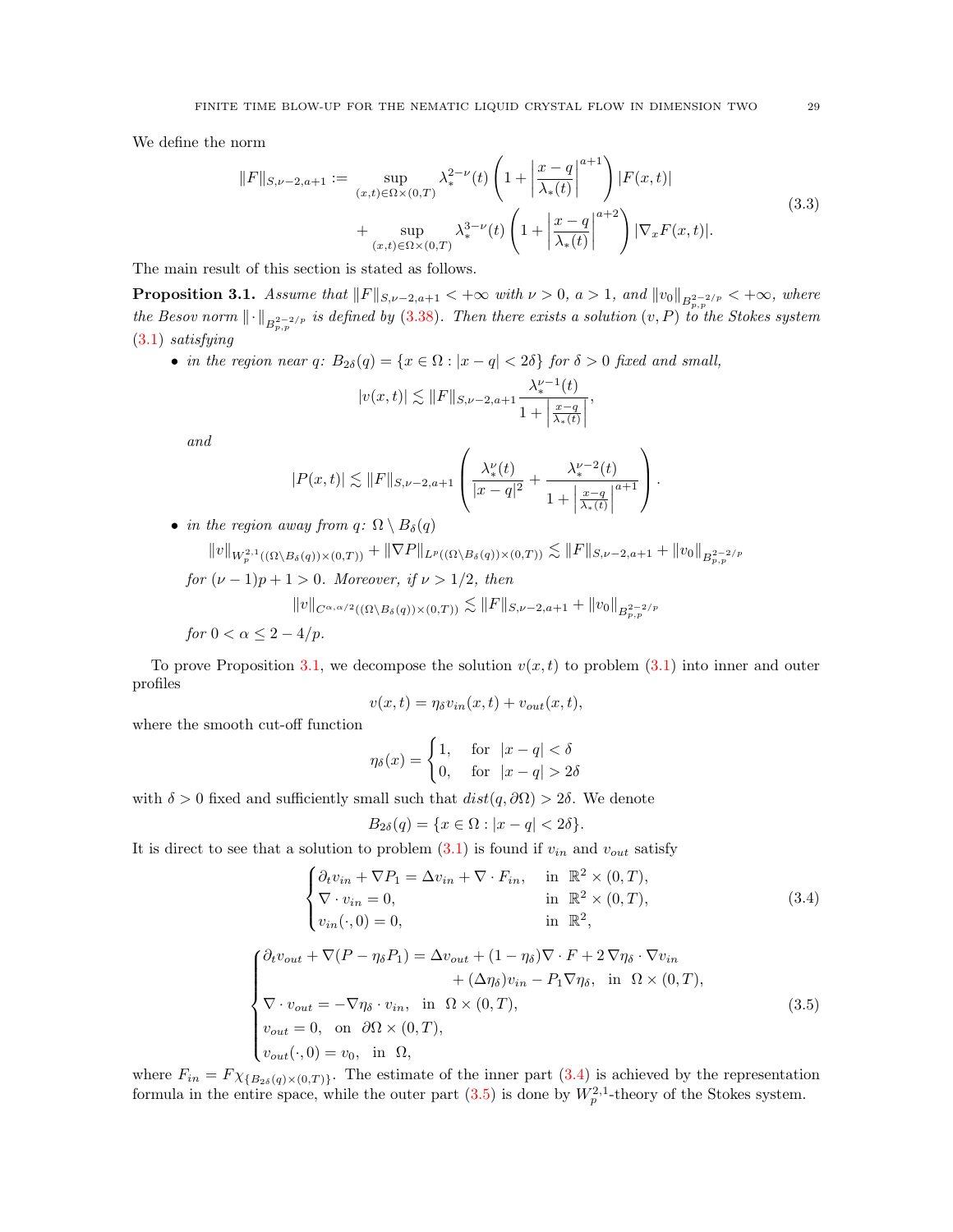<span id="page-29-5"></span>**Lemma 3.1.** For  $||F||_{S,\nu-2,a+1} < +\infty$ , the solution  $(v_{in}, P_1)$  of the system [\(3.4\)](#page-28-1) satisfies

<span id="page-29-1"></span>
$$
|v_{in}(x,t)| \lesssim \|F\|_{S,\nu-2,a+1} \frac{\lambda_*^{\nu-1}(t)}{1 + \left|\frac{x-q}{\lambda_*(t)}\right|},\tag{3.6}
$$

and

<span id="page-29-4"></span>
$$
|P_1(x,t)| \lesssim ||F||_{S,\nu-2,a+1} \left( \frac{\lambda_*^{\nu}(t)}{|x-q|^2} + \frac{\lambda_*^{\nu-2}(t)}{1 + \left| \frac{x-q}{\lambda_*(t)} \right|^{a+1}} \right). \tag{3.7}
$$

*Proof.* For simplicity, we shall write  $v_{in}$  as v in the following proof. Denote  $v = \begin{bmatrix} v_1 \\ v_2 \end{bmatrix}$  $v_2$  . The estimate [\(3.6\)](#page-29-1) is obtained by the well-known representation formula in the entire space

$$
v_i(x,t) = \int_{\mathbb{R}^2} S_{ij}(x-z,t)(v(\cdot,0))_j(z) dz - \int_0^t \int_{\mathbb{R}^2} \partial_{z_k} S_{ij}(x-z,t-s) F_{jk}(z,s) dz ds,
$$
is the Oscon tensor, which is the fundamental solution of the non-stationary.

where  $S_{ij}$  is the Oseen tensor, which is the fundamental solution of the non-stationary Stokes system derived by Oseen [\[56\]](#page-48-21), defined by

<span id="page-29-0"></span>
$$
S_{ij}(x,t) = G(x,t)\delta_{ij} - \frac{1}{2\pi} \frac{\partial^2}{\partial x_i \partial x_j} \int_{\mathbb{R}^2} G(y,t) \log|x-y| \, dy \tag{3.8}
$$

with  $G(x,t) = \frac{e^{-\frac{|x|^2}{4t}}}{4\pi t}$ , and  $F = (F_{jk})_{2\times 2}$ . It is well known (see [\[61\]](#page-48-4) for instance) that

<span id="page-29-6"></span>
$$
|D_x^l D_t^k S(x,t)| \le C_{k,l} \frac{1}{(|x|^2 + t)^{k + \frac{2+l}{2}}}.
$$
\n(3.9)

Since  $v(\cdot, 0) = 0$ , we then get for  $i = 1, 2$ ,

<span id="page-29-3"></span>
$$
|v_i(x,t)| \lesssim ||F||_{S,\nu-2,a+1} \int_0^t \int_{\mathbb{R}^2} \frac{1}{(|x-z| + \sqrt{t-s})^3} \frac{\lambda_*^{\nu-2}(s)}{1 + \left|\frac{z-q}{\lambda_*(s)}\right|^{a+1}} dz ds
$$
  
 := ||F||\_{S,\nu-2,a+1}(I\_1 + I\_2), \t\t(3.10)

where we decompose

$$
I_1 = \int_0^{t-(T-t)^2} \int_{\mathbb{R}^2} \frac{1}{(|x-z| + \sqrt{t-s})^3} \frac{\lambda_*^{\nu-2}(s)}{1 + \left|\frac{z-q}{\lambda_*(s)}\right|^{a+1}} dz ds,
$$

and

$$
I_2 = \int_{t-(T-t)^2}^t \int_{\mathbb{R}^2} \frac{1}{(|x-z| + \sqrt{t-s})^3} \frac{\lambda_*^{\nu-2}(s)}{1 + \left|\frac{z-q}{\lambda_*(s)}\right|^{a+1}} dz ds.
$$

## Estimate of  $I_1$ .

To estimate  $I_1$ , we evaluate

<span id="page-29-2"></span>
$$
I_{1} \lesssim \int_{0}^{t-(T-t)^{2}} \int_{\mathbb{R}^{2}} \frac{1}{(|x-z|^{2}+(t-s))^{3/2}} \frac{\lambda_{*}^{\nu+a-1}(s)}{\lambda_{*}^{a+1}(s)+|z-q|^{a+1}} d z d s
$$
  

$$
\lesssim \lambda_{*}^{\nu+a-1}(t) \int_{\mathbb{R}^{2}} \frac{1}{\lambda_{*}^{a+1}(t)+|z-q|^{a+1}} \frac{1}{(|x-z|^{2}+(T-t)^{2})^{1/2}} d z
$$
  

$$
\lesssim \lambda_{*}^{\nu+a-1}(t) \left(\int_{D_{1}(x)} + \int_{D_{2}(x)} + \int_{D_{3}(x)}\right) \frac{1}{\lambda_{*}^{a+1}(t)+|z-q|^{a+1}} \frac{1}{(|x-z|^{2}+\lambda_{*}^{2}(t))^{1/2}} d z,
$$
\n(3.11)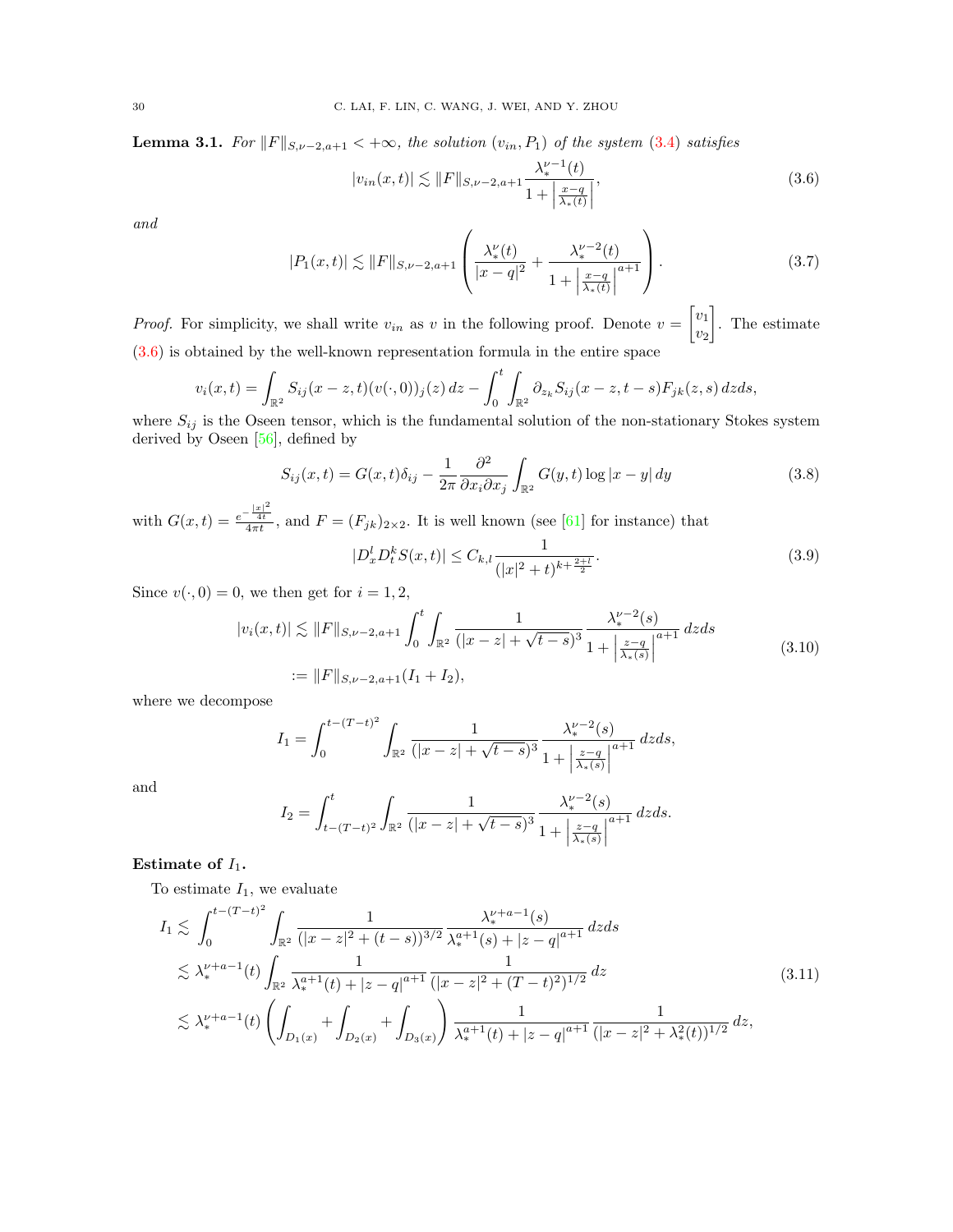where

<span id="page-30-4"></span><span id="page-30-3"></span>
$$
D_1(x) := \left\{ z \in \mathbb{R}^2 : |z - q| \le \frac{|x - q|}{2} \right\},\tag{3.12}
$$

<span id="page-30-5"></span>
$$
D_2(x) := \left\{ z \in \mathbb{R}^2 : \frac{|x - q|}{2} \le |z - q| \le 2|x - q| \right\},\tag{3.13}
$$

$$
D_3(x) := \{ z \in \mathbb{R}^2 : |z - q| \ge 2|x - q| \}.
$$
\n(3.14)

We first compute

<span id="page-30-0"></span>
$$
\int_{D_1(x)} \frac{1}{\lambda_*^{a+1}(t) + |z - q|^{a+1}} \frac{1}{(|x - z|^2 + \lambda_*^2(t))^{1/2}} dz
$$
\n
$$
\lesssim \frac{1}{|x - q| + \lambda_*(t)} \int_0^{\frac{|x - q|}{2}} \frac{r}{\lambda_*^{a+1}(t) + r^{a+1}} dr
$$
\n
$$
\lesssim \frac{\lambda_*^{1-a}(t)}{|x - q| + \lambda_*(t)}.
$$
\n(3.15)

Similarly, we have

<span id="page-30-1"></span>
$$
\int_{D_2(x)} \frac{1}{\lambda_*^{a+1}(t) + |z - q|^{a+1}} \frac{1}{(|x - z|^2 + \lambda_*^2(t))^{1/2}} dz
$$
\n
$$
\lesssim \frac{1}{\lambda_*^{a+1}(t) + |x - q|^{a+1}} \int_0^{3|x - q|} \frac{r}{r + \lambda_*(t)} dr
$$
\n
$$
< \frac{1}{\lambda_*^{a+1}(t) + \lambda_*(t)}.
$$
\n(3.16)

and

<span id="page-30-2"></span>
$$
\int_{D_3(x)} \frac{1}{\lambda_*^{a+1}(t) + |z - q|^{a+1}} \frac{1}{(|x - z|^2 + \lambda_*^2(t))^{1/2}} dz
$$
\n
$$
\lesssim \frac{1}{|x - q| + \lambda_*(t)} \int_{2|x - q|}^{\infty} \frac{r}{\lambda_*^{a+1}(t) + r^{a+1}} dr
$$
\n
$$
\lesssim \frac{1}{|x - y|^{a+1/2}(t)}.
$$
\n(3.17)

 $|x - q|^a + \lambda_*^a(t)$ Collecting  $(3.11)$ ,  $(3.15)$ ,  $(3.16)$  and  $(3.17)$ , we obtain

 $\frac{1}{|x-q|^a + \lambda_*^a(t)},$ 

<span id="page-30-7"></span>
$$
I_1 \lesssim \frac{\lambda_*^{\nu - 1}(t)}{1 + |y|},\tag{3.18}
$$

where we write  $y = \frac{x-q}{\lambda_*(t)}$  for simplicity.

# Estimate of  $I_2$ .

To estimate  $I_2$ , we change variable

$$
\tilde{s} = \frac{|x - z|}{(t - s)^{1/2}},
$$

and thus

<span id="page-30-6"></span>
$$
I_{2} \lesssim \int_{\mathbb{R}^{2}} \int_{\frac{|x-z|}{T-t}}^{\infty} \frac{1}{(1+\tilde{s})^{3}|x-z|} \frac{\lambda_{*}^{\nu+a-1}(t)}{\lambda_{*}^{a+1}(t) + |z-q|^{a+1}} d\tilde{s} dz
$$
  
\n
$$
\lesssim \lambda_{*}^{\nu+a+1}(t) \int_{\mathbb{R}^{2}} \frac{1}{\lambda_{*}^{a+1}(t) + |z-q|^{a+1}} \frac{1}{|x-z|} \frac{1}{\lambda_{*}^{2}(t) + |x-z|^{2}} dz
$$
  
\n
$$
\lesssim \lambda_{*}^{\nu+a+1}(t) \left( \int_{D_{1}(x)} + \int_{D_{2}(x)} + \int_{D_{3}(x)} \right) \frac{1}{\lambda_{*}^{a+1}(t) + |z-q|^{a+1}} \frac{1}{|x-z|} \frac{1}{\lambda_{*}^{2}(t) + |x-z|^{2}} dz,
$$
\n(3.19)

where  $D_1(x)$ ,  $D_2(x)$  and  $D_3(x)$  are defined in [\(3.12\)](#page-30-3), [\(3.13\)](#page-30-4) and [\(3.14\)](#page-30-5), respectively. For the above integral, we consider the following two cases.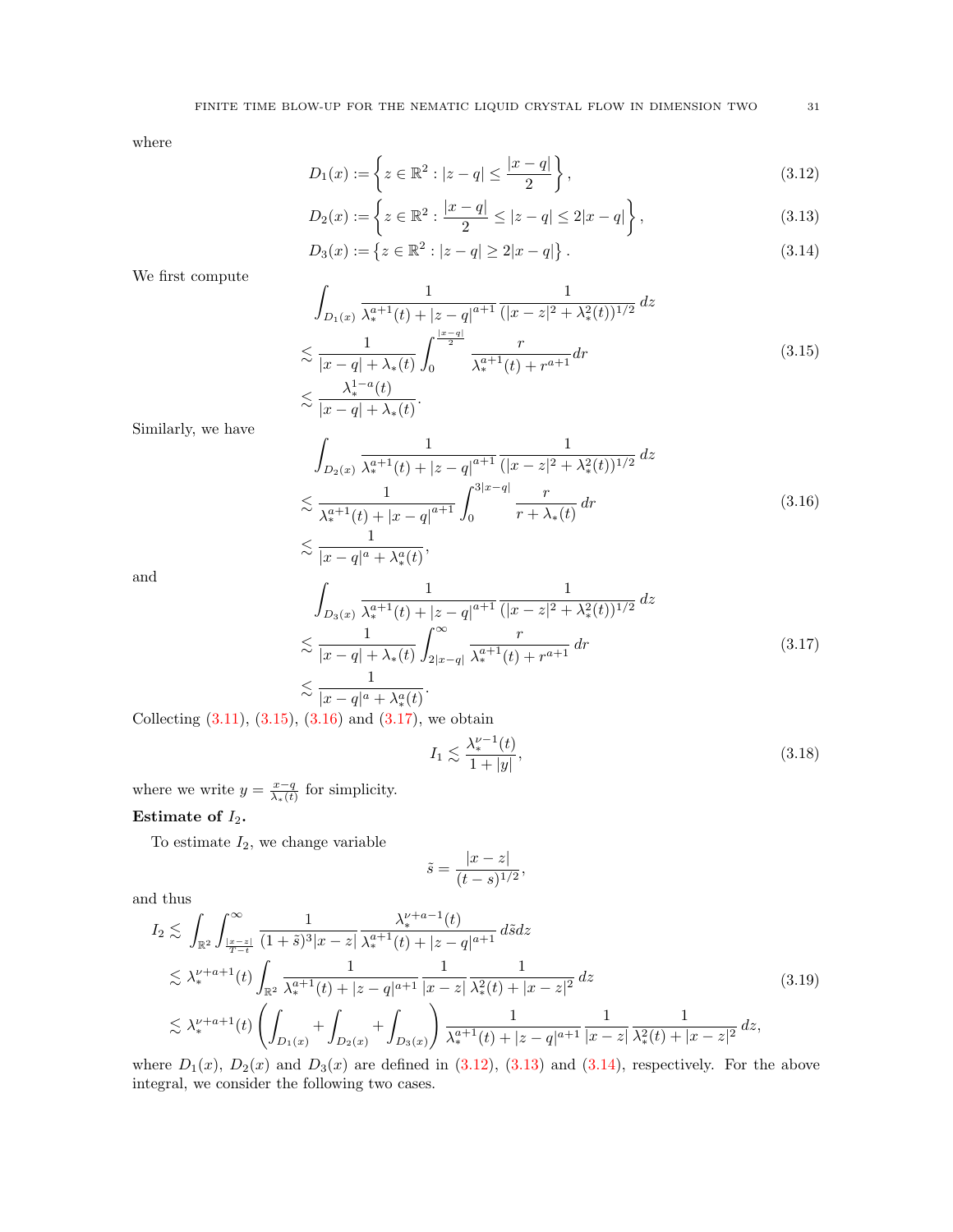• Case 1:  $|x - q| \leq \lambda_*(t)$ . We have

$$
\int_{D_1(x)} \frac{1}{\lambda_*^{a+1}(t) + |z - q|^{a+1}} \frac{1}{|x - z|} \frac{1}{\lambda_*^2(t) + |x - z|^2} dz
$$
\n
$$
\lesssim \frac{1}{|x - q|(\lambda_*^2(t) + |x - q|^2)} \int_0^{\frac{|x - q|}{2}} \frac{r}{\lambda_*^{a+1}(t) + r^{a+1}} dr
$$
\n
$$
\lesssim \frac{\lambda_*^{-a-1}(t)}{\lambda_*(t)|x - q|^2} |x - q|^2
$$
\n
$$
\lesssim \lambda_*^{-a-2}(t),
$$
\n
$$
\int_0^{\infty} \frac{1}{\lambda_*(t) + |x - q|^2} dr
$$
\n
$$
\leq \lambda_*^{-a-2}(t),
$$
\n
$$
\int_0^{\infty} \frac{1}{\lambda_*(t) + |x - q|^2} dr
$$
\n
$$
\leq \lambda_*^{-a-2}(t),
$$
\n
$$
\leq \lambda_*^{-a-2}(t) + \lambda_*^{-a-2}(t) \leq \lambda_*^{-a-2}(t).
$$
\n(3.20)

$$
\int_{D_2(x)} \frac{1}{\lambda_*^{a+1}(t) + |z - q|^{a+1}} \frac{1}{|x - z|} \frac{1}{\lambda_*^2(t) + |x - z|^2} dz
$$
\n
$$
\lesssim \frac{1}{\lambda_*^{a+1}(t) + |x - q|^{a+1}} \int_0^{3|x - q|} \frac{1}{\lambda_*^2(t) + r^2} dr
$$
\n
$$
\lesssim \lambda_*^{-a-2}(t),
$$
\n(3.21)

and

<span id="page-31-0"></span>
$$
\int_{D_3(x)} \frac{1}{\lambda_*^{a+1}(t) + |z - q|^{a+1}} \frac{1}{|x - z|} \frac{1}{\lambda_*^2(t) + |x - z|^2} dz
$$
\n
$$
\lesssim \int_{2|x - q|}^{\infty} \frac{1}{\lambda_*^{a+1}(t) + r^{a+1}} \frac{1}{r - |x - q|} \frac{1}{\lambda_*^2(t) + (r - |x - q|)^2} r dr
$$
\n
$$
\lesssim \int_{|x - q|}^{\infty} \frac{1}{\lambda_*^{a+1}(t) + (\tilde{r} + |x - q|)^{a+1}} \frac{1}{\tilde{r}} \frac{1}{\lambda_*^2(t) + \tilde{r}^2} (\tilde{r} + |x - q|) d\tilde{r}
$$
\n
$$
\lesssim \lambda_*^{-a-2}(t).
$$
\n(3.22)

Observe that in this case  $|x - q| \leq \lambda_*(t)$  we have  $1 \lesssim \frac{1}{1+|y|^{\epsilon}}$  for  $\epsilon > 0$ , where  $y = \frac{x-q}{\lambda_*(t)}$ . Therefore, for the case  $|x - q| \leq \lambda_*(t)$ , we conclude

<span id="page-31-3"></span>
$$
I_2 \lesssim \frac{\lambda_*^{\nu - 1}(t)}{1 + |y|^2} \tag{3.23}
$$

by  $(3.19)$ – $(3.22)$ .

• Case 2:  $|x - q| \geq \lambda_*(t)$ . In this case, we compute

<span id="page-31-1"></span>
$$
\int_{D_1(x)} \frac{1}{\lambda_*^{a+1}(t) + |z - q|^{a+1}} \frac{1}{|x - z|} \frac{1}{\lambda_*^2(t) + |x - z|^2} dz
$$
\n
$$
\lesssim \frac{1}{\lambda_*^2(t) + |x - q|^2} \frac{1}{|x - q|} \int_0^{\frac{|x - q|}{2}} \frac{r}{\lambda_*^{a+1}(t) + r^{a+1}} dr
$$
\n
$$
< \frac{\lambda_*^{-a-2}(t)}{\lambda_*^{a-2}(t)}.
$$
\n(3.24)

<span id="page-31-2"></span>
$$
\lesssim \frac{\lambda}{1+|y|^2},
$$
\n
$$
\int_{D_2(x)} \frac{1}{\lambda_*^{a+1}(t)+|z-q|^{a+1}} \frac{1}{|x-z|} \frac{1}{\lambda_*^2(t)+|x-z|^2} dz
$$
\n
$$
\lesssim \frac{1}{\lambda_*^{a+1}(t)+|x-q|^{a+1}} \int_0^{3|x-q|} \frac{1}{\lambda_*^2(t)+r^2} dr
$$
\n
$$
\lesssim \frac{\lambda_*^{-a-2}(t)}{1+|y|^{a+1}},
$$
\n(3.25)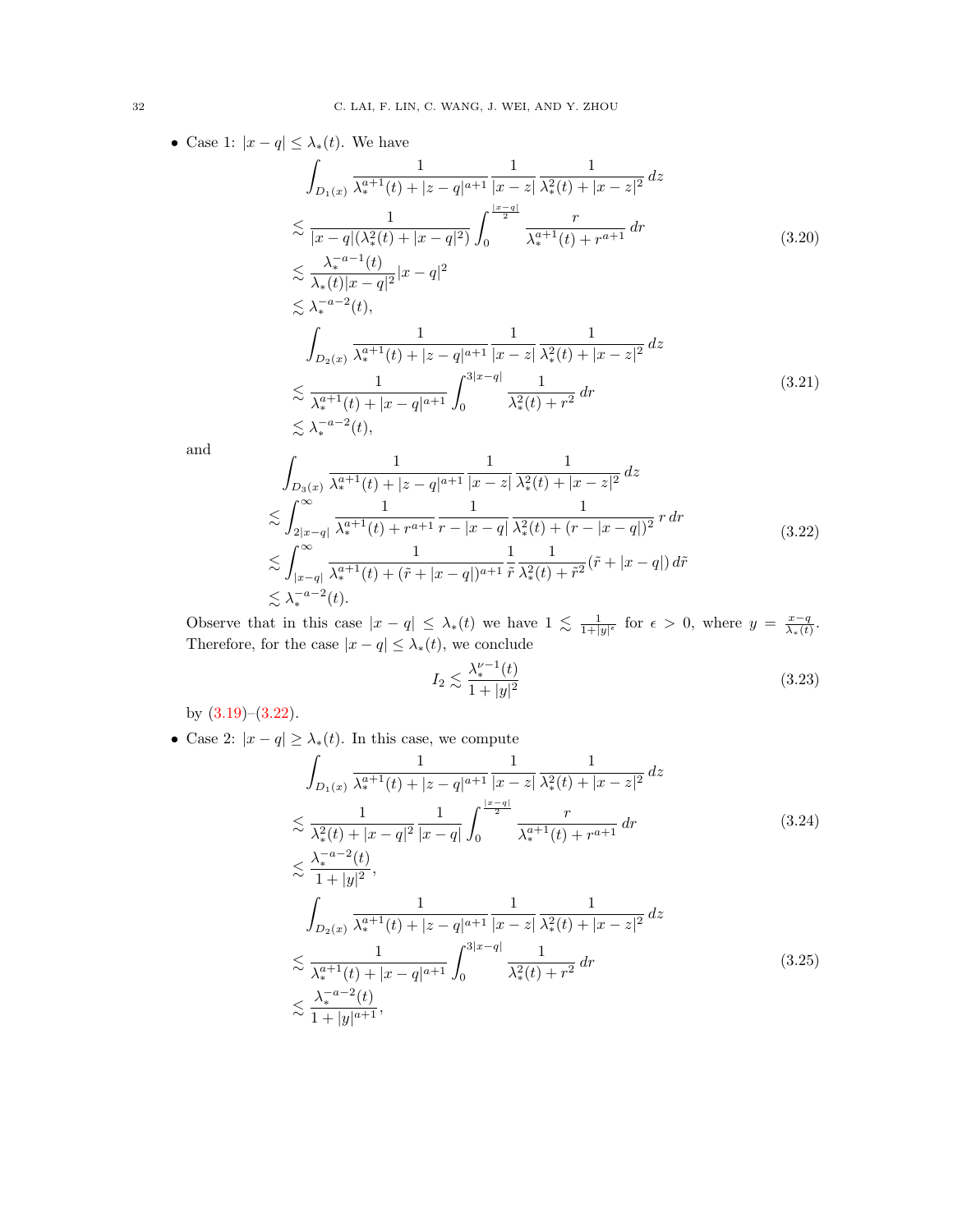and

<span id="page-32-0"></span>
$$
\int_{D_3(x)} \frac{1}{\lambda_*^{a+1}(t) + |z - q|^{a+1}} \frac{1}{|x - z|} \frac{1}{\lambda_*^2(t) + |x - z|^2} dz
$$
\n
$$
\lesssim \frac{1}{\lambda_*^2(t) + |x - q|^2} \frac{1}{|x - q|} \int_{2|x - q|}^{\infty} \frac{r}{\lambda_*^{a+1}(t) + r^{a+1}} dr
$$
\n
$$
\lesssim \frac{1}{\lambda_*^2(t) + |x - q|^2} \frac{1}{\lambda_*(t)} \frac{1}{\lambda_*^{a-1}(t) + |x - q|^{a-1}}
$$
\n
$$
\lesssim \frac{\lambda_*^{-a-2}(t)}{1 + |y|^{a+1}}.
$$
\n(3.26)

From [\(3.19\)](#page-30-6), [\(3.24\)](#page-31-1), [\(3.25\)](#page-31-2) and [\(3.26\)](#page-32-0), one has

<span id="page-32-1"></span>
$$
I_2 \lesssim \frac{\lambda_*^{-a-2}(t)}{1+|y|^2} \tag{3.27}
$$

for the case  $|x - q| \geq \lambda_*(t)$ .

In conclusion, we get

$$
|v_{in}(x,t)| \lesssim \|F\|_{S,\nu-2,a+1} \frac{\lambda_*^{\nu-1}(t)}{1+|y|}
$$

from [\(3.10\)](#page-29-3), [\(3.18\)](#page-30-7), [\(3.23\)](#page-31-3) and [\(3.27\)](#page-32-1).

We now derive the estimate  $(3.7)$  for  $P_1$ . Recall the representation formula for  $P_1$ :

$$
P_1(x,t) = \int_0^t \int_{\mathbb{R}^2} Q_j(x-z,t-s) \partial_{z_k} F_{jk}(z,s) dz ds,
$$

where  $Q_j$  is given by

$$
Q_j(x,t) = \frac{\delta(t)}{2\pi} \frac{x_j}{|x|^2}.
$$

Thus,

$$
P_1(x,t) = \int_{\mathbb{R}^2} \frac{1}{2\pi} \frac{x_j - z_j}{|x - z|^2} \partial_{z_k} F_{jk}(z,t) dz
$$
  
= 
$$
\left( \int_{D_1(x)} + \int_{D_2(x)} + \int_{D_3(x)} \right) \frac{1}{2\pi} \frac{x_j - z_j}{|x - z|^2} \partial_{z_k} F_{jk}(z,t) dz
$$
  
:= I + II + III

where  $D_1(x)$ ,  $D_2(x)$ , and  $D_3(x)$  are defined in [\(3.12\)](#page-30-3), [\(3.13\)](#page-30-4), and [\(3.14\)](#page-30-5), respectively.

We perform integration by parts to estimate I. In fact, one has

<span id="page-32-2"></span>
$$
I \lesssim ||F||_{S,\nu-2,a+1} \left( \int_{D_1(x)} \frac{1}{|x-z|^2} \frac{\lambda_*^{\nu-2}(t)}{1 + \left| \frac{z-q}{\lambda_*(t)} \right|^{a+1}} dz + \int_{\partial D_1(x)} \frac{1}{|x-z|} \frac{\lambda_*^{\nu-2}(t)}{1 + \left| \frac{z-q}{\lambda_*(t)} \right|^{a+1}} dz \right)
$$
  

$$
\lesssim ||F||_{S,\nu-2,a+1} \left( \frac{\lambda_*^{\nu-2}(t)}{|x-q|^2} \int_0^{\frac{|x-q|}{2}} \frac{\lambda_*^{a+1}(t)}{\lambda_*^{a+1}(t) + r^{a+1}} r dr + \frac{1}{|x-q|} \frac{\lambda_*^{\nu-2}}{1 + \left| \frac{x-q}{\lambda_*(t)} \right|^{a+1}} |x-q| \right) \tag{3.28}
$$
  

$$
\lesssim ||F||_{S,\nu-2,a+1} \left( \frac{\lambda_*^{\nu}(t)}{|x-q|^2} + \frac{\lambda_*^{\nu-2}}{1 + \left| \frac{x-q}{\lambda_*(t)} \right|^{a+1}} \right).
$$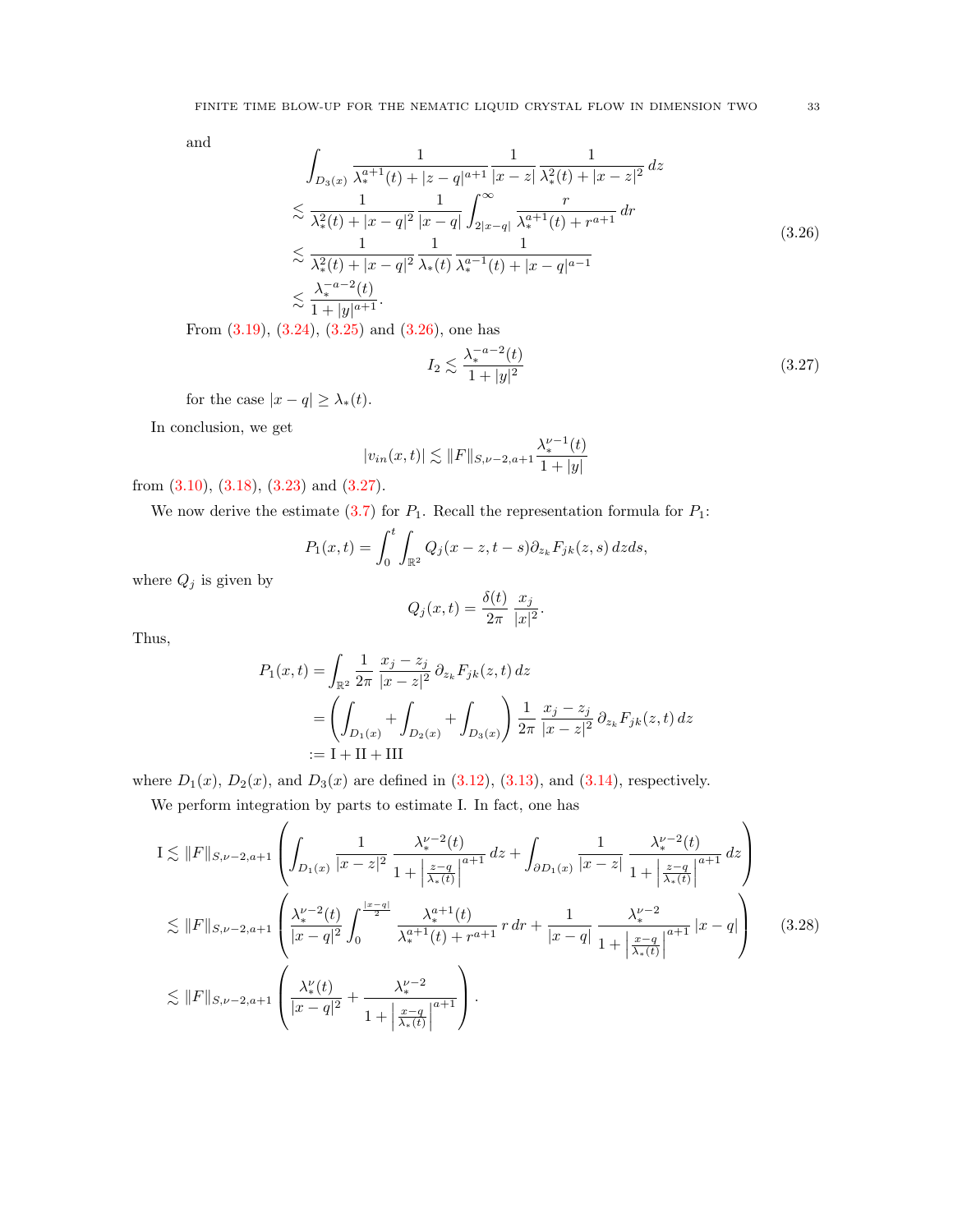<span id="page-33-0"></span>The way to estimate II and III is straightforward. More specifically, we have

$$
II = \frac{1}{2\pi} \int_{D_2(x)} \frac{x_j - z_j}{|x - z|^2} \partial_{z_k} F_{jk}(z, t) dz
$$
  
\n
$$
\lesssim ||F||_{S, \nu - 2, a+1} \int_{D_2(x)} \frac{1}{|x - z|} \frac{\lambda_*^{\nu - 3}(t)}{1 + \left|\frac{z - q}{\lambda_*(t)}\right|^{a+2}} dz
$$
  
\n
$$
\lesssim ||F||_{S, \nu - 2, a+1} \frac{\lambda_*^{\nu - 3}(t)}{1 + \left|\frac{x - q}{\lambda_*(t)}\right|^{a+2}} \int_0^{3|x - q|} \frac{1}{r} r dr
$$
  
\n
$$
\lesssim ||F||_{S, \nu - 2, a+1} \frac{\lambda_*^{\nu - 2}}{1 + \left|\frac{x - q}{\lambda_*(t)}\right|^{a+1}},
$$
\n(3.29)

and

$$
\begin{split} \text{III} &= \frac{1}{2\pi} \int_{D_3(x)} \frac{x_j - z_j}{|x - z|^2} \, \partial_{z_k} F_{jk}(z, t) \, dz \\ &\lesssim \|F\|_{S, \nu - 2, a+1} \int_{D_3(x)} \frac{1}{|x - z|} \frac{\lambda_*^{\nu - 3}(t)}{1 + \left|\frac{z - q}{\lambda_*(t)}\right|^{a+2}} \, dz \\ &\lesssim \|F\|_{S, \nu - 2, a+1} \, \lambda_*^{\nu + a - 1}(t) \int_{2|x - q|}^{\infty} \frac{1}{r - |x - q|} \frac{1}{\lambda_*^{a+2}(t) + r^{a+2}} \, r \, dr \\ &= \|F\|_{S, \nu - 2, a+1} \, \lambda_*^{\nu + a - 1}(t) \int_{|x - q|}^{\infty} \frac{1}{u} \frac{1}{\lambda_*^{a+2}(t) + (u + |x - q|)^{a+2}} \left(u + |x - q|\right) du, \end{split}
$$

<span id="page-33-1"></span>where we changed the variables  $u = r - |x - q|$ . Hence  $u \ge |x - q|$  implies that

$$
\begin{split} \text{III} &\lesssim \|F\|_{S,\nu-2,a+1} \,\lambda_*^{\nu+a-1}(t) \int_{|x-q|}^{\infty} \frac{1}{\lambda_*^{a+2}(t) + (u+|x-q|)^{a+2}} \, du \\ &\lesssim \|F\|_{S,\nu-2,a+1} \,\lambda_*^{\nu+a-1}(t) \, \frac{1}{\lambda_*^{a+1}(t) + |x-q|^{a+1}} \\ &= \|F\|_{S,\nu-2,a+1} \frac{\lambda_*^{\nu-2}}{1 + \left|\frac{x-q}{\lambda_*(t)}\right|^{a+1}}. \end{split} \tag{3.30}
$$

Collecting  $(3.28)$ ,  $(3.29)$ , and  $(3.30)$ , we obtain the estimate  $(3.7)$ , and the proof is complete.

In order to apply  $W_p^{2,1}$ -theory of the Stokes system to the outer part [\(3.5\)](#page-28-2), the estimates for  $\nabla v_{in}$ and  $\partial_t(v_{in} \cdot \nabla \eta_\delta)$  are further needed. We have the following lemma.

Lemma 3.2. Under the assumptions of Lemma [3.1,](#page-29-5) the following estimates hold

<span id="page-33-2"></span>
$$
|\nabla_x v_{in}(x,t)| \lesssim ||F||_{S,\nu-2,a+1} \frac{\lambda_*^{\nu-2}(t)}{1 + \left|\frac{x-q}{\lambda_*(t)}\right|},\tag{3.31}
$$

and

<span id="page-33-3"></span>
$$
\|\partial_t (v_{in} \cdot \nabla \eta_\delta)\|_{L^p((B_{2\delta}(q) \setminus B_\delta(q)) \times (0,T))} \lesssim \|F\|_{S,\nu-2,a+1}
$$
\n(3.32)

for  $(\nu - 1)p + 1 > 0$ .

*Proof.* Since we impose zero initial condition on  $v_{in}$ , we have

$$
|\partial_{x_l} v_i(x,t)| \lesssim ||F||_{S,\nu-2,a+1} \int_0^t \int_{\mathbb{R}^2} \frac{1}{(|x-z|^2 + (t-s))^{3/2}} \frac{\lambda_*^{\nu-3}(s)}{1 + \left|\frac{z-q}{\lambda_*(s)}\right|^{a+2}} \, dz ds
$$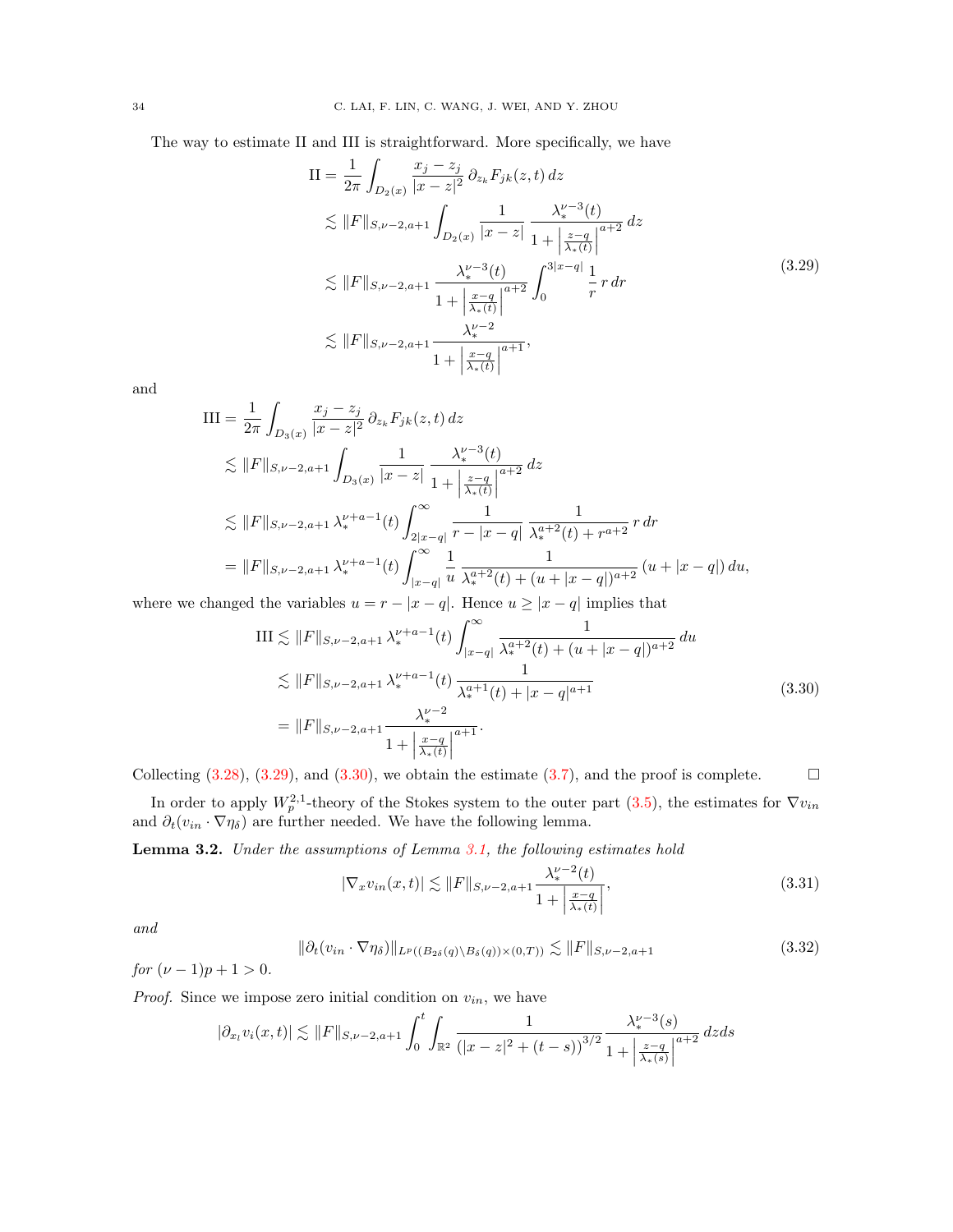where we have used  $(3.9)$ . We decompose the above integral and first estimate

$$
\int_0^{t-(T-t)^2} \int_{\mathbb{R}^2} \frac{1}{(|x-z|^2 + (t-s))^{3/2}} \frac{\lambda_*^{\nu-3}(s)}{1 + \left|\frac{z-q}{\lambda_*(s)}\right|^{a+2}} dz ds
$$
  

$$
\lesssim \lambda_*^{\nu+a-1}(t) \left( \int_{D_1(x)} + \int_{D_2(x)} + \int_{D_3(x)} \right) \frac{1}{\lambda_*^{a+2}(t) + |z-q|^{a+2}} \frac{1}{|x-z| + \lambda_*(t)} dz,
$$

where  $D_1(x)$ ,  $D_2(x)$  and  $D_3(x)$  are defined in [\(3.12\)](#page-30-3), [\(3.13\)](#page-30-4) and [\(3.14\)](#page-30-5), respectively. Then we can easily check the following

$$
\int_{D_1(x)} \frac{1}{\lambda_*^{a+2}(t) + |z - q|^{a+2}} \frac{1}{|x - z| + \lambda_*(t)} dz \lesssim \frac{\lambda_*^{-a}(t)}{|x - q| + \lambda_*(t)}
$$
\n
$$
\int_{D_2(x)} \frac{1}{\lambda_*^{a+2}(t) + |z - q|^{a+2}} \frac{1}{|x - z| + \lambda_*(t)} dz \lesssim \frac{1}{|x - q|^{a+1} + \lambda_*^{a+1}(t)}
$$
\n
$$
\int_{D_3(x)} \frac{1}{\lambda_*^{a+2}(t) + |z - q|^{a+2}} \frac{1}{|x - z| + \lambda_*(t)} dz \lesssim \frac{1}{|x - q|^{a+1} + \lambda_*^{a+1}(t)}
$$

and thus

$$
\int_0^{t-(T-t)^2} \int_{\mathbb{R}^2} \frac{1}{\left(|x-z|^2 + (t-s)\right)^{3/2}} \frac{\lambda_*^{\nu-3}(s)}{1 + \left|\frac{z-q}{\lambda_*(s)}\right|^{a+2}} \, dz ds \lesssim \frac{\lambda_*^{\nu-2}(t)}{1+|y|},
$$

where we write  $y = \frac{x-q}{\lambda_*}$ . For the other part, we have

$$
\int_{t-(T-t)^2}^t \int_{\mathbb{R}^2} \frac{1}{(|x-z|^2 + (t-s))^{3/2}} \frac{\lambda_*^{\nu-3}(s)}{1 + \left|\frac{z-q}{\lambda_*(s)}\right|^{a+2}} dz ds
$$
  

$$
\lesssim \int_{\mathbb{R}^2} \int_{\frac{|x-z|}{T-t}}^{\infty} \frac{1}{(1+\tilde{s})^3 |x-z|} \frac{\lambda_*^{\nu+a-1}(t)}{\lambda_*^{\alpha+2}(t) + |z-q|^{a+2}} d\tilde{s} dz
$$
  

$$
\lesssim \lambda_*^{\nu+a+1}(t) \int_{\mathbb{R}^2} \frac{1}{\lambda_*^{a+2}(t) + |z-q|^{a+2}} \frac{1}{|x-z|} \frac{1}{\lambda_*^2(t) + |x-z|^2} dz,
$$

where we have changed variable  $\tilde{s} = \frac{|x-z|}{\sqrt{t-s}}$ . Similar to the proof of Lemma [3.1,](#page-29-5) the following bound holds

$$
\int_{t-(T-t)^2}^t \int_{\mathbb{R}^2} \frac{1}{\left(|x-z|^2 + (t-s)\right)^{3/2}} \frac{\lambda_*^{\nu-3}(s)}{1 + \left|\frac{z-q}{\lambda_*(s)}\right|^{a+2}} \, dzds \lesssim \frac{\lambda_*^{\nu-2}(t)}{1 + |y|^2}.
$$

Collecting the above estimates, we conclude the validity of  $(3.31)$ .

Next we prove [\(3.32\)](#page-33-3). Multiplying equation [\(3.4\)](#page-28-1) by  $\nabla \eta_{\delta}$ , we obtain that  $v_{in} \cdot \nabla \eta_{\delta}$  satisfies the equation

$$
\partial_t (v_{in} \cdot \nabla \eta_{\delta}) = \Delta (v_{in} \cdot \nabla \eta_{\delta}) - \Delta (\nabla \eta_{\delta}) \cdot v_{in} - 2\nabla^2 \eta_{\delta} \cdot \nabla v_{in} - \nabla P_1 \cdot \nabla \eta_{\delta} + (\nabla \cdot F_{in}) \cdot \nabla \eta_{\delta}.
$$

Thanks to the cut-off function  $\eta_{\delta}$ , standard  $W_p^{2,1}$ -theory for parabolic equation yields

<span id="page-34-0"></span>
$$
\|\partial_t (v_{in} \cdot \nabla \eta_{\delta})\|_{L^p((B_{2\delta}(q)\backslash B_{\delta}(q))\times(0,T))} \n\lesssim \|v_{in}\|_{L^p((B_{2\delta}(q)\backslash B_{\delta}(q))\times(0,T))} + \|\nabla v_{in}\|_{L^p((B_{2\delta}(q)\backslash B_{\delta}(q))\times(0,T))} \n+ \|\nabla P_1\|_{L^p((B_{2\delta}(q)\backslash B_{\delta}(q))\times(0,T))} + \|\nabla \cdot F\|_{L^p((B_{2\delta}(q)\backslash B_{\delta}(q))\times(0,T))}. \tag{3.33}
$$

Using the  $W_p^{2,1}$ -theory for the Stokes system (see [\[63\]](#page-48-22) for instance), we readily see that

<span id="page-34-1"></span>
$$
\|\nabla P_1\|_{L^p((B_{2\delta}(q)\setminus B_{\delta}(q))\times(0,T))} \lesssim \|\nabla \cdot F\|_{L^p((B_{2\delta}(q)\setminus B_{\delta}(q))\times(0,T))}.
$$
\n(3.34)

From [\(3.33\)](#page-34-0), [\(3.34\)](#page-34-1), [\(3.6\)](#page-29-1), [\(3.31\)](#page-33-2) and the assumption  $||F||_{S,\nu-2,a+1} < +\infty$ , we obtain

$$
\|\partial_t (v_{in} \cdot \nabla \eta_\delta)\|_{L^p((B_{2\delta}(q)\setminus B_\delta(q))\times(0,T))} \lesssim \|F\|_{S,\nu-2,a+1}
$$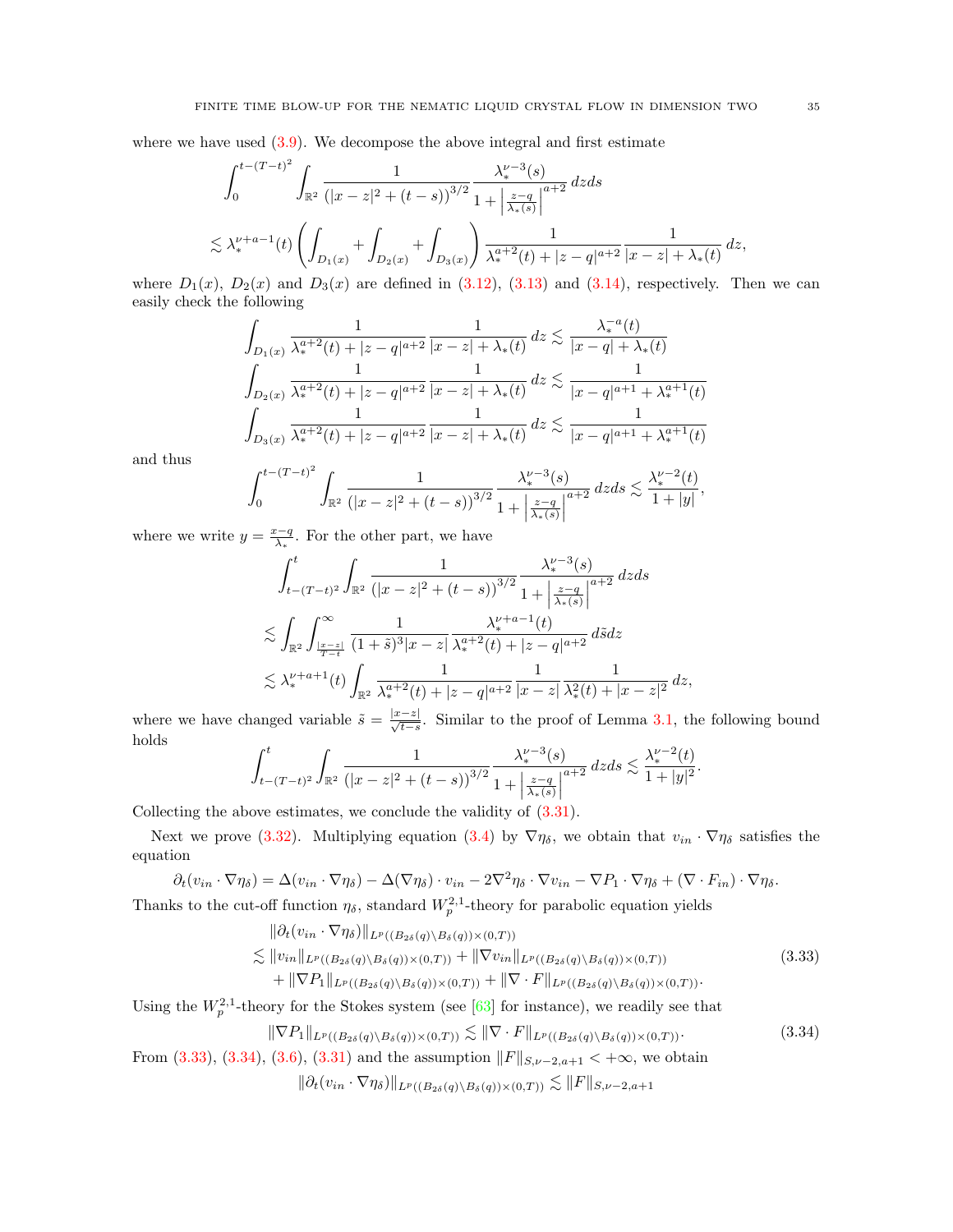provided  $(\nu - 1)p + 1 > 0$ . The proof is complete.

We are ready to estimate the outer part  $(3.5)$ .

<span id="page-35-3"></span>**Lemma 3.3.** For  $||F||_{S,\nu-2,a+1} < +\infty$  and  $||v_0||_{B^{2-2/p}_{p,p}} < +\infty$ , the solution  $(v_{out}, P)$  of the system [\(3.5\)](#page-28-2) satisfies

<span id="page-35-1"></span>
$$
||v_{out}||_{W^{2,1}_p(\Omega \times (0,T))} + ||\nabla (P - \eta_\delta P_1)||_{L^p(\Omega \times (0,T))} \lesssim ||F||_{S,\nu-2,a+1} + ||v_0||_{B^{2-2/p}_{p,p}} \tag{3.35}
$$

for  $(\nu - 1)p + 1 > 0$ . If we further assume  $\nu \in (1/2, 1)$ , then we have

<span id="page-35-2"></span>
$$
||v_{out}||_{C^{\alpha,\alpha/2}(\Omega \times (0,T))} \lesssim ||F||_{S,\nu-2,a+1} + ||v_0||_{B^{2-2/p}_{p,p}} \tag{3.36}
$$

for  $0 < \alpha \leq 2 - 4/p$ .

*Proof.* The  $W_p^{2,1}$  estimate of solutions to Stokes system with non-zero divergence derived in [\[63,](#page-48-22) Theorem 3.1] shows that

<span id="page-35-0"></span>
$$
\|v_{out}\|_{W^{2,1}_p(\Omega\times(0,T))} + \|\nabla(P - \eta_\delta P_1)\|_{L^p(\Omega\times(0,T))}
$$
  
\n
$$
\lesssim \|(1 - \eta_\delta)\nabla \cdot F + 2\nabla \eta_\delta \cdot \nabla v_{in} + (\Delta \eta_\delta)v_{in} - P_1 \nabla \eta_\delta\|_{L^p(\Omega\times(0,T))} + \|\nabla \eta_\delta \cdot v_{in}\|_{L^p(0,T;W^1_p(\Omega))} \quad (3.37)
$$
  
\n
$$
+ \|\partial_t(\nabla \eta_\delta \cdot v_{in})\|_{L^p(0,T;W^{-1}_p(\Omega))} + \|v_0\|_{B^{2-2/p}_{p,p}},
$$

where  $\|\cdot\|_{B^{2-2/p}_{p,p}}$  is the Besov norm defined in [\(3.38\)](#page-36-1). Thanks to the cut-off function  $\eta_\delta$ , we get

$$
|(1-\eta_\delta)\nabla\cdot F| \lesssim ||F||_{S,\nu-2,a+1}\lambda_*^{\nu+a-1},
$$

and from  $(3.6), (3.7), (3.31)$  $(3.6), (3.7), (3.31)$  $(3.6), (3.7), (3.31)$  $(3.6), (3.7), (3.31)$  and  $(3.32),$  one has

$$
|\nabla \eta_\delta \cdot \nabla v_{in}| + |(\Delta \eta_\delta)v_{in}| + |P_1 \nabla \eta_\delta| \lesssim ||F||_{S,\nu-2,a+1} \lambda_*^{\nu-1},
$$

and also

$$
|\nabla \eta_{\delta} \cdot v_{in}| \lesssim ||F||_{S,\nu-2,a+1} \lambda_{*}^{\nu},
$$
  

$$
||\partial_{t}(\nabla \eta_{\delta} \cdot v_{in})||_{L^{p}(0,T;W_{p}^{-1}(\Omega))} \lesssim ||F||_{S,\nu-2,a+1}.
$$

It is worth noting that  $\|\cdot\|_{L^p(0,T;W^{-1}_p(\Omega))} \leq \|\cdot\|_{L^p(0,T;L^p(\Omega))}$  (see [\[1\]](#page-46-14) for instance). Therefore, estimate [\(3.37\)](#page-35-0) together with the above bounds imply [\(3.35\)](#page-35-1) for  $(\nu - 1)p + 1 > 0$ . The Hölder estimate [\(3.36\)](#page-35-2) then follows from a standard parabolic version of Morrey type inequality (see  $[44]$  for instance). The proof is complete.  $\Box$ 

The proof of Proposition [3.1](#page-28-0) is a direct consequence of Lemma [3.1](#page-29-5) and Lemma [3.3.](#page-35-3)

For the behavior of the velocity field  $v$ , we further make several remarks:

## <span id="page-35-4"></span>Remark 3.1.

• From  $(3.3)$ , Proposition [3.1](#page-28-0) implies

$$
||v||_{S,\nu-1,1} \lesssim ||F||_{S,\nu-2,a+1}.
$$

• Since v is divergence-free, we can write  $v \cdot \nabla v = \nabla \cdot (v \otimes v)$ , where  $\otimes$  is the tensor product defined by  $(v \otimes w)_{ij} = v_i w_j$ . If we solve v in the class  $||v||_{S,\nu-1,1} < \infty$ , then the nonlinearity in the Navier–Stokes equation

$$
|v\cdot\nabla v|\lesssim \frac{\lambda_*^{2\nu-3}(t)}{1+\left|\frac{x-q}{\lambda_*(t)}\right|^3}
$$

is indeed a perturbation compared to  $\nabla \cdot F$ , which enables us to solve v by the fixed point argument in Section [4.](#page-36-0)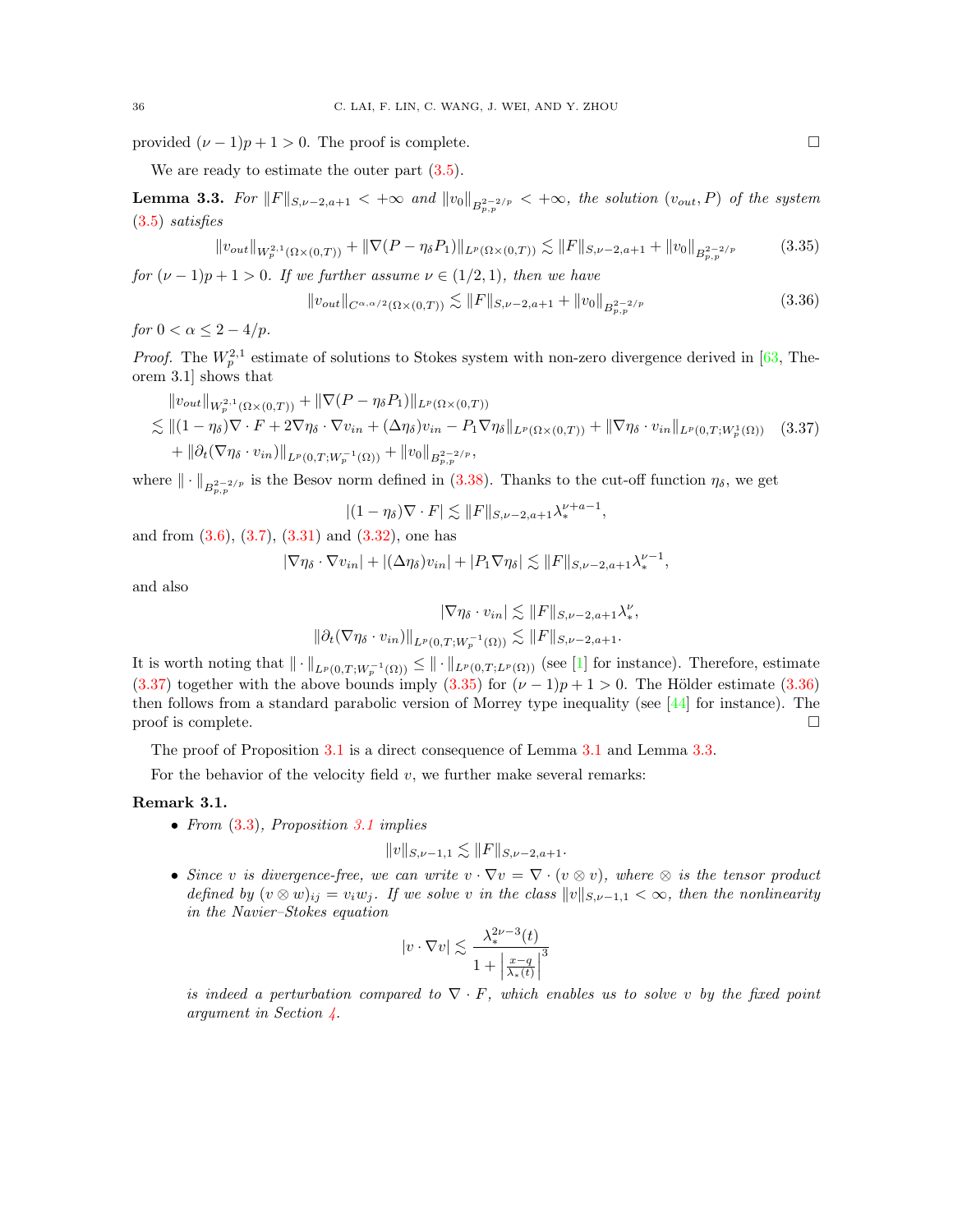• The initial velocity  $v_0$  in the outer problem  $(3.5)$  can be chosen arbitrarily in the Besov space  $B_{p,p}^{2-2/p}$ , with  $(\nu-1)p+1>0$ , in which the norm is defined by

<span id="page-36-1"></span>
$$
||v_0||_{B_{p,p}^{2-2/p}}:=\left(\int_{|z|<1}|z|^{-2p}\int_{\Omega(z)}|v_0(x+2z)-2v_0(x+z)+v_0(x)|^p dx dz\right)^{1/p}+||v_0||_{L^p(\Omega)},
$$
(3.38)

where  $\Omega(z) = \{x \in \Omega : x + tz \in \Omega, t \in [0,1]\},\$ as long as it agrees with zero at the boundary and satisfies the condition

$$
\nabla \cdot v_0 = -\nabla \eta_\delta \cdot v_{in}(x,0) = 0.
$$

## 4. Solving the nematic liquid crystal flow

<span id="page-36-0"></span>In this section, we shall apply the linear theories developed in Section [2](#page-5-0) and Section [3](#page-27-0) to show the existence of the desired blow-up solution to  $(1.1)$ – $(1.3)$  by means of the fixed point argument. Apriori we need some assumptions on the behavior of the parameter functions  $p(t) = \lambda(t)e^{i\omega(t)}$  and  $\xi(t)$ 

$$
c_1|\dot{\lambda}_*(t)| \le |\dot{p}(t)| \le c_2|\dot{\lambda}_*(t)| \text{ for all } t \in (0, T),
$$
  

$$
|\dot{\xi}(t)| \le \lambda_*^{\sigma}(t) \text{ for all } t \in (0, T),
$$

where  $c_1$ ,  $c_2$  and  $\sigma$  are some positive constants independent of T. We recall that

$$
R = R(t) = \lambda_*^{-\gamma_*}(t) \text{ with } \lambda_*(t) = \frac{|\log T|(T-t)}{|\log(T-t)|^2} \text{ and } \gamma_* \in (0,1/2).
$$

Similar to the harmonic map heat flow, we look for solution u solving problem  $(1.1)$  in the form

$$
u = U + \Pi_{U^{\perp}} \varphi + a(\Pi_{U^{\perp}} \varphi)U,
$$

with

$$
\varphi = \eta_R Q_{\omega,\alpha,\beta} \phi(y,t) + \Psi^*(x,t) + \Phi^0(x,t) + \Phi^\alpha(x,t) + \Phi^\beta(x,t),
$$

where we decompose  $\Psi^*$  into

$$
\Psi^* = Z^* + \psi.
$$

Here  $Z^*$  satisfies

$$
\begin{cases} \partial_t Z^* = \Delta Z^*, & \text{in } \Omega \times (0, \infty) \\ Z^*(\cdot, t) = 0, & \text{on } \partial \Omega \times (0, \infty) \\ Z^*(\cdot, 0) = Z_0^*, & \text{in } \Omega \end{cases}
$$

For the same technical reasons as shown in [\[15\]](#page-46-7), we make some assumptions on  $Z_0^*(x)$  as follows. Let us write

$$
Z_0^*(x) = \begin{bmatrix} z_0^*(x) \\ z_{03}^*(x) \end{bmatrix}, \quad z_0^*(x) = z_{01}^*(x) + iz_{02}^*(x).
$$

Consistent with [\(2.37\)](#page-15-3), the first condition that we need is

$$
\operatorname{div} z_0^*(q) < 0.
$$

In addition, we require that  $Z_0^*(q) \approx 0$  in a non-degenerate way.

We will get a desired solution  $(v, u)$  to problem  $(1.1)$  if  $(v, \phi, \Psi^*, p, \xi, \alpha, \beta)$  solves the following inner–outer gluing system

<span id="page-36-2"></span>
$$
\begin{cases} \partial_t v + v \cdot \nabla v + \nabla P = \Delta v - \varepsilon_0 \nabla \cdot \mathcal{F}[p, \xi, \alpha, \beta, \Psi^*, \phi, v], & \text{in } \Omega \times (0, T), \\ \nabla \cdot v = 0, & \text{in } \Omega \times (0, T), \\ v = 0, & \text{on } \partial\Omega \times (0, T), \\ v(\cdot, 0) = v_0, & \text{in } \Omega, \end{cases} \tag{4.1}
$$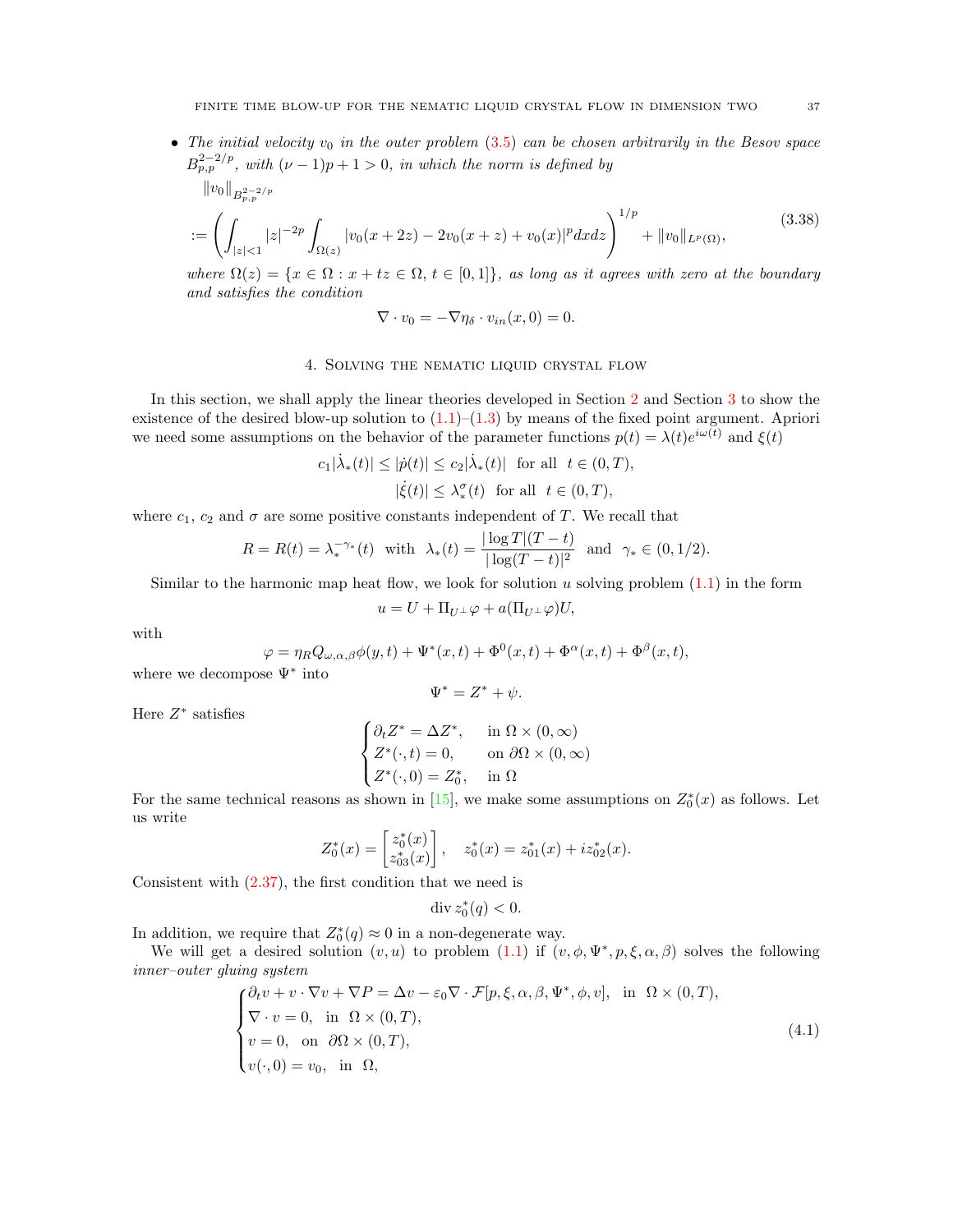38 C. LAI, F. LIN, C. WANG, J. WEI, AND Y. ZHOU

<span id="page-37-1"></span>
$$
\begin{cases}\n\lambda^2 \partial_t \phi = L_W[\phi] + \mathcal{H}[p, \xi, \alpha, \beta, \Psi^*, \phi, v], & \text{in } \mathcal{D}_{2R}, \\
\phi(\cdot, 0) = 0, & \text{in } \mathcal{B}_{2R(0)}, \\
\phi \cdot W = 0, & \text{in } \mathcal{D}_{2R}, \\
\partial_t \Psi^* = \Delta_x \Psi^* + \mathcal{G}[p, \xi, \alpha, \beta, \Psi^*, \phi, v] & \text{in } \Omega \times (0, T), \\
\Psi^* = \mathbf{e}_3 - U - \Phi^0 - \Phi^\alpha - \Phi^\beta \text{ on } \partial\Omega \times (0, T), \\
\Psi^*(\cdot, 0) = (1 - \chi) (\mathbf{e}_3 - U - \Phi^0 - \Phi^\alpha - \Phi^\beta) \text{ in } \Omega,\n\end{cases}
$$
\n(4.3)

where

with

<span id="page-37-2"></span><span id="page-37-0"></span>
$$
\mathcal{F}[p,\xi,\alpha,\beta,\Psi^*,\phi,v] = \left(\nabla u \odot \nabla u - \frac{1}{2}|\nabla u|^2\mathbb{I}_2\right),\tag{4.4}
$$

$$
u = U + \Pi_{U^{\perp}}[\eta_R Q_{\omega,\alpha,\beta}\phi + \Psi^* + \Phi^0 + \Phi^{\alpha} + \Phi^{\beta}] + a(\Pi_{U^{\perp}}[\eta_R Q_{\omega,\alpha,\beta}\phi + \Psi^* + \Phi^0 + \Phi^{\alpha} + \Phi^{\beta}])U,
$$
  
\n
$$
\mathcal{H}[p,\xi,\alpha,\beta,\Psi^*,\phi,v] = \lambda^2 Q_{\omega,\alpha,\beta}^{-1} \Bigg[ \tilde{L}_U[\Psi^*] + \mathcal{K}_0[p,\xi] + \mathcal{K}_1[p,\xi] + \Pi_{U^{\perp}}[\mathcal{R}_{-1}] - \lambda^{-1}\Pi_{U^{\perp}}(v\cdot\nabla_y U) - \lambda^{-1}\Pi_{U^{\perp}}(v\cdot\nabla_y(\Pi_{U^{\perp}}[\eta_R Q_{\omega,\alpha,\beta}\phi + \Psi^* + \Phi^0 + \Phi^{\alpha} + \Phi^{\beta}])) - \lambda^{-1}\Pi_{U^{\perp}}(v\cdot\nabla_y(\alpha(\Pi_{U^{\perp}}[\eta_R Q_{\omega,\alpha,\beta}\phi + \Psi^* + \Phi^0 + \Phi^{\alpha} + \Phi^{\beta}])U)) - \lambda^{-1}\Pi_{U^{\perp}}(v\cdot\nabla_y(\alpha(\Pi_{U^{\perp}}[\eta_R Q_{\omega,\alpha,\beta}\phi + \Psi^* + \Phi^0 + \Phi^{\alpha} + \Phi^{\beta}])U)) \Bigg],
$$

and

$$
\mathcal{G}[p,\xi,\alpha,\beta,\Psi^*,\phi,v] := (1-\eta_R)\tilde{L}_U[\Psi^*] + (\Psi^* \cdot U)U_t + Q_{\omega,\alpha,\beta}(\phi\Delta_x\eta_R + 2\nabla_x\eta_R\cdot\nabla_x\phi - \phi\partial_t\eta_R)
$$
  
+ 
$$
\eta_RQ_{\omega,\alpha,\beta}\left(-\left(Q_{\omega,\alpha,\beta}^{-1}\frac{d}{dt}Q_{\omega,\alpha,\beta}\right)\phi + \lambda^{-1}\dot{\lambda}y\cdot\nabla_y\phi + \lambda^{-1}\dot{\xi}\cdot\nabla_y\phi\right)
$$
  
+ 
$$
(1-\eta_R)(\mathcal{K}_0[p,\xi] + \mathcal{K}_1[p,\xi] + \Pi_{U^\perp}[\mathcal{R}_{-1}]) - \Pi_{U^\perp}[\tilde{\mathcal{R}}_1]
$$
  
+ 
$$
N_U[\eta_RQ_{\omega,\alpha,\beta}\phi + \Pi_{U^\perp}(\Phi^0 + \Phi^\alpha + \Phi^\beta + \Psi^*)]
$$
  
+ 
$$
((\Phi^0 + \Phi^\alpha + \Phi^\beta) \cdot U)U_t - (1-\eta_R)v \cdot \nabla U
$$
  
- 
$$
(1-\eta_R)v \cdot \nabla(\Pi_{U^\perp}[\eta_RQ_{\omega,\alpha,\beta}\phi + \Psi^* + \Phi^0 + \Phi^\alpha + \Phi^\beta])
$$
  
- 
$$
(1-\eta_R)v \cdot \nabla(a(\Pi_{U^\perp}[\eta_RQ_{\omega,\alpha,\beta}\phi + \Psi^* + \Phi^0 + \Phi^\alpha + \Phi^\beta])U).
$$

Here  $\chi$  in [\(4.3\)](#page-37-0) is a smooth cut-off function which is supported near a fixed neighborhood of q independent of T.

As discussed in Section [2.5,](#page-17-0) suitable inner solution with space-time decay can be obtained under certain orthogonality conditions, which will be achieved by adjusting the parameter functions  $p(t)$ ,  $\xi(t)$ ,  $\alpha(t)$  and  $\beta(t)$ . In order to solve the inner problem [\(4.2\)](#page-37-1), we further decompose it based on the Fourier modes

$$
\mathcal{H} = \mathcal{H}_1 + \mathcal{H}_2 + \mathcal{H}_3 + \mathcal{H}_4,
$$

with

$$
\mathcal{H}_{1}[p,\xi,\alpha,\beta,\Psi^{*},\phi,v] = \left(\lambda^{2}Q_{\omega,\alpha,\beta}^{-1}\left(\tilde{L}_{U}[\Psi^{*}]_{0} + \tilde{L}_{U}[\Psi^{*}]_{2} + \mathcal{K}_{0}[p,\xi]\right) + \lambda Q_{\omega,\alpha,\beta}^{-1}[\Pi_{U^{\perp}}(v\cdot\nabla u)]_{0}\right)\chi_{\mathcal{D}_{2R}},
$$
  
\n
$$
\mathcal{H}_{2}[p,\xi,\alpha,\beta,\Psi^{*},\phi,v] = \left(\lambda^{2}Q_{\omega,\alpha,\beta}^{-1}\left(\tilde{L}_{U}[\Psi^{*}]_{1}^{(0)} + \mathcal{K}_{1}[p,\xi]\right) + \lambda Q_{\omega,\alpha,\beta}^{-1}([\Pi_{U^{\perp}}(v\cdot\nabla u)]_{1} + [\Pi_{U^{\perp}}(v\cdot\nabla u)]_{\perp})\right)\chi_{\mathcal{D}_{2R}},
$$
  
\n
$$
\mathcal{H}_{3}[p,\xi,\alpha,\beta,\Psi^{*},\phi,v] = \lambda^{2}Q_{\omega,\alpha,\beta}^{-1}\left(\tilde{L}_{U}[\Psi^{*}]_{1} - \tilde{L}_{U}[\Psi^{*}]_{1}^{(0)}\right)\chi_{\mathcal{D}_{2R}},
$$
  
\n
$$
\mathcal{H}_{4}[p,\xi,\alpha,\beta,\Psi^{*},\phi,v] = \left(\lambda^{2}Q_{\omega,\alpha,\beta}^{-1}(\Pi_{U^{\perp}}[\mathcal{R}_{-1,1}] + \Pi_{U^{\perp}}[\mathcal{R}_{-1,2}]) + \lambda Q_{\omega,\alpha,\beta}^{-1}[\Pi_{U^{\perp}}(v\cdot\nabla u)]_{-1}\right)\chi_{\mathcal{D}_{2R}},
$$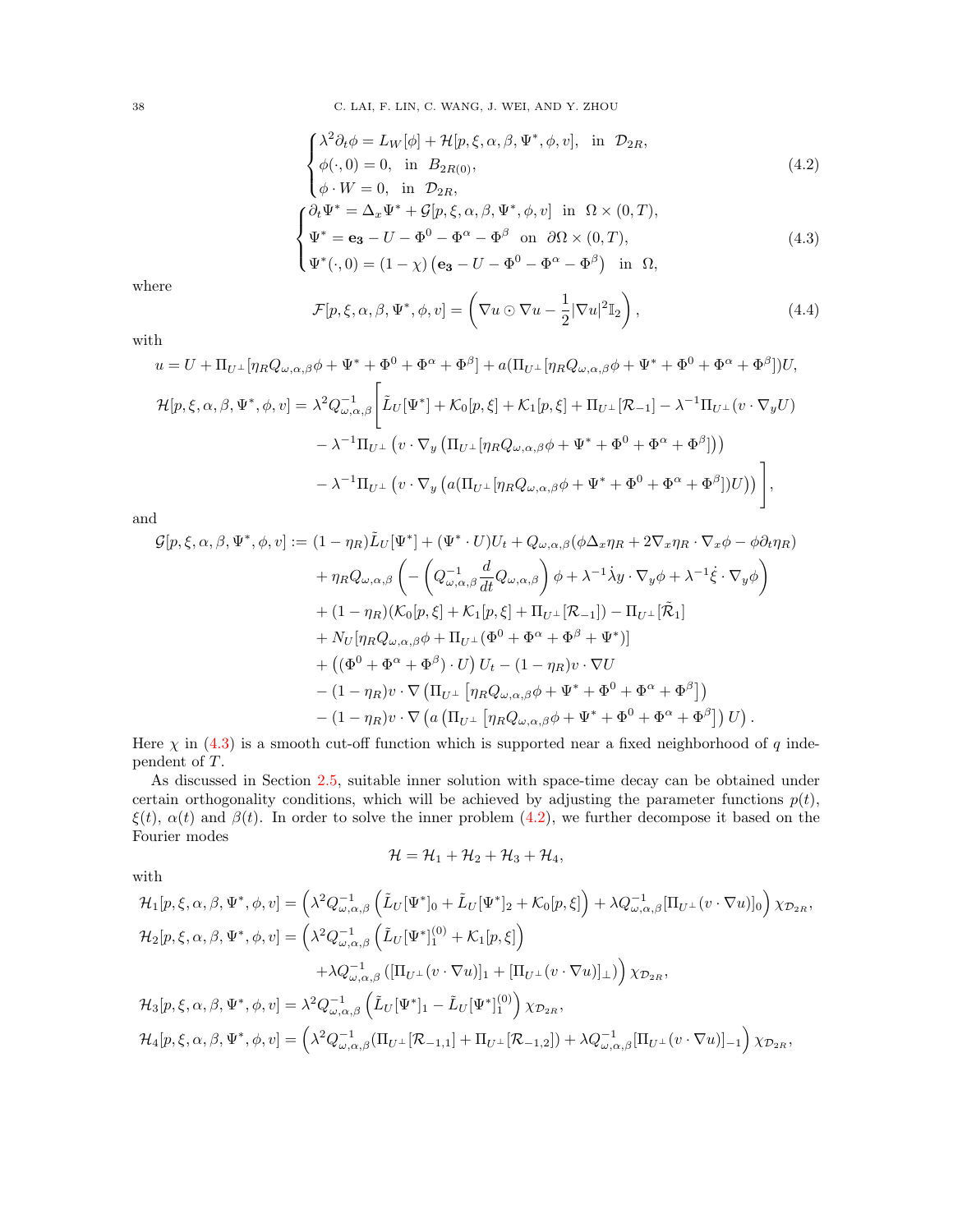where  $[\Pi_{U^{\perp}}(v \cdot \nabla u)]_0$ ,  $[\Pi_{U^{\perp}}(v \cdot \nabla u)]_{-1}$ ,  $[\Pi_{U^{\perp}}(v \cdot \nabla u)]_1$  and  $[\Pi_{U^{\perp}}(v \cdot \nabla u)]_{\perp}$  correspond respectively to modes 0, -1, 1 and higher modes  $k \ge 2$  defined in  $(2.41)$ – $(2.43)$ , and

$$
\tilde{L}_U[\Phi]_1^{(0)} = -2\lambda^{-1} w_\rho \cos w \left[ (\partial_{x_1} \varphi_3(\xi(t), t)) \cos \theta + (\partial_{x_2} \varphi_3(\xi(t), t)) \sin \theta \right] Q_{\omega, \alpha, \beta} E_1 \n- 2\lambda^{-1} w_\rho \cos w \left[ (\partial_{x_1} \varphi_3(\xi(t), t)) \sin \theta - (\partial_{x_2} \varphi_3(\xi(t), t)) \right] \cos \theta \right] Q_{\omega, \alpha, \beta} E_2
$$

in the notation [\(2.6\)](#page-7-4). Then by decomposing  $\phi = \phi_1 + \phi_2 + \phi_3 + \phi_4$  in a similar manner as  $\mathcal{H}_i$ 's, the inner problem [\(4.2\)](#page-37-1) becomes

<span id="page-38-0"></span>
$$
\begin{cases}\n\lambda^2 \partial_t \phi_1 = L_W[\phi_1] + \mathcal{H}_1[p, \xi, \alpha, \beta, \Psi^*, \phi, v] - \sum_{j=1,2} \tilde{c}_{0j} [\mathcal{H}_1[p, \xi, \alpha, \beta, \Psi^*, \phi, v]] w_\rho^2 Z_{0,j} \\
- \sum_{j=1,2} c_{1j} [\mathcal{H}_1[p, \xi, \alpha, \beta, \Psi^*, \phi, v]] w_\rho^2 Z_{1,j} & \text{in } \mathcal{D}_{2R} \\
\phi_1 \cdot W = 0 & \text{in } \mathcal{D}_{2R} \\
\phi_1(\cdot, 0) = 0 & \text{in } \mathcal{B}_{2R(0)}\n\end{cases}
$$
\n(4.5)

$$
\begin{cases}\n\lambda^2 \partial_t \phi_2 = L_W[\phi_2] + \mathcal{H}_2[p, \xi, \alpha, \beta, \Psi^*, \phi, v] - \sum_{j=1,2} c_{1j} [\mathcal{H}_2[p, \xi, \alpha, \beta, \Psi^*, \phi, v]] w_\rho^2 Z_{1,j} & \text{in } \mathcal{D}_{2R} \\
\phi_2 \cdot W = 0 & \text{in } \mathcal{D}_{2R} \\
\phi_2(\cdot, 0) = 0 & \text{in } B_{2R(0)}\n\end{cases}
$$
\n(4.6)

$$
\begin{cases}\n\lambda^2 \partial_t \phi_3 = L_W[\phi_3] + \mathcal{H}_3[p, \xi, \alpha, \beta, \Psi^*, \phi, v] - \sum_{j=1,2} c_{1j} [\mathcal{H}_3[p, \xi, \alpha, \beta, \Psi^*, \phi, v]] w_\rho^2 Z_{1,j} \\
+ \sum_{j=1,2} c_{0j}^* [p, \xi, \alpha, \beta, \Psi^*, \phi, v] w_\rho^2 Z_{0,j} \quad \text{in } \mathcal{D}_{2R} \\
\phi_3 \cdot W = 0 \quad \text{in } \mathcal{D}_{2R}\n\end{cases} \tag{4.7}
$$

$$
\begin{cases}\n\phi_3 \cdot W = 0 & \text{in } \mathcal{D}_{2R} \\
\phi_3(\cdot, 0) = 0 & \text{in } B_{2R(0)}\n\end{cases}
$$

$$
\begin{cases} \lambda^2 \partial_t \phi_4 = L_W[\phi_4] + \mathcal{H}_4[p, \xi, \alpha, \beta, \Psi^*, \phi, v] - \sum_{j=1,2} c_{-1,j} [\mathcal{H}_4[p, \xi, \alpha, \beta, \Psi^*, \phi, v]] w_\rho^2 Z_{-1,j} \\ \phi_4 \cdot W = 0 \quad \text{in } \mathcal{D}_{2R} \end{cases} \tag{4.8}
$$

$$
\begin{cases} \n\frac{2R}{\phi_4(\cdot,0)} = 0 & \text{in } B_{2R(0)} \n\end{cases}
$$

 $\phi_2(\cdot, 0) = 0$  in  $B_{2R(0)}$ 

$$
c_{0j}^*(t) - \tilde{c}_{0j}(t) = 0 \quad \text{for all} \quad t \in (0, T), \quad j = 1, 2,
$$
\n(4.9)

<span id="page-38-6"></span><span id="page-38-5"></span><span id="page-38-4"></span><span id="page-38-3"></span><span id="page-38-2"></span><span id="page-38-1"></span>
$$
c_{1j}(t) = 0 \text{ for all } t \in (0, T), \quad j = 1, 2,
$$
\n(4.10)

$$
c_{-1,j}(t) = 0 \quad \text{for all} \quad t \in (0, T), \quad j = 1, 2. \tag{4.11}
$$

Based on the linear theory developed in Section [2.5,](#page-17-0) we shall solve the inner problems [\(4.5\)](#page-38-0)–[\(4.8\)](#page-38-1) in the norms below.

• We use the norm  $\|\cdot\|_{\nu_i, a_i}$  to measure the right hand side  $\mathcal{H}_i$  with  $i = 1, \dots, 4$ , where

$$
||h||_{\nu_i, a_i} = \sup_{\mathbb{R}^2 \times (0,T)} \frac{|h(y,t)|}{\lambda_*^{\nu_i}(t)(1+|y|)^{-a_i}}
$$
(4.12)

with  $\nu_i > 0$ ,  $a_i \in (2,3)$  for  $i = 1, 2, 4$ , and  $a_3 \in (1,3)$ .

• We use the norm  $\|\cdot\|_{*,\nu_1,a_1,\delta}$  to measure the solution  $\phi_1$  solving [\(4.5\)](#page-38-0), where

$$
\|\phi\|_{*,\nu_1,a_1,\delta} = \sup_{\mathcal{D}_{2R}} \frac{|\phi(y,t)| + (1+|y|)|\nabla_y \phi(y,t)| + (1+|y|)^2 |\nabla_y^2 \phi(y,t)|}{\lambda_*^{\nu_1}(t) \max\left\{\frac{R^{\delta(5-a_1)}}{(1+|y|)^3}, \frac{1}{(1+|y|)^{a_1-2}}\right\}}
$$

with  $\nu_1 \in (0,1), a_1 \in (2,3), \delta > 0$  fixed small.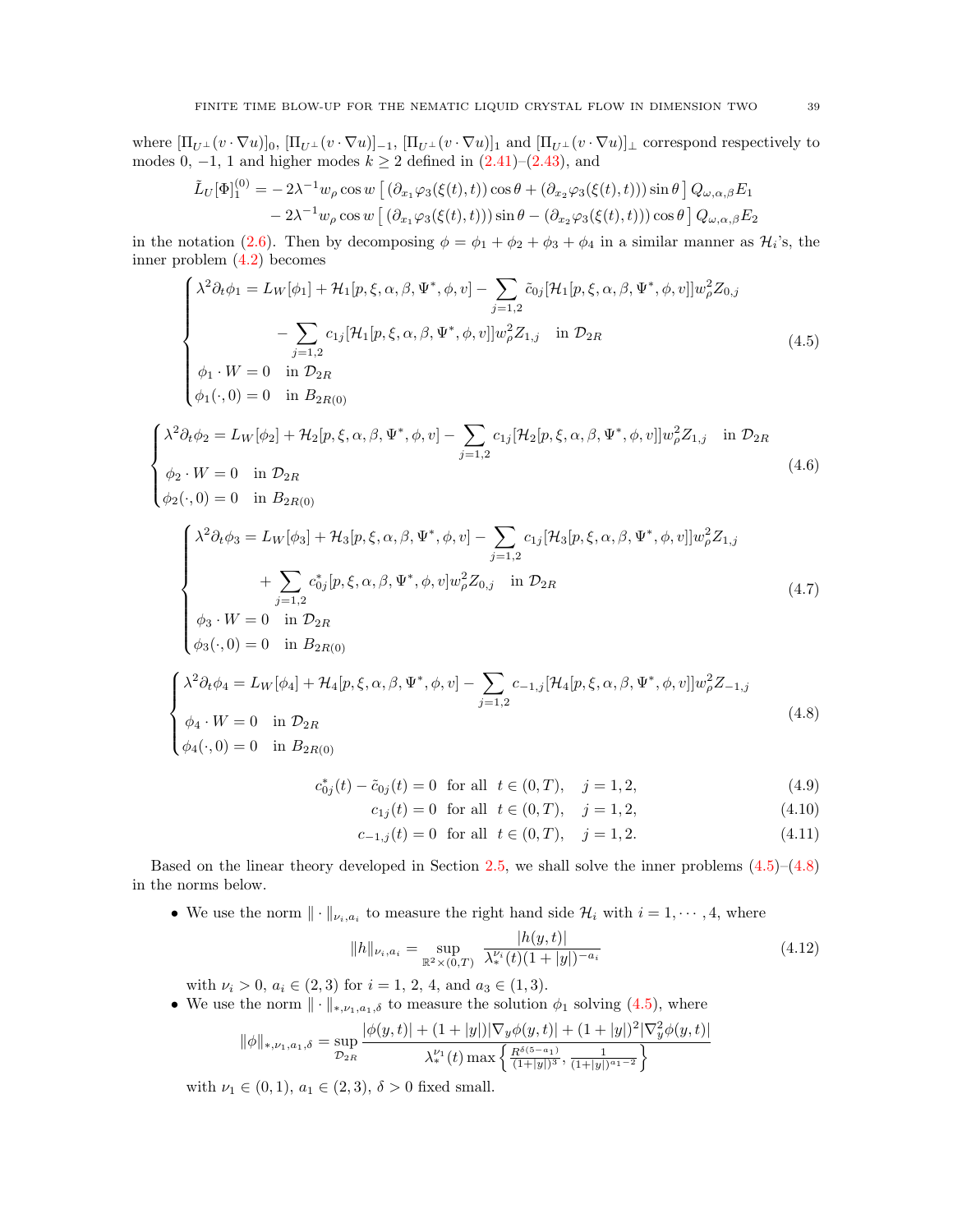• We use the norm  $\|\cdot\|_{\text{in},\nu_2,a_2-2}$  to measure the solution  $\phi_2$  solving [\(4.6\)](#page-38-2), where

$$
\|\phi\|_{\text{in},\nu_2,a_2-2} = \sup_{\mathcal{D}_{2R}} \frac{|\phi(y,t)| + (1+|y|)|\nabla_y \phi(y,t)| + (1+|y|)^2 |\nabla_y^2 \phi(y,t)|}{\lambda_*^{\nu_2}(t)(1+|y|)^{2-a_2}}
$$

with  $\nu_2 \in (0,1), a_2 \in (2,3)$ .

• We use the norm  $\|\cdot\|_{\ast\ast,\nu_3}$  to measure the solution  $\phi_3$  solving [\(4.7\)](#page-38-3), where

$$
\|\phi\|_{**,\nu_3} = \sup_{\mathcal{D}_{2R}} \frac{|\phi(y,t)| + (1+|y|) |\nabla_y \phi(y,t)| + (1+|y|)^2 |\nabla_y^2 \phi(y,t)|}{\lambda_*^{\nu_3}(t) R^2(t) (1+|y|)^{-1}}
$$

with  $\nu_3 > 0$ .

• We use the norm  $\|\cdot\|_{***,\nu_4}$  to measure the solution  $\phi_4$  solving [\(4.8\)](#page-38-1), where

$$
\|\phi\|_{***,\nu_4} = \sup_{\mathcal{D}_{2R}} \frac{|\phi(y,t)| + (1+|y|) |\nabla_y \phi(y,t)| + (1+|y|)^2 |\nabla_y^2 \phi(y,t)|}{\lambda_*^{\nu_4}(t)}
$$

with  $\nu_4 > 0$ .

Based on the linear theory in Section [2.6,](#page-24-0) we shall solve the outer problem [\(4.3\)](#page-37-0) in the following norms.

- We use the norm  $\|\cdot\|_{**}$  defined in [\(2.63\)](#page-25-5) to measure the right hand side G in the outer problem  $(4.3).$  $(4.3).$
- We use the norm  $\|\cdot\|_{\sharp,\Theta,\gamma}$  defined in  $(2.64)$  to measure the solution  $\psi$  solving the outer problem [\(4.3\)](#page-37-0), where  $\Theta > 0$  and  $\gamma \in (0, 1/2)$ .

Based on the linear theory developed in Section [3,](#page-27-0) we shall solve the incompressible Navier–Stokes equation  $(4.1)$  in the following norms.

- We use the norm  $\|\cdot\|_{S_{\nu-2,a+1}}$  defined in [\(3.3\)](#page-28-3) to measure the forcing F, where  $\nu > 0$  and  $a \in (1, 2).$
- We use the norm  $\|\cdot\|_{S,\nu-1,1}$  defined in [\(3.3\)](#page-28-3) to measure the velocity field v solving problem  $(4.1)$ , where  $\nu > 0$ .

We then define

$$
\tilde{E}_1 = \{ \phi_1 \in L^{\infty}(\mathcal{D}_{2R}) : \nabla_y \phi_1 \in L^{\infty}(\mathcal{D}_{2R}), \|\phi_1\|_{*, \nu_1, a_1, \delta} < \infty \}
$$
\n
$$
\tilde{E}_2 = \{ \phi_2 \in L^{\infty}(\mathcal{D}_{2R}) : \nabla_y \phi_2 \in L^{\infty}(\mathcal{D}_{2R}), \|\phi_2\|_{\text{in}, \nu_2, a_2 - 2} < \infty \}
$$
\n
$$
\tilde{E}_3 = \{ \phi_3 \in L^{\infty}(\mathcal{D}_{2R}) : \nabla_y \phi_3 \in L^{\infty}(\mathcal{D}_{2R}), \|\phi_3\|_{*, \nu_3} < \infty \}
$$
\n
$$
\tilde{E}_4 = \{ \phi_4 \in L^{\infty}(\mathcal{D}_{2R}) : \nabla_y \phi_4 \in L^{\infty}(\mathcal{D}_{2R}), \|\phi_4\|_{*, \nu_4} < \infty \}
$$

and use the notation

$$
E_{\phi} = \tilde{E}_1 \times \tilde{E}_2 \times \tilde{E}_3 \times \tilde{E}_4, \quad \Phi = (\phi_1, \phi_2, \phi_3, \phi_4) \in E_{\phi}
$$

 $\|\Phi\|_{E_{\phi}} = \|\phi_1\|_{*,\nu_1,a_1,\delta} + \|\phi_2\|_{\text{in},\nu_2,a_2-2} + \|\phi_3\|_{*,\nu_3} + \|\phi_4\|_{*,*,\nu_4}.$ 

We define the closed ball

$$
\mathcal{B} = \{ \Phi \in E_{\phi} : \|\Phi\|_{E_{\phi}} \le 1 \}.
$$

For the outer problem [\(4.3\)](#page-37-0), we shall solve  $\psi$  in the space

 $E_{\psi} = \{ \psi \in L^{\infty}(\Omega \times (0,T)) : ||\psi||_{\sharp, \Theta, \gamma} < \infty \}.$ 

For the incompressible Navier–Stokes equation  $(4.1)$ , we shall solve the velocity field v in the space

<span id="page-39-0"></span>
$$
E_v = \{ v \in L^2(\Omega; \mathbb{R}^2) : \nabla \cdot v = 0, \ \|v\|_{S, \nu - 1, 1} < M \varepsilon_0 \},\tag{4.13}
$$

where  $\varepsilon_0 > 0$  is the number in [\(1.1\)](#page-0-0) which is fixed sufficiently small, and  $M > 0$  is some fixed number.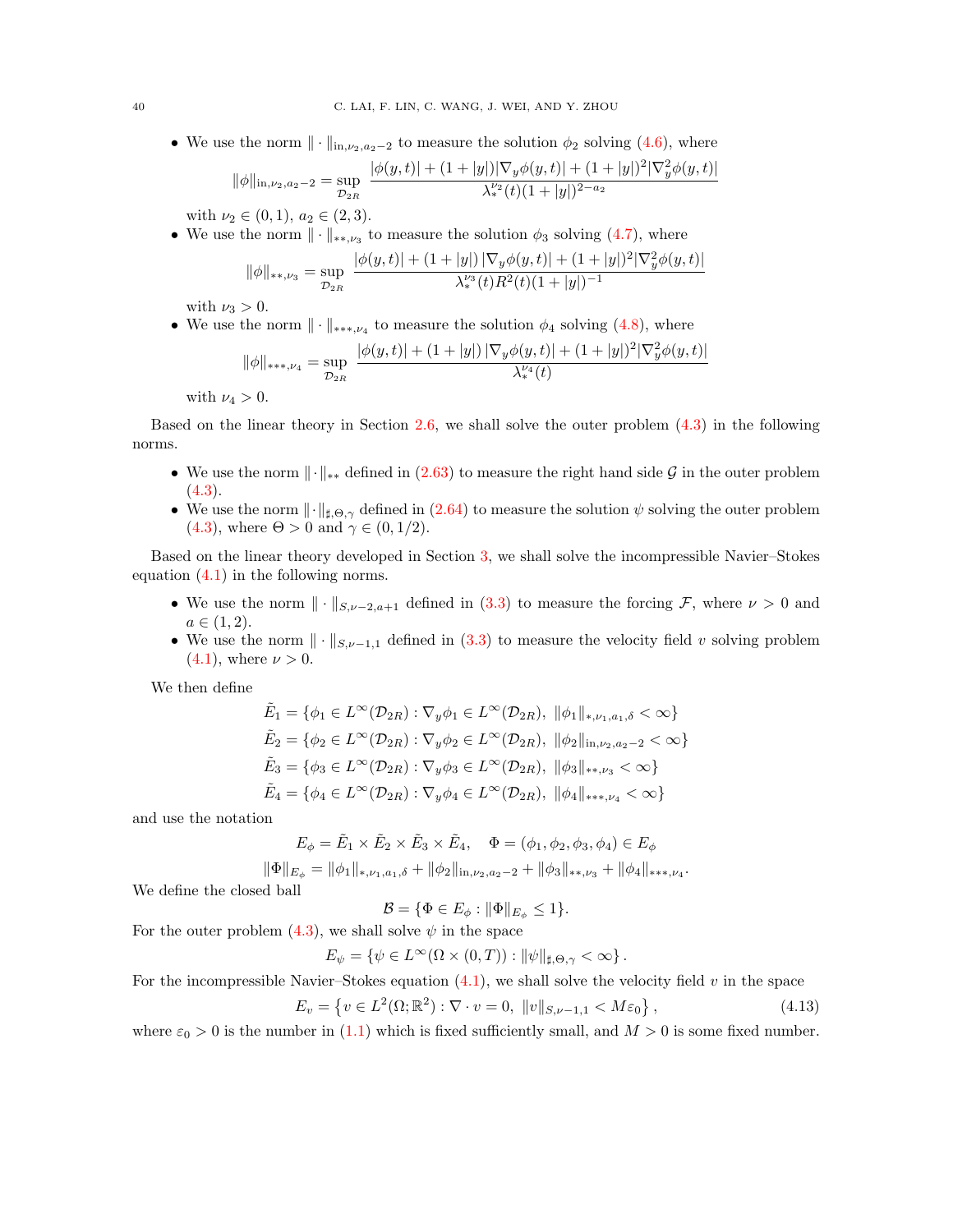To introduce the space for the parameter function  $p(t)$ , we recall the integral operator  $\mathcal{B}_0$  defined in [\(2.32\)](#page-14-2) of the approximate form

$$
\mathcal{B}_0[p] = \int_{-T}^{t - \lambda^2} \frac{\dot{p}(s)}{t - s} ds + O(|\|\dot{p}\|_{\infty})
$$

For  $\Theta \in (0,1)$ ,  $l \in \mathbb{R}$  and a continuous function  $g: I \to \mathbb{C}$ , we define the norm

$$
||g||_{\Theta,l} = \sup_{t \in [-T,T]} (T-t)^{-\Theta} |\log(T-t)|^{l} |g(t)|,
$$

and for  $\gamma \in (0,1)$ ,  $m \in (0,\infty)$ ,  $l \in \mathbb{R}$ , we define the semi-norm

$$
[g]_{\gamma,m,l} = \sup (T - t)^{-m} |\log(T - t)|^{l} \frac{|g(t) - g(s)|}{(t - s)^{\gamma}},
$$

where the supremum is taken over  $s \leq t$  in  $[-T, T]$  such that  $t - s \leq \frac{1}{10}(T - t)$ .

The following result was proved in [\[15,](#page-46-7) Section 8].

<span id="page-40-0"></span>**Proposition 4.1.** Let  $\alpha, \gamma \in (0, \frac{1}{2})$ ,  $l \in \mathbb{R}$ ,  $C_1 > 1$ . If  $\alpha_0 \in (0, 1]$ ,  $\Theta \in (0, \alpha_0)$ ,  $m \in (0, \Theta - \gamma]$ , and  $a(t):[0,T]\to\mathbb{C}$  satisfies

$$
\begin{cases} \frac{1}{C_1} \le |a(T)| \le C_1, \\ T^{\Theta} |\log T|^{1+\sigma-l} ||a(\cdot)-a(T)||_{\Theta,l-1} + [a]_{\gamma,m,l-1} \le C_1, \end{cases}
$$
\n(4.14)

<span id="page-40-1"></span>.

for some  $\sigma > 0$ , then for  $T > 0$  sufficiently small there exist two operators  $P$  and  $\mathcal{R}_0$  so that  $p = P[a]$ :  $[-T, T] \rightarrow \mathbb{C}$  satisfies

$$
\mathcal{B}_0[p](t) = a(t) + \mathcal{R}_0[a](t), \quad t \in [0, T]
$$

with

$$
|\mathcal{R}_0[a](t)| \le C \Big( T^{\sigma} + T^{\Theta} \frac{\log |\log T|}{|\log T|} ||a(\cdot) - a(T)||_{\Theta, l-1} + [a]_{\gamma, m, l-1} \Big) \frac{(T-t)^{m+(1+\alpha)\gamma}}{|\log (T-t)|^l},
$$

for some  $\sigma > 0$ .

Proposition [4.1](#page-40-0) gives an approximate inverse  $P$  of the operator  $B_0$ , so that given  $a(t)$  satisfying  $(4.14), p := \mathcal{P}[a]$  $(4.14), p := \mathcal{P}[a]$  satisfies

$$
\mathcal{B}_0[p] = a + \mathcal{R}_0[a], \quad \text{in} \quad [0, T],
$$

for a small remainder  $\mathcal{R}_0[a]$ . Moreover, the proof of Proposition [4.1](#page-40-0) in [\[15\]](#page-46-7) gives the decomposition  $\mathcal{P}[a] = p_{0,\kappa} + \mathcal{P}_1[a],$ 

with

$$
p_{0,\kappa}(t) = \kappa |\log T| \int_t^T \frac{1}{|\log(T-s)|^2} ds, \quad t \le T,
$$

 $\kappa = \kappa[a] \in \mathbb{C}$ , and the function  $p_1 = \mathcal{P}_1[a]$  has the estimate

$$
||p_1||_{*,3-\sigma} \leq C |\log T|^{1-\sigma} \log^2(|\log T|).
$$

Here the semi-norm  $|| \cdot ||_{*,3-\sigma}$  is defined by

$$
||g||_{*,3-\sigma} = \sup_{t \in [-T,T]} |\log(T-t)|^{3-\sigma} |\dot{g}(t)|,
$$

and  $\sigma \in (0, 1)$ . This leads us to define the space

$$
X_p := \{ p_1 \in C([-T, T; \mathbb{C}]) \cap C^1([-T, T; \mathbb{C}]) : p_1(T) = 0, ||p_1||_{*, 3-\sigma} < \infty \},
$$

where we represent p by the pair  $(\kappa, p_1)$  in the form  $p = p_{0,\kappa} + p_1$ .

We define the space for  $\xi(t)$  as

$$
X_{\xi} = \left\{ \xi \in C^{1}((0, T); \mathbb{R}^{2}) : \dot{\xi}(T) = 0, \|\xi\|_{X_{\xi}} < \infty \right\}
$$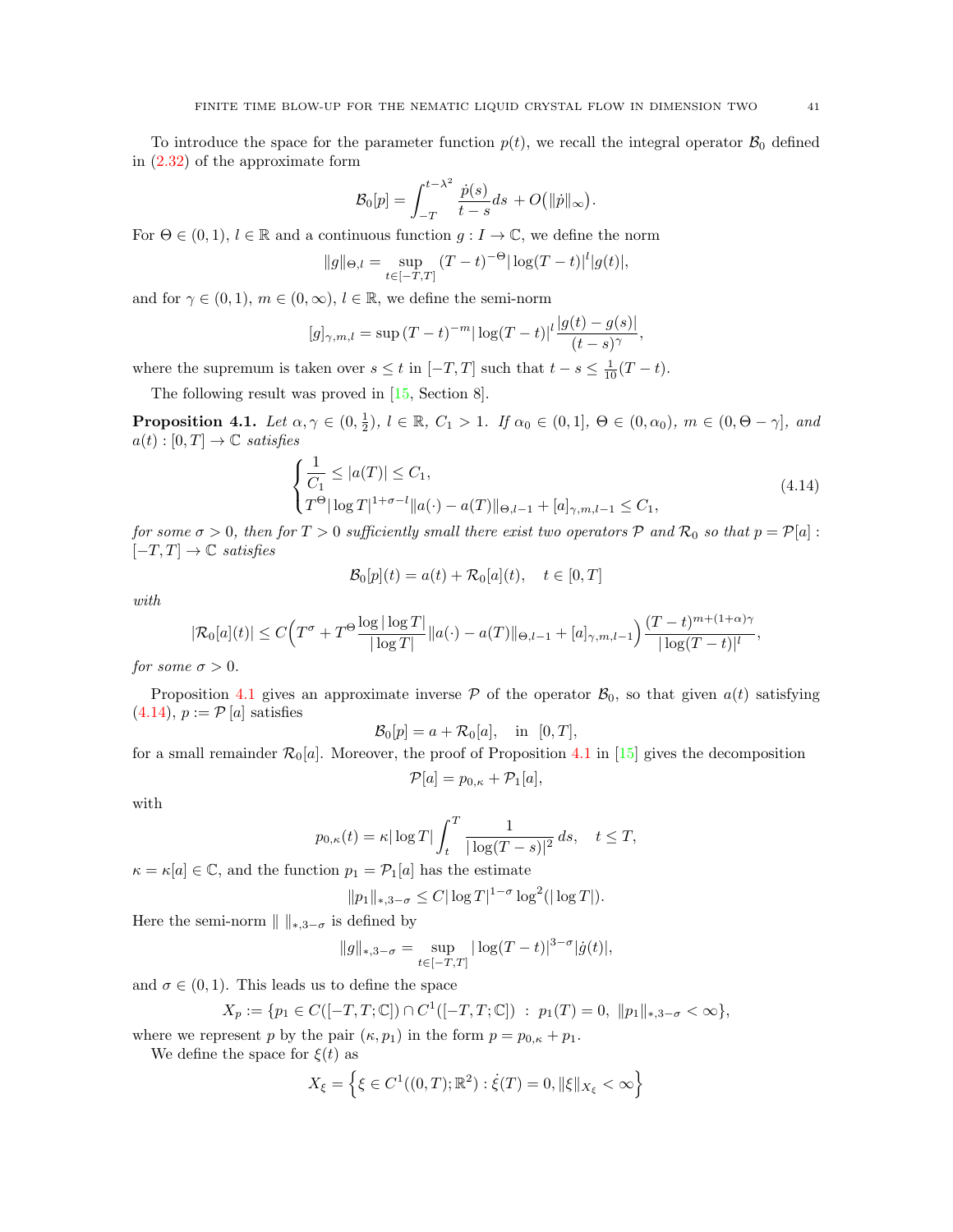where

$$
\|\xi\|_{X_\xi}=\|\xi\|_{L^\infty(0,T)}+\sup_{t\in(0,T)}\lambda_*^{-\sigma}(t)|\dot\xi(t)|
$$

for some  $\sigma \in (0,1)$ , and we define the spaces for  $\alpha(t)$ ,  $\beta(t)$  as follows

$$
X_{\alpha} = \{ \xi \in C^{1}((0, T)) : \alpha(T) = 0, ||\alpha||_{X_{\alpha}} < \infty \}
$$

where

$$
\|\alpha\|_{X_\alpha}=\sup_{t\in(0,T)}\lambda_*^{-\delta_1}(t)|\alpha(t)|+\sup_{t\in(0,T)}\lambda_*^{1-\delta_1}(t)|\dot\alpha(t)|
$$

and

where

$$
X_{\beta} = \{ \beta \in C^1((0, T)) : \beta(T) = 0, ||\beta||_{X_{\beta}} < \infty \}
$$

$$
\|\beta\|_{X_{\beta}} = \sup_{t \in (0,T)} \lambda_*^{-\delta_2}(t) |\beta(t)| + \sup_{t \in (0,T)} \lambda_*^{1-\delta_2}(t) |\dot{\beta}(t)|.
$$

Here  $\delta_1, \delta_2 \in (0, 1)$ .

In conclusion, we will solve the inner–outer gluing system  $(4.1)$ ,  $(4.3)$ ,  $(4.5)$ ,  $(4.6)$ ,  $(4.7)$ ,  $(4.8)$ ,  $(4.9)$ ,  $(4.10)$  and  $(4.11)$  in the space

<span id="page-41-0"></span>
$$
\mathcal{X} = E_v \times E_\psi \times E_\phi \times X_p \times X_\xi \times X_\alpha \times X_\beta \tag{4.15}
$$

by means of fixed point argument.

<span id="page-41-2"></span>4.1. **Estimates of the orientation field u.** The equation for the orientation field u is close in spirit to the harmonic map heat flow [\(2.9\)](#page-7-1). To get the desired blow-up, we only need to show the drift term  $v \cdot \nabla u$  is a small perturbation in the topology chosen above. Then the construction of the orientation field  $u$  is a direct consequence of  $[15]$  with slight modifications.

## Effect of the drift term  $v \cdot \nabla u$  in the outer problem

In the outer problem [\(4.3\)](#page-37-0), it is direct to see that the main contribution in the drift term  $v \cdot \nabla u$ comes from  $v \cdot \nabla U$  since all the other terms are of smaller orders. We get that for some positive constant  $\epsilon$ ,

<span id="page-41-1"></span>
$$
|(1 - \eta_R)v \cdot \nabla u| = \left| (1 - \eta_R)v \cdot \nabla U + (1 - \eta_R)v \cdot \nabla (\Pi_{U^{\perp}} [\eta_R Q_{\omega,\alpha,\beta} \phi + \Psi^* + \Phi^0 + \Phi^{\alpha} + \Phi^{\beta}]) \right|
$$
  
+ 
$$
(1 - \eta_R)v \cdot \nabla (a (\Pi_{U^{\perp}} [\eta_R Q_{\omega,\alpha,\beta} \phi + \Psi^* + \Phi^0 + \Phi^{\alpha} + \Phi^{\beta}]) U) \right|
$$
  

$$
\lesssim |(1 - \eta_R)v \cdot \nabla U|
$$
  

$$
\lesssim \frac{\lambda_*^{\nu - 1}(t) ||v||_{S,\nu - 1,1}}{1 + \left| \frac{x - q}{\lambda_*(t)} \right|} \frac{\lambda_*(t)}{|x - q|^2 + \lambda_*^2(t)} \chi_{\{|x - q| \ge \lambda_*(t)R(t)\}}
$$
  

$$
\lesssim T^{\epsilon} \varrho_2
$$
 (4.16)

provided  $\nu > m$  with  $m \in (1/2, 1)$  obtained in Lemma [2.9,](#page-26-0) where  $\varrho_2$  is the weight of the  $\|\cdot\|_{**}$ -norm (see [\(2.62\)](#page-24-2)) for the right hand side of the outer problem. Therefore, as long as  $\nu$  is chosen sufficiently close to 1, the influence of the drift term  $v \cdot \nabla u$  in the outer problem is negligible, and it is indeed a perturbation compared to the rest terms already estimated in the harmonic map heat flow [\[15,](#page-46-7) Section 6.6].

## Effect of the drift term  $v \cdot \nabla u$  in the inner problem

Since the inner problem is decomposed into different modes  $(4.5)$ – $(4.8)$ , a key observation is that the drift term  $v \cdot \nabla u$  will get coupled in each mode. In other words, the mode k solved from the velocity equation with forcing  $-\varepsilon_0 \nabla \cdot (\nabla U \odot \nabla \phi_k)$  enters mode k of the inner problem via the drift term  $v \cdot \nabla u$ . We now analyze the projections of  $v \cdot \nabla u$  on different modes. Recall that

$$
v \cdot \nabla u = v \cdot \nabla [U + \varphi_{in} + \Pi_{U^{\perp}} \varphi_{out} + a(\Pi_{U^{\perp}}(\varphi_{in} + \varphi_{out}))U]
$$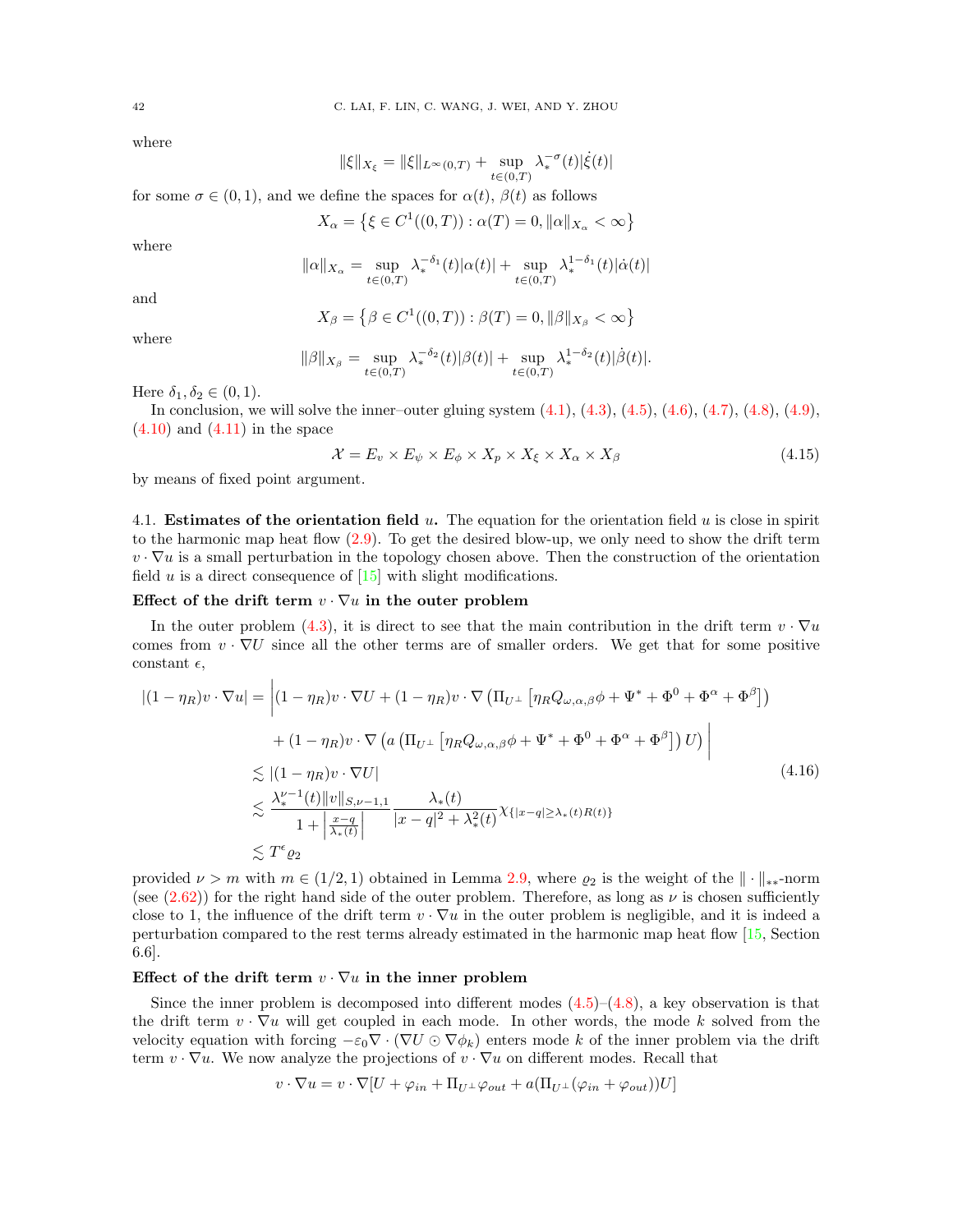where

$$
\varphi_{in} = \eta_R Q_{\omega,\alpha,\beta}(\phi_1 + \phi_2 + \phi_3 + \phi_4), \quad \varphi_{out} = \Psi^* + \Phi^0 + \Phi^\alpha + \Phi^\beta
$$

Notice that the leading term in  $v \cdot \nabla u$  is  $v \cdot \nabla U$ . Since  $(v \cdot \nabla U, U) = 0$ , we have

$$
\Pi_{U^{\perp}}(v \cdot \nabla U) = v \cdot \nabla U.
$$

Denote  $v = \begin{bmatrix} v_1 \\ v_2 \end{bmatrix}$  $v_2$ . We write  $U$  in the polar coordinates

$$
\nabla U = \lambda^{-1} \begin{bmatrix} \cos \theta w_{\rho} E_1 - \frac{\sin \theta}{\rho} \sin w E_2 \\ \sin \theta w_{\rho} E_1 + \frac{\cos \theta}{\rho} \sin w E_2 \end{bmatrix}.
$$

Therefore, the projection of  $v \cdot \nabla u$  on mode  $k \ (k \in \mathbb{Z})$  is of the following size

$$
\left| \left[\Pi_{U^{\perp}}(v \cdot \nabla u)\right]_{k} \right| \lesssim \left| \left[\Pi_{U^{\perp}}(v \cdot \nabla U)\right]_{k} \right| \lesssim
$$
\n
$$
\left| \int_{0}^{2\pi} \left( v_{1} \cos \theta \cos(k\theta) w_{\rho} + v_{2} \sin \theta \cos(k\theta) w_{\rho} + v_{1} \frac{\sin \theta \sin(k\theta)}{\rho} \sin w - v_{2} \frac{\cos \theta \sin(k\theta)}{\rho} \sin w \right) d\theta \right|
$$
\n
$$
+ i \int_{0}^{2\pi} \left( v_{1} \cos \theta \sin(k\theta) w_{\rho} + v_{2} \sin \theta \sin(k\theta) w_{\rho} - v_{1} \frac{\sin \theta \cos(k\theta)}{\rho} \sin w + v_{2} \frac{\cos \theta \cos(k\theta)}{\rho} \sin w \right) d\theta \right|
$$

from which we obtain

<span id="page-42-2"></span>
$$
\left|\lambda[\Pi_{U^{\perp}}(v\cdot\nabla u)]_{k}\right| \leq \frac{M\varepsilon_0\lambda_*^{\nu}}{1+|y|^3} \tag{4.17}
$$

where M and  $\varepsilon_0$  are given in [\(4.13\)](#page-39-0). Thus, it holds that

$$
\|\lambda[\Pi_{U^{\perp}}(v\cdot\nabla u)]_k\|_{\nu,a}\leq M\varepsilon_0.
$$

Since  $\varepsilon_0$  is a sufficiently small number, we find that the projection  $[\Pi_{U^{\perp}}(v \cdot \nabla u)]_k$  can be regarded as a perturbation compared to the rest terms in the right hand sides of the inner problems [\(4.5\)](#page-38-0)–[\(4.8\)](#page-38-1).

In summary, the coupling of the drift term  $v \cdot \nabla u$  in the inner and outer problems of the harmonic map heat flow is essentially negligible under the topology chosen above. Therefore, with slight modifications, the fixed point formulation for

$$
\partial_t u + v \cdot \nabla u = \Delta u + |\nabla u|^2 u
$$

can be carried out in a similar manner as in [\[15\]](#page-46-7).

For the outer problem [\(4.3\)](#page-37-0), it was already estimated in [\[15\]](#page-46-7) that in the space  $\mathcal X$  defined in [\(4.15\)](#page-41-0), it holds that for some  $\epsilon > 0$ 

$$
\begin{aligned} \|\mathcal{G}[p,\xi,\alpha,\beta,\Psi^*,\phi,v] - (1-\eta_R)v\cdot \nabla u\|_{**} &\lesssim T^\epsilon(\|\Phi\|_{E_\phi} + \|\psi\|_{\sharp,\Theta,\gamma} + \|p\|_{X_p} + \|\xi\|_{X_\xi} \\ &+ \|\alpha\|_{X_\alpha} + \|\beta\|_{X_\beta} + 1) \end{aligned}
$$

provided

<span id="page-42-0"></span>
$$
\begin{cases} 0 < \Theta < \min\left\{ \gamma_{*}, \frac{1}{2} - \gamma_{*}, \nu_{1} - 1 + \gamma_{*}(a_{1} - 1), \nu_{2} - 1 + \gamma_{*}(a_{2} - 1), \nu_{3} - 1, \nu_{4} - 1 + \gamma_{*} \right\}, \\ \Theta < \min\left\{ \nu_{1} - \delta\gamma_{*}(5 - a_{1}) - \gamma_{*}, \nu_{2} - \gamma_{*}, \nu_{3} - 3\gamma_{*}, \nu_{4} - \gamma_{*} \right\}, \\ \delta < 1. \end{cases} \tag{4.18}
$$

On the other hand, from [\(4.16\)](#page-41-1), we find that

 $||(1 - \eta_R)v \cdot \nabla u||_{**} \lesssim T^{\epsilon}(||v||_{S,\nu-1,1} + ||\Phi||_{E_{\phi}} + ||\psi||_{\sharp,\Theta,\gamma} + ||p||_{X_p} + ||\xi||_{X_{\xi}} + ||\alpha||_{X_{\alpha}} + ||\beta||_{X_{\beta}} + 1)$ provided

<span id="page-42-1"></span>
$$
\nu > \frac{1}{2}.\tag{4.19}
$$

Therefore, we conclude the validity of the following proposition by Proposition [2.2.](#page-25-3)

.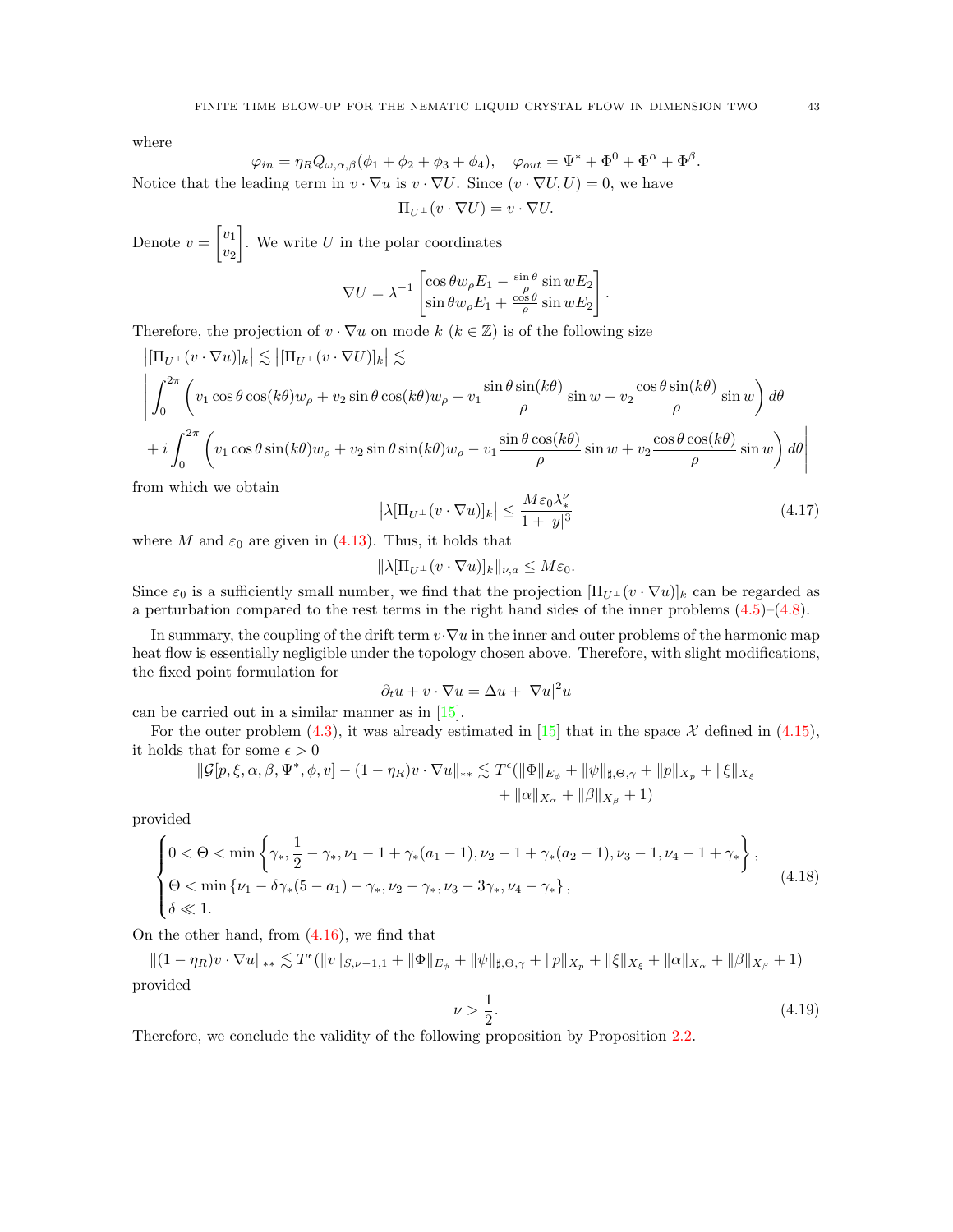<span id="page-43-0"></span>**Proposition 4.2.** Assume [\(4.18\)](#page-42-0) and [\(4.19\)](#page-42-1) hold. If  $T > 0$  is sufficiently small, then there exists a solution  $\psi = \Psi(v, \Phi, p, \xi, \alpha, \beta)$  to problem [\(4.3\)](#page-37-0) with

$$
\|\Psi(v,\Phi,p,\xi,\alpha,\beta)\|_{\sharp,\Theta,\gamma} \lesssim T^{\epsilon}(\|v\|_{S,\nu-1,1} + \|\Phi\|_{E_{\phi}} + \|p\|_{X_p} + \|\xi\|_{X_{\xi}} + \|\alpha\|_{X_{\alpha}} + \|\beta\|_{X_{\beta}} + 1),
$$

for some  $\epsilon > 0$ .

We denote  $\mathcal{T}_{\psi}$  by the operator which returns  $\psi$  given in Proposition [4.2.](#page-43-0) For the inner problems [\(4.5\)](#page-38-0)–[\(4.8\)](#page-38-1), our next step is to take  $\Phi \in E_{\phi}$  and substitute

$$
\Psi^*(v, \Phi, p, \xi, \alpha, \beta) = Z^* + \Psi(v, \Phi, p, \xi, \alpha, \beta)
$$

into  $(4.2)$ . We can then write equations  $(4.5)-(4.8)$  $(4.5)-(4.8)$  as the fixed point problem

<span id="page-43-4"></span>
$$
\Phi = \mathcal{A}(\Phi) \tag{4.20}
$$

where

$$
\mathcal{A}(\Phi) = (\mathcal{A}_1(\Phi), \mathcal{A}_2(\Phi), \mathcal{A}_3(\Phi), \mathcal{A}_4(\Phi)), \quad \mathcal{A} : \bar{\mathcal{B}}_1 \subset E_{\phi} \to E_{\phi}
$$

with

$$
\mathcal{A}_1(\Phi) = \mathcal{T}_1(\mathcal{H}_1[v, \Psi^*(v, \Phi, p, \xi, \alpha, \beta), p, \xi, \alpha, \beta])
$$
  
\n
$$
\mathcal{A}_2(\Phi) = \mathcal{T}_2(\mathcal{H}_2[v, \Psi^*(v, \Phi, p, \xi, \alpha, \beta), p, \xi, \alpha, \beta])
$$
  
\n
$$
\mathcal{A}_3(\Phi) = \mathcal{T}_3(\mathcal{H}_3[v, \Psi^*(v, \Phi, p, \xi, \alpha, \beta), p, \xi, \alpha, \beta] + \sum_{j=1}^2 c_{0j}^*[v, \Psi^*(v, \Phi, p, \xi, \alpha, \beta), p, \xi, \alpha, \beta]w_{\rho}^2 Z_{0,j})
$$
  
\n
$$
\mathcal{A}_4(\Phi) = \mathcal{T}_4(\mathcal{H}_4[v, \Psi^*(v, \Phi, p, \xi, \alpha, \beta), p, \xi, \alpha, \beta]).
$$

Neglecting  $\Pi_{U^{\perp}}(v \cdot \nabla u)$ , the contraction for the inner problem was shown in [\[15,](#page-46-7) Section 6.7] under the conditions

<span id="page-43-2"></span>
$$
\begin{cases} \nu_1 < 1 \\ \nu_2 < 1 - \gamma_*(a_2 - 2) \\ \nu_3 < \min \left\{ 1 + \Theta + 2\gamma_* \gamma, \nu_1 + \frac{1}{2} \delta \gamma_*(a_1 - 2) \right\} \\ \nu_4 < 1 \end{cases} \tag{4.21}
$$

On the other hand, from [\(4.17\)](#page-42-2), we obtain

<span id="page-43-1"></span>
$$
\left\| \lambda Q_{\omega,\alpha,\beta}^{-1} [\Pi_{U^{\perp}}(v \cdot \nabla u)]_0 \right\|_{\nu_1,a_1} \le M \varepsilon_0 \lambda_*^{\nu-\nu_1}(t)
$$
  

$$
\left\| \lambda Q_{\omega,\alpha,\beta}^{-1} ([\Pi_{U^{\perp}}(v \cdot \nabla u)]_1 + [\Pi_{U^{\perp}}(v \cdot \nabla u)]_\perp) \right\|_{\nu_2,a_2} \le M \varepsilon_0 \lambda_*^{\nu-\nu_2}(t)
$$
  

$$
\left\| \lambda Q_{\omega,\alpha,\beta}^{-1} [\Pi_{U^{\perp}}(v \cdot \nabla u)]_{-1} \right\|_{\nu_4,a} \le M \varepsilon_0 \lambda_*^{\nu-\nu_4}(t)
$$
 (4.22)

Recall that the parameter  $\varepsilon_0 > 0$  in [\(1.1\)](#page-0-0) is fixed and sufficiently small. Therefore, by letting

<span id="page-43-3"></span>
$$
\begin{cases} \nu = \nu_1 = \nu_2 = \nu_4 \\ 1 < a < 2 \end{cases} \tag{4.23}
$$

the smallness in [\(4.22\)](#page-43-1) comes from  $\varepsilon_0 \ll 1$ . Applying the linear theory developed in Section [2.5](#page-17-0) for the inner problems  $(4.5)$ – $(4.8)$ , we then conclude the following proposition.

<span id="page-43-5"></span>**Proposition 4.3.** Assume [\(4.21\)](#page-43-2) and [\(4.23\)](#page-43-3) hold. If  $T > 0$  and  $\varepsilon_0 > 0$  are sufficiently small, then the system of equations [\(4.20\)](#page-43-4) for  $\Phi = (\phi_1, \phi_2, \phi_3, \phi_4)$  has a solution  $\Phi \in E_{\phi}$ .

We denote by  $\mathcal{T}_p$ ,  $\mathcal{T}_\xi$ ,  $\mathcal{T}_\alpha$  and  $\mathcal{T}_\beta$  the operators which return the parameter functions  $p(t)$ ,  $\xi(t)$ ,  $\alpha(t)$ ,  $\beta(t)$ , respectively. The argument for adjusting the parameter functions such that  $(4.9)-(4.11)$  $(4.9)-(4.11)$  hold is essentially similar to that of [\[15\]](#page-46-7). Note that the influence of the coupling  $v \cdot \nabla u$  is negligible as shown in Section [4.1.](#page-41-2) Therefore, the leading orders for the parameter functions  $p(t)$ ,  $\xi(t)$ ,  $\alpha(t)$ ,  $\beta(t)$  are the same as in Section [2.4.](#page-13-0) The reduced problem  $(4.9)$  yields an integro-differential equation for  $p(t)$  which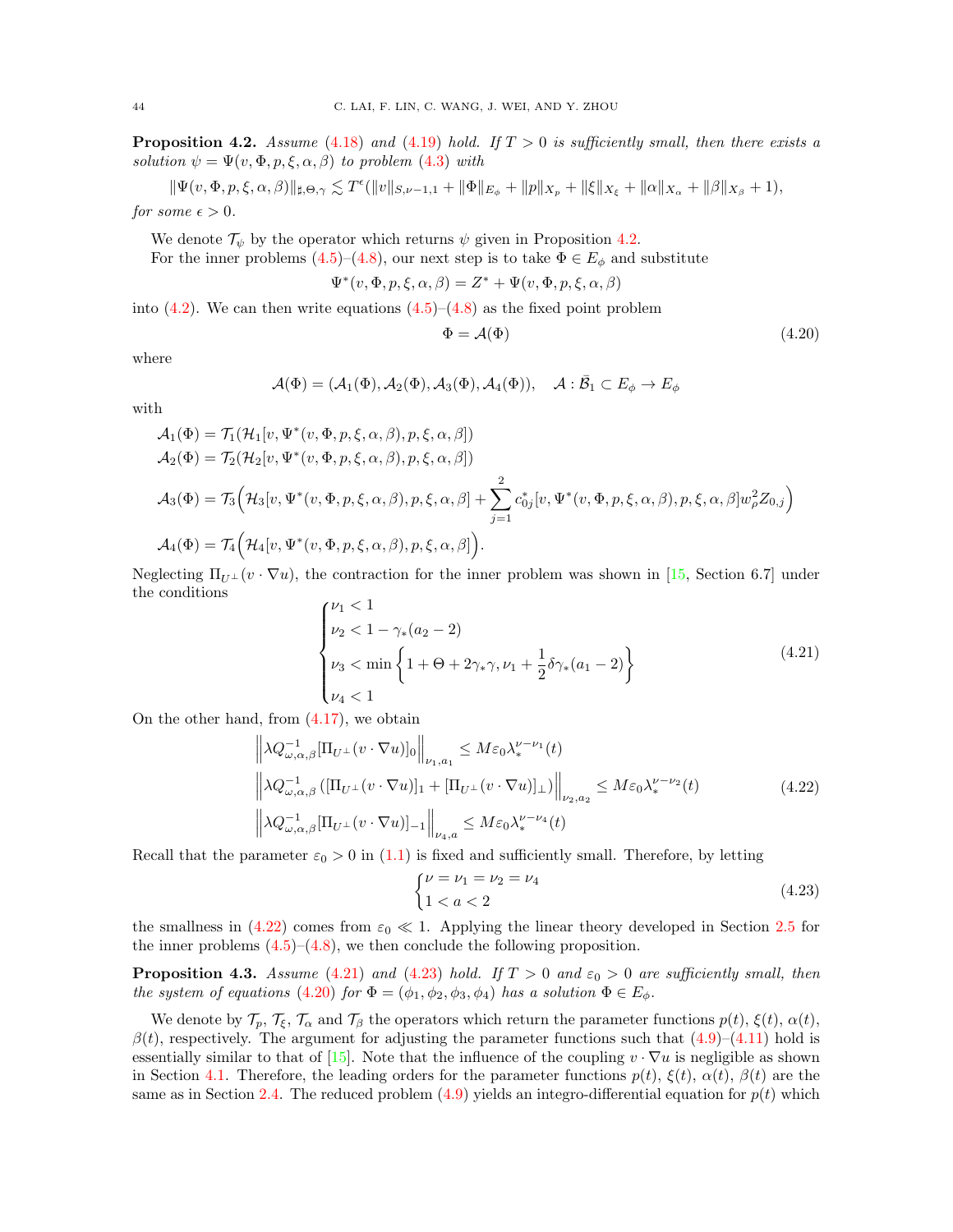can be solved by the same argument as in [\[15\]](#page-46-7), while the reduced problems  $(4.10)$ – $(4.11)$  give relatively simpler equations for  $\xi(t)$ ,  $\alpha(t)$ ,  $\beta(t)$ , which can be solved by the fixed point argument. We omit the details.

<span id="page-44-0"></span>4.2. **Estimates of the velocity field** v. To solve the incompressible Navier–Stokes equation  $(4.1)$ , we need to analyze the coupled forcing term

$$
\varepsilon_0 \nabla \cdot (\nabla u \odot \nabla u - 1/2 |\nabla u|^2 \mathbb{I}_2).
$$

Observe that the main contribution in the forcing comes from  $U + \eta_R Q_{\omega,\alpha,\beta}(\phi_0 + \phi_1 + \phi_{-1} + \phi_{\perp}),$ where  $\phi_0$ ,  $\phi_1$ ,  $\phi_{-1}$ ,  $\phi_{\perp}$  are in mode 0, 1, -1 and higher modes, respectively. From the linear theory in Section [2.5,](#page-17-0) the dominant terms are U and  $\phi_0$ . So we next need to evaluate

$$
\nabla \cdot (\nabla U \odot \nabla U - 1/2 |\nabla U|^2 \mathbb{I}_2) \text{ and } \nabla \cdot (\nabla U \odot \nabla \phi_0 - 1/2 (\nabla U : \nabla \phi_0) \mathbb{I}_2),
$$

where  $\nabla U : \nabla \phi_0 = \sum_{ij} \partial_i U_j \partial_i (\phi_0)_j$ . Recall

$$
U(y) = \begin{bmatrix} e^{i\theta} \sin w(\rho) \\ \cos w(\rho) \end{bmatrix}, E_1(y) = \begin{bmatrix} e^{i\theta} \cos w(\rho) \\ -\sin w(\rho) \end{bmatrix}, E_2(y) = \begin{bmatrix} ie^{i\theta} \\ 0 \end{bmatrix}
$$

so that

$$
\partial_{\rho}U = w_{\rho}E_1, \ \partial_{\theta}U = \sin wE_2,
$$
  

$$
\partial_{\rho}E_1 = -w_{\rho}U, \ \partial_{\theta}E_1 = \cos wE_2.
$$

Note that

$$
\nabla \cdot (\nabla U \odot \nabla U - 1/2 |\nabla U|^2 \mathbb{I}_2) = \Delta U \cdot \nabla U = -|\nabla U| U \cdot \nabla U = 0.
$$

For  $\nabla \cdot (\nabla U \odot \nabla \phi_0 - 1/2 (\nabla U : \nabla \phi_0) \mathbb{I}_2)$ , we express the forcing in the polar coordinates. Since  $\phi_0 = \varphi_0 E_1$  where  $\varphi_0 = \varphi_0(\rho)$ , the first component

$$
(\lambda^3 \nabla \cdot (\nabla U \odot \nabla \phi_0))_1
$$
  
=  $\nabla_y \cdot (\nabla_y U \odot \nabla_y \phi_0)_1$   
=  $\partial_{y_1} \left( \cos^2 \theta \, \partial_\rho \varphi_0 w_\rho + \frac{\sin^2 \theta}{\rho^2} \varphi_0 \sin w \cos w \right)$   
+  $\partial_{y_2} \left( \sin \theta \cos \theta \, \partial_\rho \varphi_0 w_\rho - \frac{\sin \theta \cos \theta}{\rho^2} \varphi_0 \sin w \cos w \right).$ 

Changing  $\partial_{y_1}$  and  $\partial_{y_2}$  into  $\partial_{\rho}$  and  $\partial_{\theta}$ , we obtain

$$
(\lambda^{3}\nabla \cdot (\nabla U \odot \nabla \phi_{0}))_{1}
$$
  
=  $\cos \theta \, \partial_{\rho} \left( \cos^{2} \theta \, \partial_{\rho} \varphi_{0} w_{\rho} + \frac{\sin^{2} \theta}{\rho^{2}} \varphi_{0} \sin w \cos w \right)$   

$$
- \frac{\sin \theta}{\rho} \, \partial_{\theta} \left( \cos^{2} \theta \, \partial_{\rho} \varphi_{0} w_{\rho} + \frac{\sin^{2} \theta}{\rho^{2}} \varphi_{0} \sin w \cos w \right)
$$
  
+  $\sin \theta \, \partial_{\rho} \left( \sin \theta \cos \theta \, \partial_{\rho} \varphi_{0} w_{\rho} - \frac{\sin \theta \cos \theta}{\rho^{2}} \varphi_{0} \sin w \cos w \right)$   
+  $\frac{\cos \theta}{\rho} \, \partial_{\theta} \left( \sin \theta \cos \theta \, \partial_{\rho} \varphi_{0} w_{\rho} - \frac{\sin \theta \cos \theta}{\rho^{2}} \varphi_{0} \sin w \cos w \right)$   
=  $\cos \theta \left( \partial_{\rho}^{2} \varphi_{0} w_{\rho} + \partial_{\rho} \varphi_{0} w_{\rho \rho} + \frac{1}{\rho} \partial_{\rho} \varphi_{0} w_{\rho} - \frac{1}{\rho^{3}} \varphi_{0} \sin w \cos w \right)$   
=  $\cos \theta \left[ \partial_{\rho} \left( \partial_{\rho} \varphi_{0} w_{\rho} + \frac{\varphi_{0} w_{\rho}}{\rho} + \int \varphi_{0} w_{\rho}^{2} \right) \right].$ 

A similar calculation implies that the second component

$$
(\lambda^3 \nabla \cdot (\nabla U \odot \nabla \phi_0))_2 = \sin \theta \left[ \partial_\rho \left( \partial_\rho \varphi_0 w_\rho + \frac{\varphi_0 w_\rho}{\rho} + \int \varphi_0 w_\rho^2 \right) \right].
$$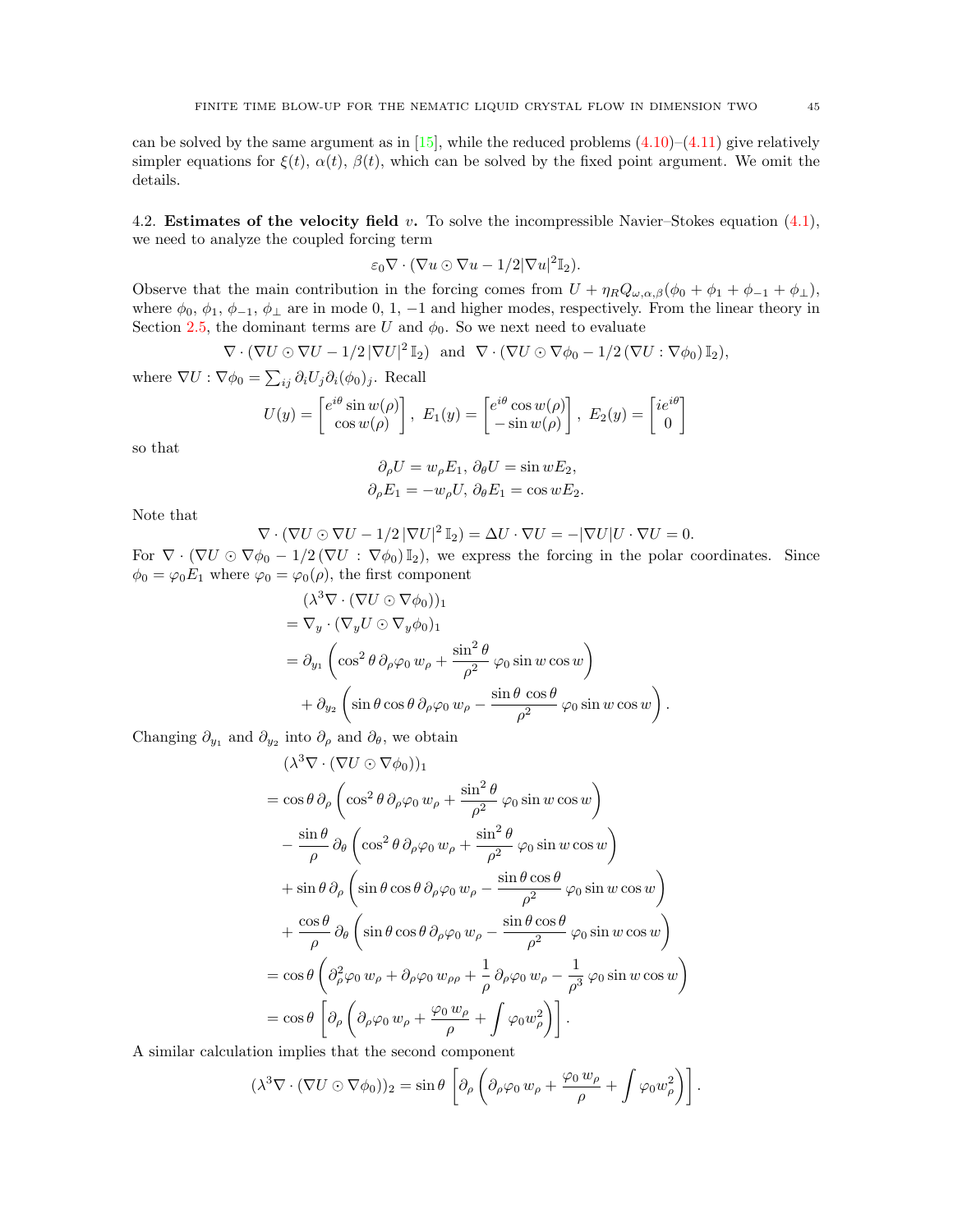So  $\nabla \cdot (\nabla U \odot \nabla \phi_0) = \nabla \left[ \lambda^{-3} (\partial_\rho \varphi_0 w_\rho + \frac{\varphi_0 w_\rho}{\rho} + \int \varphi_0 w_\rho^2) \right]$  is a potential. Moreover, it is obvious that  $\nabla \cdot (|\nabla U|^2 \mathbb{I}_2)$  is a potential. Therefore,  $\nabla \cdot (\nabla U \odot \nabla \phi_0 - 1/2 (\nabla U : \nabla \phi_0) \mathbb{I}_2)$  is a potential, which can be absorbed in the pressure  $P$  in problem  $(4.1)$ .

Therefore, the leading term in  $\mathcal F$  defined by [\(4.4\)](#page-37-2) is

<span id="page-45-0"></span>
$$
|\nabla U \odot \nabla \phi_{-1}| \le \frac{\lambda^{\nu_4 - 2}(t)}{1 + |y|^3} ||\phi_{-1}||_{\ast \ast, \nu_4},\tag{4.24}
$$

from which we conclude that

$$
\|\varepsilon_0 \nabla U \odot \nabla \phi_{-1}\|_{S,\nu-2,a+1} \le \varepsilon_0,
$$

where we have used  $(4.23)$ .

**Remark 4.1.** As we can see above, using the new linear theory at mode  $-1$  (see Lemma [2.5\)](#page-21-5), the size of the transported term turns out to be of the same order as the right hand side at mode  $-1$ . This is the motivation of introducing new parameters  $\alpha(t)$ ,  $\beta(t)$  and developing new linear theory at mode  $-1$ , otherwise the transported term would carry extra logarithm growth in time (see Lemma [2.4\)](#page-21-1). On the other hand, the assumption  $\varepsilon_0 \ll 1$  is required here to guarantee the contraction in the fixed point argument.

On the other hand, as mentioned in Remark [3.1,](#page-35-4) the nonlinear term  $v \cdot \nabla v$  in [\(4.1\)](#page-36-2) is of smaller order compared to the forcing  $\varepsilon_0 \nabla \cdot \mathcal{F}$  if we look for a solution v in the function space  $E_v$  defined in [\(4.13\)](#page-39-0). Indeed, since  $v \in E_v$ , we have

$$
|v \cdot \nabla v| \lesssim \frac{\lambda_*^{2\nu - 2}(t)}{1 + |y|^3}
$$

so that

$$
||v \cdot \nabla v||_{S, \nu-2, a+1} \lesssim \lambda_*^{\nu}(t) \ll 1 \text{ as } t \to T.
$$

Thus, the incompressible Navier–Stokes equation [\(4.1\)](#page-36-2) can be regarded as a perturbed Stokes system

$$
\partial_t v + \nabla P = \Delta v - \varepsilon_0 \nabla \cdot \mathcal{F}_1[p, \xi, \alpha, \beta, \Psi^*, \phi, v]
$$

with

$$
\mathcal{F}_1[p,\xi,\alpha,\beta,\Psi^*,\phi,v] = \mathcal{F}[p,\xi,\alpha,\beta,\Psi^*,\phi,v] + v \otimes v,
$$

where we have used the fact that v is divergence-free so that we can write  $v \cdot \nabla v = \nabla \cdot (v \otimes v)$ . We denote  $\mathcal{T}_v$  by the operator which returns the solution v, namely

$$
\mathcal{T}_v : E_v \to E_v
$$

$$
v \mapsto \mathcal{T}_v(v).
$$

By [\(4.24\)](#page-45-0) and the linear theory for the Stokes system developed in Section [3,](#page-27-0) we obtain

<span id="page-45-1"></span>
$$
\|\mathcal{T}_{v}(v)\|_{S,\nu-1,1} \leq C\varepsilon_{0}\big(\|v\|_{S,\nu-1,1} + \|\Phi\|_{E_{\phi}} + \|\psi\|_{\sharp,\Theta,\gamma} + \|p\|_{X_{p}} + \|\xi\|_{X_{\xi}} + \|\alpha\|_{X_{\alpha}} + \|\beta\|_{X_{\beta}} + 1\big). \tag{4.25}
$$

### 4.3. Proof of Theorem 1.1. Consider the operator

$$
\mathcal{T} = (\mathcal{A}, \mathcal{T}_{\psi}, \mathcal{T}_{v}, \mathcal{T}_{p}, \mathcal{T}_{\xi}, \mathcal{T}_{\alpha}, \mathcal{T}_{\beta})
$$
\n(4.26)

defined in Section [4.1](#page-41-2) and Section [4.2.](#page-44-0) To prove Theorem [1.1,](#page-2-0) our strategy is to show that the operator  $\mathcal T$  has a fixed point in X by the Schauder fixed point theorem. Here the function space X is defined in  $(4.15)$ . The existence of a fixed point in the desired space X follows from a similar manner as in [\[15\]](#page-46-7).

By collecting Proposition [4.1,](#page-40-0) Proposition [4.2,](#page-43-0) Proposition [4.3](#page-43-5) and [\(4.25\)](#page-45-1), we conclude that the operator maps X to itself. On the other hand, the compactness of the operator  $\mathcal T$  can be proved by suitable variants of the estimates. Indeed, if we vary the parameters  $\gamma_*, \Theta, \nu, a, \nu_1, a_1, \nu_2, a_2, \nu_3$  $\nu_4$ ,  $\delta$  slightly such that all the restrictions in [\(4.18\)](#page-42-0), [\(4.19\)](#page-42-1), [\(4.21\)](#page-43-2) and [\(4.23\)](#page-43-3) are satisfied, then one can show that the operator  $\mathcal T$  has a compact embedding in the sense that if a sequence is bounded in the new variant norms, then there exists a subsequence which converges in the original norms used in X. Thus, the compactness follows directly from a standard diagonal argument by Arzelà–Ascoli's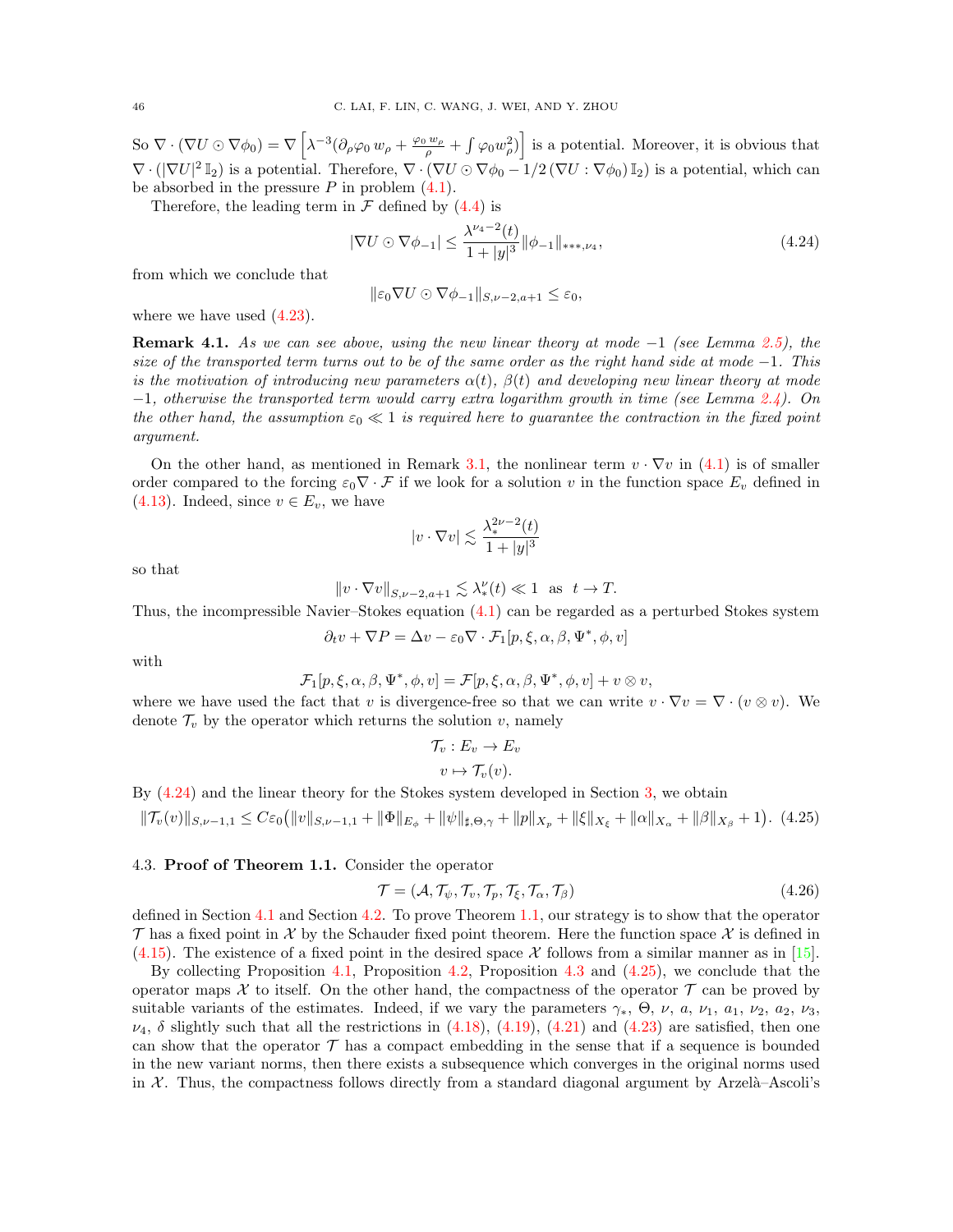theorem. Therefore, the existence of the desired solution for the single bubble case  $k = 1$  follows from the Schauder fixed point theorem.

The general case of multiple-bubble blow-up is essentially identical. The ansatz is modified as follows: we look for solution  $u$  of the form

$$
u(x,t) = \sum_{j=1}^{k} U_j + \Pi_{U_j^{\perp}} \varphi_j + a(\Pi_{U_j^{\perp}} \varphi_j) U_j,
$$

where

$$
U_j = U_{\lambda_j(t), \xi_j(t), \omega_j(t), \alpha_j(t), \beta_j(t)}, \quad \varphi_j = \varphi_{in}^j + \varphi_{out}^j,
$$
  

$$
\varphi_{in}^j = \eta_{R(t)}(y_j)Q_{\omega_j(t), \alpha_j(t), \beta_j(t)}\phi(y_j, t), \quad y_j = \frac{x - \xi_j(t)}{\lambda_j(t)},
$$
  

$$
\varphi_{out}^j = \psi(x, t) + Z^*(x, t) + \Phi_j^0 + \Phi_j^\alpha + \Phi_j^\beta.
$$

Here  $\Phi_j^0$ ,  $\Phi_j^{\alpha}$  and  $\Phi_j^{\beta}$  are corrections defined in a similar way as in [\(2.17\)](#page-10-0) with  $\lambda$ ,  $\xi$ ,  $\omega$ ,  $\alpha$ ,  $\beta$  replaced by  $\lambda_j, \xi_j, \omega_j, \alpha_j, \beta_j$ . We are then led to one outer problem and k inner problems for u together with one Navier–Stokes equation for v with exactly analogous estimates. A string of fixed point problems can be solved in the same manner. We omit the details.  $\Box$ 

#### Acknowledgements

F. Lin is partially supported by NSF grant 1501000. C. Wang is partially supported by NSF grant 1764417. J. Wei is partially supported by NSERC of Canada. We are grateful to Professor Tai-Peng Tsai for useful discussions. Y. Zhou would like to thank Dr. Mingfeng Qiu for useful discussions.

#### **REFERENCES**

- <span id="page-46-14"></span>[1] Robert A. Adams and John J. F. Fournier. Sobolev spaces, volume 140 of Pure and Applied Mathematics (Amsterdam). Elsevier/Academic Press, Amsterdam, second edition, 2003.
- <span id="page-46-6"></span>[2] S. B. Angenent, J. Hulshof, and H. Matano. The radius of vanishing bubbles in equivariant harmonic map flow from  $D^2$  to  $S^2$ . SIAM J. Math. Anal., 41(3):1121-1137, 2009.
- <span id="page-46-8"></span>[3] L. Caffarelli, R. Kohn, and L. Nirenberg. Partial regularity of suitable weak solutions of the Navier-Stokes equations. Comm. Pure Appl. Math., 35(6):771–831, 1982.
- <span id="page-46-0"></span>[4] Kung-Ching Chang. Heat flow and boundary value problem for harmonic maps. Ann. Inst. H. Poincaré Anal. Non Linéaire, 6(5):363-395, 1989.
- <span id="page-46-5"></span>[5] Kung-Ching Chang, Wei Yue Ding, and Rugang Ye. Finite-time blow-up of the heat flow of harmonic maps from surfaces. J. Differential Geom., 36(2):507–515, 1992.
- <span id="page-46-9"></span>[6] Yuan Chen and Yong Yu. Global m-equivariant solutions of nematic liquid crystal flows in dimension two. Arch. Ration. Mech. Anal., 226(2):767–808, 2017.
- <span id="page-46-4"></span>[7] Yun Mei Chen and Wei Yue Ding. Blow-up and global existence for heat flows of harmonic maps. Invent. Math., 99(3):567–578, 1990.
- <span id="page-46-2"></span>[8] Yun Mei Chen and Fang-Hua Lin. Evolution of harmonic maps with Dirichlet boundary conditions. Comm. Anal. Geom., 1(3-4):327–346, 1993.
- <span id="page-46-1"></span>[9] Yun Mei Chen and Michael Struwe. Existence and partial regularity results for the heat flow for harmonic maps. Math. Z., 201(1):83–103, 1989.
- <span id="page-46-10"></span>[10] Peter Constantin and Gregory Seregin. Hölder continuity of solutions of 2D Navier-Stokes equations with singular forcing. In Nonlinear partial differential equations and related topics, volume 229 of Amer. Math. Soc. Transl. Ser. 2, pages 87–95. Amer. Math. Soc., Providence, RI, 2010.
- <span id="page-46-3"></span>[11] Jean-Michel Coron and Jean-Michel Ghidaglia. Explosion en temps fini pour le flot des applications harmoniques. C. R. Acad. Sci. Paris Sér. I Math., 308(12):339-344, 1989.
- <span id="page-46-11"></span>[12] Carmen Cortázar, Manuel del Pino, and Monica Musso. Green's function and infinite-time bubbling in the critical nonlinear heat equation. J. Eur. Math. Soc. (JEMS), to appear. arXiv preprint arXiv:1604.07117, 2016.
- <span id="page-46-13"></span>[13] Panagiota Daskalopoulos, Manuel del Pino, and Natasa Sesum. Type II ancient compact solutions to the Yamabe flow. J. Reine Angew. Math., 738:1–71, 2018.
- <span id="page-46-12"></span>[14] Juan Davila, Manuel del Pino, Monica Musso, and Juncheng Wei. Gluing methods for vortex dynamics in Euler flows. Arch. Ration. Mech. Anal., to appear. arXiv preprint arXiv:1803.00066, 2018.
- <span id="page-46-7"></span>[15] Juan Davila, Manuel del Pino, and Juncheng Wei. Singularity formation for the two-dimensional harmonic map flow into  $\mathbb{S}^2$ . Invent. Math., to appear. arXiv preprint arXiv:1702.05801, 2017.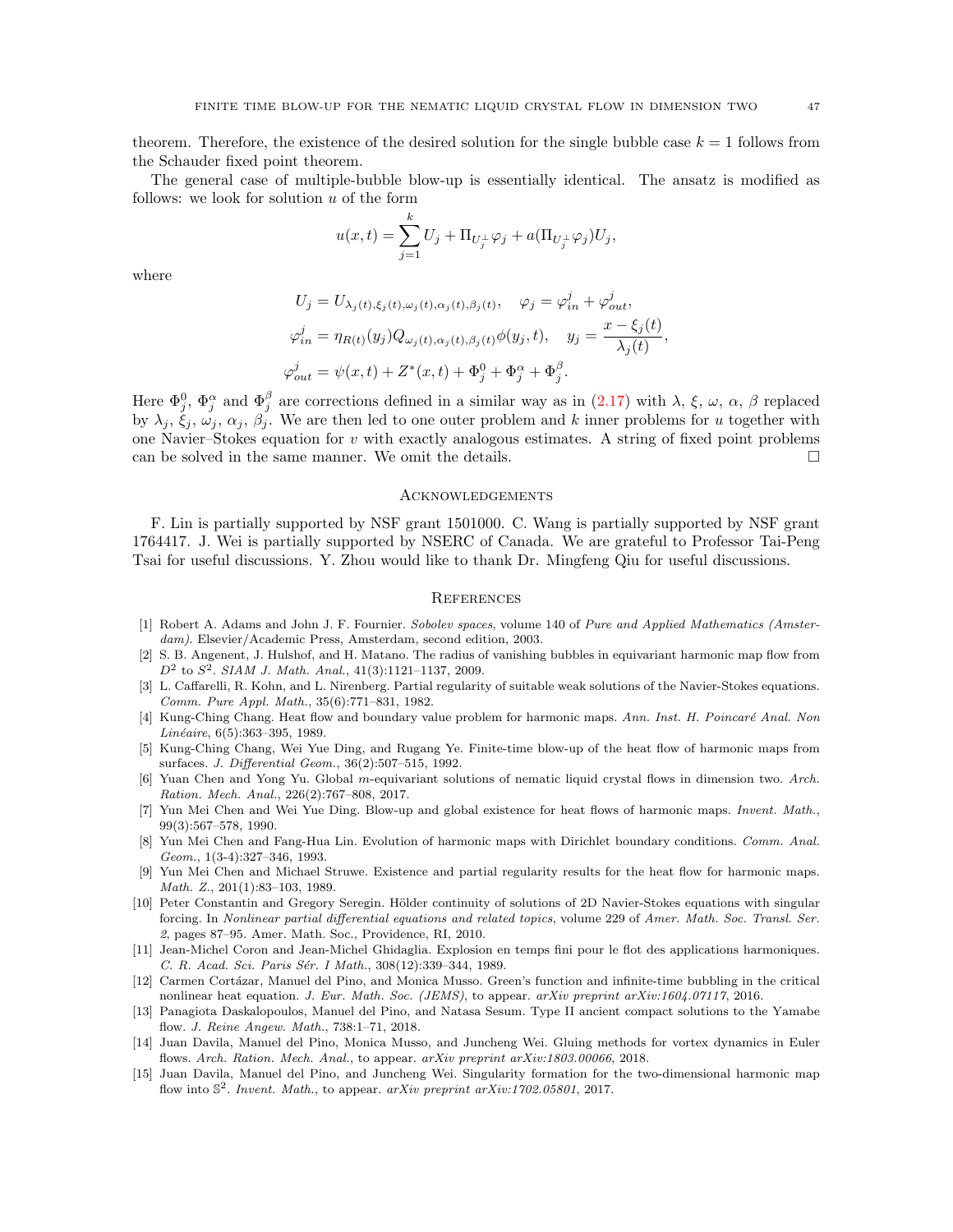- <span id="page-47-19"></span>[16] Juan Dávila, Angela Pistoia, and Giusi Vaira. Bubbling solutions for supercritical problems on manifolds. J. Math. Pures Appl. (9), 103(6):1410–1440, 2015.
- <span id="page-47-24"></span>[17] Manuel del Pino. Bubbling blow-up in critical parabolic problems. In Nonlocal and Nonlinear Diffusions and Interactions: New Methods and Directions, pages 73–116. Springer, 2017.
- <span id="page-47-20"></span>[18] Manuel del Pino, Michal Kowalczyk, and Jun-Cheng Wei. Concentration on curves for nonlinear Schrödinger equations. Comm. Pure Appl. Math., 60(1):113–146, 2007.
- [19] Manuel del Pino, Michał Kowalczyk, and Juncheng Wei. On De Giorgi's conjecture in dimension  $N \ge 9$ . Ann. of Math. (2), 174(3):1485–1569, 2011.
- <span id="page-47-21"></span>[20] Manuel del Pino, Monica Musso, and Frank Pacard. Bubbling along boundary geodesics near the second critical exponent. J. Eur. Math. Soc. (JEMS), 12(6):1553–1605, 2010.
- <span id="page-47-22"></span>[21] Manuel del Pino, Monica Musso, and Juncheng Wei. Existence and stability of infinite time bubble towers in the energy critical heat equation. arXiv preprint arXiv:1905.13500, 2019.
- [22] Manuel del Pino, Monica Musso, and Juncheng Wei. Geometry driven type II higher dimensional blow-up for the critical heat equation. arXiv preprint arXiv:1710.11461, 2017.
- [23] Manuel del Pino, Monica Musso, and Juncheng Wei. Infinite time blow-up for the 3-dimensional energy critical heat equation. Anal. PDE, to appear.  $arXiv$  preprint  $arXiv:1705.01672$ , 2017.
- <span id="page-47-23"></span>[24] Manuel del Pino, Monica Musso, Juncheng Wei, and Youquan Zheng. Sign-changing blowing-up solutions for the critical nonlinear heat equation. Ann. Sc. Norm. Super. Pisa Cl. Sci., to appear. arXiv preprint arXiv:1811.00039, 2018.
- <span id="page-47-9"></span>[25] J. L. Ericksen. Hydrostatic theory of liquid crystals. Arch. Rational Mech. Anal., 9:371-378, 1962.
- <span id="page-47-3"></span>[26] G. P. Galdi. An introduction to the mathematical theory of the Navier-Stokes equations. Springer Monographs in Mathematics. Springer, New York, second edition, 2011. Steady-state problems.
- <span id="page-47-4"></span>[27] Joseph F. Grotowski. Harmonic map heat flow for axially symmetric data. Manuscripta Math., 73(2):207–228, 1991.
- <span id="page-47-5"></span>[28] Joseph F. Grotowski. Finite time blow-up for the harmonic map heat flow. Calc. Var. Partial Differential Equations, 1(2):231–236, 1993.
- <span id="page-47-6"></span>[29] Meijiao Guan, Stephen Gustafson, and Tai-Peng Tsai. Global existence and blow-up for harmonic map heat flow. J. Differential Equations, 246(1):1–20, 2009.
- [30] Stephen Gustafson, Kyungkeun Kang, and Tai-Peng Tsai. Asymptotic stability of harmonic maps under the Schrödinger flow. *Duke Math. J.*, 145(3):537–583, 2008.
- [31] Stephen Gustafson, Kenji Nakanishi, and Tai-Peng Tsai. Asymptotic stability, concentration, and oscillation in harmonic map heat-flow, Landau-Lifshitz, and Schrödinger maps on  $\mathbb{R}^2$ . Comm. Math. Phys., 300(1):205–242, 2010.
- <span id="page-47-7"></span>[32] Stephen Gustafson and Dimitrios Roxanas. Global solutions for the critical, higher-degree corotational harmonic map heat flow to  $\mathbb{S}^2$ . arXiv preprint arXiv:1711.06476, 2017.
- <span id="page-47-13"></span>[33] Min-Chun Hong. Global existence of solutions of the simplified Ericksen-Leslie system in dimension two. Calc. Var. Partial Differential Equations, 40(1-2):15–36, 2011.
- <span id="page-47-14"></span>[34] Min-Chun Hong and Zhouping Xin. Global existence of solutions of the liquid crystal flow for the Oseen-Frank model in  $\mathbb{R}^2$ . Adv. Math., 231(3-4):1364-1400, 2012.
- <span id="page-47-1"></span>[35] Eberhard Hopf. Über die Anfangswertaufgabe für die hydrodynamischen Grundgleichungen. Math. Nachr., 4:213– 231, 1951.
- <span id="page-47-15"></span>[36] Jinrui Huang, Fanghua Lin, and Changyou Wang. Regularity and existence of global solutions to the Ericksen-Leslie system in  $\mathbb{R}^2$ . Comm. Math. Phys., 331(2):805-850, 2014.
- <span id="page-47-18"></span>[37] Tao Huang, Fanghua Lin, Chun Liu, and Changyou Wang. Finite time singularity of the nematic liquid crystal flow in dimension three. Arch. Ration. Mech. Anal., 221(3):1223–1254, 2016.
- <span id="page-47-17"></span>[38] Tao Huang and Changyou Wang. Blow up criterion for nematic liquid crystal flows. Comm. Partial Differential Equations, 37(5):875–884, 2012.
- [39] Tao Huang, Changyou Wang, and Huanyao Wen. Blow up criterion for compressible nematic liquid crystal flows in dimension three. Arch. Ration. Mech. Anal., 204(1):285–311, 2012.
- <span id="page-47-16"></span>[40] Zhen Lei, Dong Li, and Xiaoyi Zhang. Remarks of global wellposedness of liquid crystal flows and heat flows of harmonic maps in two dimensions. Proc. Amer. Math. Soc., 142(11):3801-3810, 2014.
- <span id="page-47-2"></span>[41] P. G. Lemarié-Rieusset. Recent developments in the Navier-Stokes problem, volume 431 of Chapman & Hall/CRC Research Notes in Mathematics. Chapman & Hall/CRC, Boca Raton, FL, 2002.
- <span id="page-47-0"></span>[42] Jean Leray. Sur le mouvement d'un liquide visqueux emplissant l'espace. Acta Math., 63(1):193–248, 1934.
- <span id="page-47-10"></span>[43] F. M. Leslie. Some constitutive equations for liquid crystals. Arch. Rational Mech. Anal., 28(4):265–283, 1968.
- <span id="page-47-25"></span>[44] Gary M. Lieberman. Second order parabolic differential equations. World Scientific Publishing Co., Inc., River Edge, NJ, 1996.
- <span id="page-47-8"></span>[45] Fang-Hua Lin. Nonlinear theory of defects in nematic liquid crystals; phase transition and flow phenomena. Comm. Pure Appl. Math., 42(6):789–814, 1989.
- <span id="page-47-11"></span>[46] Fang-Hua Lin and Chun Liu. Nonparabolic dissipative systems modeling the flow of liquid crystals. Comm. Pure Appl. Math., 48(5):501–537, 1995.
- <span id="page-47-12"></span>[47] Fang-Hua Lin and Chun Liu. Partial regularity of the dynamic system modeling the flow of liquid crystals. Discrete Contin. Dynam. Systems, 2(1):1–22, 1996.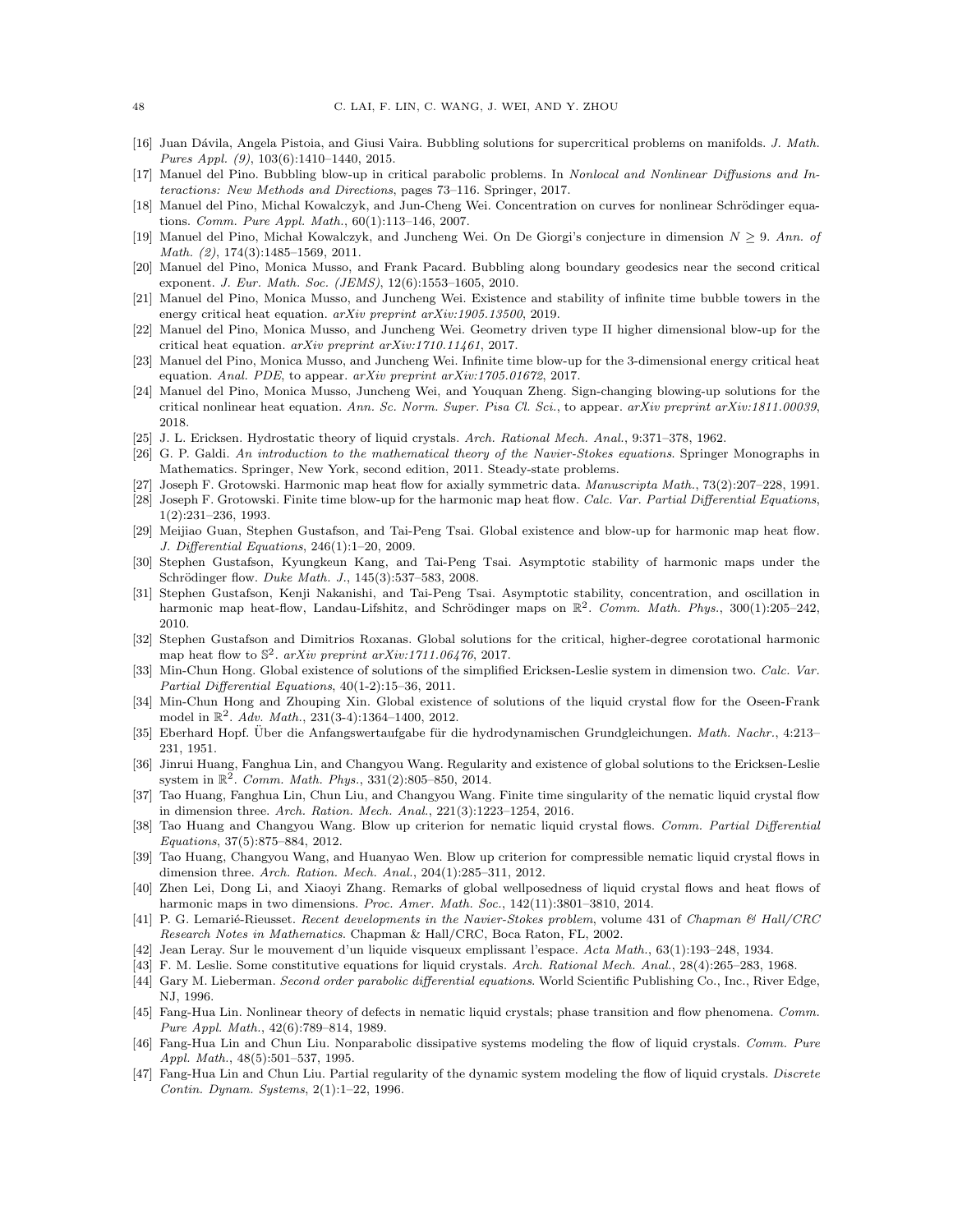- <span id="page-48-12"></span>[48] Fanghua Lin, Junyu Lin, and Changyou Wang. Liquid crystal flows in two dimensions. Arch. Ration. Mech. Anal., 197(1):297–336, 2010.
- <span id="page-48-11"></span>[49] Fanghua Lin and Changyou Wang. The analysis of harmonic maps and their heat flows. World Scientific Publishing Co. Pte. Ltd., Hackensack, NJ, 2008.
- <span id="page-48-15"></span>[50] Fanghua Lin and Changyou Wang. On the uniqueness of heat flow of harmonic maps and hydrodynamic flow of nematic liquid crystals. Chin. Ann. Math. Ser. B, 31(6):921–938, 2010.
- <span id="page-48-17"></span>[51] Fanghua Lin and Changyou Wang. Recent developments of analysis for hydrodynamic flow of nematic liquid crystals. Philos. Trans. R. Soc. Lond. Ser. A Math. Phys. Eng. Sci., 372(2029):20130361, 18, 2014.
- <span id="page-48-16"></span>[52] Fanghua Lin and Changyou Wang. Global existence of weak solutions of the nematic liquid crystal flow in dimension three. Comm. Pure Appl. Math., 69(8):1532–1571, 2016.
- <span id="page-48-1"></span>[53] Pierre-Louis Lions. Mathematical topics in fluid mechanics. Vol. 1, volume 3 of Oxford Lecture Series in Mathematics and its Applications. The Clarendon Press, Oxford University Press, New York, 1996. Incompressible models, Oxford Science Publications.
- [54] Wenya Ma, Huajun Gong, and Jinkai Li. Global strong solutions to incompressible Ericksen-Leslie system in  $\mathbb{R}^3$ . Nonlinear Anal., 109:230–235, 2014.
- <span id="page-48-18"></span>[55] Monica Musso, Yannick Sire, Juncheng Wei, Youquan Zheng, and Yifu Zhou. Infinite time blow-up for the fractional heat equation with critical exponent. Math. Ann., to appear. arXiv preprint arXiv:1805.01911, 2018.
- <span id="page-48-21"></span>[56] Carl Wilhelm Oseen. Neuere methoden und ergebnisse in der hydrodynamik. Leipzig: Akademische Verlagsgesellschaft mb H., 1927.
- <span id="page-48-10"></span>[57] Pierre Raphaël and Remi Schweyer. Stable blowup dynamics for the 1-corotational energy critical harmonic heat flow. Comm. Pure Appl. Math., 66(3):414–480, 2013.
- <span id="page-48-2"></span>[58] Gregory Seregin. Lecture notes on regularity theory for the Navier-Stokes equations. World Scientific Publishing Co. Pte. Ltd., Hackensack, NJ, 2015.
- <span id="page-48-19"></span>[59] Yannick Sire, Juncheng Wei, and Youquan Zheng. Infinite time blow-up for half-harmonic map flow from  $\mathbb R$  into  $\mathbb S^1$ . Amer. J. Math., to appear. arXiv preprint arXiv:1711.05387, 2017.
- <span id="page-48-20"></span>[60] Yannick Sire, Juncheng Wei, and Youquan Zheng. Singularity formation in the harmonic map flow with free boundary. arXiv preprint arXiv:1905.05937, 2019.
- <span id="page-48-4"></span>[61] V. A. Solonnikov. Estimates for solutions of a non-stationary linearized system of Navier-Stokes equations. Trudy Mat. Inst. Steklov., 70:213–317, 1964.
- <span id="page-48-5"></span>[62] V. A. Solonnikov.  $L_p$ -estimates for solutions to the initial boundary-value problem for the generalized Stokes system in a bounded domain. J. Math. Sci. (New York), 105(5):2448-2484, 2001. Function theory and partial differential equations.
- <span id="page-48-22"></span>[63] V. A. Solonnikov. Estimates for solutions of the nonstationary Stokes problem in anisotropic Sobolev spaces and estimates for the resolvent of the Stokes operator. Uspekhi Mat. Nauk,  $58(2(350))$ :123-156, 2003.
- <span id="page-48-6"></span>[64] V. A. Solonnikov. On nonstationary Stokes problem and Navier-Stokes problem in a half-space with initial data nondecreasing at infinity. J. Math. Sci. (N. Y.), 114(5):1726–1740, 2003. Function theory and applications.
- <span id="page-48-7"></span>[65] Vsevolod A. Solonnikov. Potential theory for the nonstationary Stokes problem in nonconvex domains. In Nonlinear problems in mathematical physics and related topics, I, volume 1 of Int. Math. Ser. (N. Y.), pages 349–372. Kluwer/Plenum, New York, 2002.
- <span id="page-48-8"></span>[66] Michael Struwe. On the evolution of harmonic mappings of Riemannian surfaces. Comment. Math. Helv., 60(4):558– 581, 1985.
- <span id="page-48-0"></span>[67] Roger Temam. Navier-Stokes equations. AMS Chelsea Publishing, Providence, RI, 2001. Theory and numerical analysis, Reprint of the 1984 edition.
- <span id="page-48-3"></span>[68] Tai-Peng Tsai. Lectures on Navier-Stokes equations, volume 192 of Graduate Studies in Mathematics. American Mathematical Society, Providence, RI, 2018.
- <span id="page-48-9"></span>[69] Jan Bouwe van den Berg, Josephus Hulshof, and John R. King. Formal asymptotics of bubbling in the harmonic map heat flow. SIAM J. Appl. Math., 63(5):1682–1717, 2003.
- <span id="page-48-14"></span>[70] Meng Wang and Wendong Wang. Global existence of weak solution for the 2-D Ericksen-Leslie system. Calc. Var. Partial Differential Equations, 51(3-4):915–962, 2014.
- <span id="page-48-13"></span>[71] Xiang Xu and Zhifei Zhang. Global regularity and uniqueness of weak solution for the 2-D liquid crystal flows. J. Differential Equations, 252(2):1169–1181, 2012.